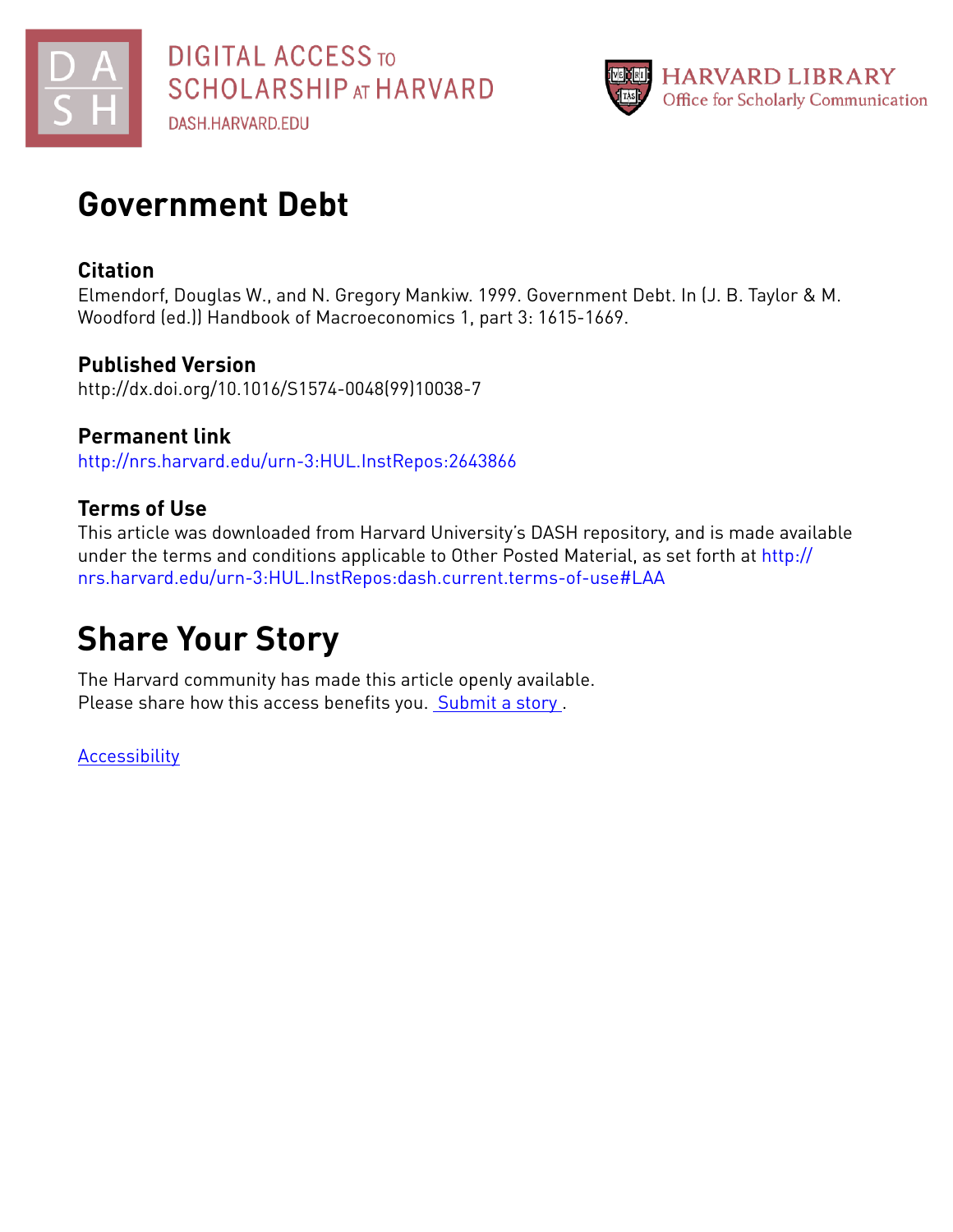# **Government Debt**

Douglas W. Elmendorf

Federal Reserve Board

N. Gregory Mankiw

Harvard University and NBER

January 1998

This paper was prepared for the *Handbook of Macroeconomics*. We are grateful to Michael Dotsey, Richard Johnson, David Wilcox, and Michael Woodford for helpful comments. The views expressed in this paper are our own and not necessarily those of any institution with which we are affiliated.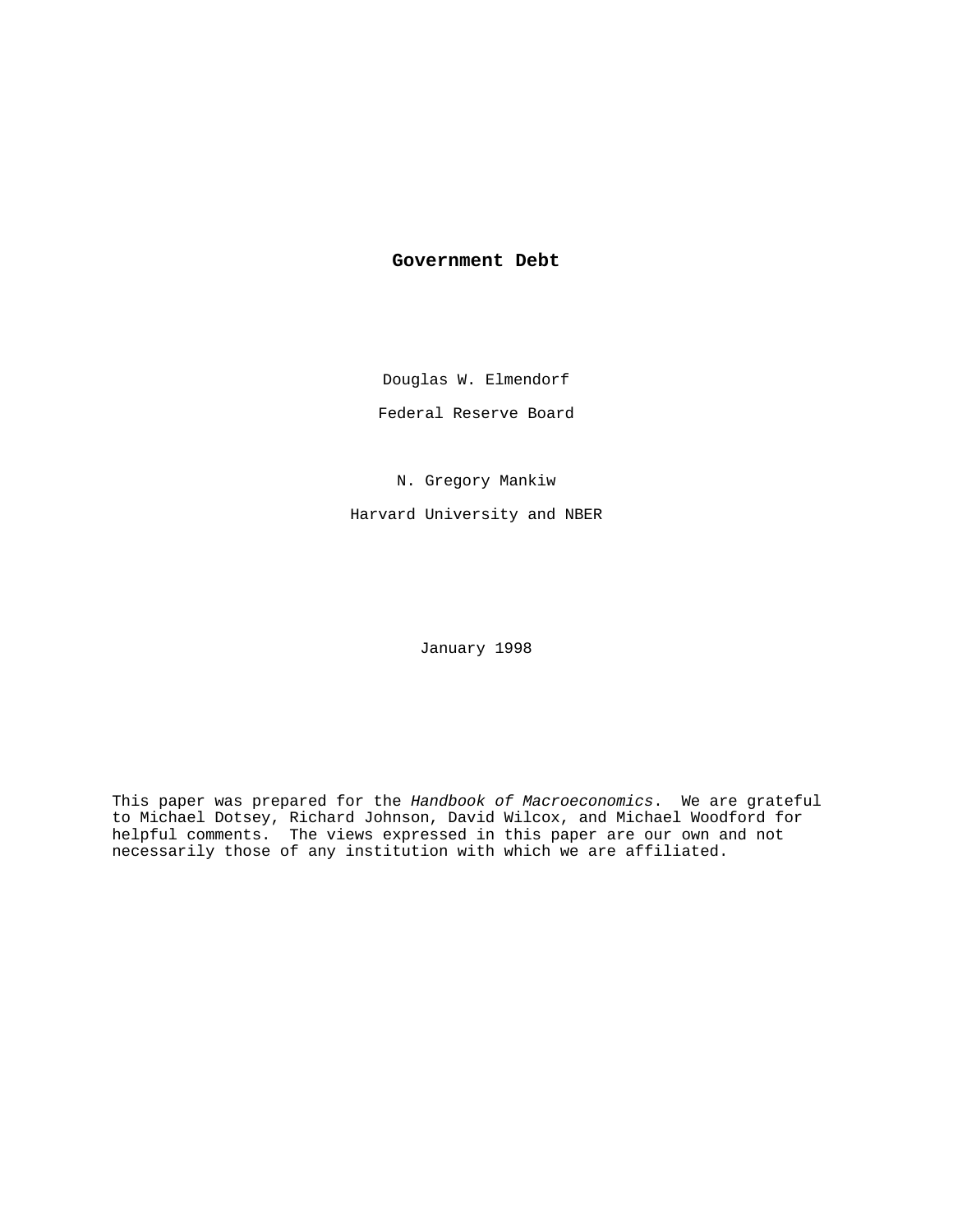#### Abstract

This paper surveys the literature on the macroeconomic effects of government debt. It begins by discussing the data on debt and deficits, including the historical time series, measurement issues, and projections of future fiscal policy. The paper then presents the conventional theory of government debt, which emphasizes aggregate demand in the short run and crowding out in the long run. It next examines the theoretical and empirical debate over the theory of debt neutrality called Ricardian equivalence. Finally, the paper considers the various normative perspectives about how the government should use its ability to borrow.

JEL Nos. E6, H6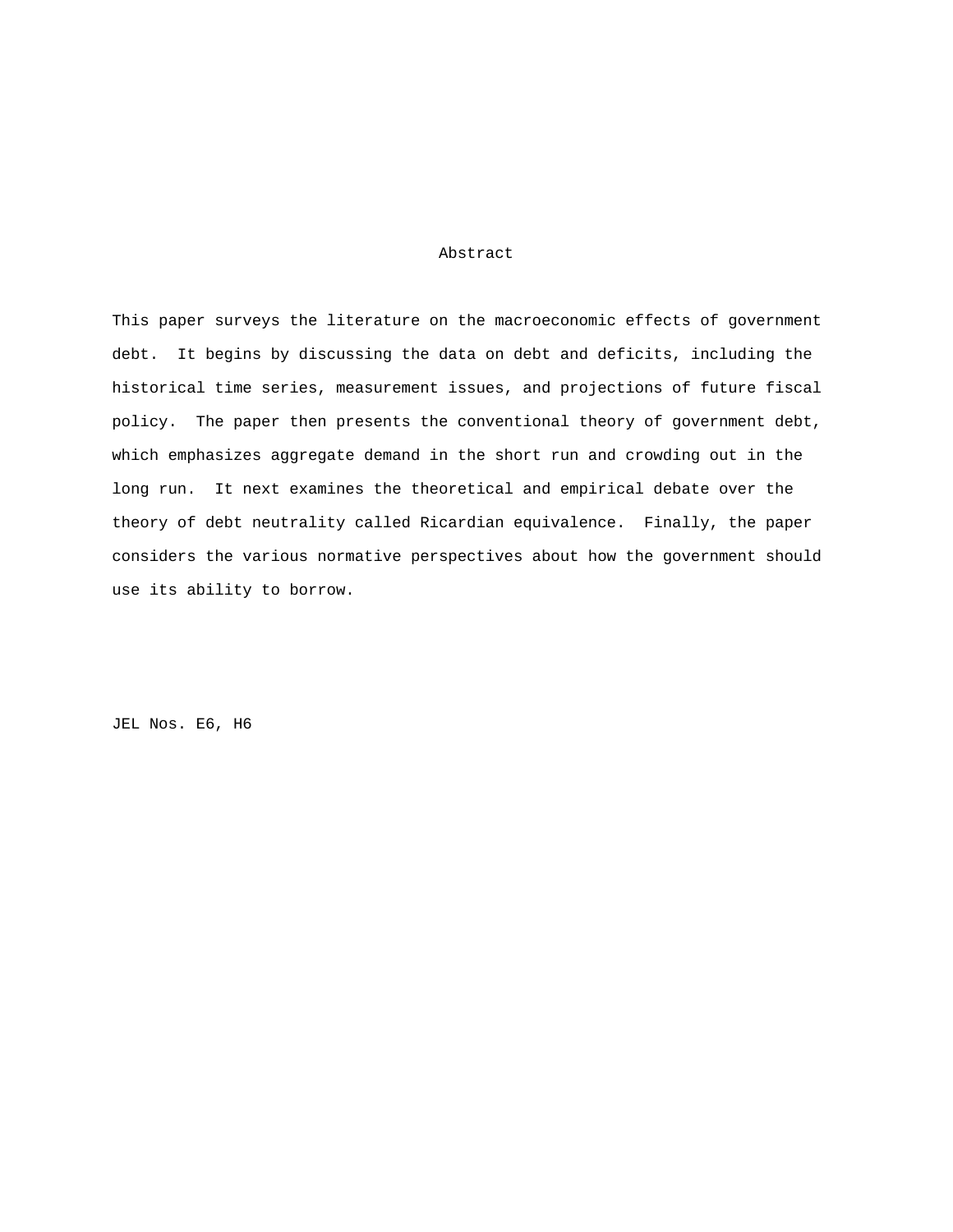#### **Introduction**

An important economic issue facing policymakers during the last two decades of the twentieth century has been the effects of government debt. The reason is a simple one: The debt of the U.S. federal government rose from 26 percent of GDP in 1980 to 50 percent of GDP in 1997. Many European countries exhibited a similar pattern during this period. In the past, such large increases in government debt occurred only during wars or depressions. Recently, however, policymakers have had no ready excuse.

This episode raises a classic question: How does government debt affect the economy? That is the question that we take up in this paper. It will not surprise the reader to learn that macroeconomists are divided on the answer. Nonetheless, the debates over government debt are fascinating and useful to study. They are fascinating because they raise many fundamental questions about economic behavior. They are useful to study because learning the sources of disagreement can help an impartial observer reach a judgment of his own.

Our survey of the effects of government debt is organized as follows. Section I considers some of the data on government debt. These data give some sense of the history of government debt in the United State and elsewhere. This section also discusses some recent projections for the beginning of the twenty-first century.

Section II then examines the conventional view of the effects of government debt. We call this view "conventional" because it is held by most economists and almost all policymakers. According to this view, the issuance of government debt stimulates aggregate demand and economic growth in the short run but crowds out capital and reduces national income in the long run.

Section III turns to an alternative view of government debt, called Ricardian equivalence. According to this view, the choice between debt and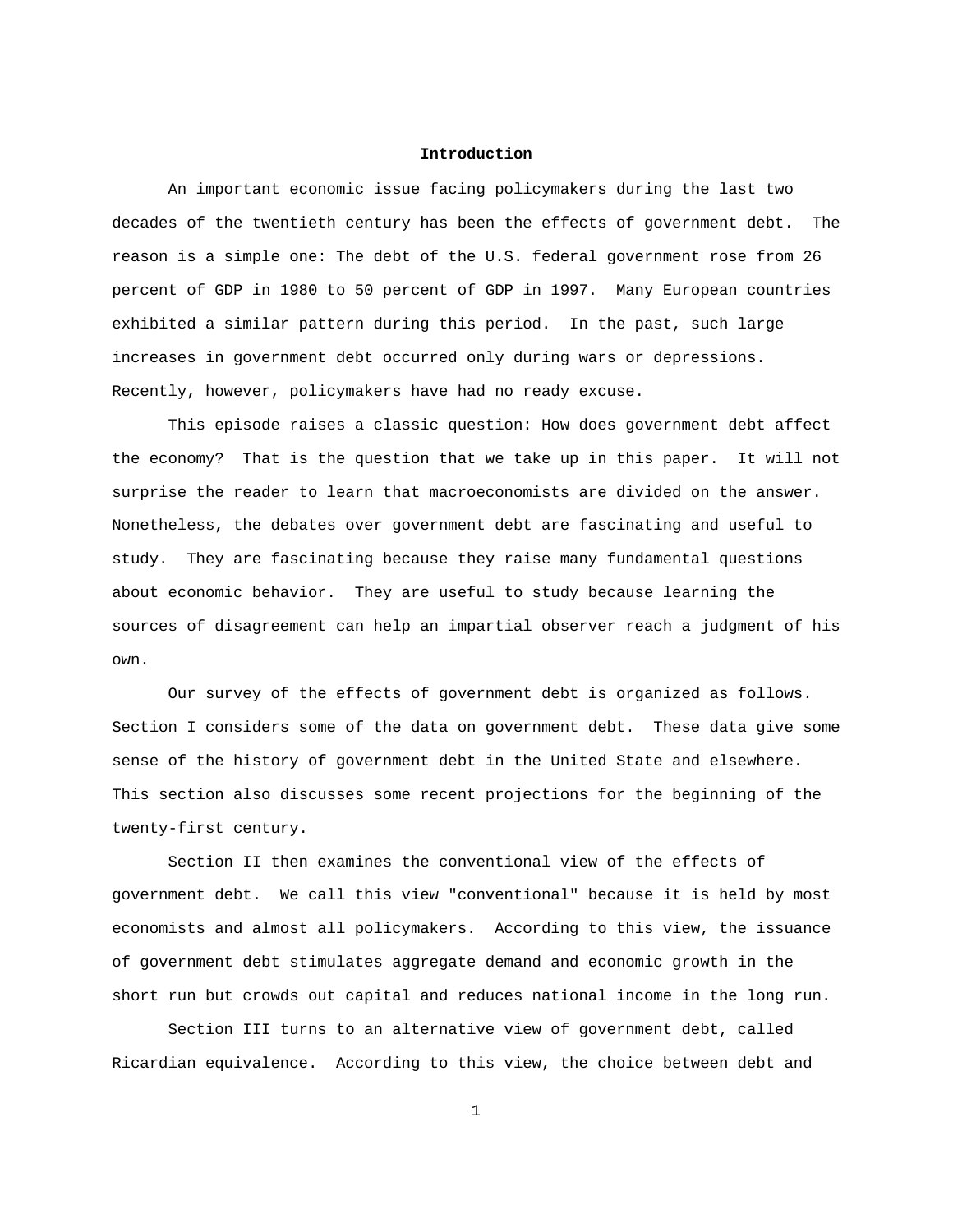tax finance of government expenditure is irrelevant. This section discusses the basis of this idea, its history and importance, and the debate over its validity.

Section IV moves from positive to normative analysis. It considers various perspectives on the question of how the government should use its ability to borrow. The discussion highlights the potential significance of countercyclical fiscal policy, optimal national saving, and intertemporal tax smoothing.

#### **I. The Data**

In this section we present some basic facts about government debt and deficits in the United States and other countries. We give the official data, and then examine a number of issues regarding the appropriate measurement of fiscal policy. We conclude the section by considering projections of future fiscal policy in a number of countries.

#### **A. Debt and Deficits in the United States and Other Countries**

We begin with data from the United States. Panel A of Figure 1 shows U.S. federal debt as a percentage of gross national product over the past 200  $years.<sup>1</sup>$  It is common to exclude the debt of state and local governments, as we do, although for many purposes it is more appropriate to consider the consolidated debt of all levels of government. Most state governments hold positive net assets, because they are prohibited from running deficits in their operating budgets, and because the assets they accumulate to fund

<sup>&</sup>lt;sup>1</sup>We take GNP data from Berry (1978, table 1B) for 1791 to 1868, from Romer (1989) for 1869 to 1928, and from the National Income and Product Accounts since 1929. The end-of-year debt comes from Bureau of the Census (1975, series Y493) for 1791 to 1939, from Congressional Budget Office (1993, table A-2) for 1940 to 1961, and from CBO (1997a, table F-4) since 1962. We splice the series multiplicatively at the break points and convert debt from fiscal-year to calendar-year form.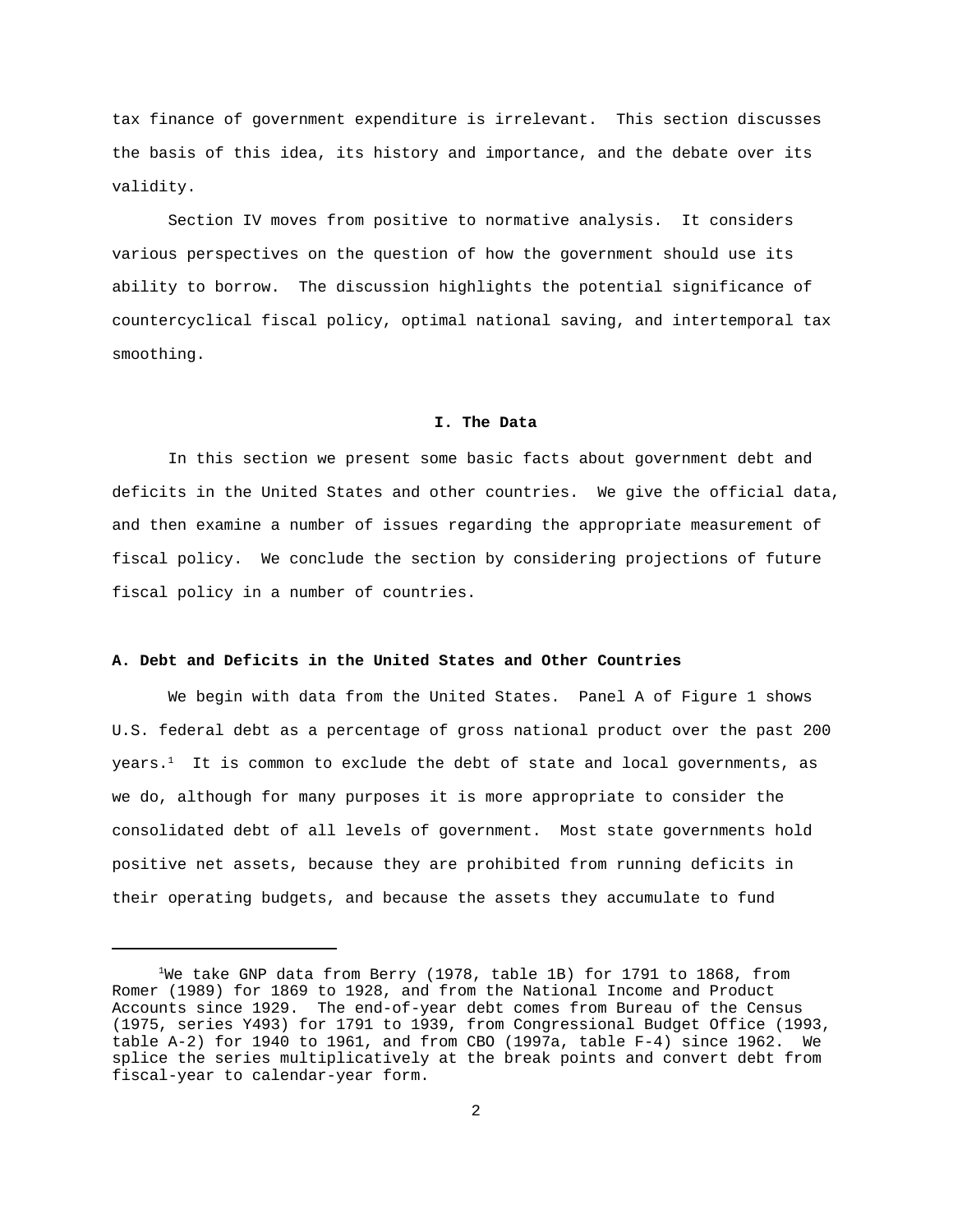employee pensions exceed the debt they issue to finance capital projects. The figure shows federal debt "held by the public," which includes debt held by the Federal Reserve System but excludes debt held by other parts of the federal government, such as the Social Security trust fund.

The primary cause of increases in the U.S. debt-output ratio has been wars: The War of 1812, the Civil War, World War I, and World War II all produced noticeable upswings in federal indebtedness. The Great Depression and the 1980s are only two peacetime intervals when this ratio increased significantly. Between these sharp increases, the debt-output ratio has generally declined fairly steadily. An important factor behind the dramatic drop between 1945 and 1975 is that the growth rate of GNP exceeded the interest rate on government debt for most of that period. Under such circumstances, the government can collect taxes equal to only its non-interest spending, finance the interest payments on the outstanding debt by issuing more debt, and still watch its debt grow more slowly than the economy. This situation has potentially important implications for the effect of government debt, as we discuss later.

Panel B of Figure 1 shows the U.S. federal budget deficit as a share of GNP over the past 200 years.<sup>2</sup> These deficit numbers are for the so-called "unified budget," which includes both "on-budget" items like national defense and "off-budget" items like Social Security, thus capturing essentially all of the fiscal activities of the federal government. Once again, the effect of wars is quite apparent. The small deficits between 1955 and 1975 were consistent with a declining debt-output ratio for the reason just mentioned:

<sup>2</sup>The budget surplus comes from Bureau of the Census (1975, series Y337) for 1791 to 1928, from Bureau of the Census (1975, series Y341) for 1929 to 1961, and from CBO (1997a, table F-4) since 1962. We convert these numbers from a fiscal-year basis to a calendar-year basis. Note that the deficit does not equal the annual change in federal debt. Roughly speaking, the change in debt reflects the government's cash outlays and receipts, while the unified deficit involves a limited amount of capital budgeting. We return to this issue below.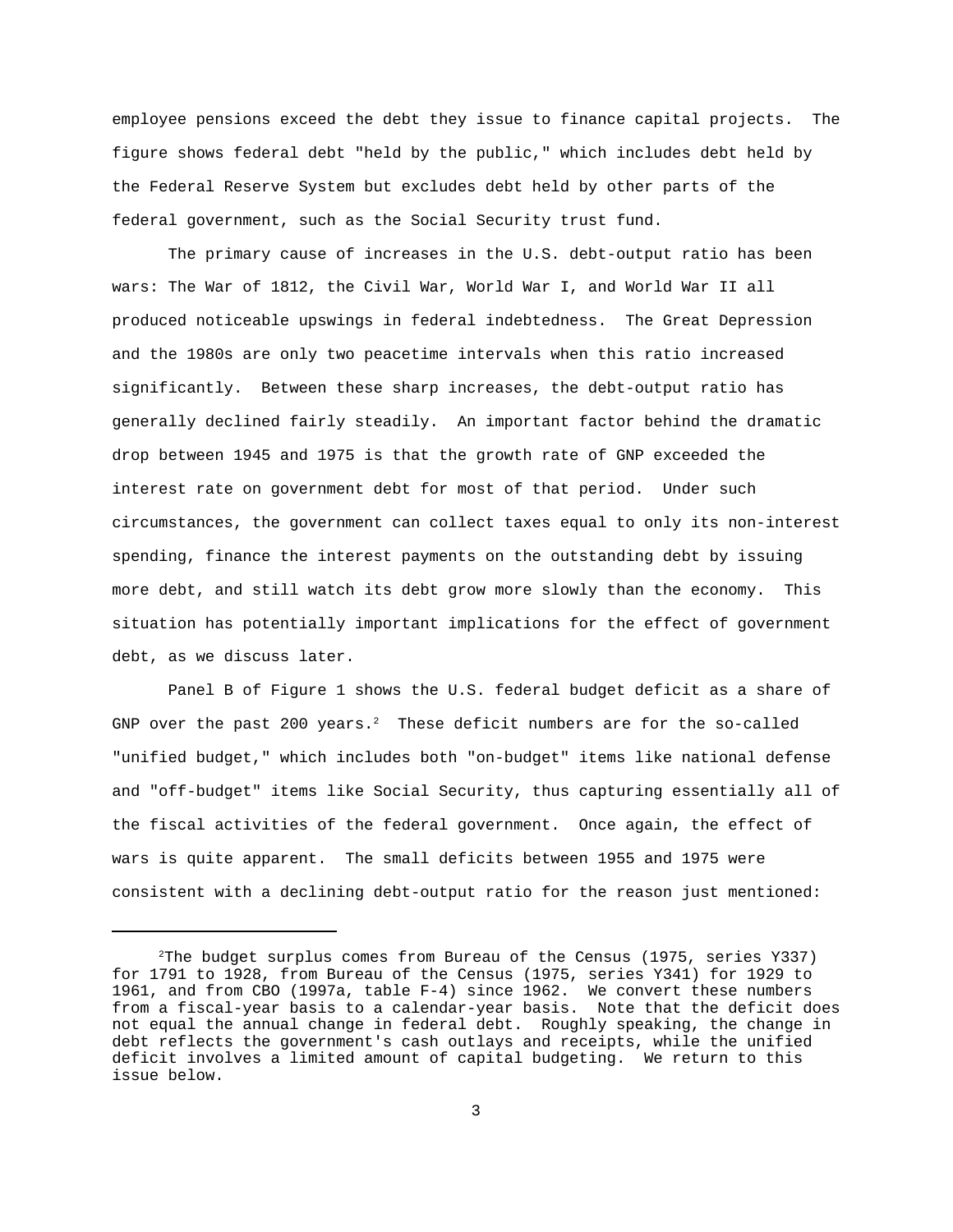Although the debt was growing, output was growing faster. After 1975, larger deficits and a less favorable relationship between the interest rate and the growth rate caused the debt-output ratio to rise.

Government debt and deficits in other industrialized countries span a wide range, as shown in Table 1. The first column presents general government net financial liabilities as a percentage of GDP. This measure differs in several respects from that shown in panel A of Figure 1: It includes all levels of government, nets out financial assets where the data are available, and normalizes by GDP rather than GNP. Nevertheless, the U.S. value for 1996 matches the last point shown the figure. The second and third columns show the budget surplus and primary budget surplus as percentages of GDP. The primary surplus equals taxes less all non-interest spending. The highest reported debt-income ratios are in Italy and Belgium; their high debt service payments induce substantial budget deficits despite primary budget surpluses.

#### **B. Measurement Issues**

The official U.S. data on federal government debt and deficits obscure a number of interesting and important issues in assessing fiscal policy. We now discuss some of these measurement issues.

#### 1. Adjusting for Economic Conditions

Official data on debt and deficits are often adjusted to reflect three economic variables: the price level, interest rates, and the business cycle. The adjustment for the price level occurs because the real value of the debt is, for many purposes, more important than the nominal value. For the level of the debt, the price-level adjustment is obvious: If *D* is the debt and *P* is the price level, then the real debt is *D/P*. For the deficit, however, the price-level adjustment is somewhat more subtle. It is natural to define the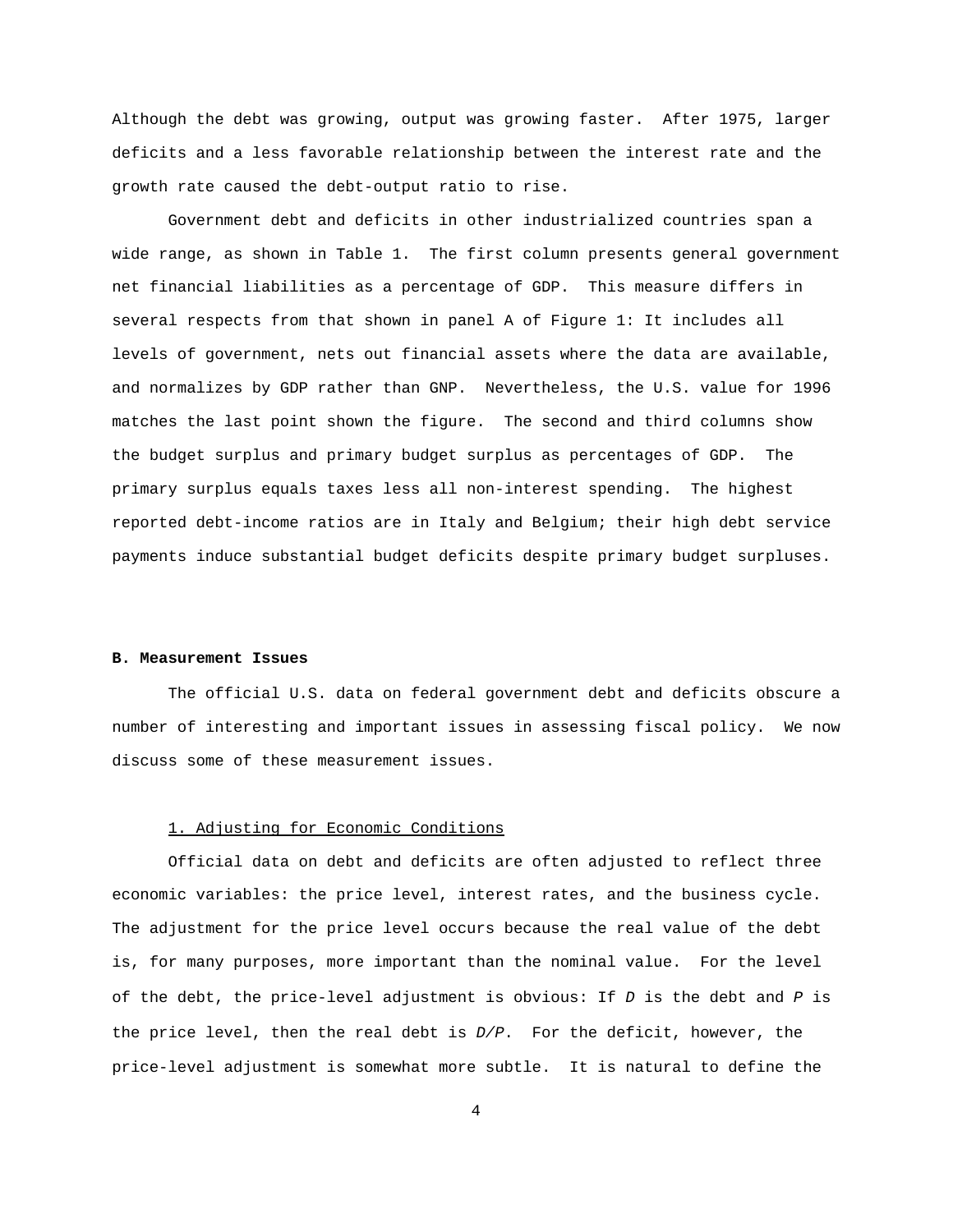real deficit to be the change in the real value of the debt. In this case, the real deficit equals the nominal deficit (deflated by the price level) minus the inflation rate times the existing debt. That is,

 $d(D/P)/dt = (dD/dt)/P - [(dP/dt)/P](D/P)$ .

The inflation correction, which is represented by the second term on the right-hand side of this equation, can be large when inflation is high or the outstanding debt is large. Indeed, it can turn a nominal budget deficit into a real budget surplus.

The second adjustment is for the level of interest rates. The adjustment arises because the market value of the debt may be more important than the par value. When interest rates rise, outstanding debt falls in value, and when interest rates fall, the opposite occurs; of course, a given rate change will cause debt with a longer maturity to be revalued more than shorter-term debt. The market value of U.S. debt over time can be calculated using the data and procedures outlined in Seater (1981), Butkiewicz (1983), and Cox and Hirschhorn (1983). The annual change in the market value can differ noticeably from the annual change in the par value, but the series follow the same broad trends.

The third common adjustment to the budget deficit is for business cycle conditions. Because the deficit rises automatically when economic activity slows, and vice versa, the budget deficit in a given year may offer a misleading impression of underlying fiscal policy. The "standardized employment deficit" (CBO, 1997a) eliminates the effects of the business cycle on the budget. This deficit is based on estimates of what spending and revenue would be if the economy were operating at normal levels of unemployment and capacity utilization.

### 2. Assets and Liabilities Beyond the Official Debt

Debt held by the public is the largest explicit liability of the federal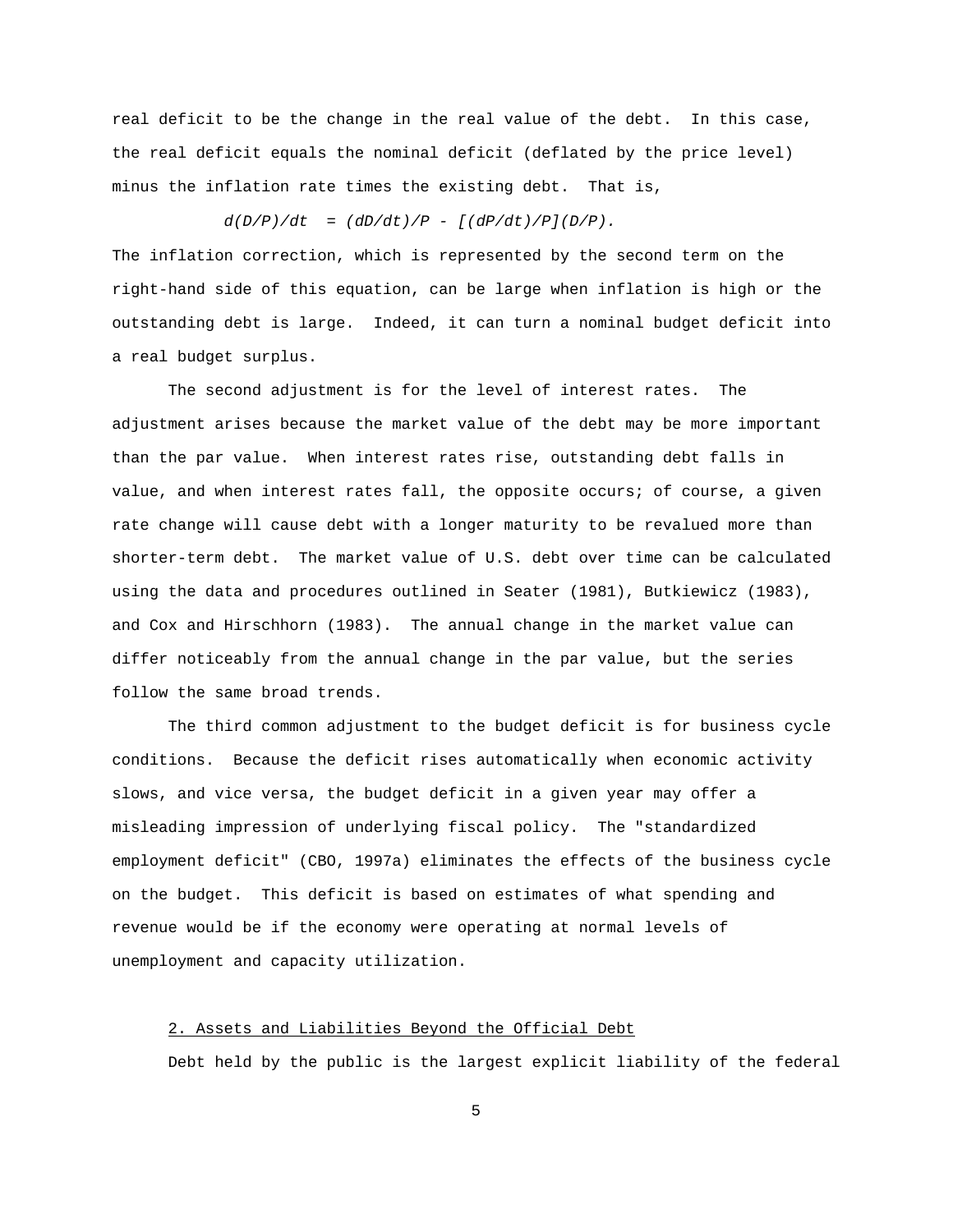government, but it is not the only liability. Moreover, the federal government also holds significant assets. As emphasized by Eisner and Pieper (1984) and Eisner (1986), all of these assets and liabilities should be considered in any overall accounting of the government's financial situation. Unfortunately, it is quite difficult to assess the value of many government assets and liabilities.

Some valuation problems are primarily technical. For example, a large share of the government's physical capital is defense-related, and many of these goods are not sold in (legal) markets. As another example, federal insurance of bank deposits may prove to be either very costly to the government or very inexpensive, and it is difficult to assess the probabilities of the alternative outcomes.

Other valuation problems are more conceptual. Do the future Social Security benefits specified by current law constitute a government liability in the same sense as explicit debt? The answer to this question depends at least partly on how the liability is perceived by households. If households believe that these benefits will be paid with the same probability that the explicit debt will be honored, then it may be sensible to count the present value of the benefits as government debt. In this specific case, the additional debt could be roughly three times the explicit debt, as Feldstein (1996a) estimates the present value of Social Security benefits less taxes for current adults at roughly \$11 trillion in 1995. Similar questions arise for civil service and military retirement benefits, Medicare, and other entitlement programs. The important general point is that the appropriate measure of government indebtedness largely depends on peoples' behavior. As a result, deciding what measure of fiscal policy is best requires taking a stand on the correct model of economic behavior.

Attempts to measure a range of explicit government assets and liabilities include the presentations of historical federal balance sheets by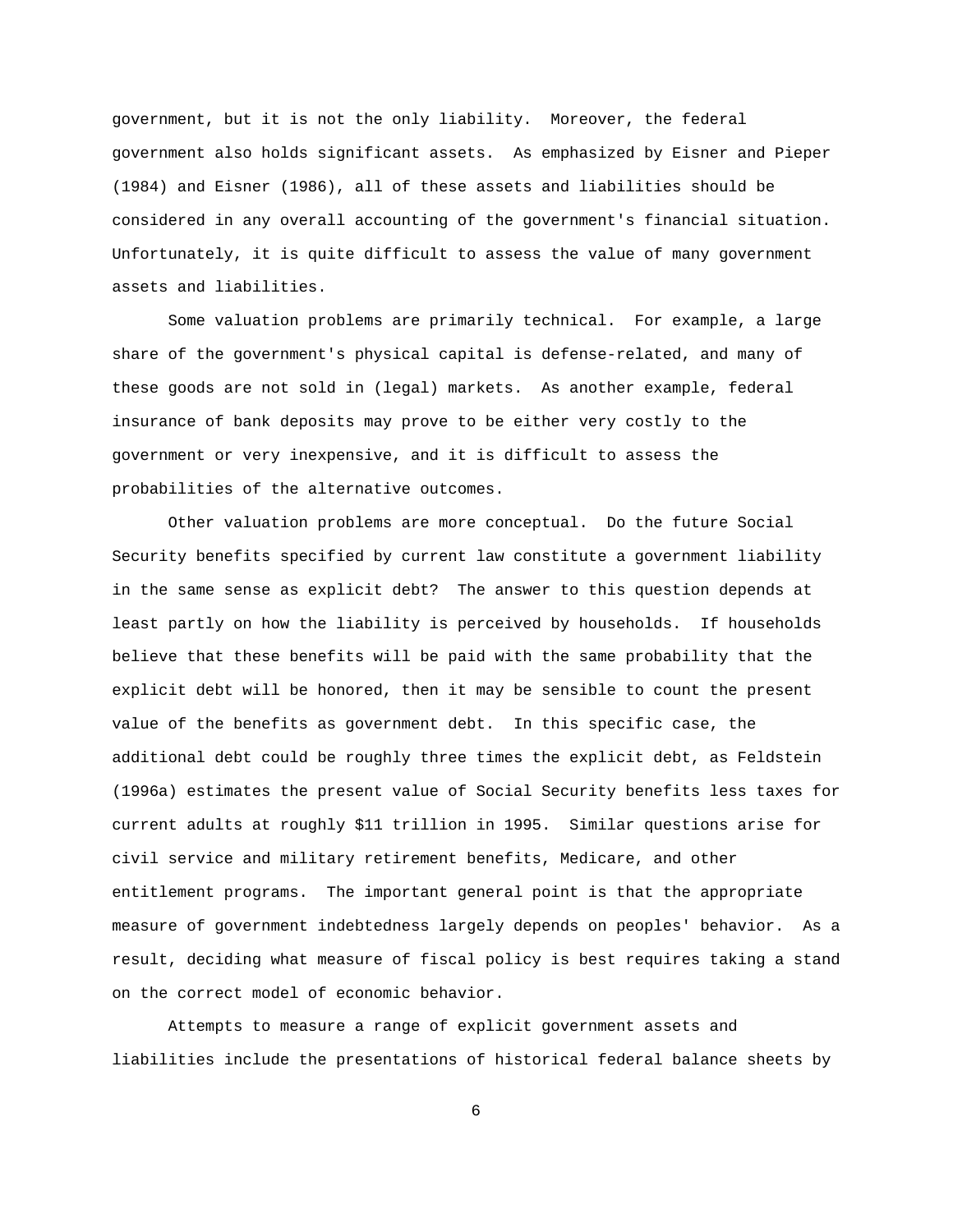Eisner (1986), Bohn (1992), and the Office of Management and Budget (1996). OMB's estimates for 1995 are summarized in Table 2. The largest liabilities are debt held by the public (excluding the Federal Reserve) and expected pension liabilities for federal military and civilian employees. OMB also includes the expected cost of contingent liabilities that arise from loan guarantees and insurance programs. The federal government's financial assets include gold and loans owed to the government; its physical assets include both reproducible plant and equipment (about three-quarters of which relates to national defense) and nonreproducible capital such as land and mineral deposits. OMB does not include in these estimates the cost of future Social Security payments and other "continuing commitments," arguing that the appropriate way "to examine the balance between future Government obligations and resources is by projecting ... total receipts and outlays" (p. 20).

As it turns out, OMB estimates the government's assets to be worth roughly as much as its non-debt liabilities in 1995, so net explicit liabilities are close to the value of debt. Indeed, net liabilities appear to have followed debt fairly closely in recent decades, despite sometimes significant differences in their annual changes. Debt increased by about \$2.4 trillion between 1975 and 1995, while OMB estimates that liabilities rose about \$2.6 trillion. Yet, these measures diverged sharply before 1975. Bohn estimates that the net worth of the federal government was roughly the same share of GNP in 1975 as in 1947, as a dramatic decline in the debt share was offset by a drop in military assets and a rise in government employee pension obligations.

#### 3. Capital Budgeting

One way to incorporate some government assets into the regular budget process is to create separate capital and operating budgets. In this way, current outlays would include not the acquisition of capital goods, but the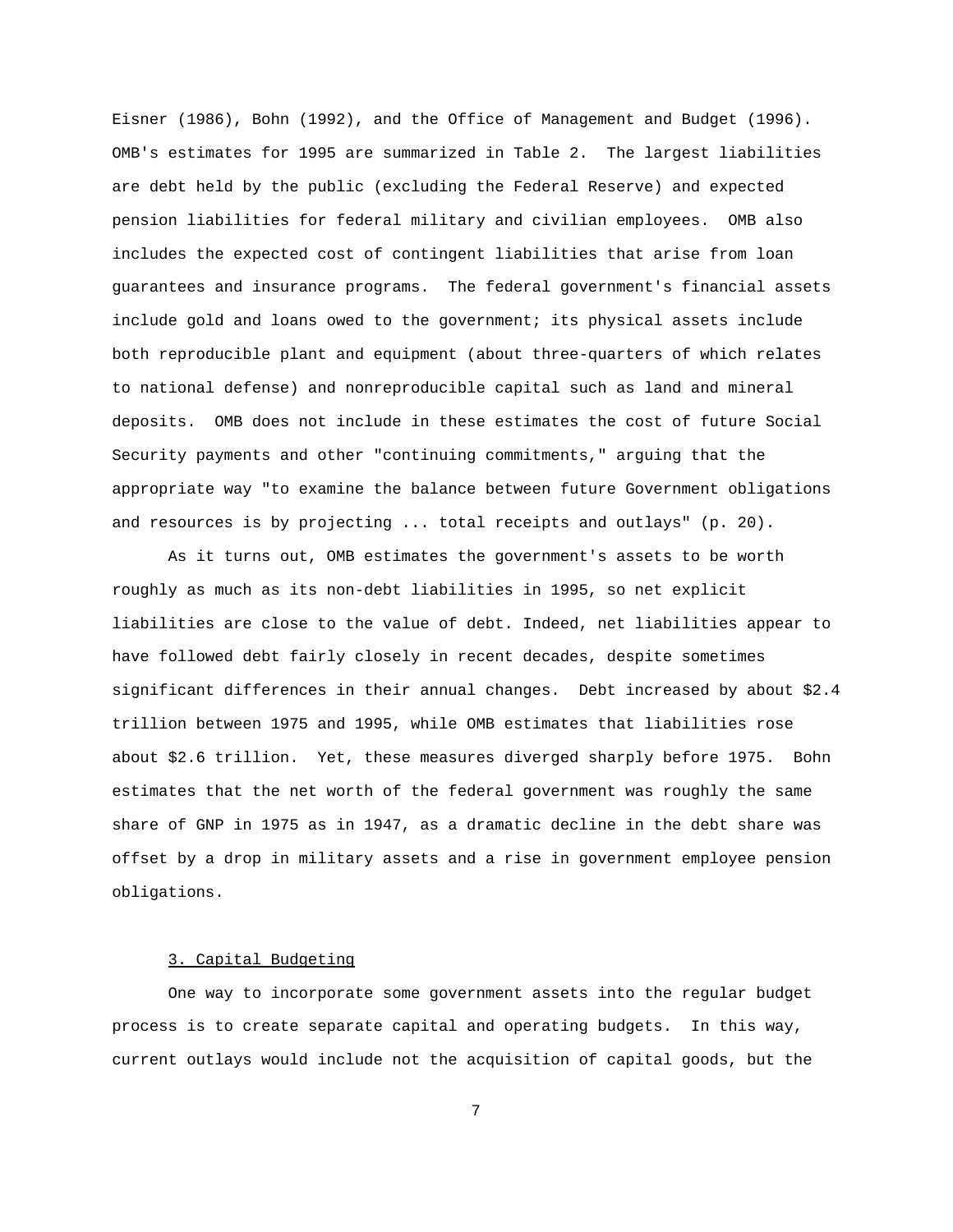depreciation of previously purchased capital. One effect of capital budgeting is that it would allow the government to spend money on capital assets without running an explicit deficit. Some observers view this situation as an inducement to profligate spending, particularly because it is difficult to decide exactly what constitutes capital, and many types of spending could acquire that label. For whatever reason, the U.S. federal government (unlike many state governments) does not rely on a capital budget as a central element of its budget process. Nevertheless, the principle of capital budgeting does affect budget numbers in two ways.

First, the unified budget includes some specific kinds of capital budgeting. Since 1992, for example, government credit programs have been counted not in terms of their current outlays, but in terms of the present value of their expected future outlays. Thus, the deficit cost of a direct student loan is not the loan amount itself, but the net cost of providing the loan, taking into account the probability of default. Because the government's cash outlays reflect the total amount of the loan, the increase in the debt exceeds the deficit. A similar pattern is repeated for some other fiscal activities where the budget amounts differ from the contemporaneous cash outlays or receipts.<sup>3</sup>

Second, the federal budget as recorded in the National Income and Product Accounts does treat government consumption and investment in physical capital differently.<sup>4</sup> Government consumption includes an estimate of the depreciation of government capital, and government purchases of new capital

<sup>3</sup>Formally, the change in debt equals the deficit less so-called "other means of financing." Much of this category consists of short-term differences between the deficit and borrowing needs, but some other means of financing (such as direct student loans) involve quite long-term divergences.

<sup>4</sup>This treatment in the National Income and Product Accounts was introduced in 1996. There are a number of other discrepancies between unified budget principles and NIPA budget principles. These include geographic differences, timing conventions, and some shifting of items between the revenue and expenditure sides of the budget.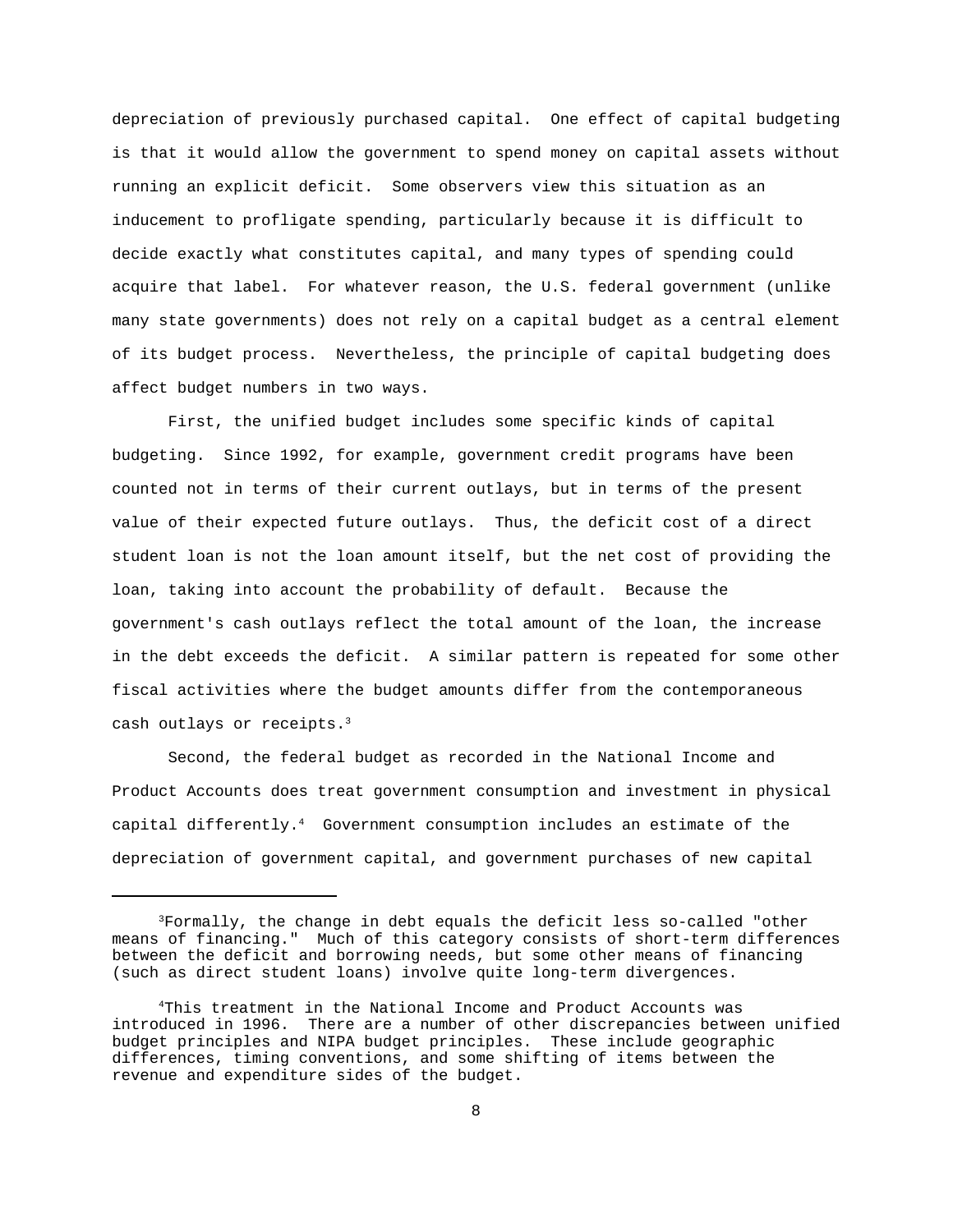are tallied separately. The federal government's investment in physical capital is fairly modest, with gross investment less than fifteen percent of consumption expenditures in 1994.

#### 4. Generational Accounting

One prominent alternative to standard debt and deficit accounting is "generational accounting," proposed by Auerbach, Gokhale, and Kotlikoff (1991) and Kotlikoff (1992). These authors argue that the conventional deficit and explicit debt "simply reflect economically arbitrary labeling of government receipts and payments," so that the measured deficit "need bear no relationship to the underlying intergenerational stance of fiscal policy" (p. 56). Generational accounts measure fiscal policy by its impact on different generations, not by the annual flows of spending and taxes.

Generational accounts are constructed by extrapolating current policies through the lifetimes of all people currently alive, and calculating the net taxes they would pay under those policies. The net taxes of future generations are then set at a level which satisfies the government's intertemporal budget constraint. These calculations provide important information about how fiscal policy redistributes resources across generations. For example, most of the transfer from young to old during the postwar period occurred not in the 1980s when measured deficits were high, but between the 1950s and 1970s when deficits were low but Social Security benefits were being enhanced.

Nevertheless, generational accounts do suffer from some problems, as explored by Cutler (1993) and Congressional Budget Office (1995). One set of problems involves technical issues in constructing the accounts. For example, it is unclear what is the appropriate discount rate for future taxes, and different discount rates produce very different quantitative results. A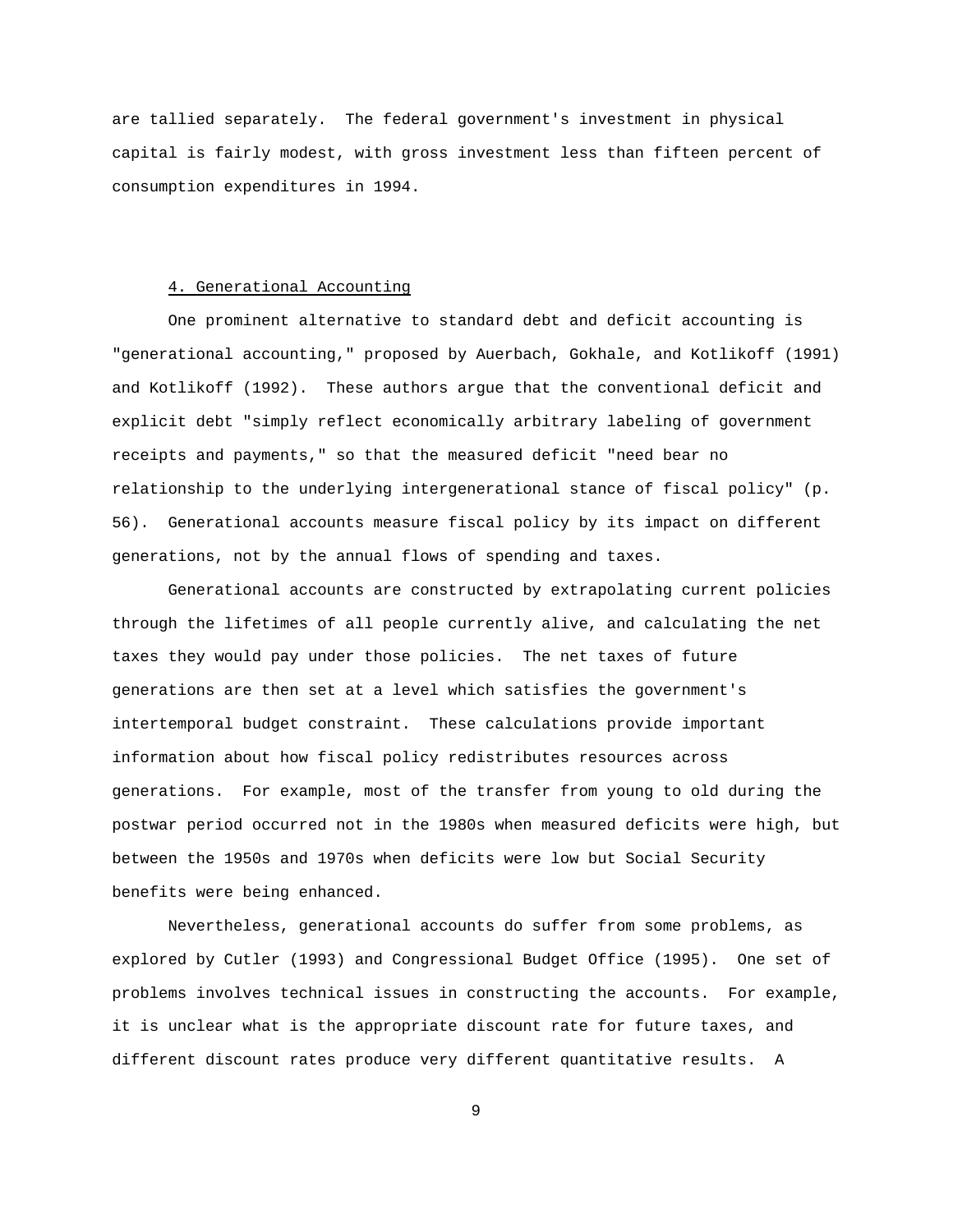second issue is whether the labelling of government receipts and payments truly is arbitrary. For instance, the methodology of generational accounting treats Social Security payments and interest payments on government debt as essentially equivalent. Yet it is surely easier for the government to reduce future Social Security benefits than to reduce future coupon payments on existing debt securities. The label "government debt" appears to have some true meaning.

A final important problem springs from the fact that generational accounting is inextricably tied to a specific model of individual behavior. In particular, the methodology assumes that people are life-cycle consumers without a bequest motive, so that their behavior and well-being depend on their assessment of government policies over their entire lifetimes and only over their lifetimes. If individuals are liquidity-constrained or myopic, however, then their behavior and well-being may be more sensitive to current taxes than to the present value of the future taxes they expect to pay. Conversely, if individuals have altruistic bequest motives (a possibility we discuss extensively later), then their behavior and well-being will be sensitive to future taxes that will be paid by their descendants. In either case, generational accounts fail to provide a good gauge of fiscal policy for either positive or normative purposes.

## **C. Future Fiscal Policy**

Current patterns of taxes and spending are unsustainable in most industrialized countries over the next twenty-five years. The primary causes of this situation are the aging of their populations and the rising relative cost of medical care. Table 3 presents the elderly dependency ratio--defined as the population age 65 and over as a percentage of the population ages 20 to 64--for a number of countries. Between 1990 and 2030, longer lifespans and continued low birthrates will sharply increase the ratio of retirees to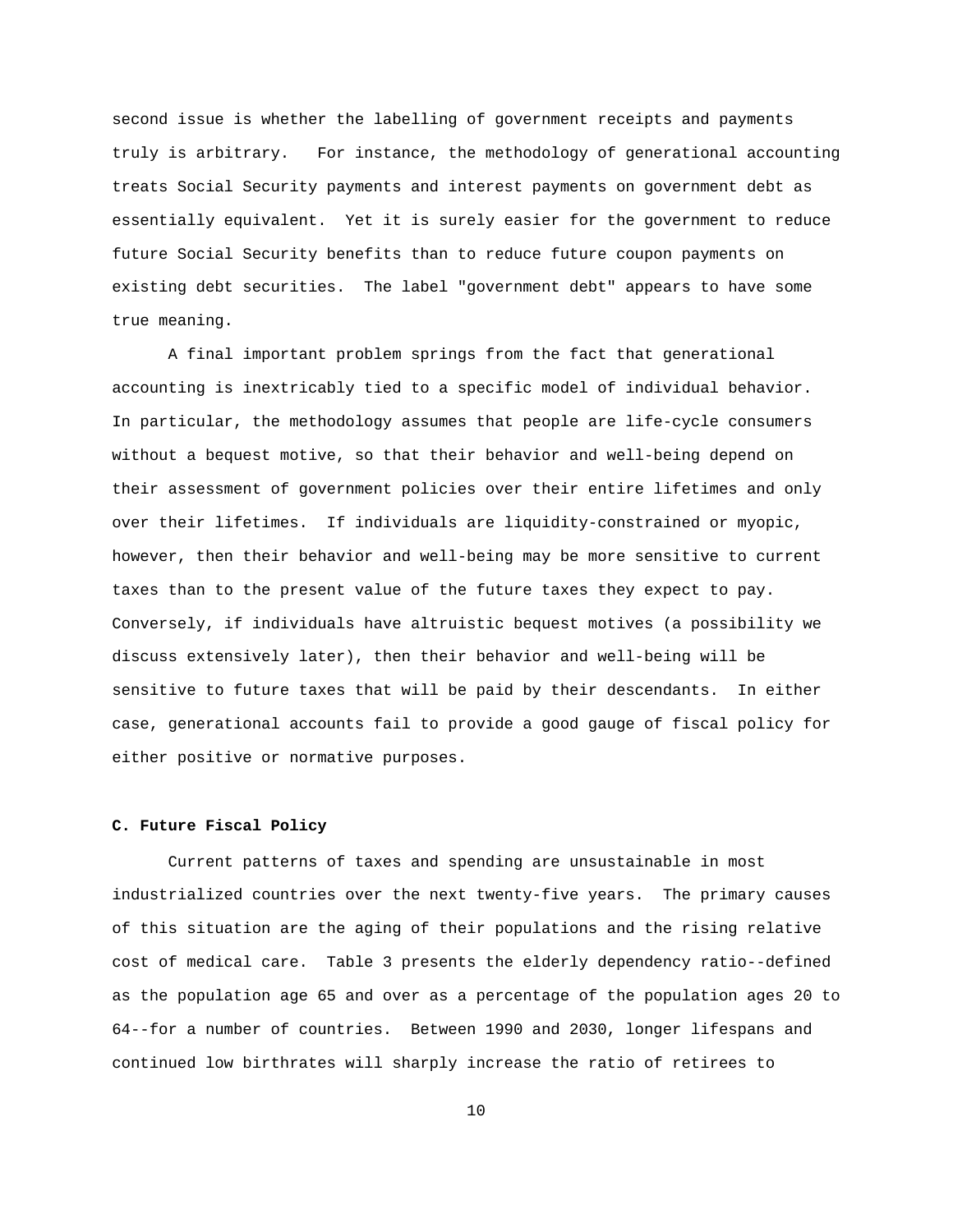working adults. The U.S. population is projected to age less dramatically than the population of many other industrialized countries, but the increase in retirees per worker in the United States is still expected to exceed 50 percent.

In most countries, health care has absorbed an increasing share of national income over the past several decades. The cost of producing most specific medical services may not have increased, but the cost of providing medical care that meets the social standard clearly has risen. Predicting future developments in this area is difficult, but most analysts expect the relative cost of medical care to continue to increase for some time.

A large share of government outlays involves transfers from working adults to retirees or the financing of health care. (Of course, these categories overlap heavily.) Thus, the aging of the population and the increasing cost of health care will put a significant strain on government finances over the coming decades. Table 4 shows projections for the effect of population aging on various countries' budget surpluses and debts under the assumption that current tax and spending rules remain unchanged. The numbers show only the direct effect of aging, and ignore the problem of paying interest on the accumulating debt. The projections are highly uncertain as well. Nevertheless, they show a marked deterioration in the fiscal situation of almost every country.

For the United States, the Congressional Budget Office (CBO, 1997b) has performed a careful analysis of the fiscal outlook. The analysis incorporates the need to pay interest on the accumulating debt, as well as the feedback between debt and the economy. Table 5 summarizes CBO's results. Without economic feedbacks, government debt more than doubles as a share of output by 2030; including feedbacks, this share rises three-fold. A large part of this looming fiscal problem is the expected rise in future payments for Social Security and Medicare. Dealing with this long-term fiscal imbalance will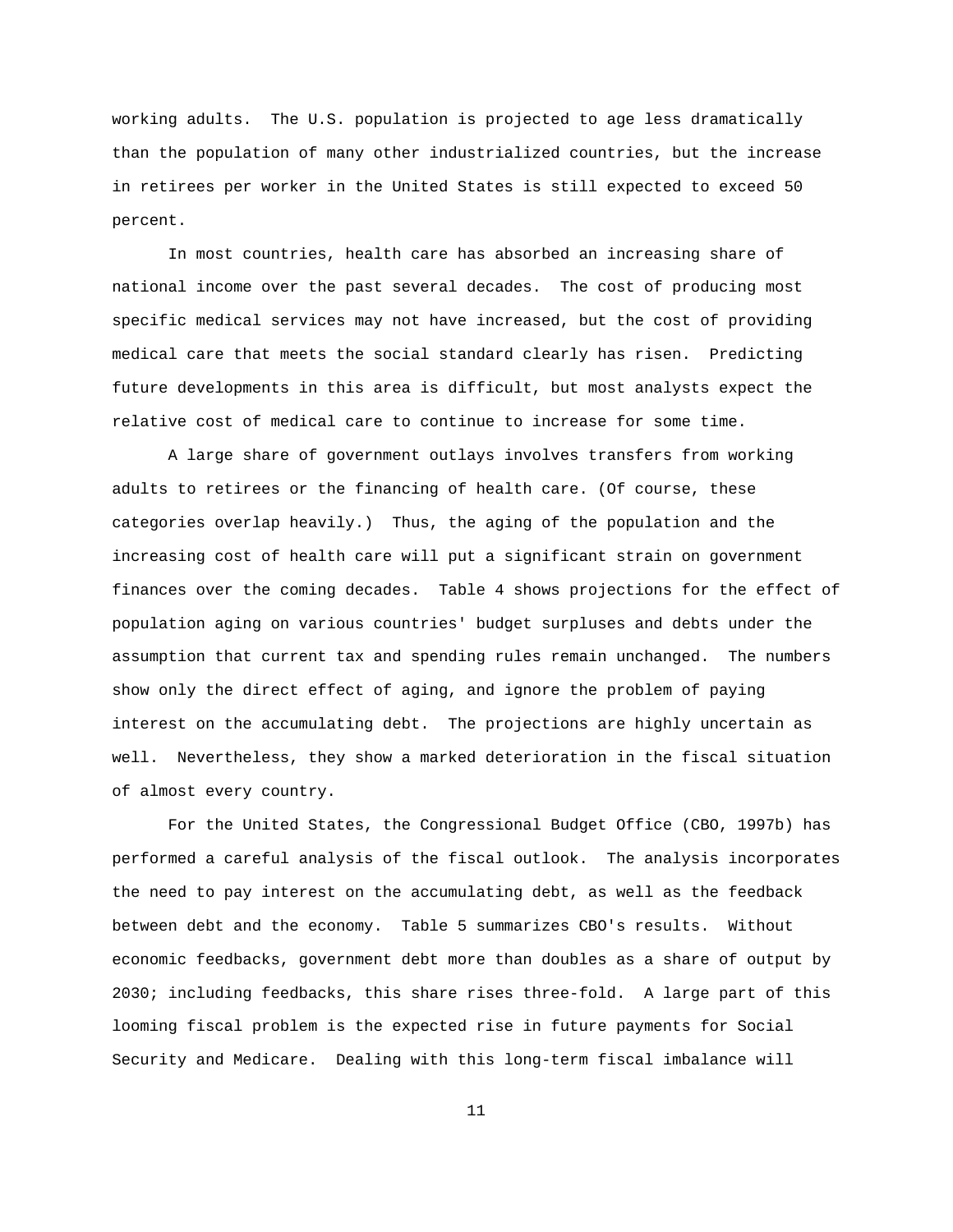likely be one of the most significant challenges facing policymakers during the next century.

#### **II. The Conventional View of Debt**

In this section we present what we believe to be the conventional view of the effects of government debt on the economy. We begin with a qualitative description of those effects, focusing on the impact of debt on saving and capital formation, and thereby on output and income, on factor prices and the distribution of income, and on the exchange rate and foreign transactions. We also review some other economic and non-economic consequences of government borrowing.

Following our qualitative analysis, we try to quantify some of the longrun effects of debt in a very rough way. Although quantifying these effects precisely is an arduous task, we think it important to have some quantitative sense of what is at stake. Therefore, we present a ballpark estimate of the impact of debt, which is interesting in itself and also illuminates some of the critical assumptions underlying all quantitative analyses of government debt.

Our analysis assumes that government spending on goods and services is not affected by debt policy. That is, we examine the effects of issuing a given amount of debt and reducing taxes temporarily by an equal amount. Because the government must satisfy an intertemporal budget constraint, and because debt cannot grow forever as a share of income, this temporary tax reduction will generally be accompanied by a future tax increase. For most of this section, we simply assume that the present value of that tax increase equals the current increase in debt. We defer more careful consideration of the budget constraint to the last part of the section, where we re-examine the effects of debt in a world with uncertainty. The analysis also assumes, except where stated otherwise, that monetary policy is unaffected by debt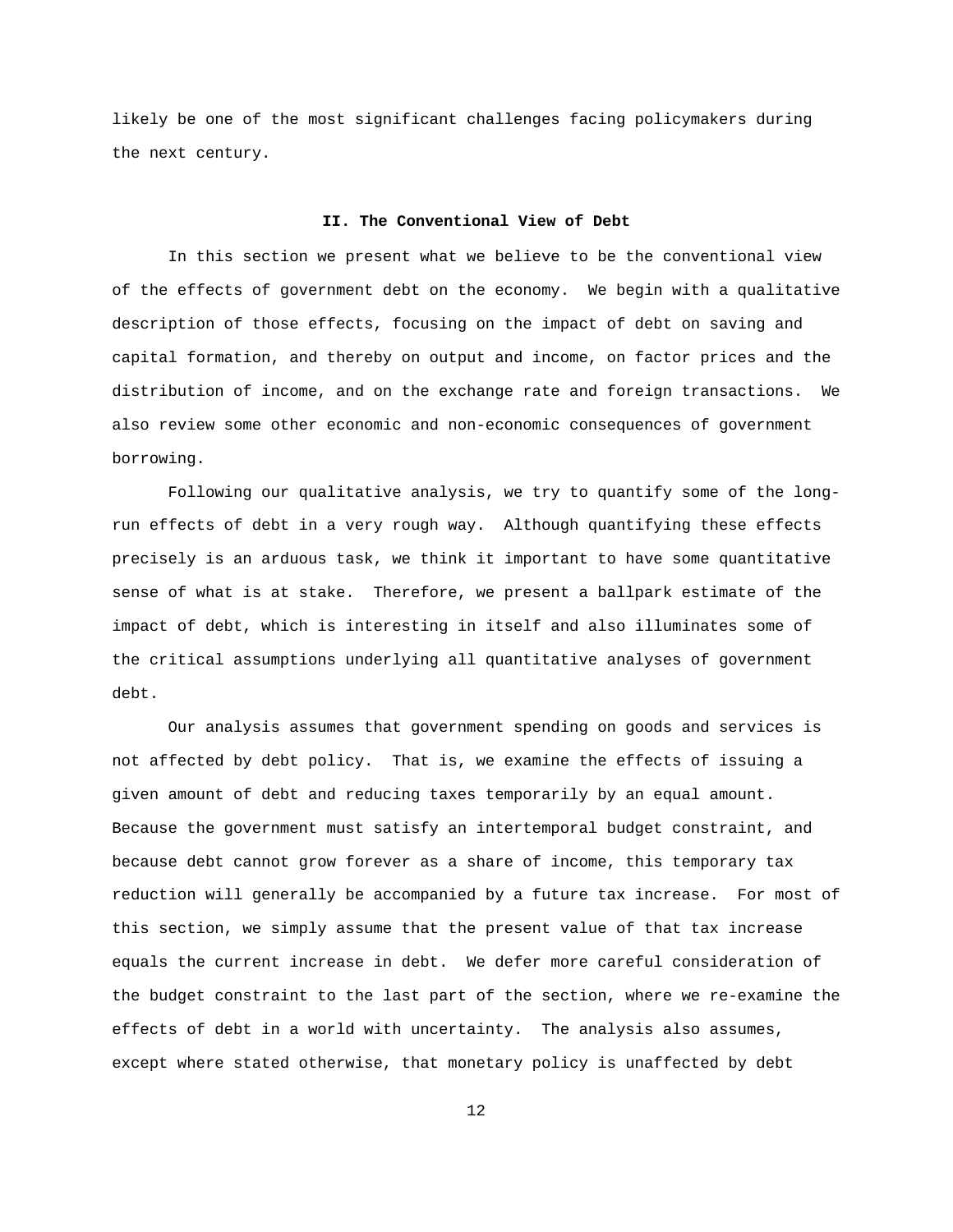policy. By excluding possible monetization of the debt, we can couch our discussion in real, rather than nominal, terms.

#### **A. How Does Debt Affect the Economy?**

The government's debt policy has important influence over the economy both in the short run and in the long run. We begin by discussing the shortrun effects of budget deficits. We then turn to the long-run effects, of which the most important is a reduction in national wealth. In particular, we explain both how deficits affect national saving and how the change in saving affects many aspects of the economy. We also consider several other long-run effects of government debt.

#### 1. The Short Run: Increased Demand for Output

Suppose that the government creates a budget deficit by holding spending constant and reducing tax revenue. This policy raises households' current disposable income and, perhaps, their lifetime wealth as well. Conventional analysis presumes that the increases in income and wealth boost household spending on consumption goods and, thus, the aggregate demand for goods and services.

How does this shift in aggregate demand affect the economy? According to conventional analysis, the economy is Keynesian in the short run, so the increase in aggregate demand raises national income. That is, because of sticky wages, sticky prices, or temporary misperceptions, shifts in aggregate demand affect the utilization of the economy's factors of production. This Keynesian analysis provides a common justification for the policy of cutting taxes or increasing government spending (and thereby running budget deficits) when the economy is faced with a possible recession.

Conventional analysis also posits, however, that the economy is classical in the long run. The sticky wages, sticky prices, or temporary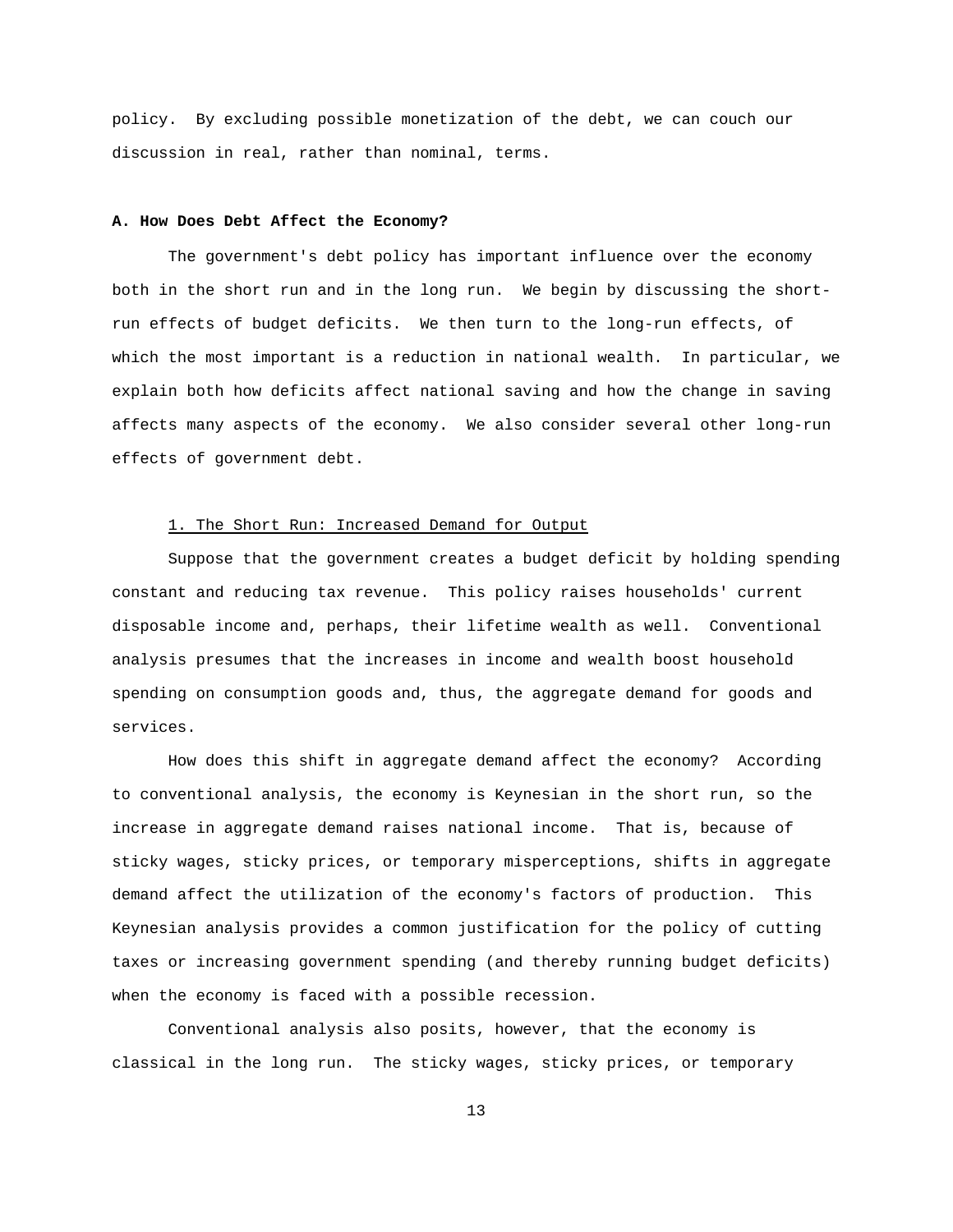misperceptions that make aggregate demand matter in the short run are less important in the long run. As a result, fiscal policy affects national income only by changing the supply of the factors of production. The mechanism through which this occurs is our next topic.

#### 2. The Long Run: Reduced National Saving and Its Consequences

To understand the effect of government debt and deficits, it is crucial to keep in mind several national accounting identities. Let *Y* denote national income, *C* private consumption, *S* private saving, and *T* taxes less government transfer payments. The private sector's budget constraint implies that:

$$
Y = C + S + T .
$$

National income also equals national output, which can be divided into four types of spending:

$$
Y = C + I + G + NX ,
$$

where *I* is domestic investment, *G* is government purchases of goods and services, and *NX* is net exports of goods and services. Combining these identities yields:

$$
S + (T-G) = I + NX .
$$

This identity states that the sum of private and public saving must equal the sum of investment and net exports.

The next important identity is that a nation's current account balance must equal the negative of its capital account balance. The current account balance is defined as net exports *NX* plus net investment income by domestic residents and net transfers; for the most part, we ignore these last two, smaller pieces. The negative of the capital account balance is called net foreign investment, or *NFI*, which is investment by domestic residents in other countries *less* domestic investment undertaken by foreign residents. Thus, the third identity is simply: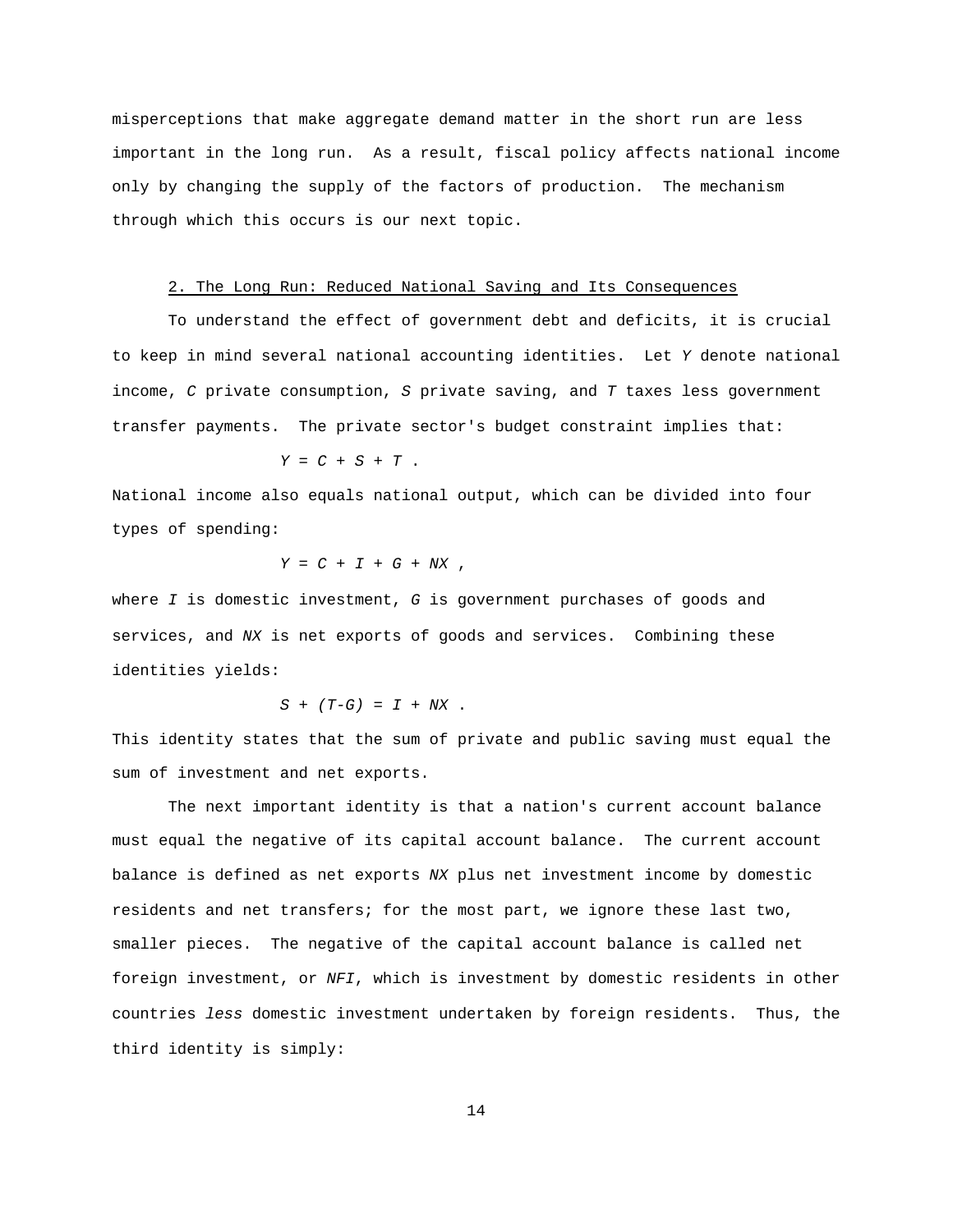#### *NX = NFI* ,

so that international flows of goods and services must be matched by international flows of funds. Substituting this identity into the other two identities yields:

$$
S + (T-G) = I + NFI .
$$

The left side of this equation shows national saving as the sum of private and public saving, and the right side shows the uses of these saved funds for investment at home and abroad. This identity can be viewed as describing the two sides in the market for loanable funds.

Now suppose that the government holds spending constant and reduces tax revenue, thereby creating a budget deficit and decreasing public saving. This identity may continue to be satisfied in several complementary ways: Private saving may rise, domestic investment may decline, and net foreign investment may decline. We consider each of these possibilities in turn.

To start, an increase in private saving may ensue for a number of reasons that we discuss below. In fact, some economists have argued that private saving will rise exactly as much as public saving falls, and the next section of the paper examines this case at length. For now, we adopt the conventional view that private saving rises by less than public saving falls, so that national saving declines. In this case, total investment--at home and abroad--must decline as well.

Reduced domestic investment over a period of time will result in a smaller domestic capital stock, which in turn implies lower output and income. With less capital available, the marginal product of capital will be higher, raising the interest rate and the return earned by each unit of capital. At the same time, labor productivity would be lower, thereby reducing the average real wage and total labor income.

Reduced net foreign investment over a period of time means that domestic residents will own less capital abroad (or that foreign residents will own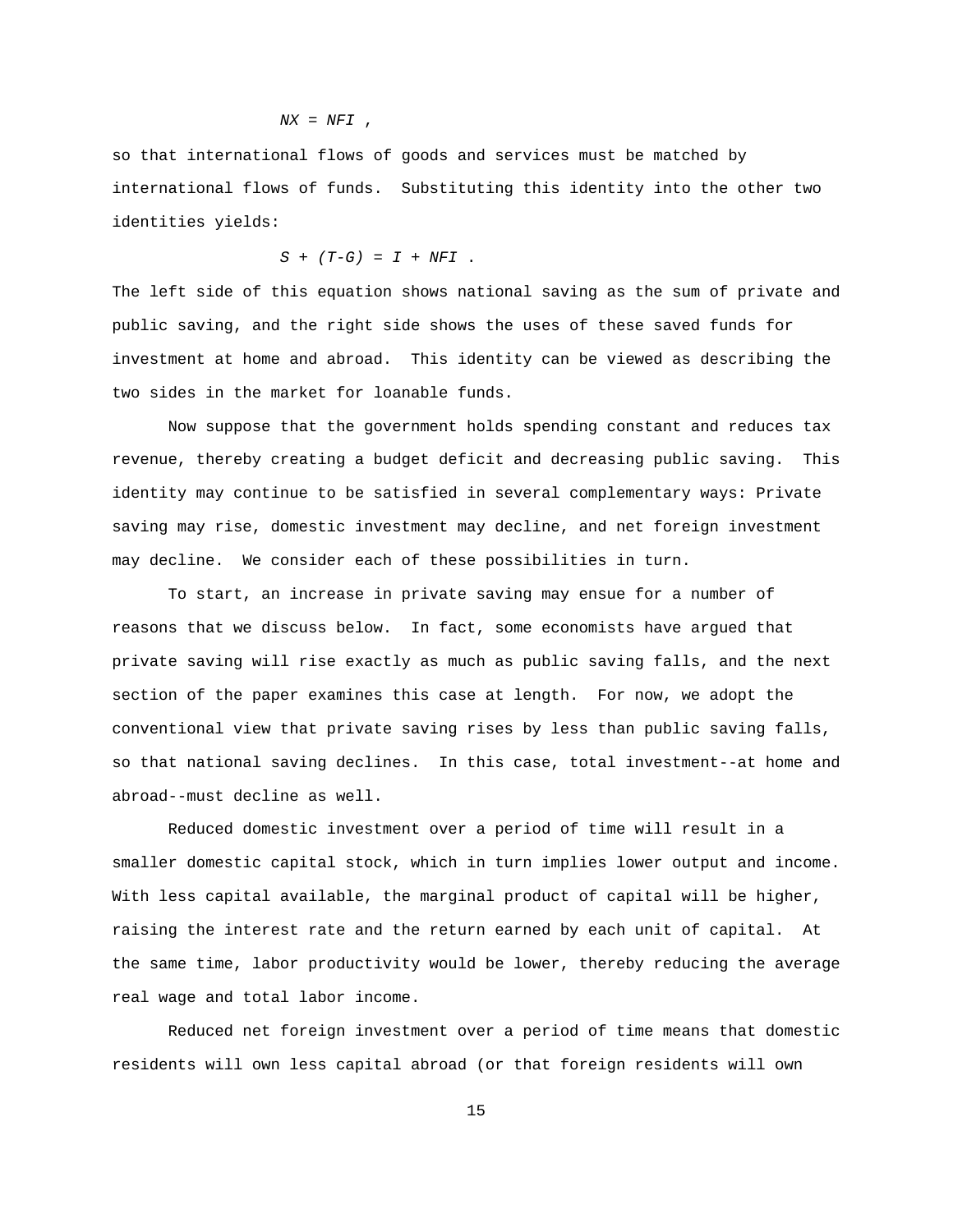more domestic capital). In either case, the capital income of domestic residents will fall. Moreover, the decline in net foreign investment must be matched by a decline in net exports, which constitutes an increase in the trade deficit of goods and services. As this connection between the budget deficit and the trade deficit became better known in the United States during the 1980s, it led to the popular term "twin deficits." Pushing the trade balance into deficit generally requires an appreciation of the currency, which makes domestically-produced goods relatively more expensive than foreignproduced goods.<sup>5</sup>

### 3. Other Effects

Although increasing aggregate demand in the short run and reducing the capital stock in the long run are probably the most important effects of government budget deficits, debt policy also affects the economy in various other ways. We describe several of these effects here.

First, government debt can affect monetary policy. A country with a large debt is likely to face high interest rates, and the monetary authority may be pressured to try to reduce those rates through expansionary policy. This strategy may reduce interest rates in the short run, but in the long run will leave real interest rates roughly unchanged and inflation and nominal interest rates higher. In the United States, at least in recent years, monetary policy has apparently not responded to fiscal policy in this way. For example, the U.S. debt-income ratio rose sharply during the 1980s, and the U.S. inflation rate declined sharply. Nevertheless, successive Chairmen of the Federal Reserve Board have warned of the possible link between the budget

<sup>5</sup>For more complete analysis of the international effects of debt, see Frenkel and Razin (1992, chapters 7, 8, 10 and 11) and Obstfeld and Rogoff (1996, chapter 3).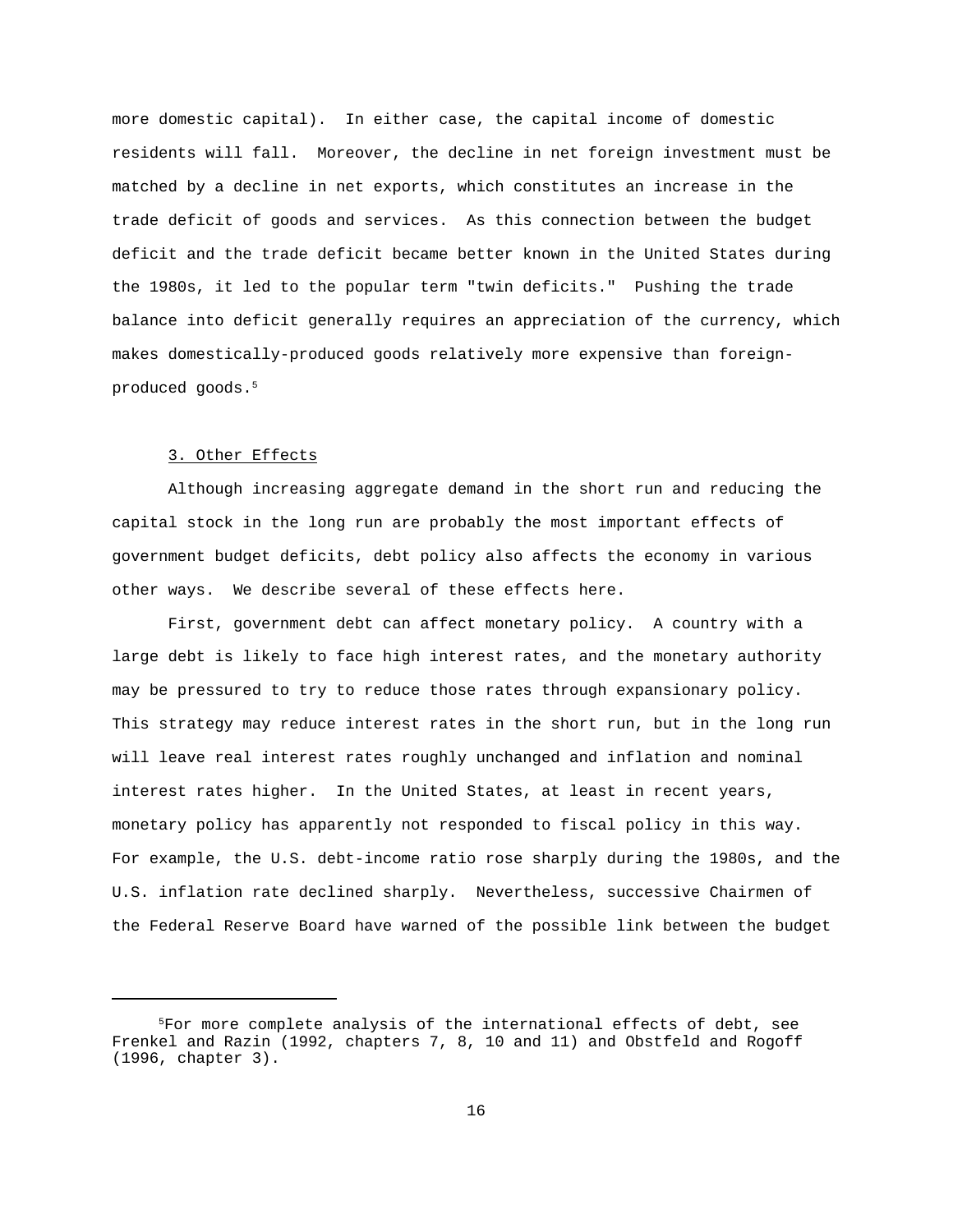deficit and inflation.<sup>6</sup>

In extreme cases, a country with a large debt may have difficulty financing an ongoing deficit through additional borrowing and, as a result, will be tempted to raise revenue through seigniorage. If the fiscal authority can force the monetary authority to finance ongoing deficits with seigniorage, then, as Sargent and Wallace (1981) argue, inflation is ultimately a fiscal phenomenon rather than a monetary one.<sup>7</sup> This monetization of the debt is the classic explanation for hyperinflation. For example, staggering budget deficits as a share of national income were the root cause of hyperinflations in 1920s Germany and 1980s Bolivia. As Sargent (1983) explains, inflation can fall sharply in such a country when government borrowing is reduced and the central bank commits not to finance future deficits. Yet, this line of reasoning is not very important for most developed countries today, as seigniorage represents a very small share of total government revenue.<sup>8</sup>

A second effect of government debt is the deadweight loss of the taxes needed to service that debt. The debt-service payments themselves are not a

<sup>8</sup>For further analysis of the connections between fiscal policy and monetary policy, see Aiyagari and Gertler (1985), Leeper (1991), McCallum (1984), and Sims (1994).

 $6$ Paul Volcker told Congress in 1985 that "the actual and prospective size of the budget deficit ... heightens skepticism about our ability to control the money supply and contain inflation" (p. 10). Alan Greenspan said in 1995 that he expected that "a substantial reduction in the long-term prospective deficit of the United States will significantly lower very long-term inflation expectations vis-a-vis other countries" (p. 141).

<sup>7</sup>Woodford (1995) proposes an alternative "fiscal theory of the price level," based on the effect of prices on the real value of government debt and thus on aggregate demand. Woodford considers an economy of infinitely-lived households, and hypothesizes an increase in government debt with no offsetting change in future taxes or spending. This policy makes households wealthier and increases aggregate demand. If aggregate supply is unchanged, both goodsmarket equilibrium and the government's budget constraint require that the price level increases enough to reduce real debt to its initial value. The mechanism is quite similar to the Pigou-Patinkin (1965) real-balance effect, except that it allows for households that appear to be Ricardian, and it involves total government liabilities rather than just outside money. In contrast to the Sargent-Wallace analysis, Woodford's point does not depend on any particular response by the monetary authority to changes in fiscal policy.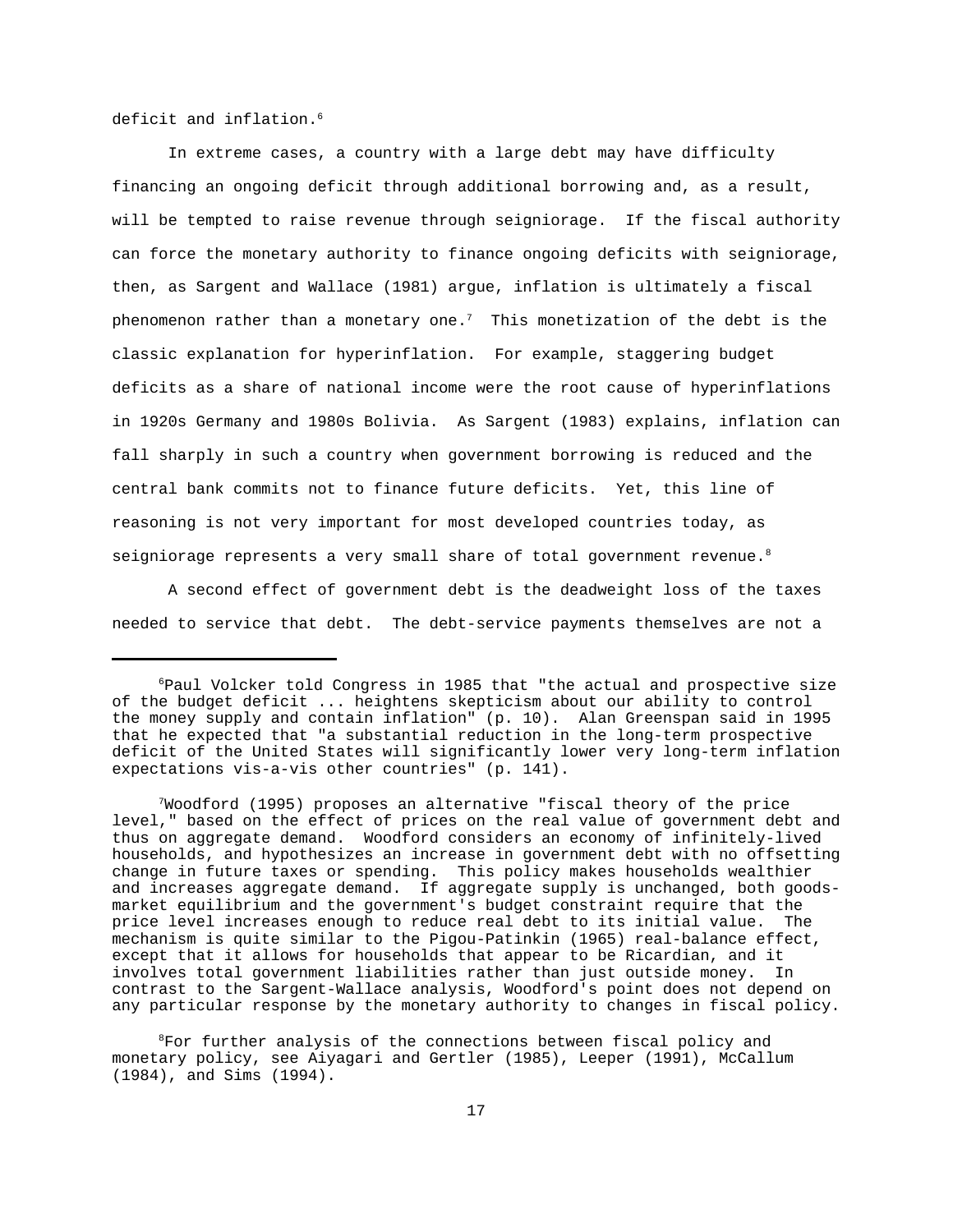cost to a society as a whole, but, leaving aside any payments to foreigners, merely a transfer among members of the society. Yet effecting that transfer in a world without lump-sum taxes will create some distortion of individual behavior that generates a deadweight loss. Thus, a policy of reducing taxes and running a budget deficit means smaller deadweight losses as the debt is being accumulated but larger deadweight losses when the debt is being serviced with higher taxes.

A third effect of government debt is to alter the political process that determines fiscal policy. Some economists have argued that the possibility of government borrowing reduces the discipline of the budget process. When additional government spending does not need to be matched by additional tax revenue, policymakers and the public will generally worry less about whether the additional spending is appropriate. This argument dates back at least to Wicksell (1896), and has been echoed over the years by Musgrave (1959), Buchanan and Wagner (1977), and Feldstein (1995) among others. Wicksell claimed that if the benefit of some type of government spending exceeded its cost, it should be possible to finance that spending in a way that would receive unanimous support from the voters; he concluded that the government should only undertake a course of spending and taxes that did receive nearly unanimous approval. In the case of deficit finance, Wicksell was concerned that "the interests [of future taxpayers] are not represented at all or are represented inadequately in the tax-approving assembly" (p. 106). Musgrave noted that when budget balance is altered for stabilization purposes, "the function of taxes as an index of opportunity cost [of government spending] is impaired" (p. 522). Buchanan and Wagner asserted that a balanced-budget rule "will have the effect of bringing the real costs of public outlays to the awareness of decision makers; it will tend to dispel the illusory 'something for nothing' aspects of fiscal choice" (p. 178). And Feldstein wrote that "only the 'hard budget constraint' of having to balance the budget" can force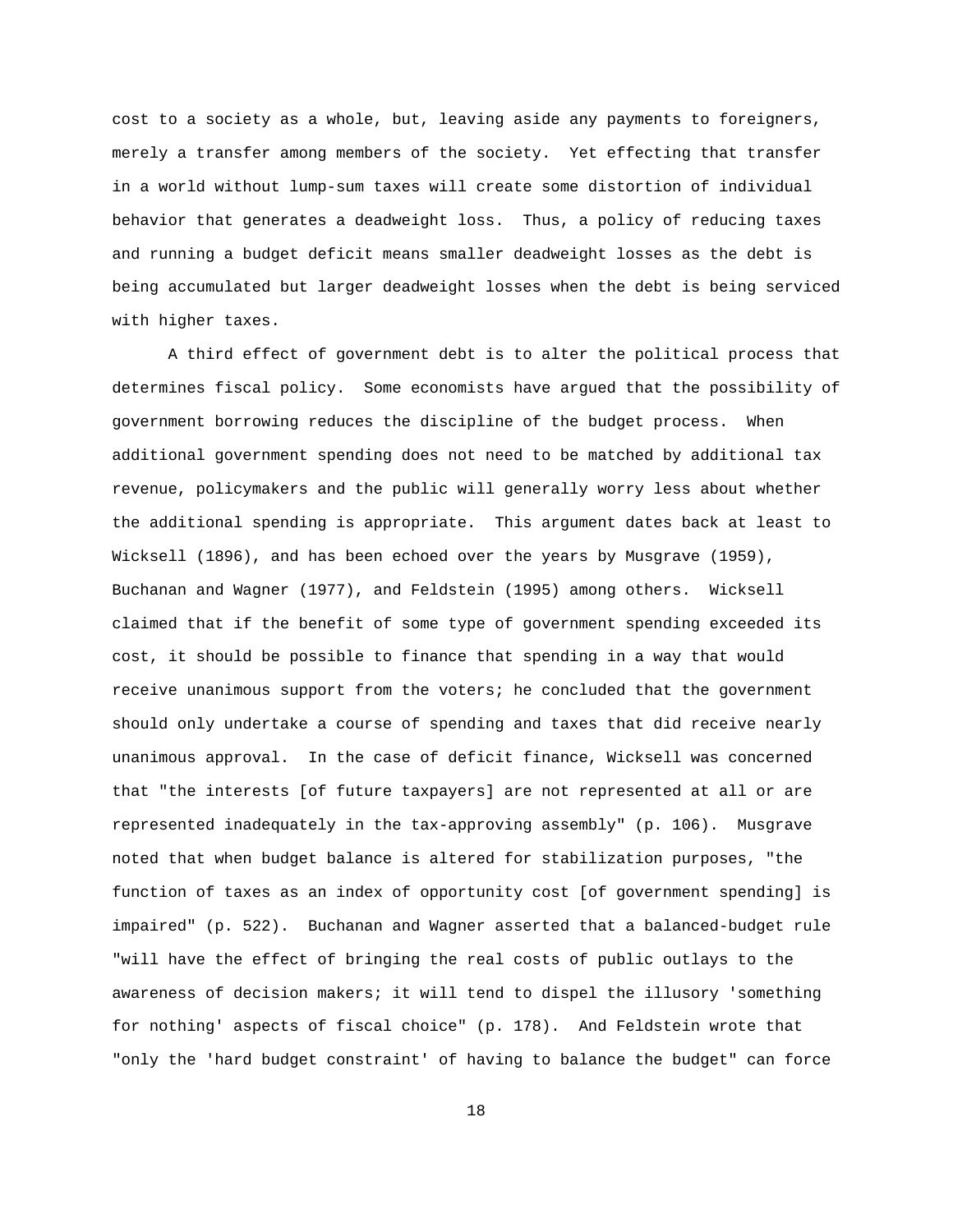politicians to judge whether spending's "benefits really justify its costs" (p. 405).

It is also possible that the existence of government debt reduces the fiscal flexibility of the government. If moderate levels of debt have only small negative effects, but larger debts are perceived to be quite costly, then a country with a moderate debt will be constrained from responding to calls for greater spending or lower taxes. This constraint on future policymakers is, in fact, one of the explanations sometimes given for why governments choose to accumulate large debts.

A fourth way in which government debt could affect the economy is by making it more vulnerable to a crisis of international confidence. The *Economist* (4/1/95) noted that international investors have worried about high debt levels "since King Edward III of England defaulted on his debt to Italian bankers in 1335" (p. 59). During the early 1980s, the large U.S. budget deficit induced a significant inflow of foreign capital and greatly increased the value of the dollar. Marris (1985) argued that foreign investors would soon lose confidence in dollar-denominated assets, and the ensuing capital flight would sharply depreciate the dollar and produce severe macroeconomic problems in the United States. As Krugman (1991) described, the dollar did indeed fall sharply in value in the late 1980s, but the predicted "hard landing" for the U.S. economy did not result. Krugman emphasized, however, that currency crises of this sort have occurred in countries with higher debtoutput ratios, particularly when much of that debt is held by foreigners, as in many Latin American countries in the 1980s.

A fifth effect of government debt is the danger of diminished political independence or international leadership. As with the danger of a hard landing, this problem is more likely to arise when government borrowing is large relative to private saving and when the country experiences a large capital inflow from abroad. Friedman (1988) asserted: "World power and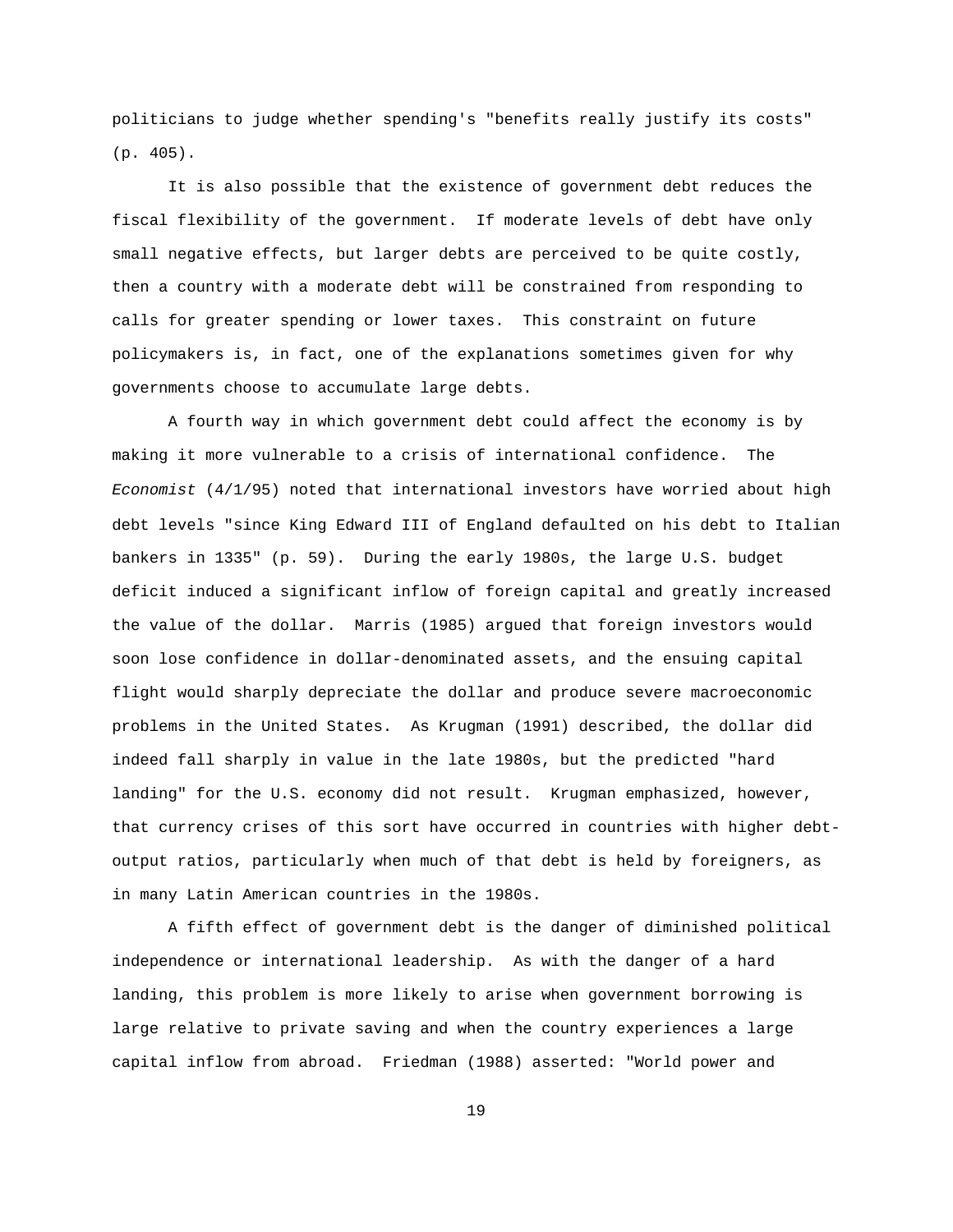influence have historically accrued to creditor countries. It is not coincidental that America emerged as a world power simultaneously with our transition from a debtor nation ... to a creditor supplying investment capital to the rest of the world" (p. 13).

#### **B. How Large is the Long-Run Effect of Debt on the Economy?**

So far we have described the effects of government debt in qualitative terms. We now present rough quantitative estimates of some of these effects. We begin with an extremely simple calculation of the effect on national income of a reduced capital stock, and we then explore the sensitivity of our results to three key assumptions. Our ballpark estimate is, in fact, broadly consistent with the few other quantitative analyses in the literature. We also note the magnitude of the deadweight loss caused by the taxes needed to finance the debt service. We calibrate our calculations for the U.S. economy, but the approach is applicable to other countries as well.

#### 1. The Parable of the Debt Fairy

As we have discussed, a primary effect of government debt is the crowding out of capital and the consequences that result from this crowding out. How large are these effects? To answer this question, consider the parable offered by Ball and Mankiw (1995). Imagine that one night a debt fairy (a cousin of the celebrated tooth fairy) were to travel around the economy and replaced every government bond with a piece of capital of equivalent value. How different would the economy be the next morning when everyone woke up?

It is straightforward to calculate the effect of this addition to the capital stock. If factors of production earn their marginal product, then the marginal product of capital equals the capital share of income (MPK\*K/Y) divided by the capital-output ratio (K/Y). In the United States between 1960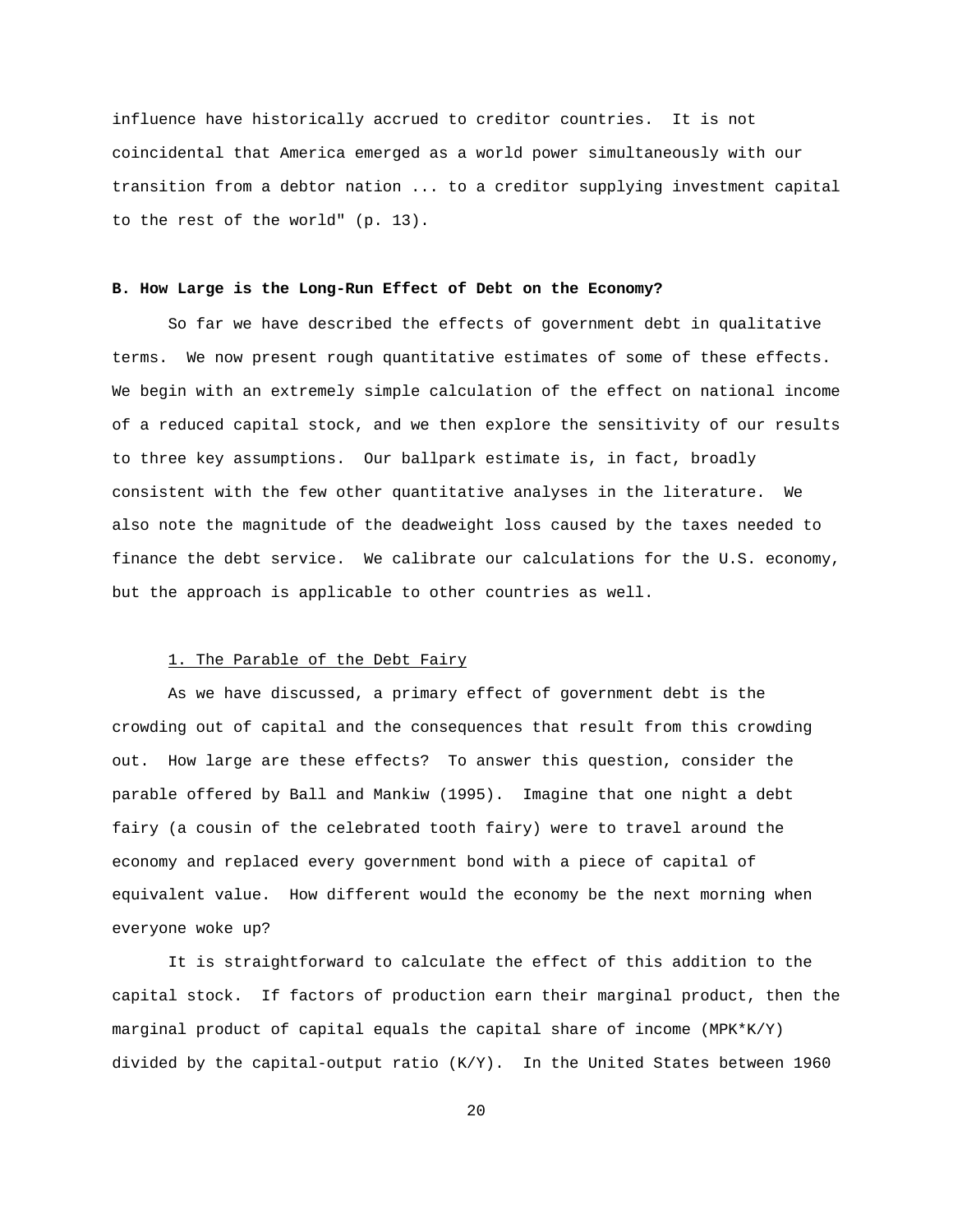and 1994, the gross return to capital was roughly one-third of income, and the capital-output ratio averaged a little over three.<sup>9</sup> The implied marginal product of capital is about 9.5 percent. More precisely, this figure represents the *gross* marginal product; it shows how much an extra dollar of capital adds to gross output and income. If the country wants to maintain that dollar of capital, however, then it needs to do replacement investment to offset depreciation. Depreciation amounts to roughly 3.5 percent of capital, so the *net* marginal product of capital is about 6 percent. In other words, each dollar of capital raises gross national product by 9.5 cents and net national product by 6 cents.

When the debt fairy magically reverses the effects of crowding out, the amount of capital increases by the amount of federal government debt, which in the United States is about one-half of gross output. Our estimates of the marginal product of capital imply that gross output would be increased by about 4.75 percent, and net output by about 3 percent.<sup>10</sup> In 1997, these increases amount to about \$400 billion and \$250 billion, respectively.

The story of the debt fairy is appealing because it offers a simple way

<sup>9</sup>These data are drawn from the National Income and Product Accounts of the Commerce Department's Bureau of Economic Analysis (BEA). Net capital income is the sum of corporate profits, rental income, net interest, and a share of proprietors' income (all with appropriate adjustments for inventory valuation and capital consumption). Gross capital income equals net income plus depreciation. We use national income plus depreciation as the measure of total output and income. The capital stock is BEA's net stock of fixed reproducible tangible wealth excluding consumer durables. Including the value of inventories and land in the measure of capital would depress the estimated return on capital. On the other hand, Feldstein, Dicks-Mireaux, and Poterba (1983) note that "pre-tax" corporate profits in the national income accounts actually represent profits *after* the payment of state and local property taxes; adding these taxes back into profits would raise the estimated rates of return. Finally, some authors measure the benefit of additional saving by the return to nonfinancial corporate capital. Because corporate capital is more heavily taxed than other capital, it earns a higher pre-tax return. Yet, there is no reason to assume that any addition to the capital stock would flow disproportionately to corporations.

 $10$ The actual effect of adding this much capital would be somewhat smaller, because the marginal product would decline as the capital stock increased.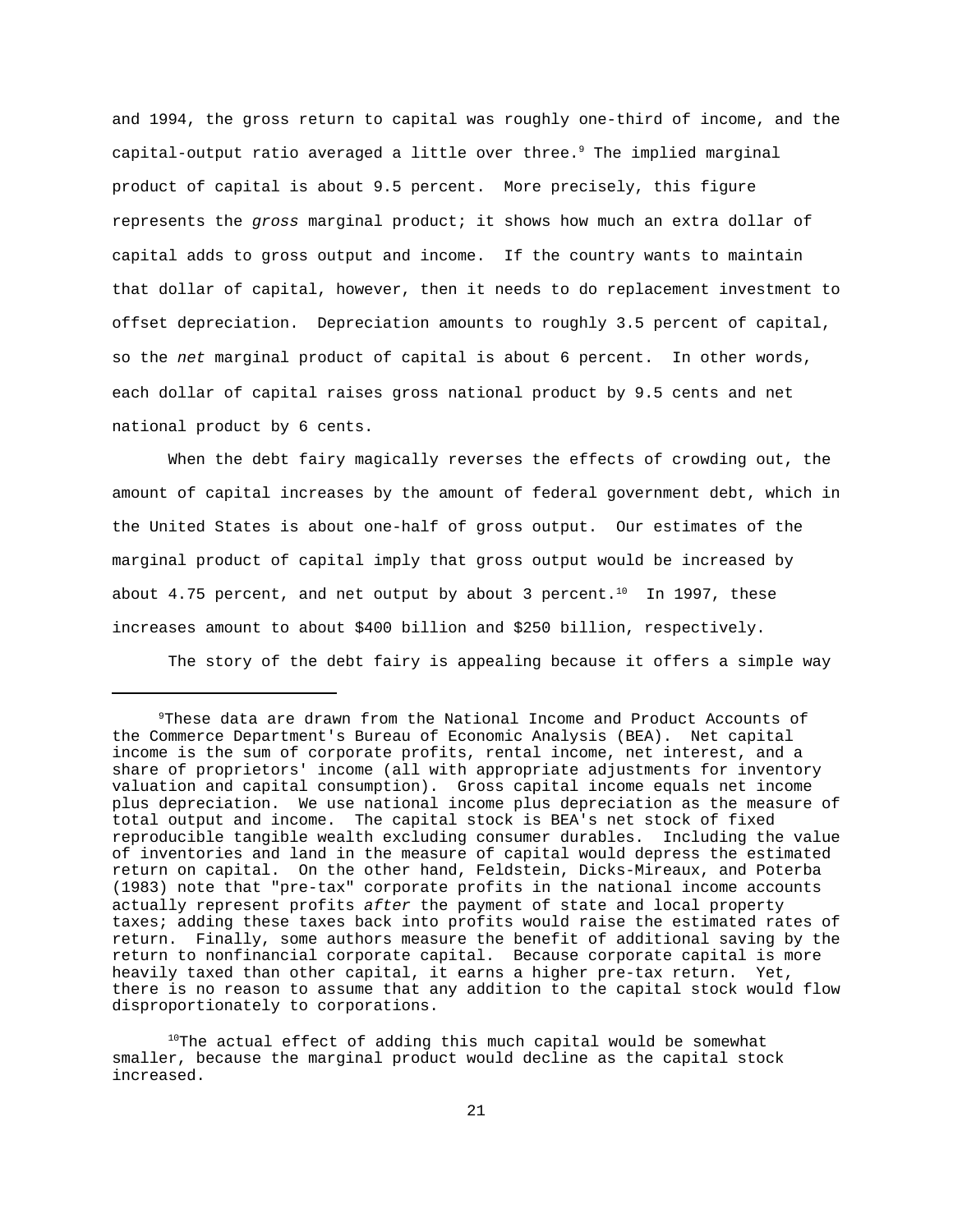to calculate the effects of government debt on national income. But is this calculation realistic? The debt-fairy calculation implicitly makes three assumptions:

(1) Deficits do not affect private saving, so debt crowds out other forms of private wealth one for one.

(2) The economy is closed, so crowding out takes the form of a reduced capital stock.

(3) The profit rate measures the marginal product of capital, so it can be used to gauge the effects of a change in the capital stock. Let us consider how relaxing each of these assumptions might alter the conclusion that current U.S. government debt reduces U.S. national income by about 3 percent.

## 2. A Closer Look at the Effect of Debt on Private Savings

The debt fairy replaces each dollar of government debt with one dollar of capital. Is this dollar-for-dollar substitution appropriate? More concretely, if the U.S. government had run sufficient surpluses during the past twenty years to reduce its debt to zero, would national wealth now be larger by the amount of the actual current debt?

In actuality, an increased flow of government borrowing will affect the flow of private saving through several channels. First, private saving will rise because some households will save part of the tax reduction to consume later in life. Second, forward-looking consumers will realize that the increasing debt will force higher future interest payments by the government and, thus, higher future taxes. Third, greater government borrowing will affect interest rates and wages, and these general-equilibrium effects in turn will affect private saving. Fourth, the government's debt policy may affect distortionary capital taxes, which in turn affect private saving. For all of these reasons, the size of the budget deficit affects the amount of private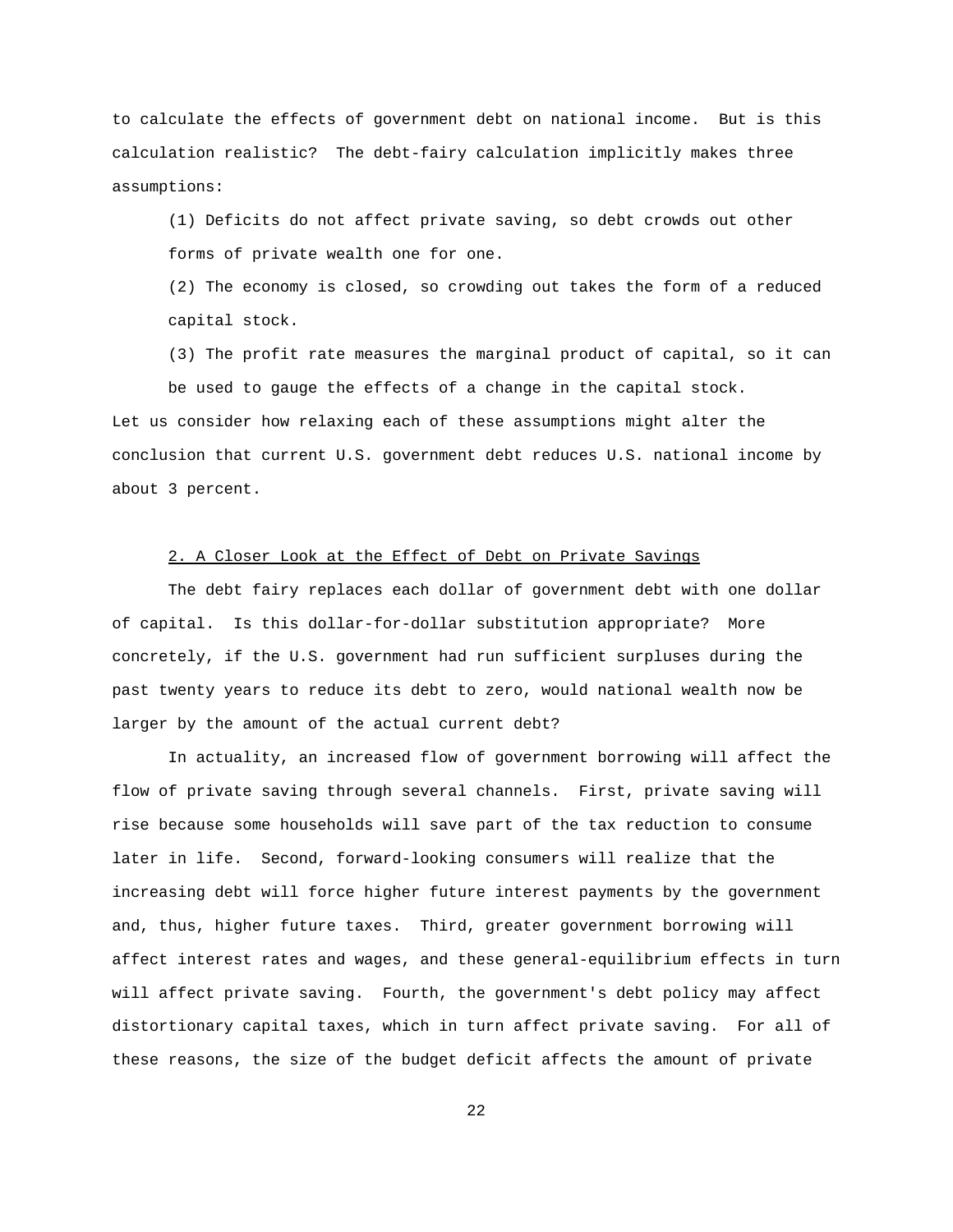saving.

Understanding the long-run effect of debt on capital therefore requires a formal, general equilibrium model, with particular attention paid to household saving behavior. Conventional analysis focuses on models with overlapping generations of life-cycle consumers introduced by Samuelson (1958) and Diamond (1965). Because this model incorporates people at different stages of their life-cycle who differ in both their level of wealth and marginal propensity to consume out of wealth, aggregation is often difficult in realistic models with more than two generations. Blanchard (1985) resolves this problem by making assumptions about the aging process that simplify aggregation analytically. Auerbach and Kotlikoff (1987) and other researchers resolve this problem by simulating a more complicated model numerically.

Before turning to the results from these well-known analyses, however, it is instructive to examine a simple, stylized example. Consider an economy in which every person lives for a fixed number of periods. Assume that the interest rate is given (either because this is a small open economy or because the technology is linear in capital and labor). Also assume that the consumers choose the same level of consumption in each period of life (either because their rate of time preference happens to equal the interest rate or because they have Leontief preferences). Now consider how an increase in government debt affects the steady state. Higher debt means higher interest payments and higher taxes. If those taxes are distributed equally across people of different ages, then each person's after-tax income is reduced by the amount of those interest payments (per capita) in each period. Because consumers still want to smooth consumption, they respond to this higher tax burden by reducing consumption in each period by the same amount. As a result, after-tax income and consumption fall equally, private saving is unchanged, and private wealth is unchanged. Each dollar of debt crowds out exactly one dollar of capital, as assumed by the debt fairy parable.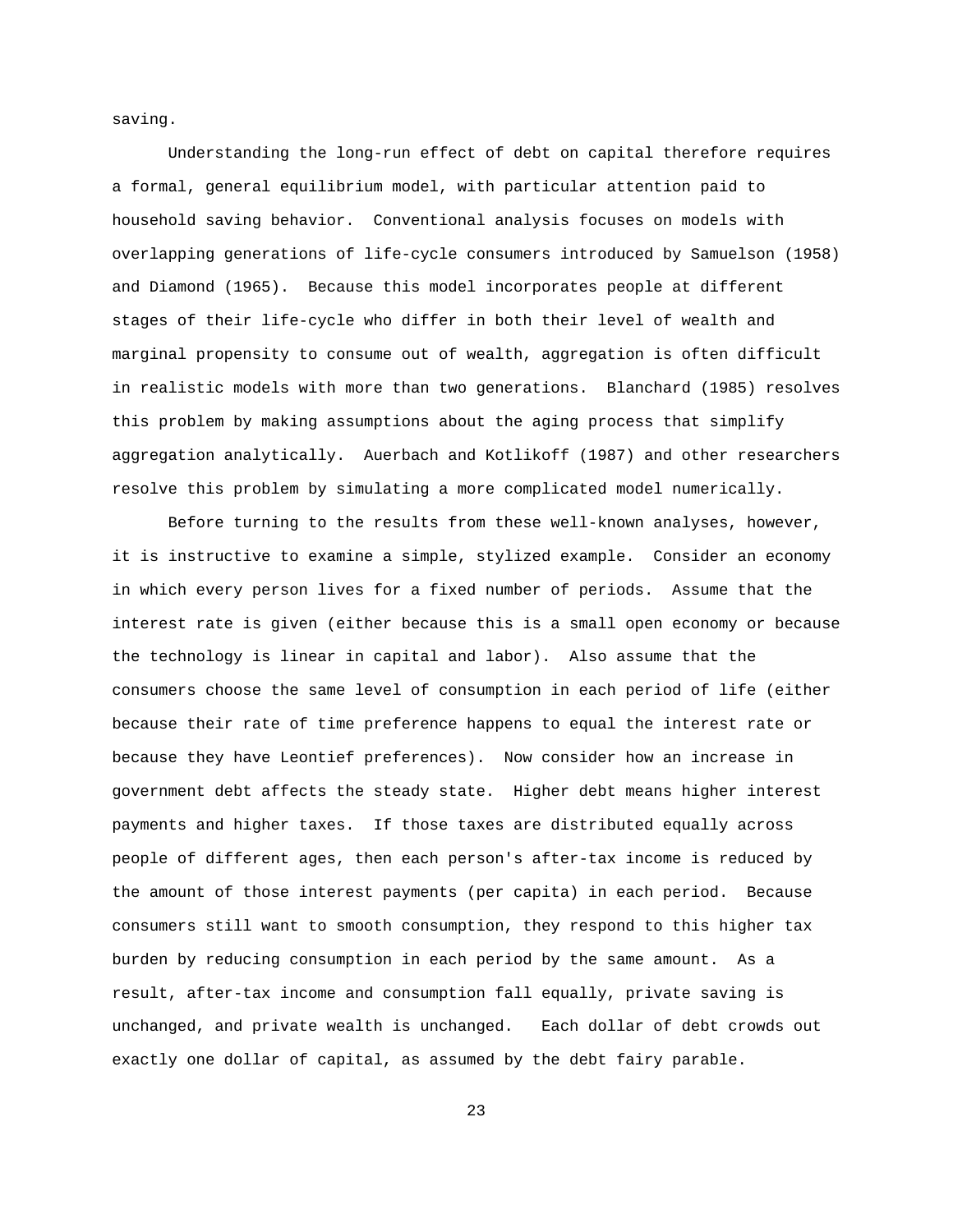To see what happens when various assumptions are relaxed, we turn to the Blanchard and Auerbach-Kotlikoff analyses. Blanchard develops a continuoustime overlapping-generations model in which people have log utility and face a fixed probability of dying in each period. He examines the effect of accumulating additional government debt and then holding debt at its new level forever. To establish notation, let *D* denote debt and *W* denote national wealth (domestic capital plus net foreign assets), so private wealth equals *D*+*W*. For a small open economy, Blanchard confirms the result from our simple example: Steady-state *dW*/*dD* equals -1 if the rate of time preference equals the world interest rate. If the world interest rate and the rate of time preference differ, crowding out may be larger or smaller than one for one. $11$ 

Matters become more complicated in a closed economy. In this case, as capital is crowded out, the interest rate rises, and households are encouraged to save. As a result, the absolute value of *dW*/*dD* is smaller in a closed economy than in an open economy.<sup>12</sup> Calculations using the Blanchard model indicate that the difference between open and closed economies is substantial, but this result appears highly sensitive to the assumption of log utility, according to which households are very willing to substitute consumption between periods in response to a higher interest rate. Most research in the consumption literature suggests a much smaller intertemporal elasticity of substitution than unity.<sup>13</sup>

<sup>11</sup>Let *p* be the probability of dying in each period or, as suggested by Blanchard and Summers (1984), a "myopia coefficient" that reflects mortality or myopia. Let *r* equal the world interest rate and *2* the rate of time preference. Then Blanchard reports that  $dW/dD = -p(p+r)^{-1}(p+2)(p+2-r)^{-1}$ .

 $12B$ lanchard and Fischer (1989, p. 131) report that, in the steady state,  $dK/dD = -p(p+2)/(p+r)(p+2-r) - F''C$ , where *K* is the capital stock, *C* is consumption, and F is the aggregate net production function.

 $13$ For attempts to use variants of the Blanchard model to estimate the cost of various debt policies, see Romer (1988) and Evans (1991).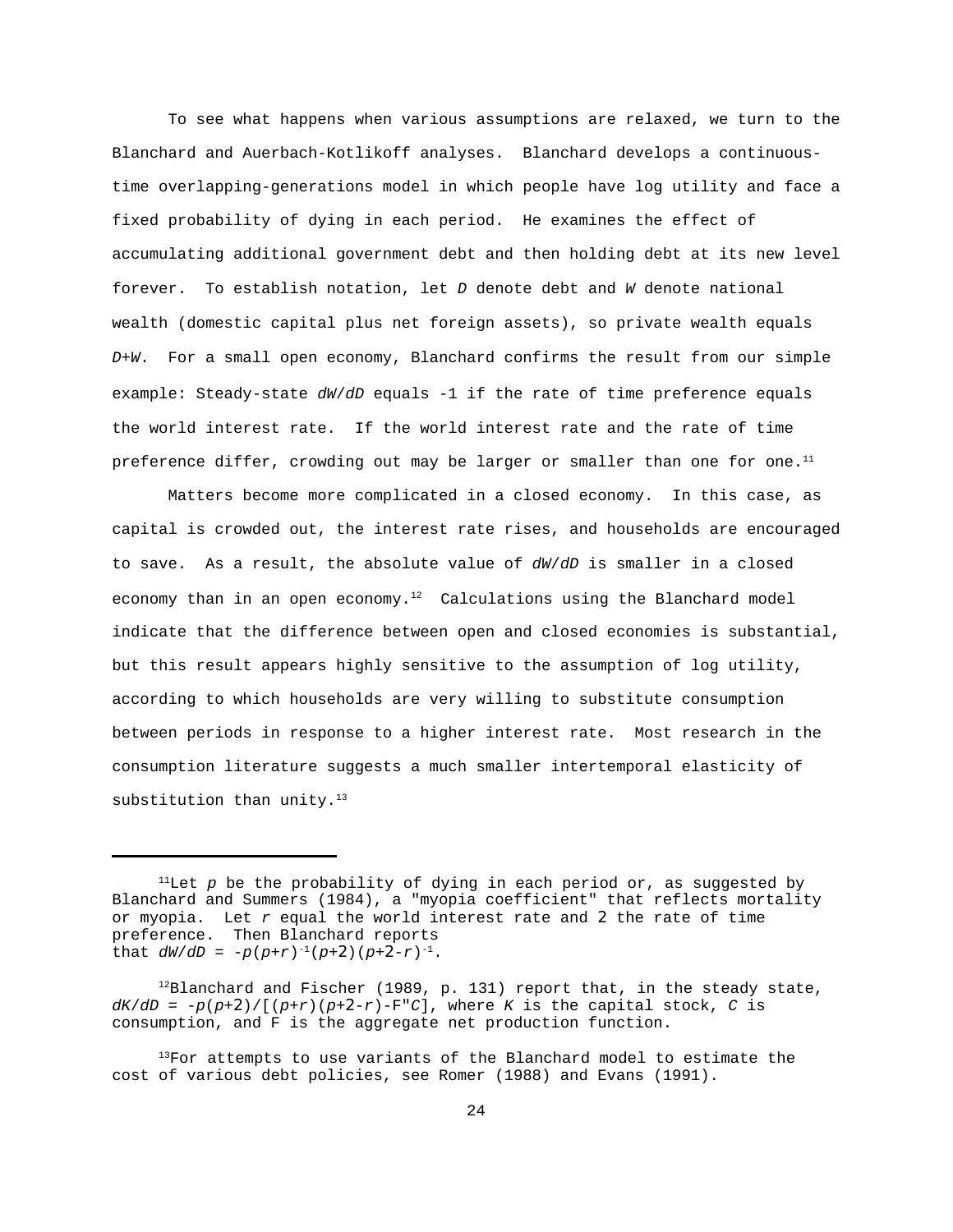Auerbach and Kotlikoff (1987) construct a large-scale general equilibrium model, and simulate the model to examine the effects of alternative debt, tax, and Social Security policies. The numerical simulations reveal not only the steady-state changes in capital and other variables, but also the transition path to the new steady state. The model assumes that people have an economic lifetime of 55 years, have perfect foresight about future economic conditions, and make rational choices regarding their consumption and labor supply. The government raises funds through distortionary taxes and satisfies an intertemporal budget constraint. A production function for net output completes the model, which describes a closed economy. Auerbach and Kotlikoff choose values for the key parameters based on the empirical literature. Note, in particular, that they assume that the intertemporal elasticity of substitution is 0.25.

Auerbach and Kotlikoff examine the effect of reducing taxes and accumulating debt over a certain number of years, and then boosting taxes to hold the debt at its new per-capita level forever. This debt policy reduces saving and capital by transferring resources from younger and future generations, who have a low or zero marginal propensity to consume, to older generations, who have a high marginal propensity to consume. Capital is also diminished by the higher rate of distortionary income taxes in the long run, although the initial reduction in the tax rate can actually crowd-in capital in the short run. Auerbach and Kotlikoff analyze deficits equal to 5 percent of output that last for one year, 5 years, and 20 years; they do not report the resulting levels of debt, but these can be calculated approximately based on the size of the deficits and the interest rate. For all three experiments, the decline in capital appears to be extremely close to the increase in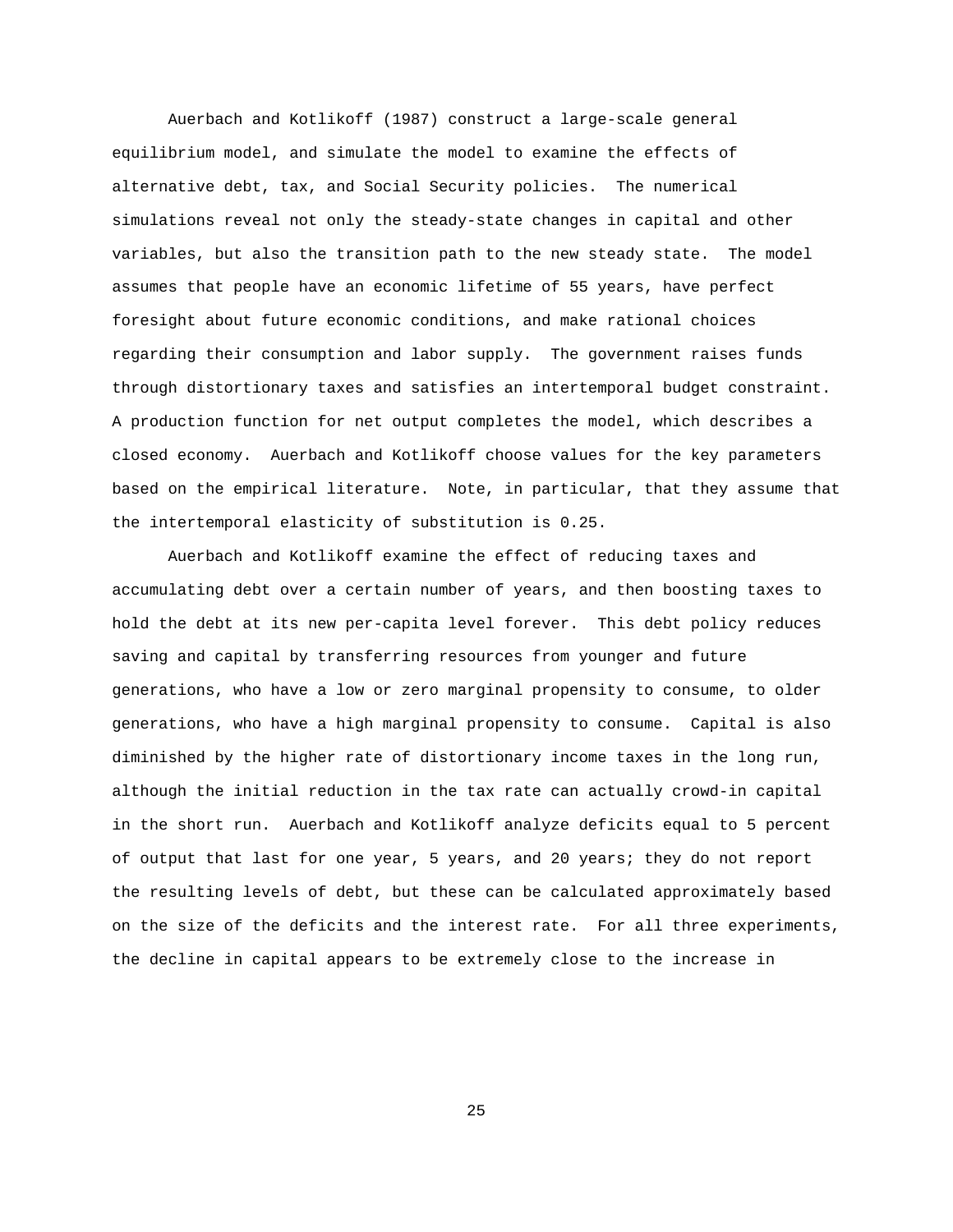$debt.^{14}$ 

We conclude this discussion by emphasizing that the short-run effect of a budget deficit on consumption and saving is a poor guide to the long-run effect of debt on national wealth. In a model with life-cycle consumers, government debt may have only a small short-run effect, as confirmed by Blanchard (who finds that initial saving adjusts by only several percent of a change in debt) and Auerbach and Kotlikoff (who find that at the end of a 20 year tax cut, the capital stock is reduced by only one-fifth of its eventual decline). Nonetheless, debt has a much larger effect on life-cycle consumers in the long run. Auerbach and Kotlikoff's closed-economy model shows approximately one-for-one crowding out; Blanchard's formulas suggest smaller effects in a closed economy but roughly one-for-one crowding out in an open economy. On balance, the debt fairy's one-for-one substitution of capital for debt may be on the high side of the truth, but it seems a reasonable approximation.

## 3. A Closer Look at International Capital Flows

When the debt fairy changes government debt into national wealth, the increment to national wealth is assumed to take the form of domestic capital, with no change in net ownership of foreign assets. This is clearly not a realistic description of an open economy. Yet, alternative assumptions about international capital flows would have little effect on the estimated impact of government debt.

In actuality, net international capital flows are fairly small. Feldstein and Horioka (1980) examined five-year averages of domestic investment and saving across countries and found these two variables moved

 $14$ The increases in debt from the three alternative policies are roughly 5, 30, and 200 percent of output. The corresponding declines in the capital stock are 5, 29, and 182 percent of output.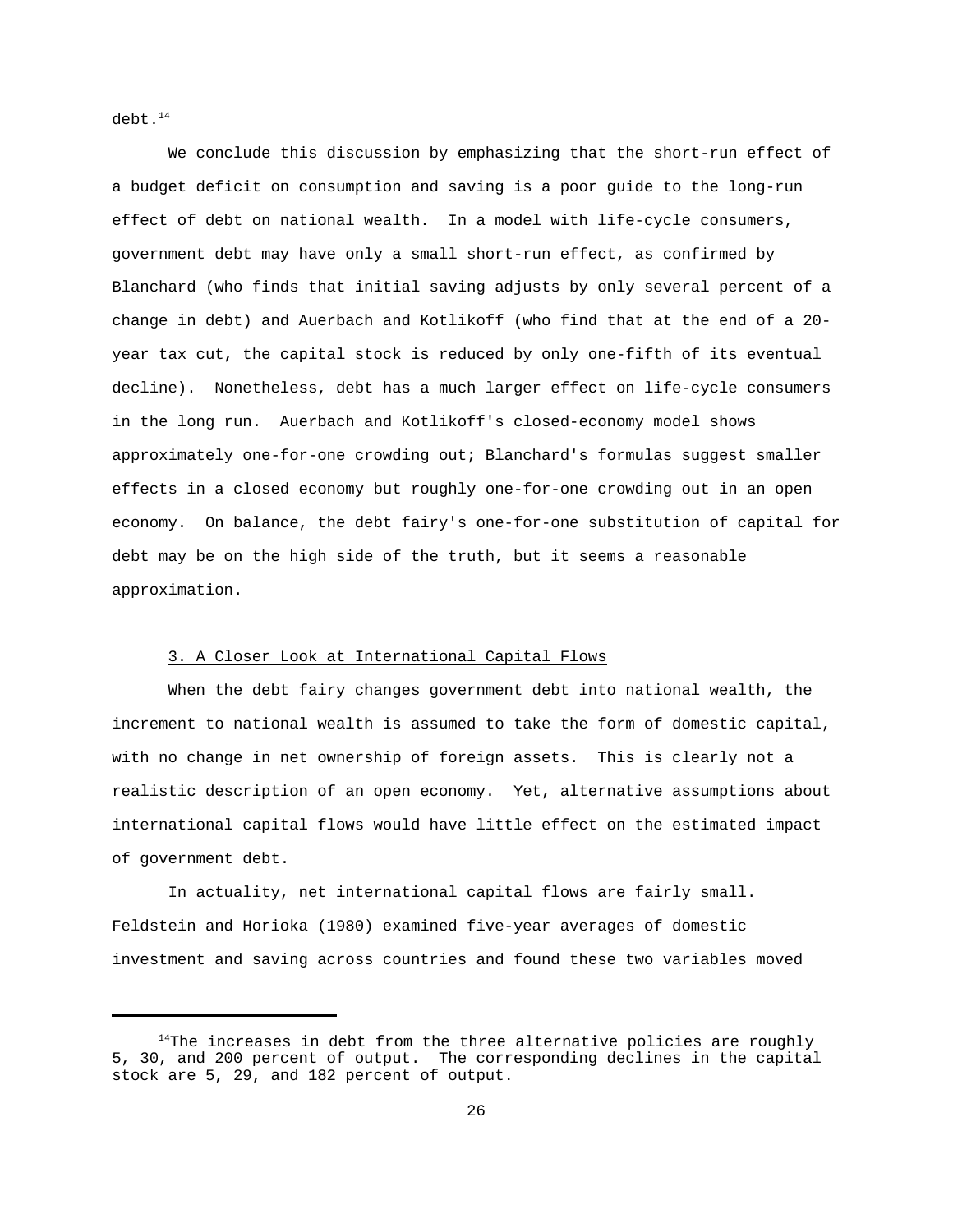almost exactly one for one with each other. More recent estimates suggest that the strength of this relationship declined somewhat in the 1980s. Nonetheless, these estimates indicate about 75 percent of a long-term change in national saving adds to domestic investment and only 25 percent goes to investment abroad.<sup>15</sup>

Because many countries allow capital to move freely across their borders, it is surprising that net international capital flows are not larger in the long run. The literature has considered many possible explanations.<sup>16</sup> For our purposes, though, the key point is that the existence of international capital flows--or the lack of such flows--has little impact on the ultimate cost of government debt. Suppose that the debt fairy transformed each dollar of reduced debt into an extra dollar of net foreign assets, rather than an extra dollar of domestic capital. In this case, which is the extreme opposite of our original assumption, the debt reduction would not raise domestic output at all. Instead, it would raise foreign output, and some of that output would flow back to this country as the return on our additional overseas assets. As long as the return to wealth are the same at home and abroad, the location of the extra wealth does not affect our income.

Another way to understand this point is to note the distinction between domestic income and national income. Domestic income is the value of production occurring within a nation's borders; this is identically equal to domestic output or GDP. Tomorrow's domestic output and income depend on today's domestic investment. But the consumption of domestic residents depends on *their* income, which is the value of production accruing to a

<sup>&</sup>lt;sup>15</sup>See Feldstein and Bacchetta (1991) and Dornbusch (1991).

<sup>&</sup>lt;sup>16</sup>Frankel (1991), Mussa and Goldstein (1993), and Gordon and Bovenberg (1996) review the evidence regarding international capital mobility and discuss a number of explanations for the observed immobility. For a recent attempt to explain the Feldstein-Horioka puzzle within the context of neoclassical growth theory, see Barro, Mankiw, and Sala-i-Martin (1995).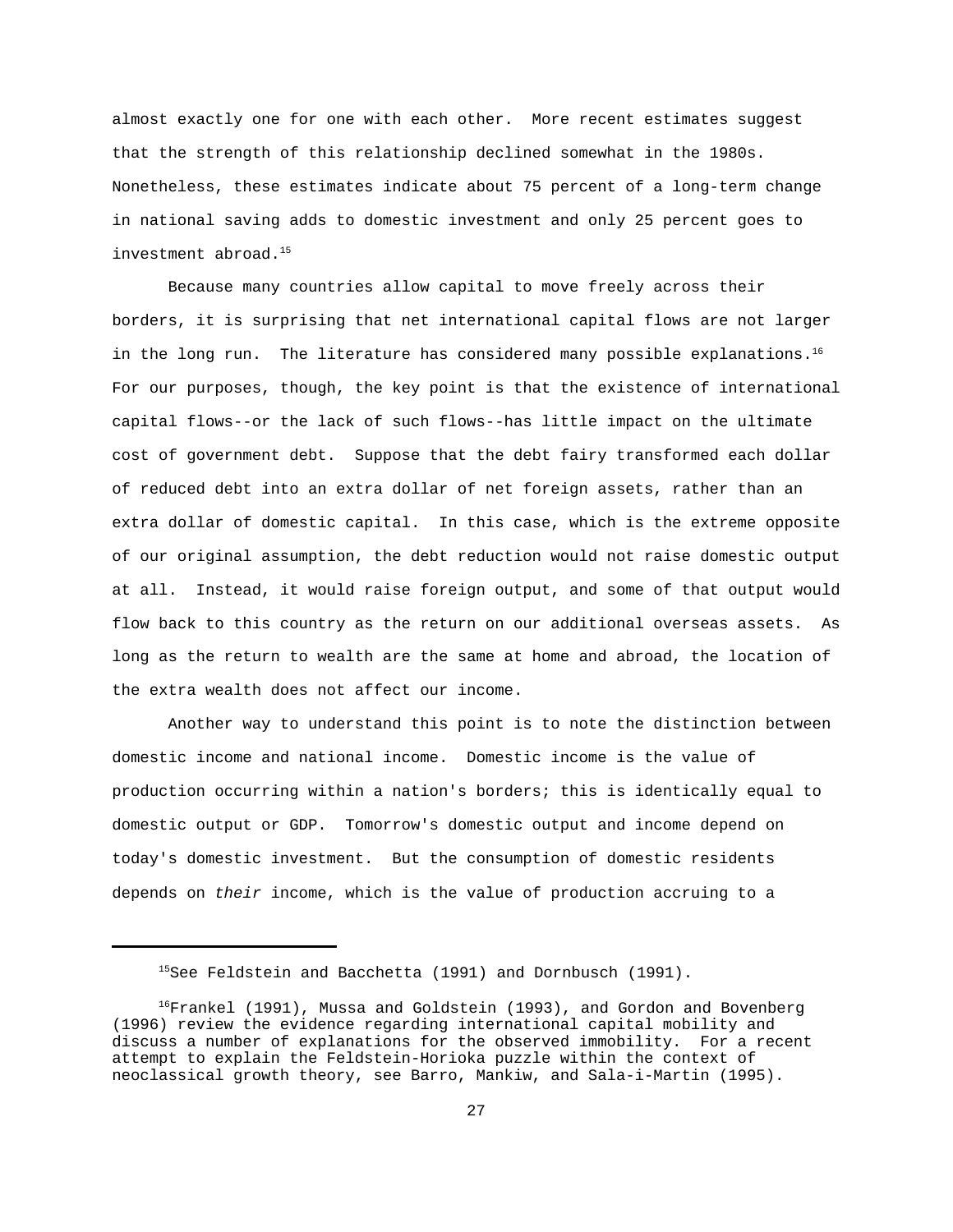nation's residents. This is called national income, and it is identically equal to national output or GNP. Tomorrow's national output and income depend on today's national saving, wherever this saving is ultimately invested.

Naturally, this strong statement requires several caveats. First, the statement ignores the tax implications of the location of capital. Governments receive a higher effective tax rate on capital located in their countries than on capital owned by their residents but located abroad. Thus, the social return to domestic investment is higher than the social return to foreign investment, even if the private (after-tax) returns are the same.

Second, additional capital accumulation does not reduce the marginal product of capital as quickly if the capital can flow abroad. As we saw in our earlier discussion of the Blanchard model, the effect of debt on the capital stock is reduced if changes in the capital stock affect the interest rate and thereby private saving.

Third, the location of nationally-owned capital does affect the distribution of income. If the domestic capital stock increases, so does the wage, while the return to capital and the interest rate fall; domestic workers benefit and owners of domestic capital are hurt.<sup>17</sup> An increase in the ownership of capital located abroad does not have these effects.

Fourth, international capital flows change the composition of domestic production. If a smaller deficit raises net foreign investment, then net exports will rise, while if it increases only domestic investment, then of course investment spending will rise. Moreover, the budget deficit affects the exchange rate if there are significant international capital flows, but not otherwise.

On balance, it seems that the issuance of government debt has only a small effect on international capital flows in the long run and that those

 $17$ Because some owners of domestic capital are foreigners, this shift actually raises national income slightly.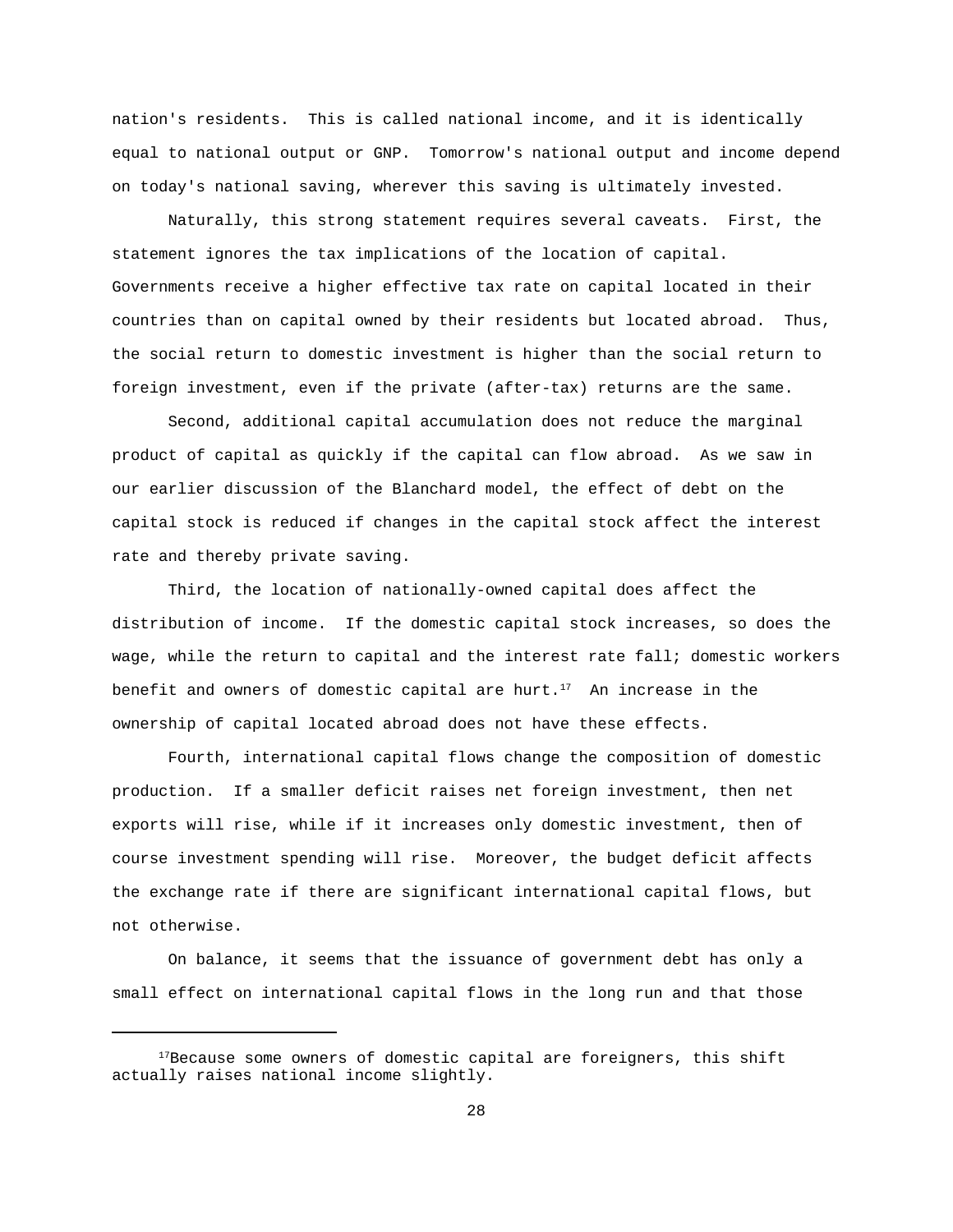flows have only a small effect on the return to extra saving. Acknowledging the openness of the economy, therefore, does not substantially alter the estimated impact of government debt.

#### 4. A Closer Look at the Marginal Product of Capital

In describing the impact of the debt fairy, we calculated the marginal product of capital using the capital share of national income and the capitaloutput ratio. This calculation was based on the standard premise that the factors of production, including capital, are paid their marginal product. Now we reconsider whether that calculation was appropriate.

In recent years, there has been a wave of research that proposes a new view of capital. As Mankiw (1995) discusses, a variety of empirical problems with the basic neoclassical growth model would be resolved if the true capital share in the production function is much larger than the one-third measured from the national income accounts. One reason that the true capital share might be larger than the raw data suggest is that capital may have significant externalities, as argued by Romer (1986, 1987). If the social marginal product of capital is well above the private marginal product that we observe, then reducing government debt and raising the capital stock would have much larger effects than the debt fairy parable suggests.

Another possible reason for a large capital share is that the correct measure of capital includes human capital, such as education and training, as well as tangible physical capital, like plant and equipment. Mankiw, Romer and Weil (1992) propose an extension of the basic Solow (1956) model in which there are fixed saving rates for both physical capital and human capital. They show that cross-country data are consistent with this model and an aggregate production function of the form  $Y = K^{1/3}H^{1/3}L^{1/3}$ . If the share of income devoted to human-capital accumulation is unchanged by debt policy, then the reduction in income caused by the crowding-out of physical capital will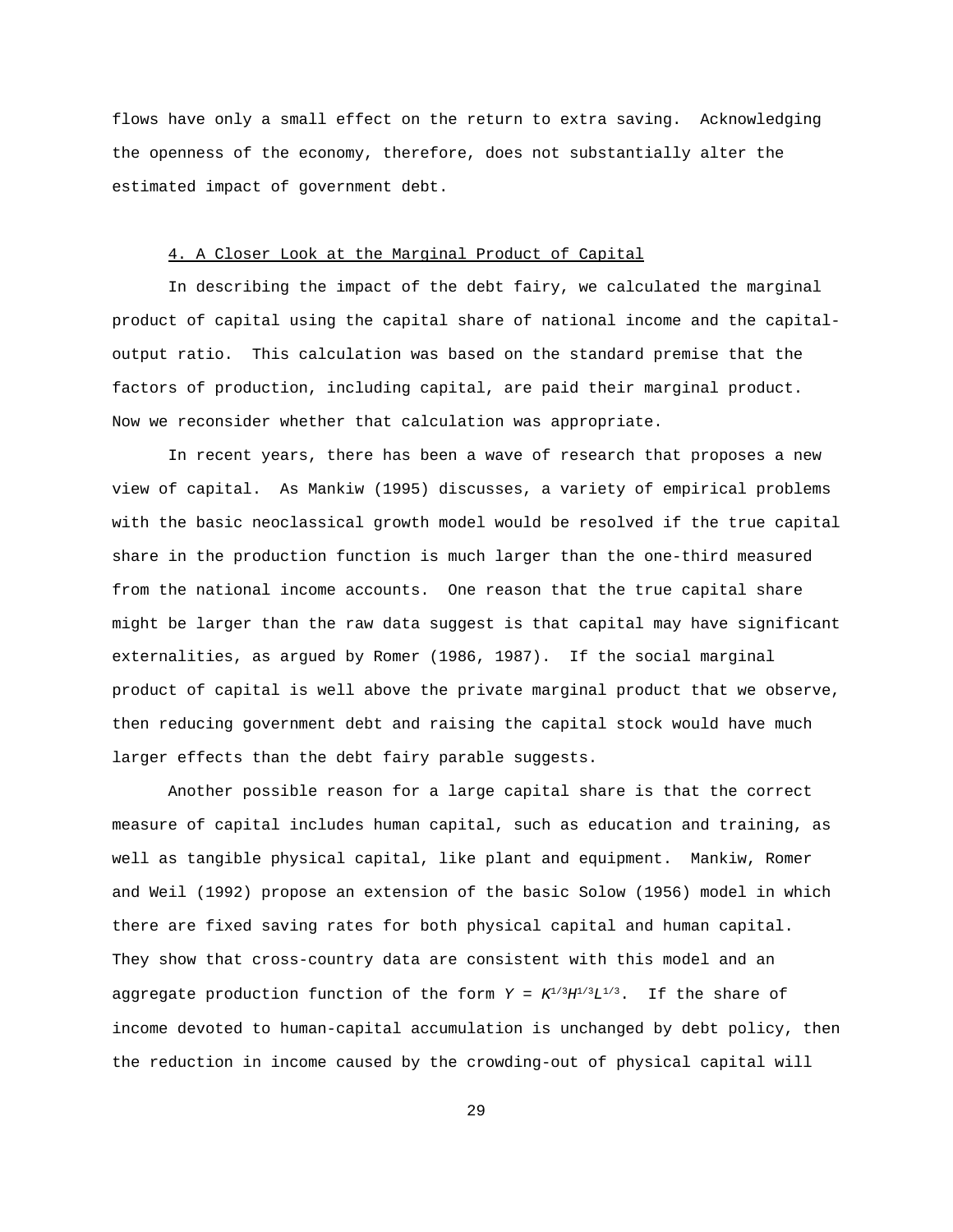also reduce the stock of human capital; in this case, government debt reduces income substantially more than our earlier calculation indicated. By contrast, if the stock of human capital remained fixed, then our earlier calculation would be correct.

#### 5. The Deadweight Loss of Servicing the Debt

When discussing the qualitative effects of debt, we reviewed a number of issues beyond the impact of debt on the capital stock. The only one of those effects that is readily quantifiable is the deadweight loss of the additional taxes needed to meet the debt service burden.<sup>18</sup> Of course, the deadweight loss of taxation was reduced during the period when taxes were lower and the debt was accumulated, and optimal debt policy requires balancing these effects. Our concern here, however, is just with the cost of an ongoing debt.

If the government builds up a certain debt, and then decides to hold that debt constant in real terms, the additional debt service per dollar of accumulated debt is *r*, the real interest rate on debt. If 8 is the deadweight loss per dollar of tax revenue, then the loss per dollar of debt is 8*r*. The total real return on intermediate-maturity government debt averaged about 2 percent between 1926 and 1994 (*Stocks, Bonds, Bills and Inflation*, 1995). A standard choice for  $8$  is Ballard, Shoven, and Whalley's (1985) estimate of one-third, although Feldstein (1996b) argues that incorporating distortions to the form of compensation and the demand for deductions--in addition to the usual distortions to labor and capital supply--makes the true  $8$  much larger. If 8 equals one-half, then 8*r* is .01, and with the U.S. debt-income ratio at one-half, the deadweight loss from servicing the debt is about half a percent of output.

<sup>18</sup>Auerbach and Kotlikoff's (1987) estimates of the welfare effects of debt policy include this cost, but isolating its significance from their published results is not possible.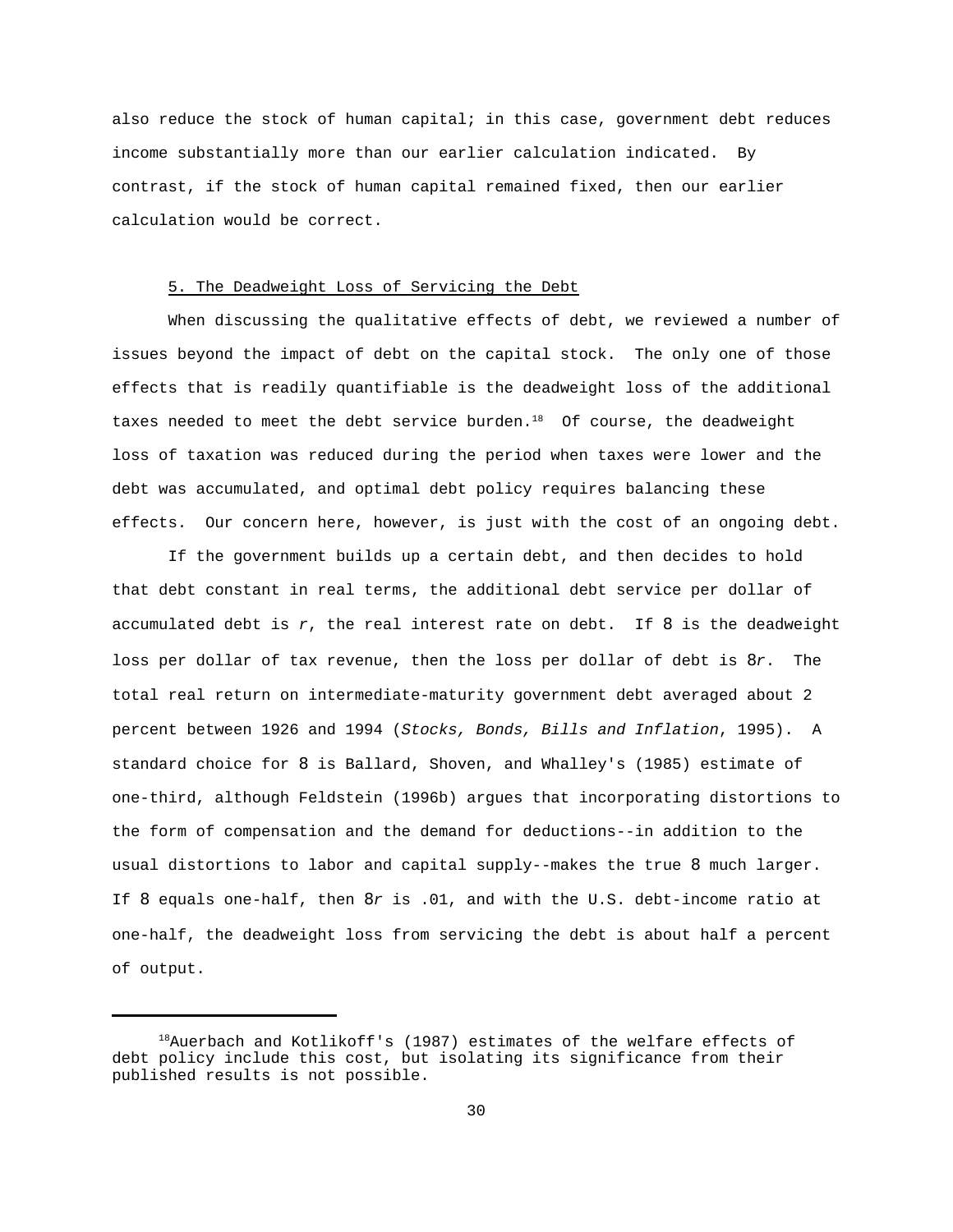### 6. Summary

As concern about current and prospective U.S. budget deficits has grown, quantitative estimates of the effect of debt have begun to appear in official U.S. government documents. For example, the 1994 *Economic Report of the President* (pp. 85-87) assumed that the President's deficit-reduction plan would boost national saving by 1 percent of output each year for 50 years. Then the *Report* used a simple Solow growth model to show the effect of that extra saving on the economy. It concluded that the additional saving would eventually raise output by 3.75 percent. More recently, the Congressional Budget Office (CBO, 1997b) constructed a complex model of the economy and the federal budget and simulated the model through the year 2050. Because current law would produce an explosive rise in the national debt over that period, CBO's results do not reflect steady-state effects. In the simulation that includes the economic effects of increasing debt, debt rises by 30 percent of output by 2020, resulting in output that is 2 percent smaller than it otherwise would be. Over the following decade, debt increases by another 80 percent of output, and output is diminished by more than 8 percent relative to the same baseline. Thus, these calculations are similar in spirit to those found in the academic literature.

We have now quantified, in a very rough way, some long-run effects of government debt on the economy. The debt fairy parable implied that each dollar of debt reduces net output by about six cents each year. More careful consideration of the strong assumptions embodied in that parable suggested that this estimated cost is at least in the right ballpark. The deadweight loss from the taxes needed to service the debt adds about another one cent per dollar of debt. Thus, the U.S. debt of the late 1990s, which equals about half of annual output, is reducing net output by about 3.5 percent. In 1997, this amounts to around \$300 billion per year.

Is this cost large? Labor productivity has increased by about one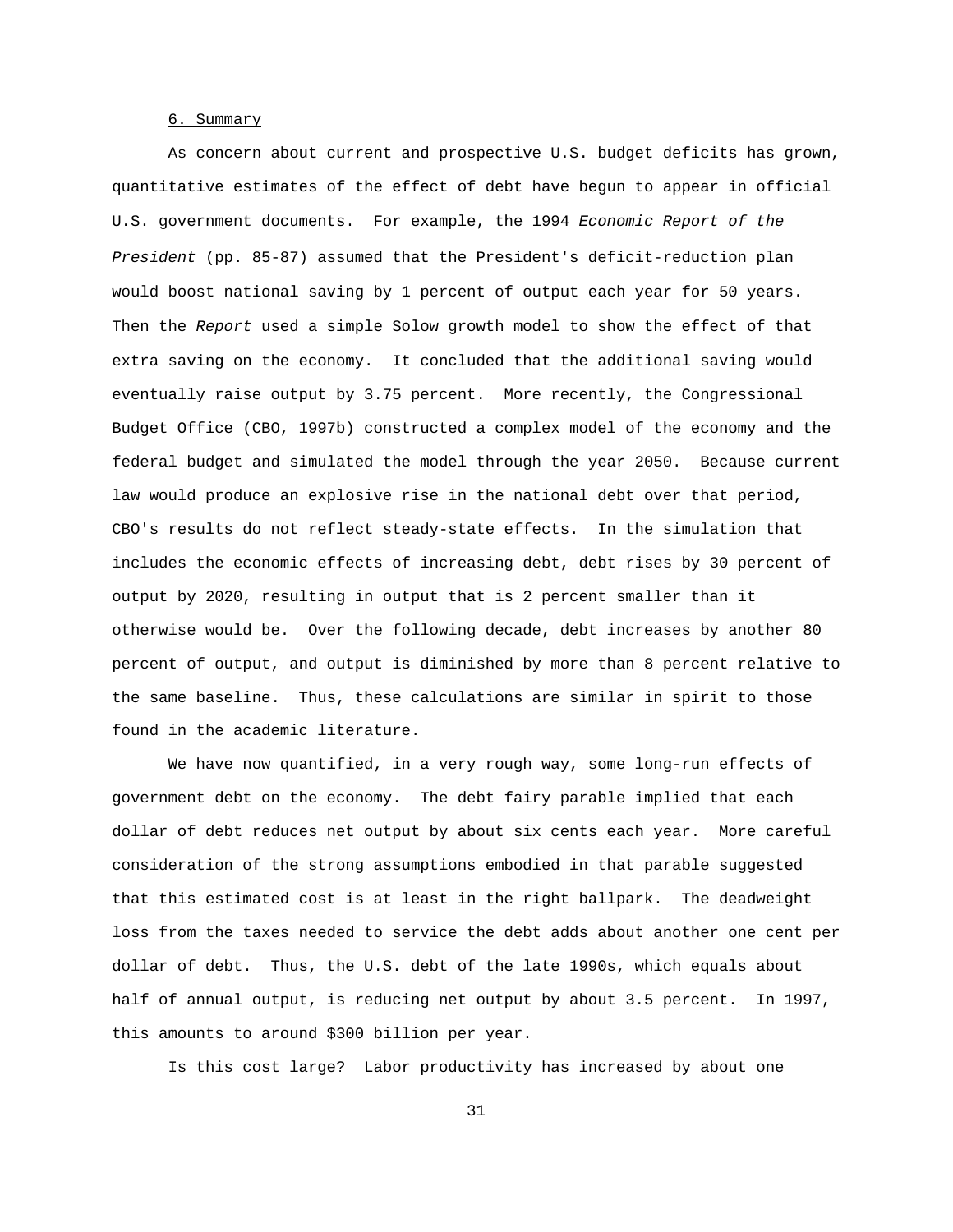percent per year in the United States since 1975, so reducing output by three to four percent is like giving up three to four years of productivity growth. That is a significant loss, but it does not qualify as a disaster. One final comparison of the cost of the current debt is to the effect of the upcoming demographic transition in the United States. CBO (1997b) projects that, under current law, population aging and rising health care costs will boost noninterest spending of the federal government by five percent of output between 1996 and 2025. If the current debt were maintained in real terms, it would represent about one-third of real output in 2025 (because of economic growth). Thus, eliminating that debt would add about two percent to national income, or almost half of the extra income needed to cover the additional government spending.

#### **III. Ricardian Equivalence**

So far our discussion has focussed on the conventional analysis of government debt. By "conventional," we mean that this analysis describes the views held by most economists and almost all policymakers. There is, however, another view of government debt that has been influential in the academic debate, even if endorsed by only a minority of economists. That view is called *Ricardian equivalence* after the great 19th century economist David Ricardo, who first noted the theoretical argument. In recent years, the Ricardian view has been closely associated with Robert Barro, whose work has given the view renewed vigor and prominence.

#### **A. The Idea and Its History**

Ricardian equivalence is a type of neutrality proposition: It states that a certain type of government policy does not have any important effects. In this section we discuss the general idea, its history, and its importance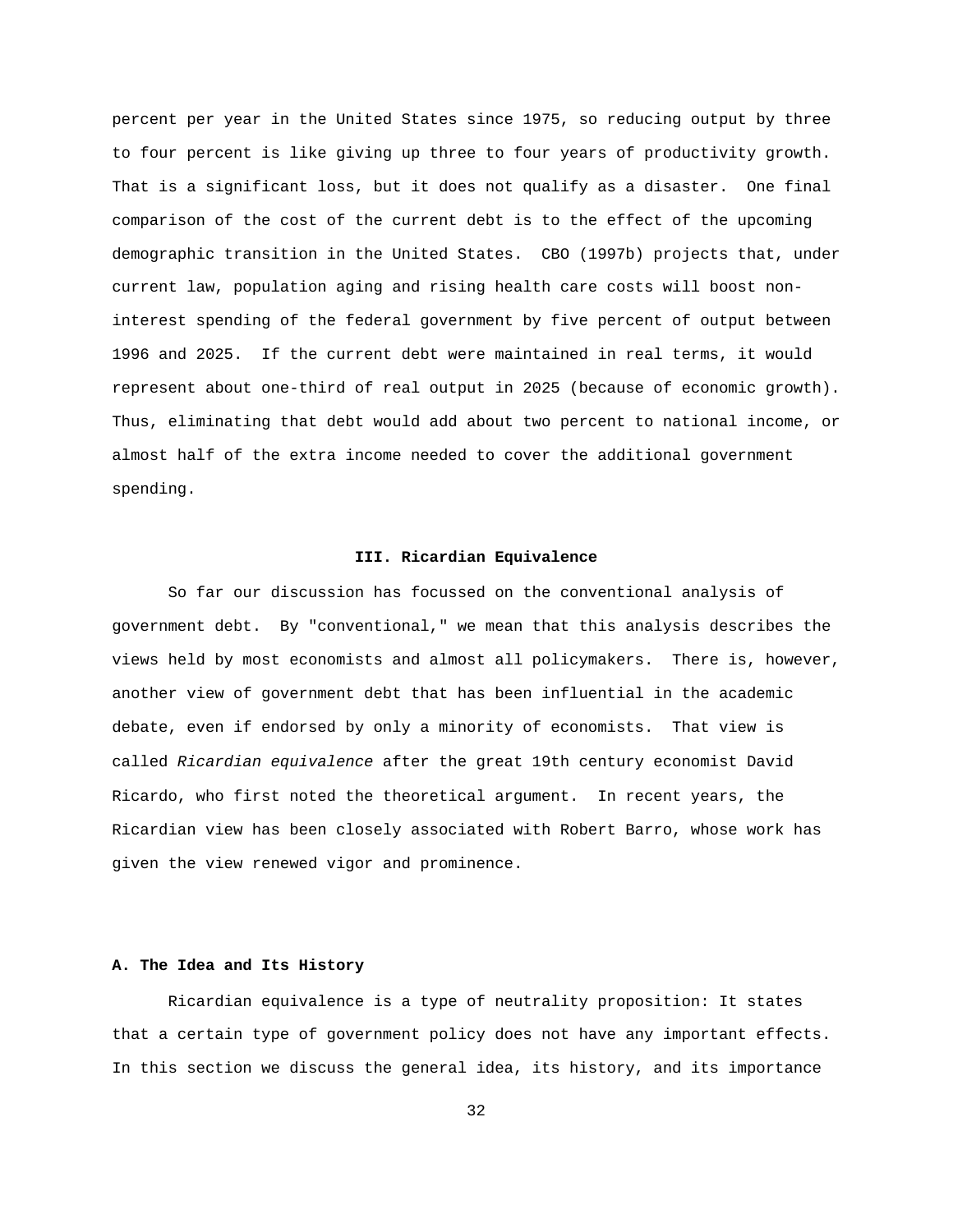as a theoretical benchmark. In the following sections we examine the various dimensions of the debate over the validity of Ricardian equivalence as a description of the real world.

#### 1. The Essence of the Ricardian Argument

Suppose that the government cuts taxes today without any plans to reduce government purchases today or in the future. As we have seen, conventional analysis concludes that this policy will stimulate consumption, reduce national saving and capital accumulation, and thereby depress long-term economic growth. By contrast, the theory of Ricardian equivalence asserts that this policy will not alter consumption, capital accumulation, or growth. The situation with the tax cut and budget deficit is *equivalent* to the situation without it.

The Ricardian argument is based on the insight that lower taxes and a budget deficit today require (in the absence of any change in government purchases) higher taxes in the future. Thus, the issuing of government debt to finance a tax cut represents not a reduction in the tax burden but merely a postponement of it. If consumers are sufficiently forward looking, they will look ahead to the future taxes implied by government debt. Understanding that their total tax burden is unchanged, they will not respond to the tax cut by increasing consumption. Instead, they will save the entire tax cut to meet the upcoming tax liability; as a result, the decrease in public saving (the budget deficit) will coincide with an increase in private saving of precisely the same size. National saving will stay the same, as will all other macroeconomic variables.

In essence, the Ricardian argument combines two fundamental ideas: the government budget constraint and the permanent income hypothesis. The government budget constraint says that lower taxes today imply higher taxes in the future if government purchases are unchanged; the present value of the tax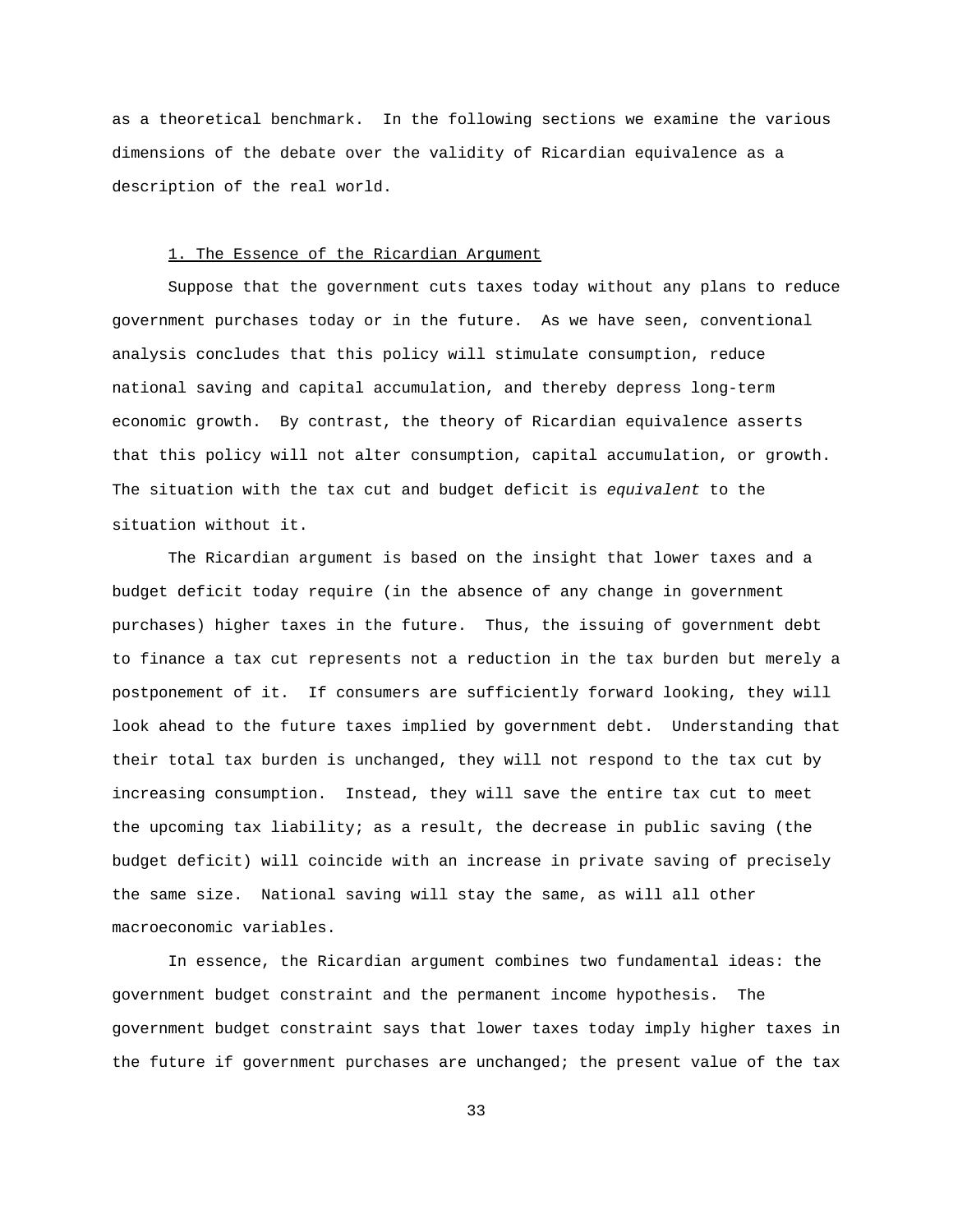burden is invariant to the path of the tax burden. The permanent income hypothesis says that households base their consumption decisions on permanent income, which depends on the present value of after-tax earnings. Because a debt-financed tax cut alters the path of the tax burden but not its present value, it does not alter permanent income or consumption. Thus, all of the predictions of the conventional analysis of government debt no longer hold.

Another way to view the Ricardian argument is suggested by the title of Robert Barro's classic 1974 paper "Are Government Bonds Net Wealth?" To the owners of government bonds, the bond represents an asset. But to taxpayers, government bonds represents a liability. A debt-financed tax cut is like a gift of government bonds to those getting the tax cut. This gift makes the holder of the bond wealthier, but it makes taxpayers poorer. On net, no wealth has been created. Because households in total are no richer than they were, they should not alter their consumption in response to the tax cut.

It is important to emphasize that the Ricardian argument does not render all fiscal policy irrelevant. If the government cuts taxes today and households expect this tax cut to be met with future cuts in government purchases, then households' permanent income does rise, which stimulates consumption and reduces national saving. But note that it is the expected cut in government purchases, rather than the tax cut, that stimulates consumption. The reduction in expected future government purchases would alter permanent income and consumption because they imply lower taxes at some time, even if current taxes are unchanged.

Because the Ricardian view renders some fiscal policies irrelevant but allows other fiscal policies to matter, providing a convincing test of this view has proven difficult. For example, in the early 1980s, a debt-financed tax cut advocated by President Reagan in his first administration was followed by a substantial rise in government debt and a fall in national saving. Some observers, such as Benjamin Friedman (1992), see this episode as a natural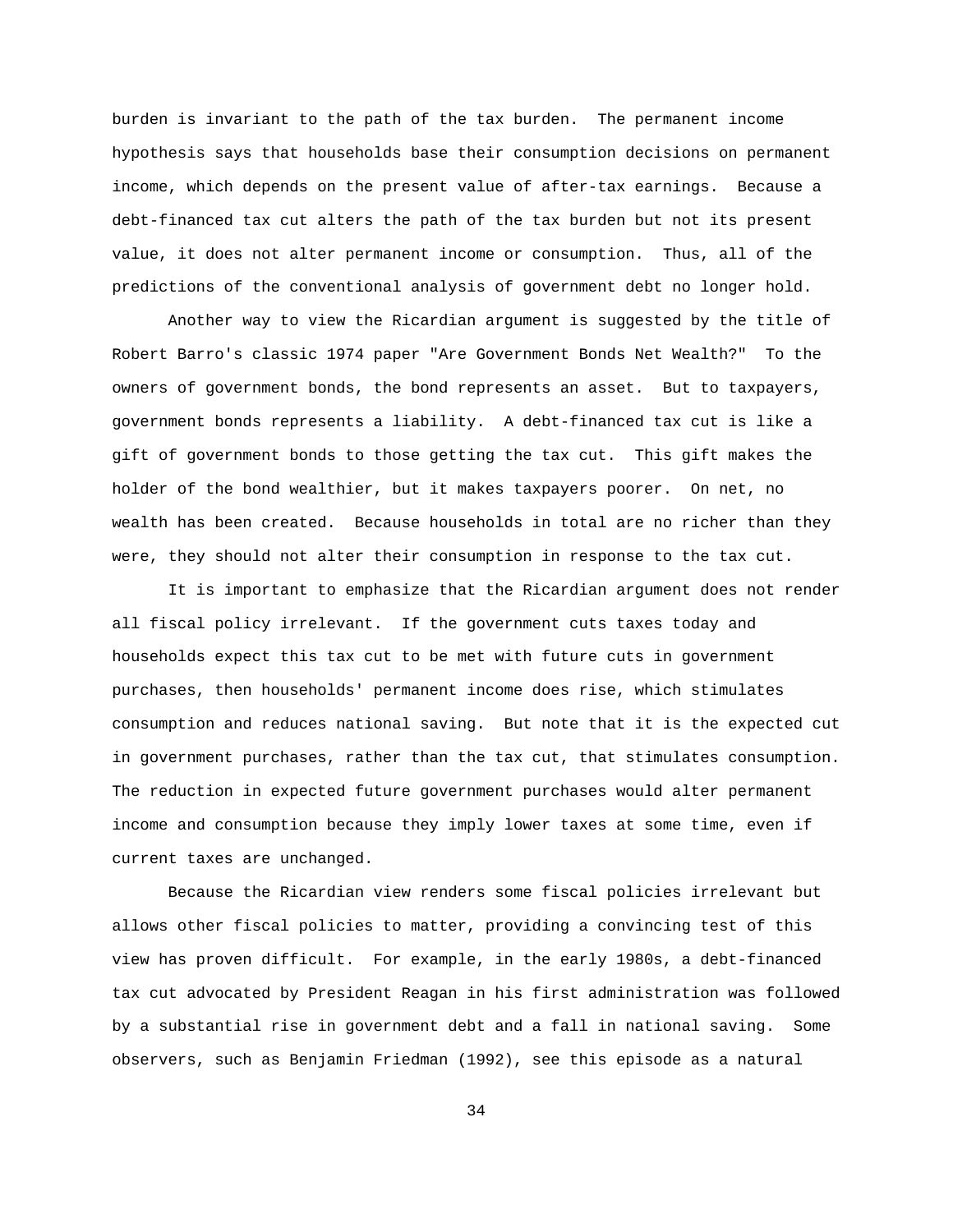experiment that decisively rejects Ricardian equivalence. Yet it is possible that consumers expected this tax cut to mean smaller government in the future; smaller government was, in fact, President Reagan's intention, and to some extent it has been the result. Moreover, other developments, such as a booming stock market, occurred at the same time and surely had some effect on household decisions. In this case, higher consumption and lower national saving could coincide with a tax cut without contradicting Ricardian equivalence. Because neither interpretation of history can be ruled out, both the conventional and Ricardian views of government debt continue to have adherents within the economics profession.

## 2. A Brief History of the Ricardian Idea

The modern literature on Ricardian equivalence began with Robert Barro's 1974 paper. Not only did this paper clearly set out the Ricardian argument but it also anticipated much of the subsequent literature by discussing many of the reasons why Ricardian equivalence might not hold. What the paper did not do, however, was credit Ricardo with the idea. It was not until James Buchanan's 1976 comment on Barro's paper that the term *Ricardian equivalence* was coined.

Ricardo was interested in the question of how a war might be funded. In an 1820 article, he considered an example of a war that cost 20 million pounds. He noted that if the interest rate were 5 percent, this expense could be financed with a one-time tax of 20 million pounds, a perpetual tax of 1 million pounds, or a tax of 1.2 million pounds for 45 years. He wrote,

"In point of economy, there is no real difference in either of the modes; for twenty millions in one payment, one million per annum for ever, or 1,200,0000 pounds for 45 years, are precisely of the same value..."

Ricardo also was aware that the question raises the issue of intergenerational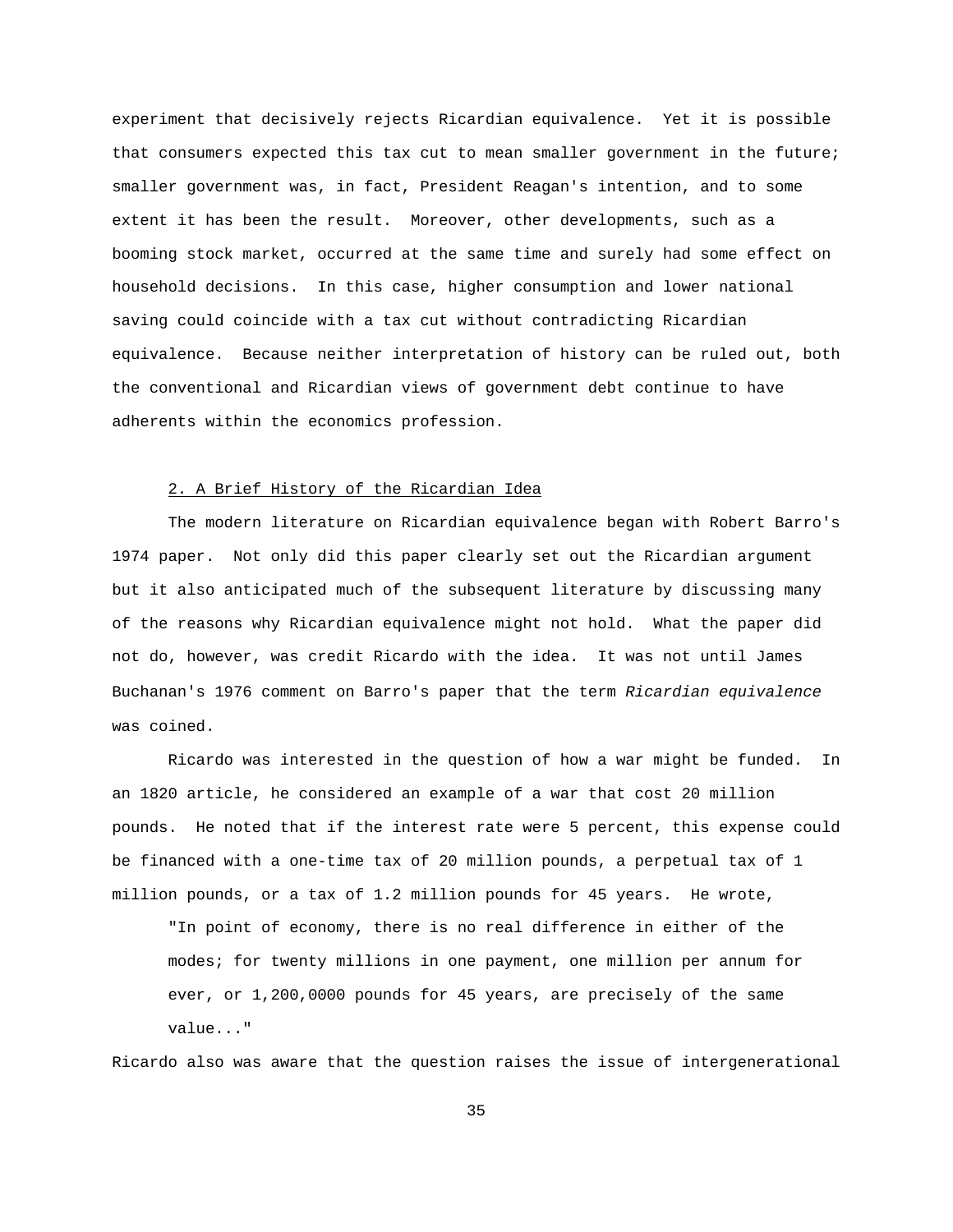linkages (which we discuss more fully in a later section):

"It would be difficult to convince a man possessed of 20,000 pounds, or any other sum, that a perpetual payment of 50 pounds per annum was equally burdensome with a single tax of 1000 pounds. He would have some vague notion that the 50 pounds per annum would be paid by posterity, and would not be paid by him; but if he leaves his fortune to his son, and leaves it charged with this perpetual tax, where is the difference whether he leaves him 20,000 pounds with the tax, or 19,000 pounds without it?"

Although Ricardo viewed these different methods of government finance as equivalent, he doubted whether other people in fact had in the foresight to act in so rational a manner:

"The people who pay taxes...do not manage their private affairs accordingly. We are apt to think that the war is burdensome only in proportion to what we are at the moment called to pay for it in taxes, without reflecting on the probable duration of such taxes."

And, indeed, Ricardo did not dismiss government debt as an insignificant policy concern. Before the British parliament, he once declared,

"This would be the happiest country in the world, and its progress in prosperity would go beyond the powers of imagination to conceive, if we got rid of two great evils--the national debt and the corn laws."<sup>19</sup>

Because Ricardo doubted the practical validity of Ricardian equivalence, O'Driscoll (1977) suggested the term *Ricardian nonequivalence*, although this phrase has never caught on. Whether or not Ricardo was a Ricardian, he now gets credit for first noting the possible irrelevance of government debt.

More recently, several sources have suggested the possibility of debt

 $19$ Quoted in Buchholz (1989, p. 73). Ricardo's opposition to the corn laws (which restricted the import of grain from abroad) suggests that he took his theory of comparative advantage more seriously than he did his theory of debt neutrality.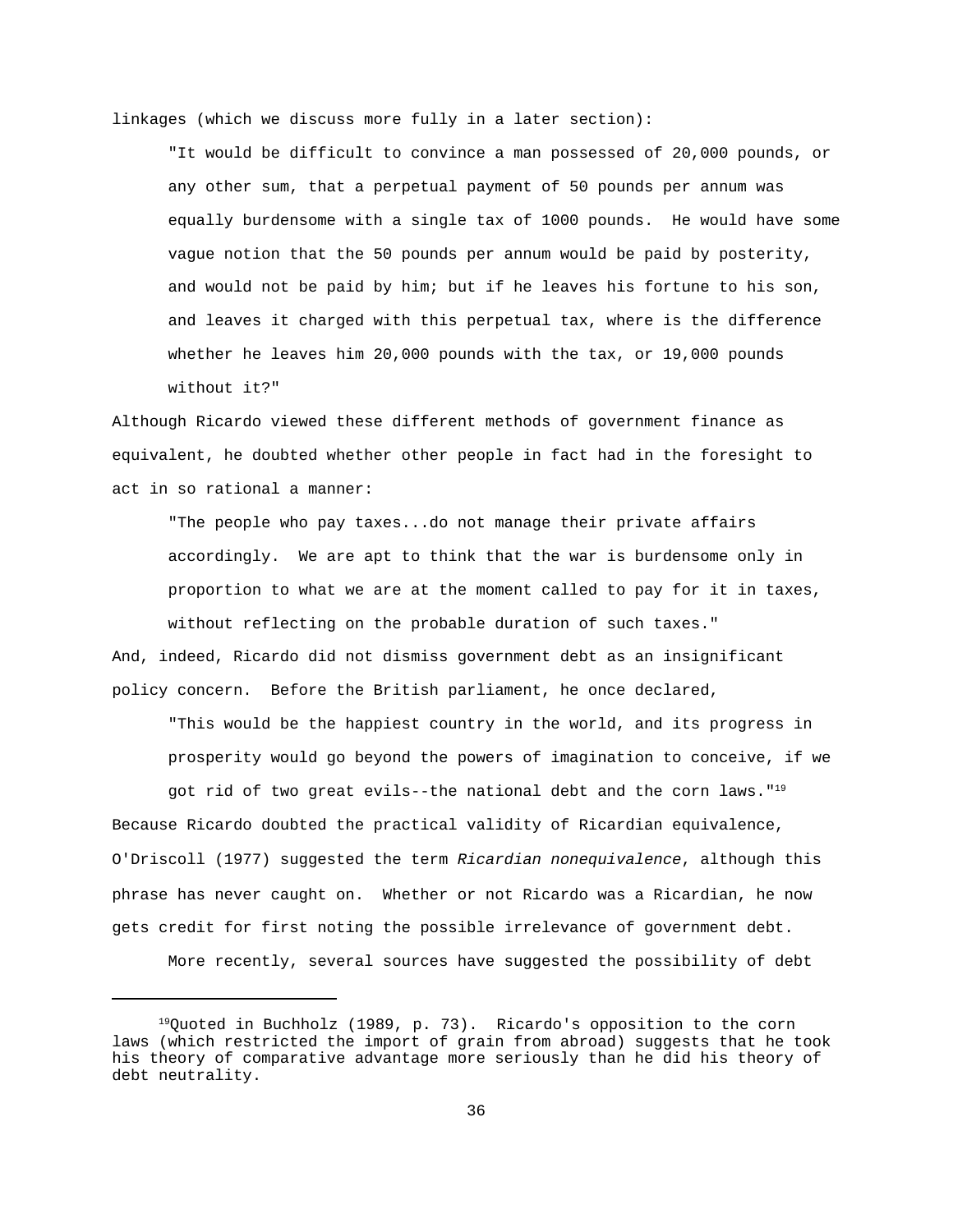neutrality, as Barro in fact noted in his 1974 paper. In 1952, Tobin posed the Ricardian question:

"How is it possible that society merely by the device of incurring a debt to itself can deceive itself into believing that it is wealthier? Do not the additional taxes which are necessary to carry the interest charges reduce the value of other components of private wealth?" Tobin viewed this Ricardian logic as raising an intriguing theoretical question, but he never suggested that it might actually hold in practice.

The Ricardian argument also appears in Patinkin's (1965, p. 289) classic treatise, *Money, Interest, and Prices*, which was based on a 1947 dissertation at the University of Chicago. In considering whether government bonds should be treated as part of household wealth, Patinkin wrote,

"The difficulty with this approach is that the interest burden on these bonds must presumably be financed by future taxes. Hence if the private sector discounts its future tax liabilities in the same way that it discounts future interest receipts, the existence of government bonds will not generate any net wealth effect."

Patinkin does not claim originality for this idea. In a footnote, he says, "This point is due to Carl Christ, who cites in turn discussions with Milton Friedman."

In 1962, Martin Bailey's textbook explained clearly (p. 75) the possibility "that households regard deficit financing as equivalent to taxes." Bailey explains:

"[Government debt] implies future taxes that would not be necessary if the expenditures were financed with current taxation. If a typical household were to save the entire amount that was made available to it by a switch from current taxation to deficit financing, the interest on the saving would meet the future tax charges to pay interest on the government bonds, while the principal saved would be available to meet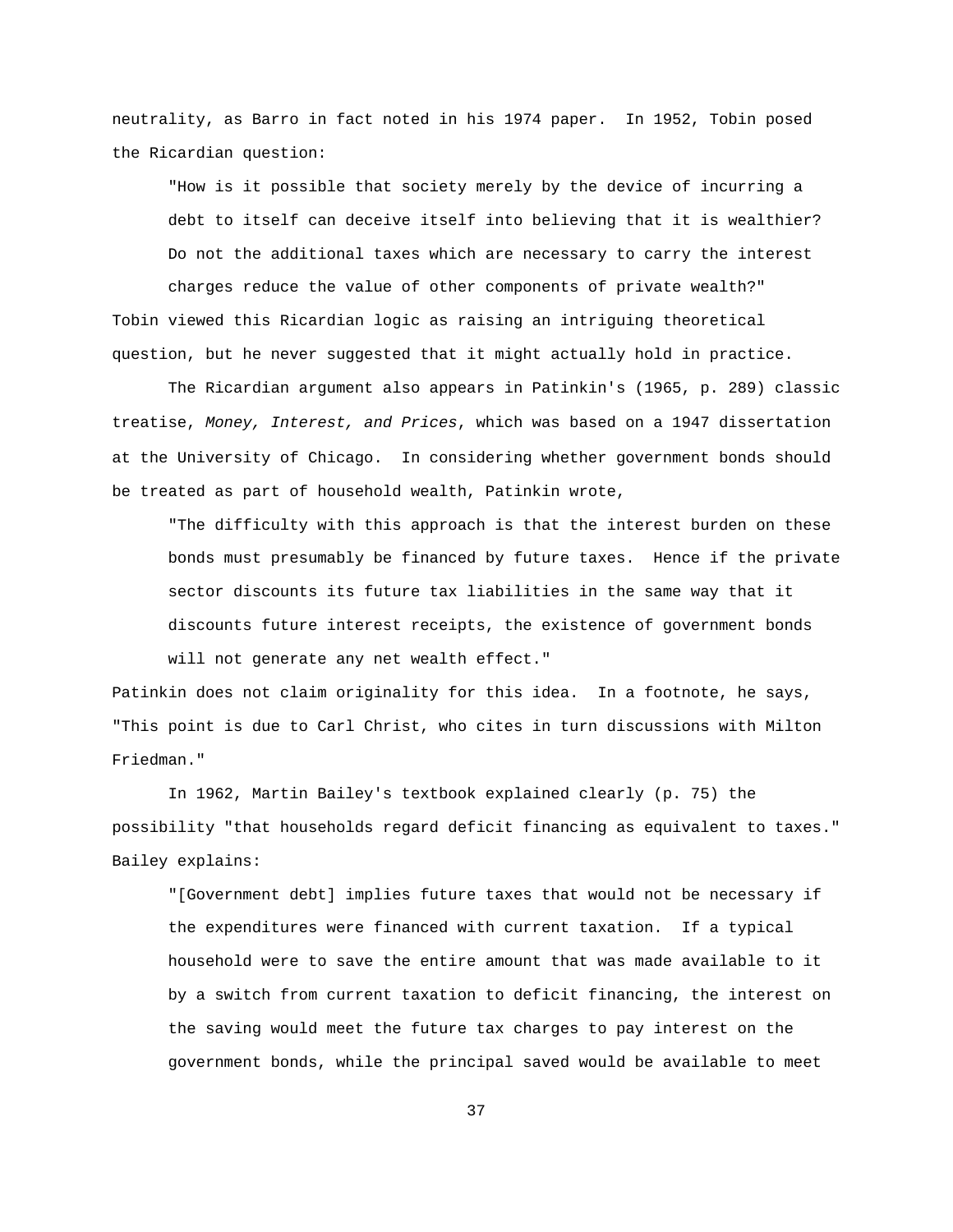possible future taxes imposed to repay the principal on the government bonds. If the household has a definite idea of how it wants to allocate its total present and future resources among consumption at different points of time, and if it recognizes that the shift from current taxation to deficit financing does not change its total resources at all from a long-run point of view, then it will indeed put entirely into saving any 'income' made available to it by a government decision to finance by bond issue rather than current taxation. That is, the household will consume exactly the same amount, whichever form of financing is used."

Bailey even points out in a footnote that "the same argument applies if no repayment [of the debt's principal] is expected, if the typical household plans to leave an estate." Bailey does not cite Ricardo, but in the text's preface he refers to this section and notes, "a claim to original authorship must be shared with at least two other persons, Gary Becker and Reuben Kessel, who independently developed the same material for their respective courses."

The idea of Ricardian equivalence, therefore, has had a long and distinguished history. Yet there is no doubt that Robert Barro's 1974 paper was a turning point in the literature on government debt. Barro stated the conditions for Ricardian equivalence more clearly than the previous literature had, and he laid out explicitly the intergenerational model needed to establish the result. (We discuss this model below.) Perhaps the greater thoroughness in Barro's treatment of the issue is founded in his apparent belief in debt neutrality. Previous authors, including Ricardo, raised the theoretical possibility of neutrality but often doubted its practical applicability.

In a way, Barro can be viewed as the Christopher Columbus of Ricardian equivalence. Columbus was not the first European to discover America, for Leif Ericsson and others had come before. Instead, Columbus's great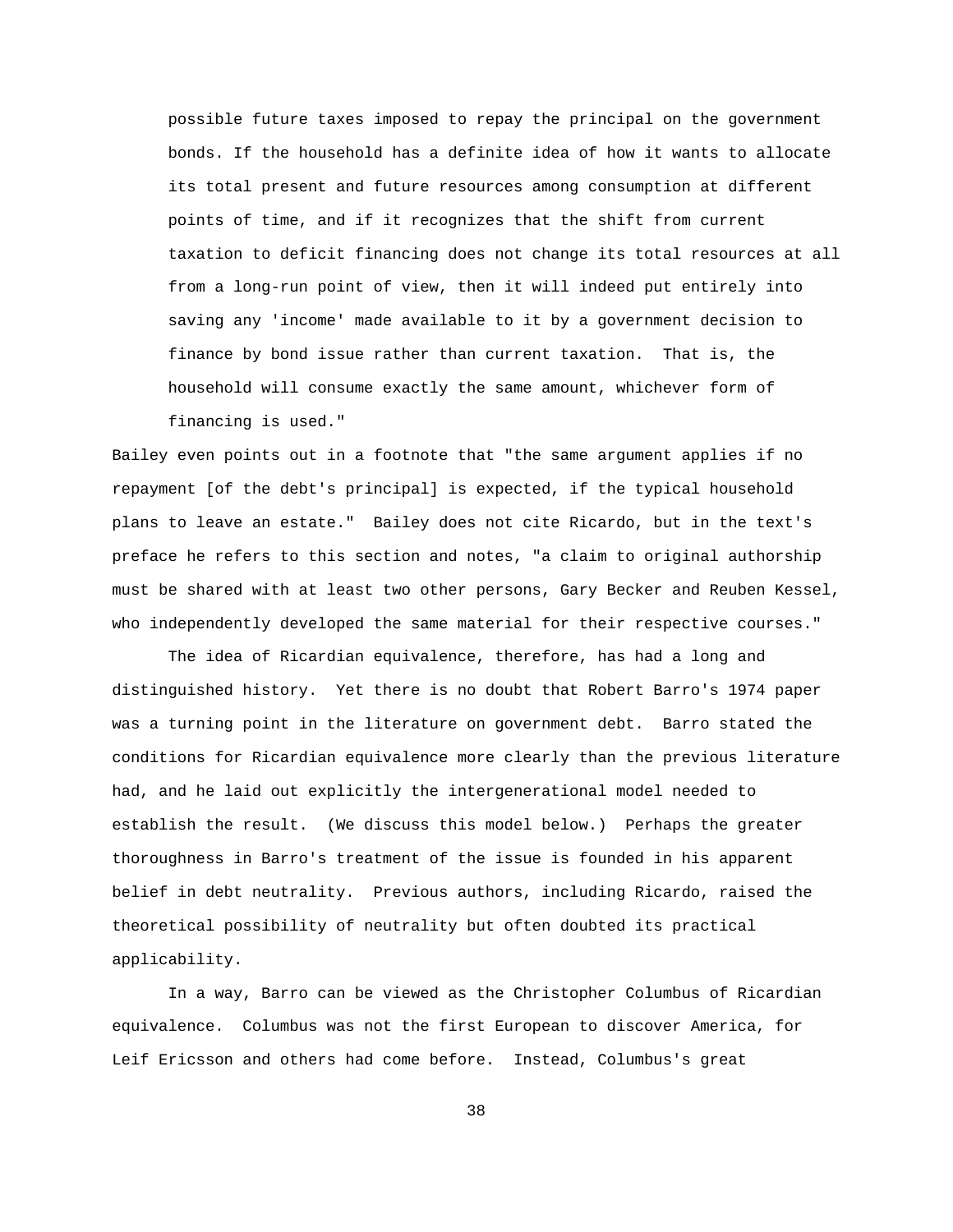confidence in the importance of his mission ensured that he was the *last* European to discover America: After Columbus, America stayed discovered. Similarly, Robert Barro was not the first economist to discover Ricardian equivalence, but he was surely the last. Since Barro's work, Ricardian equivalence has maintained its place at the center of the debate over government debt, and no one will be able to discover it again.

## 3. Why Ricardian Equivalence is So Important

Although most economists today agree with David Ricardo and doubt that Ricardian equivalence describes actual consumer behavior, the idea of Ricardian equivalence has been extraordinarily important within the academic debate over government debt. There are two reasons for this.

The first reason is that a small but prominent minority of economists, including Robert Barro, have argued that Ricardian equivalence does in fact describe the world, at least as a first approximation. This small group has provided a useful reminder to the rest of the profession that the conventional view of government debt is far from a scientific certitude. The inability of macroeconomists to perform true experiments makes macroeconomic knowledge open to debate. Although we believe that policymakers are best advised to rely on the conventional view of government debt, we admit that there is room for reasonable disagreement.

The second and more significant reason that Ricardian equivalence is important is that it offers a theoretical benchmark for much further analysis. There are many parallels both inside and outside of economics. Mathematicians study Euclidean geometry (even though we now know that we live in a non-Euclidean world); physicists study frictionless planes (even though all real planes exhibit some friction); and economists study Arrow-Debreu generalequilibrium models with complete and perfectly competitive markets (even though markets in actual economies are neither complete nor perfectly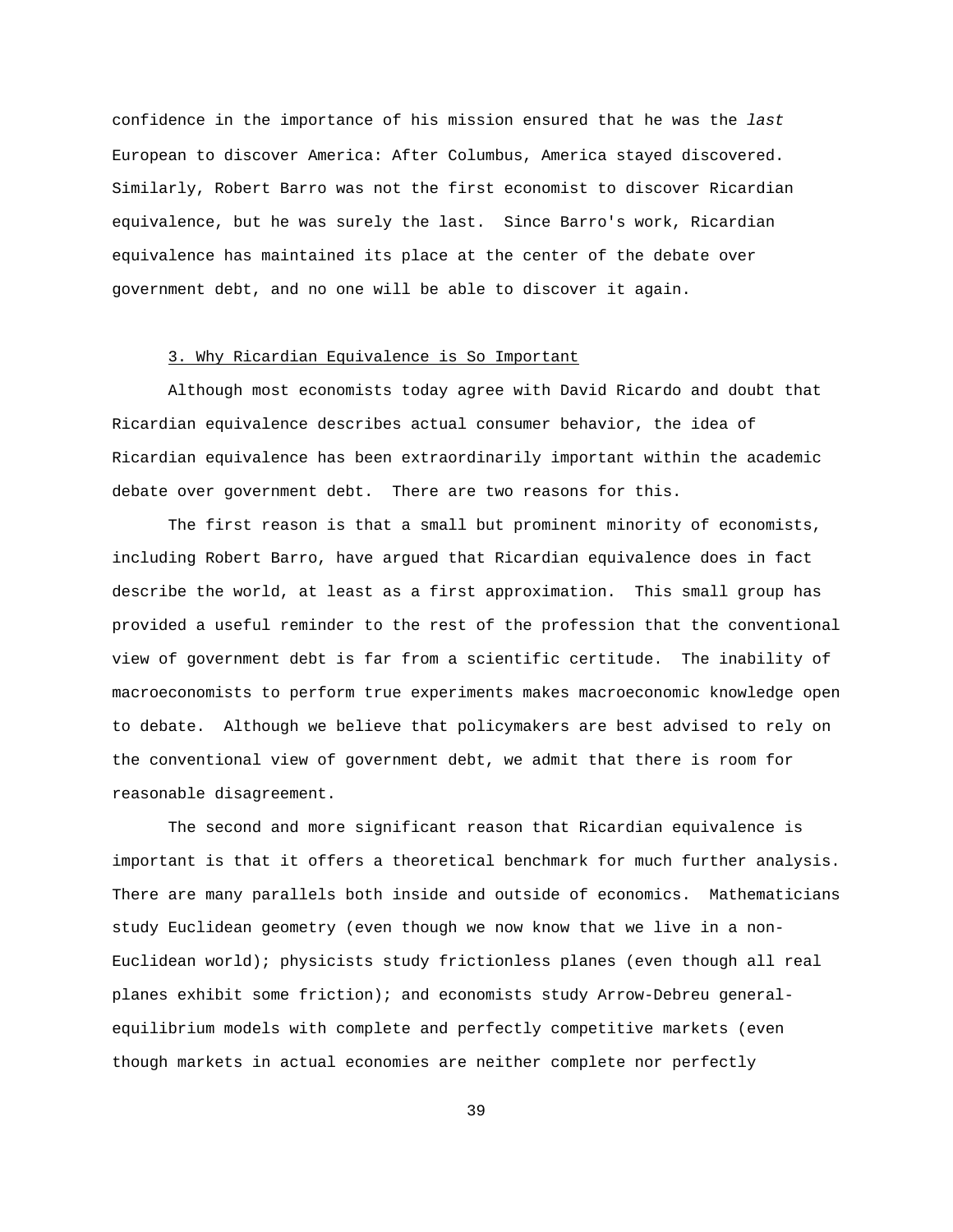competitive).

The theoretical benchmark in economics that is most similar to Ricardian equivalence is the Modigliani-Miller theorem. Modigliani and Miller established conditions under which a firm's choice between debt and equity finance is irrelevant. Similarly, Ricardian equivalence is the claim that the government's choice between debt and tax finance is irrelevant. Few finance economists believe that the Modigliani-Miller theorem describes actual firms' financing decisions. Nonetheless, the theorem provides a starting point for many discussions in corporate finance. Similarly, even if Ricardian equivalence does not describe the world, it can be viewed as one natural starting point in the theoretical analysis of government debt. As the next section should make clear, trying to explain why Ricardian equivalence is not true can yield a deeper understanding about the effects of government debt on the economy.

### **B. The Debate over Ricardian Equivalence: Theoretical Issues**

Although most economists today are skeptical of the Ricardian proposition that government debt is irrelevant, there is less consensus about *why* government debt matters. The conventional view (which we discussed earlier) begins with the premise that a debt-financed tax cut stimulates consumption. There are various reasons why this might be the case.

# 1. Intergenerational Redistribution

One reason government debt might matter is that it represents a redistribution of resources across different generations of taxpayers. When the government cuts taxes and issues government debt today, the government budget constraint requires a tax increase in the future, but that tax increase might fall on taxpayers who are not yet living. This redistribution of resources from future to current taxpayers enriches those who are now living;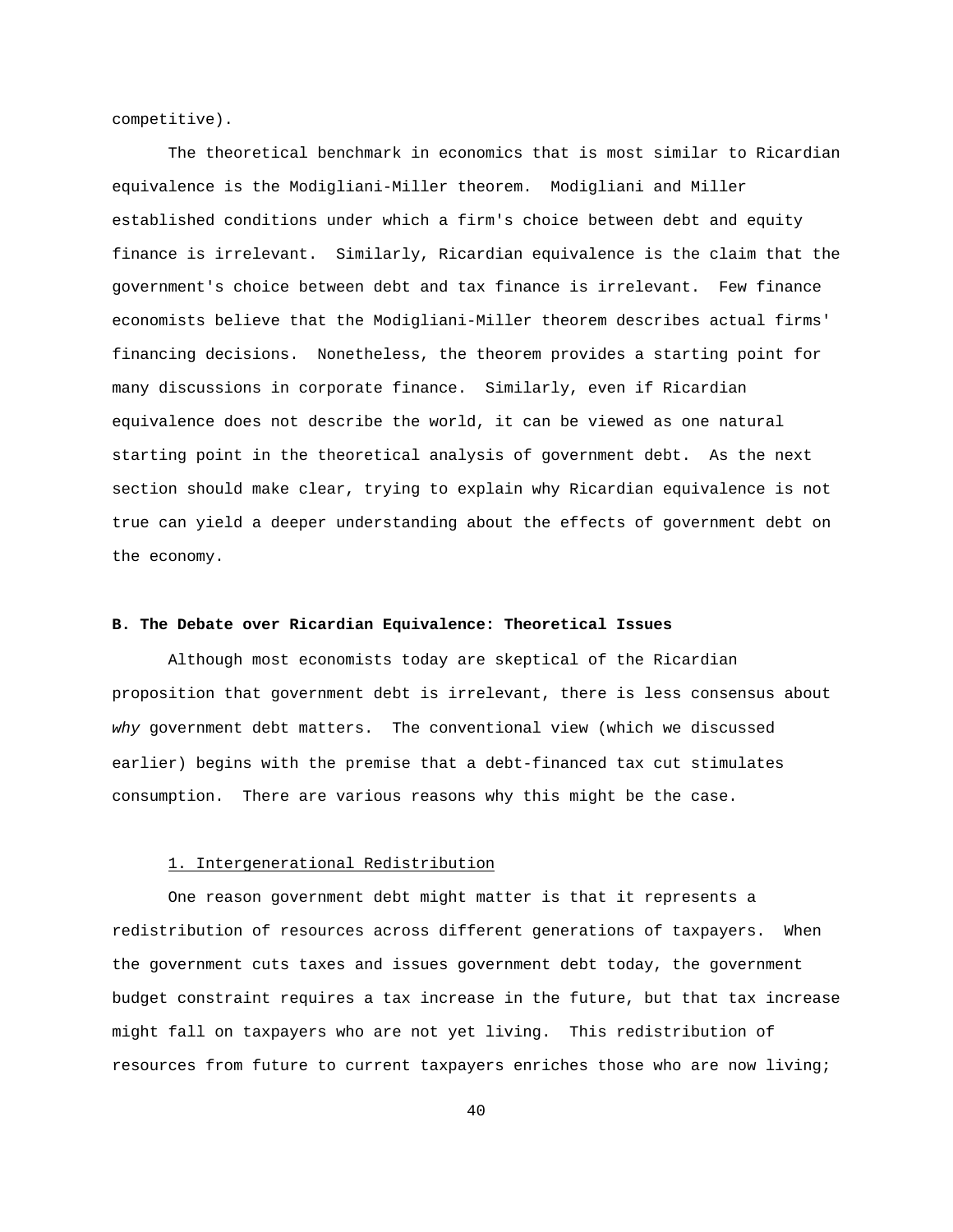current taxpayers respond to the increase in their resources by consuming more. This intergenerational redistribution is the mechanism that makes government debt matter in basic overlapping-generations models, such as those of Diamond (1965) and Blanchard (1985).

Barro's 1974 paper built on Becker's (1974) theory of the family to provide a clever rejoinder to this argument. Barro argued that because future generations are the children and grandchildren of the current generation, it is a mistake to view them as independent economic actors. Instead, Barro suggested that current generations might behave altruistically toward future generations. In the presence of this intergenerational altruism, it is no longer natural to presume that current generations will take advantage of the opportunity to consume at the expense of future generations.

Barro proposed the following model of the family. Suppose that the total utility of generation t, denoted *Vt*, depends on consumption during its lifetime  $C_t$  and on the utility of its children  $V_{t+1}$ , discounted by some factor  $S:$ 

$$
V_t = U(C_t) + SV_{t+1}.
$$

Recursive substitution establishes that

 $V_t = U(C_t) + \mathbf{S}U(C_{t+1}) + \mathbf{S}^2U(C_{t+2}) + \mathbf{S}^3U(C_{t+3}) + \dots$ 

That is, the utility of generation t depends on its own consumption and the consumption of all future generations. In essence, the relevant decisionmaking unit is not the individual, who lives only a finite number of years, but the family, which continues forever. As a result, the family member alive today decides how much to consume based not only on his own income but also on the income of future members of his family. Ricardian equivalence is, therefore, preserved: A debt-financed tax cut may raise the income an individual receives in his lifetime, but it does not raise his family's permanent income. Instead of consuming the extra income from the tax cut, the individual saves it and leaves it as a bequest to his descendants, who will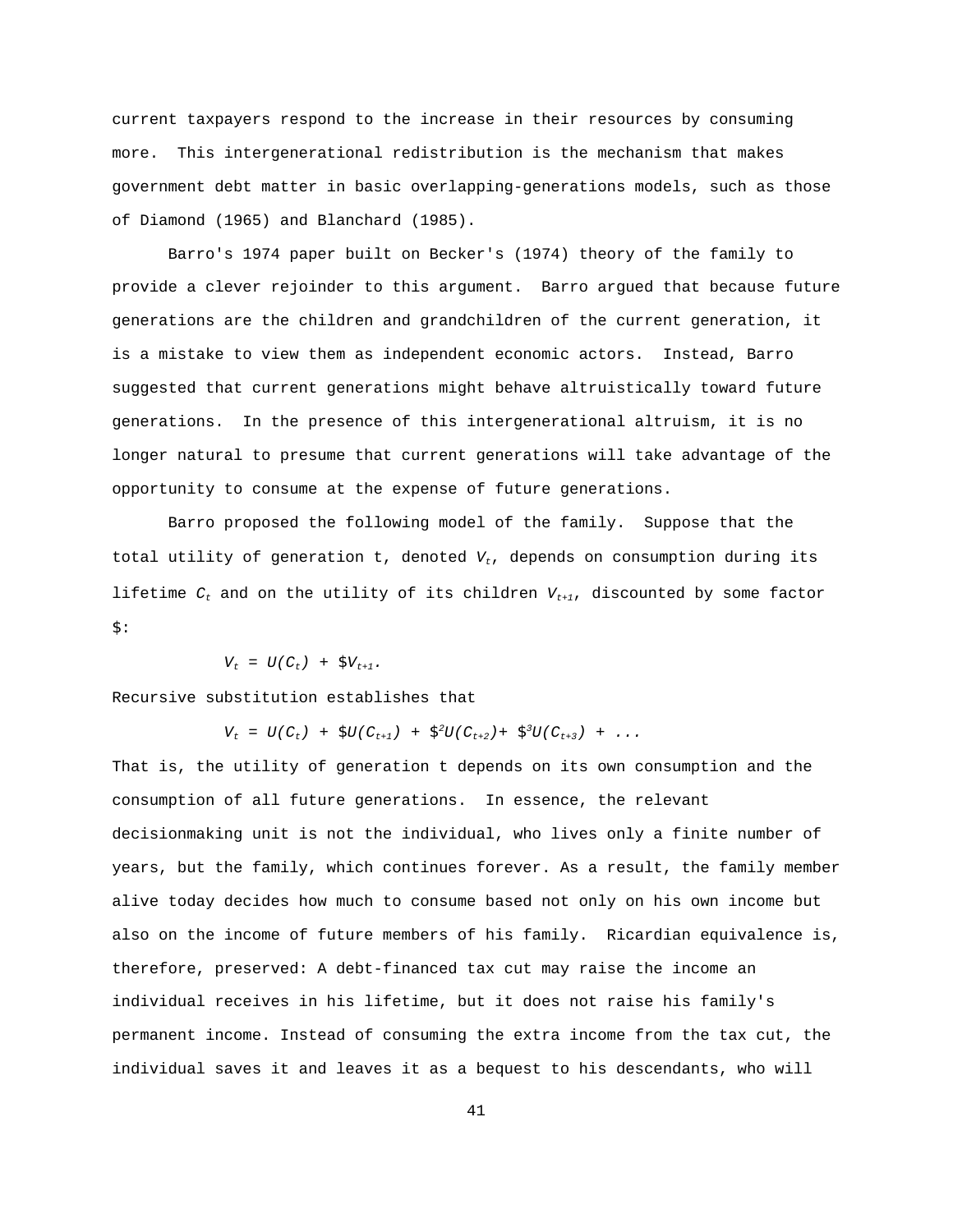bear the future tax liability.

The debate over Ricardian equivalence is, therefore, in part a debate over how different generations are linked to one another. This issue has broad significance for macroeconomics. As Kotlikoff and Summers (1981) established, a large fraction of wealth in the U.S. economy is eventually bequeathed rather than consumed by its current owner.<sup>20</sup> It is possible that many bequests are accidental rather than intentional; that is, people might leave bequests because they die unexpectedly before consuming their entire wealth. Yet the fact that annuity markets (even if imperfect) are used so rarely suggests that consumers must have some desire to leave bequests.

The altruism model proposed by Barro is one possible model of the bequest motive, but there are others. Another popular model is the "joy of giving" or "warm glow" model, according to which a person's utility depends on the size of his bequest rather than on the utility of his children. That is,

 $V_t = U(C_t) + G(B_t)$ ,

where  $G(B_t)$  represents the utility from giving a bequest of size  $B_t$ . Closely related to this model is the "strategic bequest motive" proposed by Bernheim, Shleifer, and Summers (1985); according to this model, parents use bequests to induce certain types of behavior from the children, such as visiting home more frequently. These alternative models of the bequest motive do not give individuals any reason to look ahead to their children's tax liabilities and, therefore, do not yield Ricardian equivalence in the presence of policyinduced intergenerational redistributions.

It is sometimes mistakenly claimed that the effects of government debt depend on whether people have finite lives (as is the case in the Diamond overlapping-generations model) or infinite lives (as is effectively the case

 $^{20}$ For other discussions of the role of intergenerational transfers in wealth accumulation, see Gale and Scholz (1994), Kessler and Masson (1989), Kotlikoff (1988), and Modigliani (1988).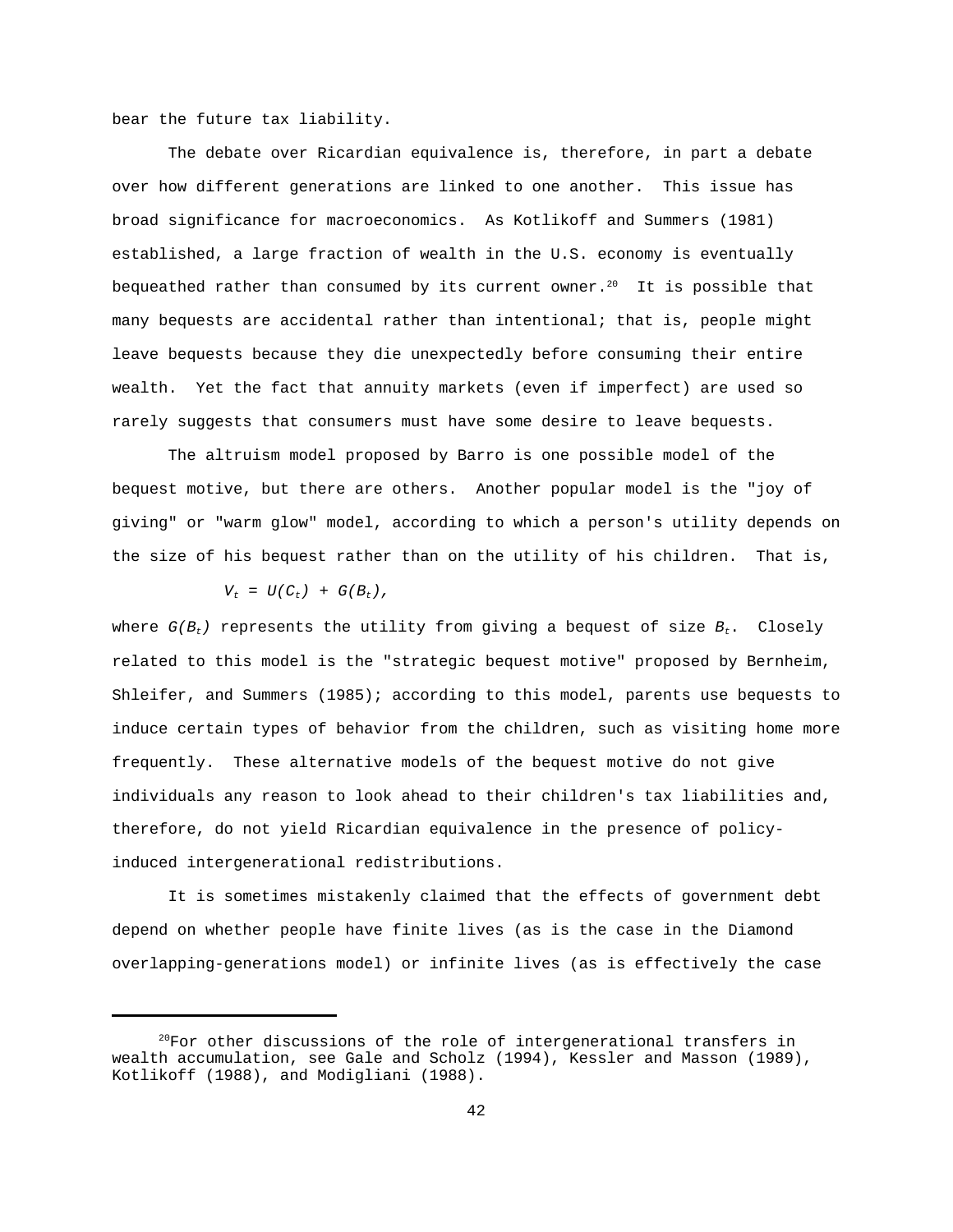in the Barro intergenerational-altruism model). The key issue, however, is not the finiteness of life but the introduction over time of new taxpayers without links to the past. (This point was established by Philippe Weil, 1989.) To see this, imagine an economy in which consumers die (according to some Poisson process) but no new consumers are ever born. In this economy, all future tax liabilities must fall on people who are currently living, so Ricardian equivalence would hold, despite the finiteness of life. By contrast, consider an economy in which new consumers are born over time but, once born, live forever. In this economy, some of the future tax liabilities implied by government debt would fall on future arrivals, and Ricardian equivalence would fail to hold.

The Barro model of intergenerational altruism, which links all future arrivals to those currently living, has attracted a variety of theoretical criticisms. One of the more entertaining is that offered by Bernheim and Bagwell (1988), who build on the well established tenet that human reproduction is sexual and that, as a result, people share common descendants. Indeed, if one looks back and forth among everyone's future family trees, one quickly concludes that the entire world population is connected through a web of familial relationships. This observation, together with intergenerational altruism, yields profound predictions. According to the Barro model, a transfer of a dollar (in present value) between Doug Elmendorf and one of his descendants does not affect anyone's consumption. Similarly, a transfer between Greg Mankiw and one of his descendants does not affect anyone's consumption. But if Elmendorf and Mankiw have common descendants, as surely they must, then a transfer between Elmendorf and Mankiw does not affect anyone's consumption. Indeed, because everyone is connected through common descendants, the entire distribution of income is irrelevant--a prediction that is surely false. Bernheim and Bagwell use this argument as a *reductio ad absurdum* to conclude that the Barro model cannot describe the relationships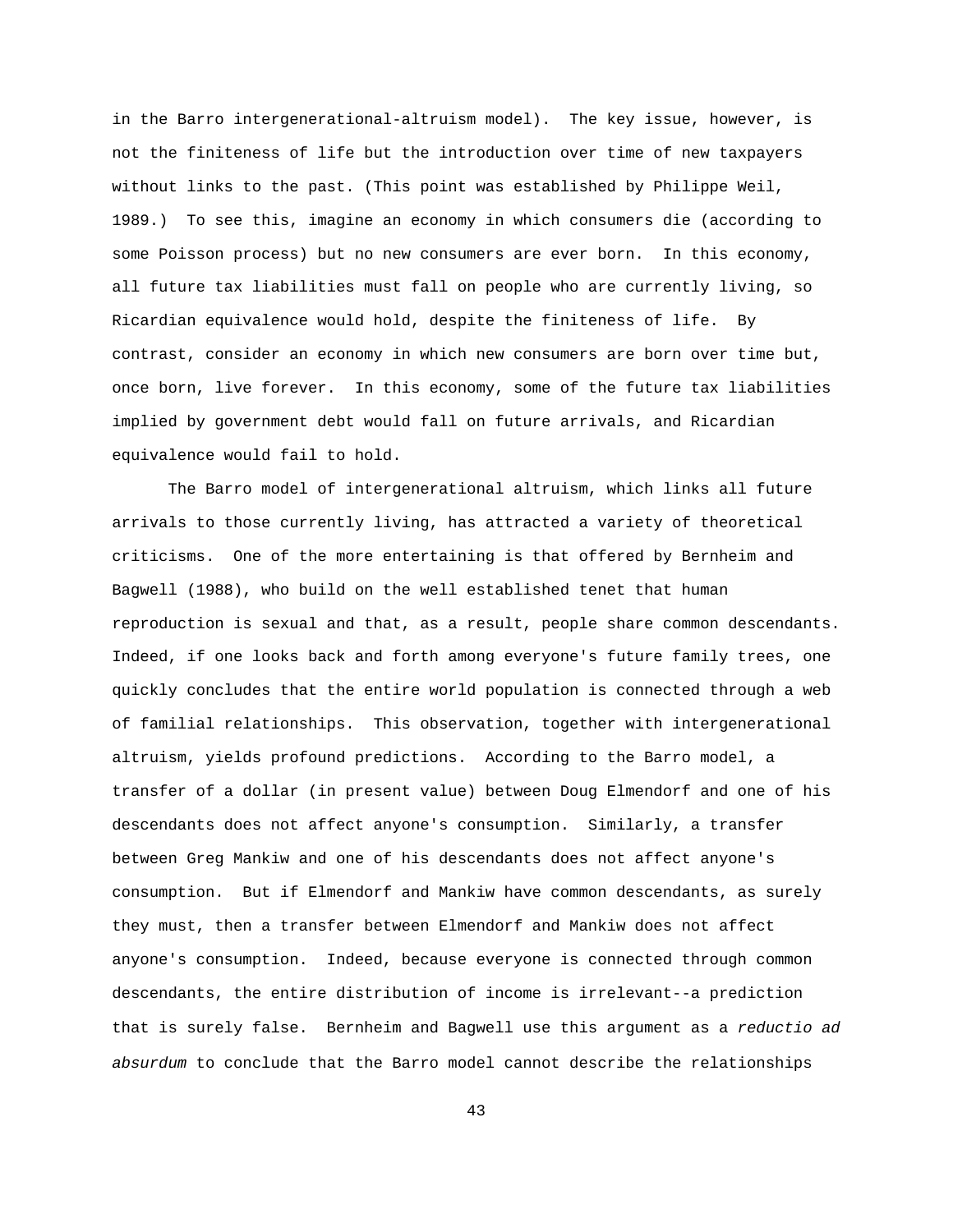among generations.

A less intriguing, but ultimately more persuasive, critique of the Barro model of intergenerational altruism arises from the work of Evans (1991), Daniel (1993), and Smetters (1996). Suppose that we consider a standard model of intergenerational altruism but add the seemingly innocuous wrinkle that the degree of altruism (as measured above by the parameter *\$*) differs across families. Even if all consumers have some degree of altruism, it is likely in the presence of heterogeneity that many consumers will not have operative bequest motives. In the steady state of such a model, the interest rate is determined by the time preference of the most patient family (that is, the family with the highest \$). At this interest rate, other families will choose to hit the corner solution of zero bequests and, therefore, will act like a series of overlapping generations: They will save for life-cycle reasons but will leave no bequests. For these zero-bequest families, transfers of resources across generations will have real effects.

Despite the failure of Ricardian equivalence in this model, the level of government debt does not matter for aggregate variables in the economy's steady state. Because the time preference of the most patient family pins down the steady-state interest rate, it also pins down the capital stock and the level of output. A debt-financed tax cut, for instance, will stimulate consumption, crowd out capital, and raise the real interest rate for a period of time, but the most patient family will respond by increasing saving until, eventually, the capital stock and real interest rate return to their former levels. This result suggests that Ricardian equivalence may work better as a long-run theory than as a short-run theory.

Finally, it is worth noting that, for some purposes, the importance of these intergenerational issues may be overstated. Poterba and Summers (1987) claim that, even without intergenerational altruism, people may have long enough time horizons to make Ricardian equivalence approximately true in the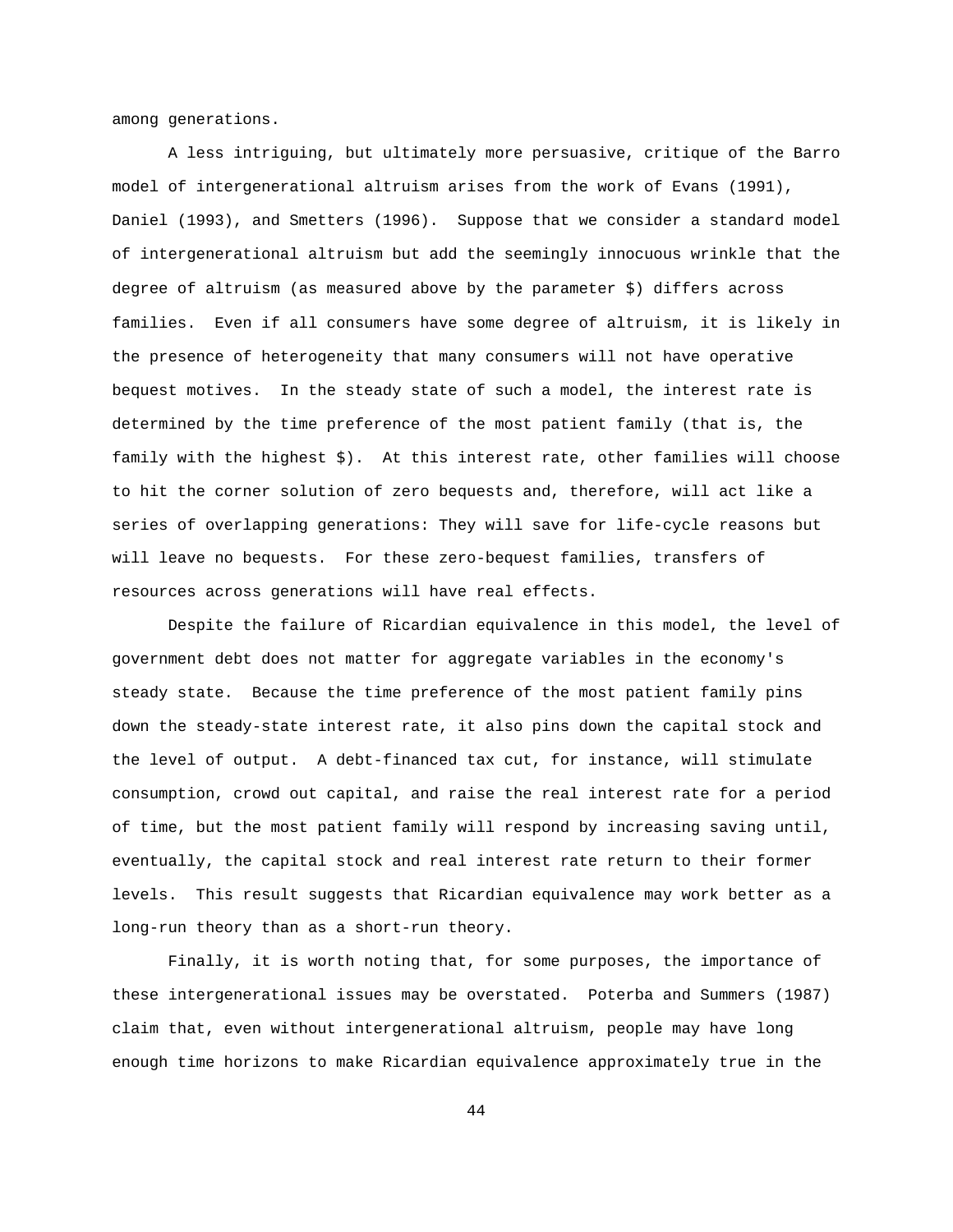short run for some policy interventions. For example, imagine that the government cuts taxes today, issues government debt with an interest rate of 5 percent, and then services the interest payments with higher taxes over the infinite future. In this case, about 77 percent of the future taxes occur within 30 years, indicating that the redistribution of the tax burden toward future generations, though not zero, is relatively small. Moreover, because the marginal propensity to consume out of wealth for life-cycle consumers is relatively small, the redistribution that does occur has only a small effect on consumption. Thus, the immediate result may be an increase in private saving approximately equal to the budget deficit. Poterba and Summers argue that if Ricardian equivalence fails in a substantial way in the short run, the explanation must lie not in the intergenerational redistribution caused by government debt but in some other mechanism.<sup>21</sup>

## 2. Capital Market Imperfections

The simplest, and perhaps most compelling, explanation for the failure of Ricardian equivalence is the existence of capital market imperfections. For households that discount future utility highly or that expect rapidly rising income, the optimal consumption path may require consuming more than their income when young (and less when old) by borrowing in financial markets. The possibility of default and bankruptcy, however, may prevent these households from borrowing for the purposes of current consumption. In this case, the optimal strategy is to consume all of current income and hold exactly zero assets.

 $21$ Even if private saving does rise approximately one-for-one with the budget deficit in the short run, there could be substantial crowding out of capital in the long run. The Auerbach-Kotlikoff simulations discussed earlier suggest that the full effects of government debt take a long time to appear in life-cycle models. Thus, the Poterba-Summers argument raises the possibility- -in contrast to the model with heterogeneous altruism just discussed--that Ricardian equivalence may work well as a short-run theory but not as a longrun theory.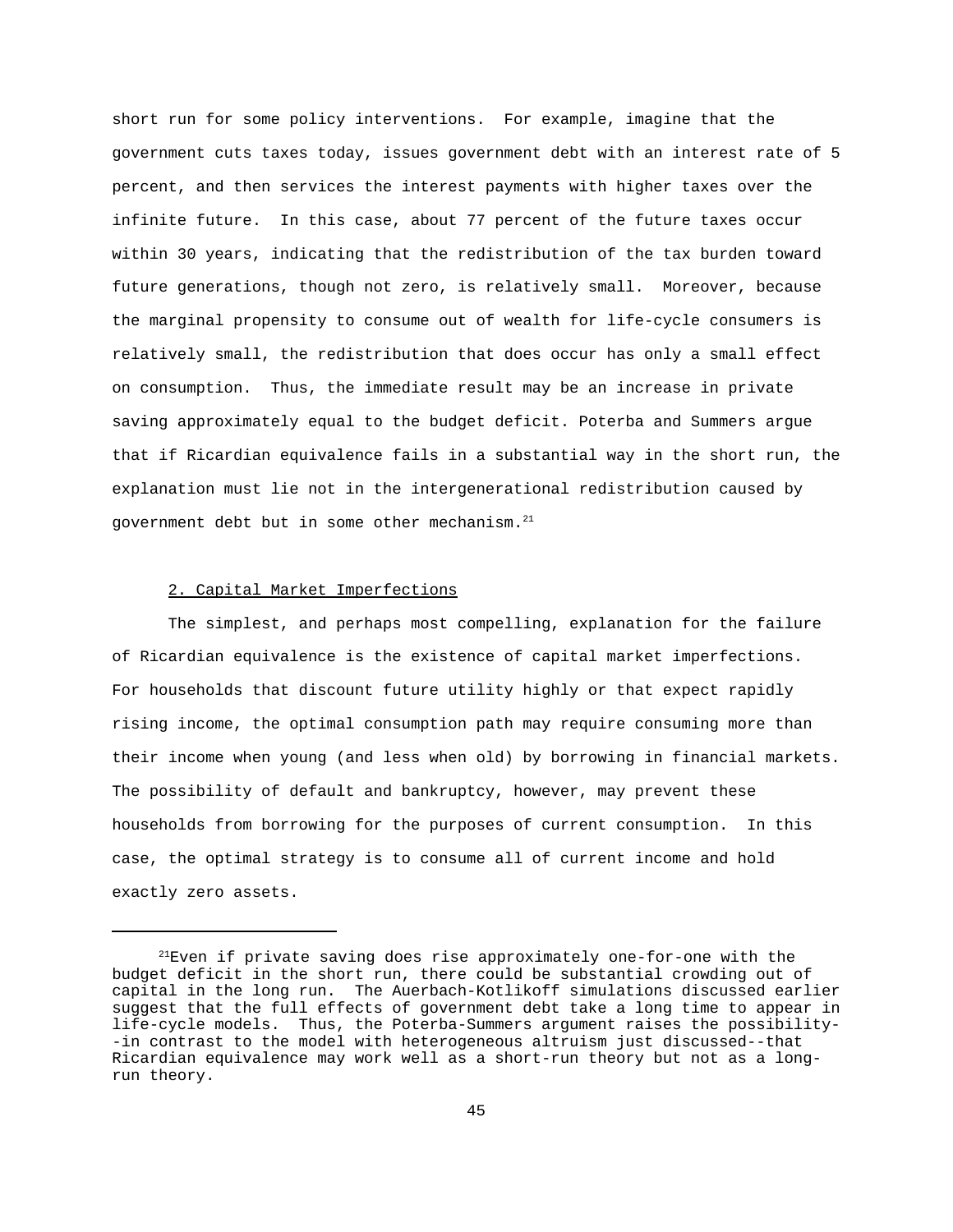In the presence of such a binding borrowing constraint, Ricardian equivalence will no longer hold. A debt-financed tax cut effectively gives the constrained household the loan that it wanted but could not obtain from private lenders. The household will respond by increasing consumption, even with the knowledge that the result is higher taxes and lower consumption in the future.

The potential importance of capital market imperfections is highlighted by the small amount of wealth that many people hold compared to the level of government debt in our economy. In recent years, the federal government debt has been about half of national income. If Ricardian equivalence held, the typical household should be holding additional wealth equal to half of annual income. Yet many households have wealth far below that level. To reconcile Ricardian equivalence with these facts, one would need to believe that in the absence of government debt, most households in the economy would have substantially negative net wealth. This seems implausible: Few consumers are able to obtain substantial loans without tangible collateral. Thus, it seems that government debt has allowed many households to consume more than they otherwise would.

The literature contains some debate over whether capital market imperfections should cause a failure of Ricardian equivalence. Hayashi (1987) and Yotsuzuka (1987) present examples of endogenous capital market imperfections based on asymmetric information that preserve Ricardian equivalence. In these models, asymmetric information about future income, together with the possibility of default, prevents households from borrowing against future income. Yet because taxes are assumed to be lump sum, there is no information problem about the stream of tax payments; as a result, the borrowing constraint does not affect the ability of households to trade off taxes today and taxes in the future. In this case, a debt-financed tax cut causes the borrowing constraint to adjust in such a way as to leave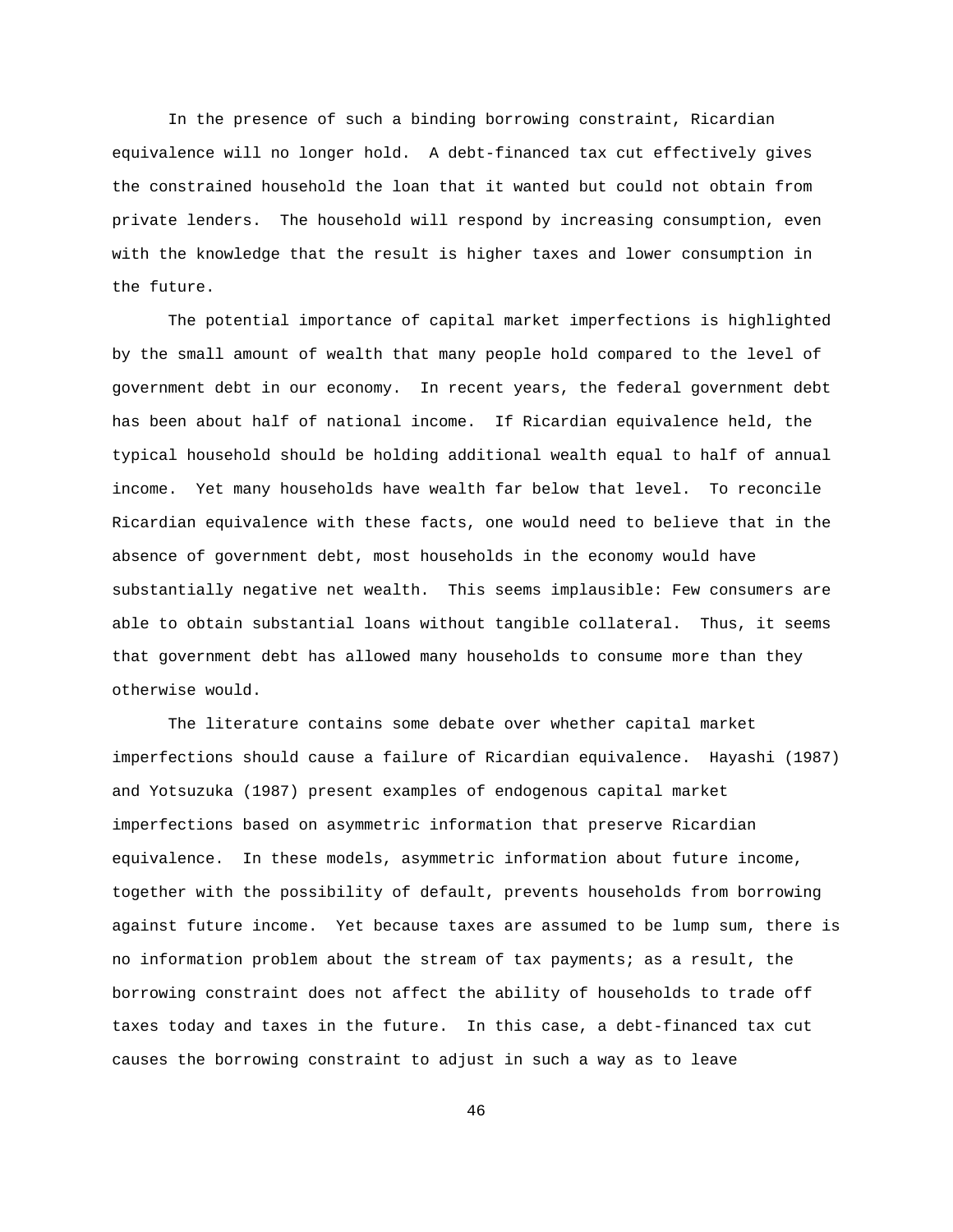consumption opportunities unchanged. As Bernheim (1987) points out, however, this result is crucially dependent on the assumption that taxes are lump sum. If taxes rise with income, then the asymmetry in information about future income causes a similar asymmetry in information about future tax liabilities. In this more realistic case, these models yield the more conventional result that a debt-financed tax cut relaxes the borrowing constraint, allowing households to consume more.

### 3. Permanent Postponement of the Tax Burden

When a person first hears the case for Ricardian equivalence, a natural response is, "Yes, that theory might apply if a budget deficit today required higher taxation in the future. But, in fact, the government never has to pay off its debts. When the government cuts taxes and runs a budget deficit, it can postpone the tax burden indefinitely." This simple argument, it turns out, raises a number of complex questions for economic theory.

The first point to make is that Ricardian equivalence does not require that the government ever pay off its debts in the sense of reaching zero indebtedness. Imagine that the government cuts taxes for one year by *dD*, increases the government debt by that amount, and then leaves government debt at the new higher level forever. To service this additional government debt would require additional taxes of *r\*dD* every year, where *r* is the interest rate on the debt. The present discounted value of these higher taxes is *dD*, which exactly offsets the value of the tax cut. Hence, if consumers look ahead to all future taxes, Ricardian equivalence holds, even though the government never retires the additional debt it has issued.

Matters become more complicated if the government does not raise taxes to finance the interest on this additional debt but, instead, finances these interest payments by issuing even more debt. This policy is sometimes called a "Ponzi scheme" because it resembles investment scams in which old investors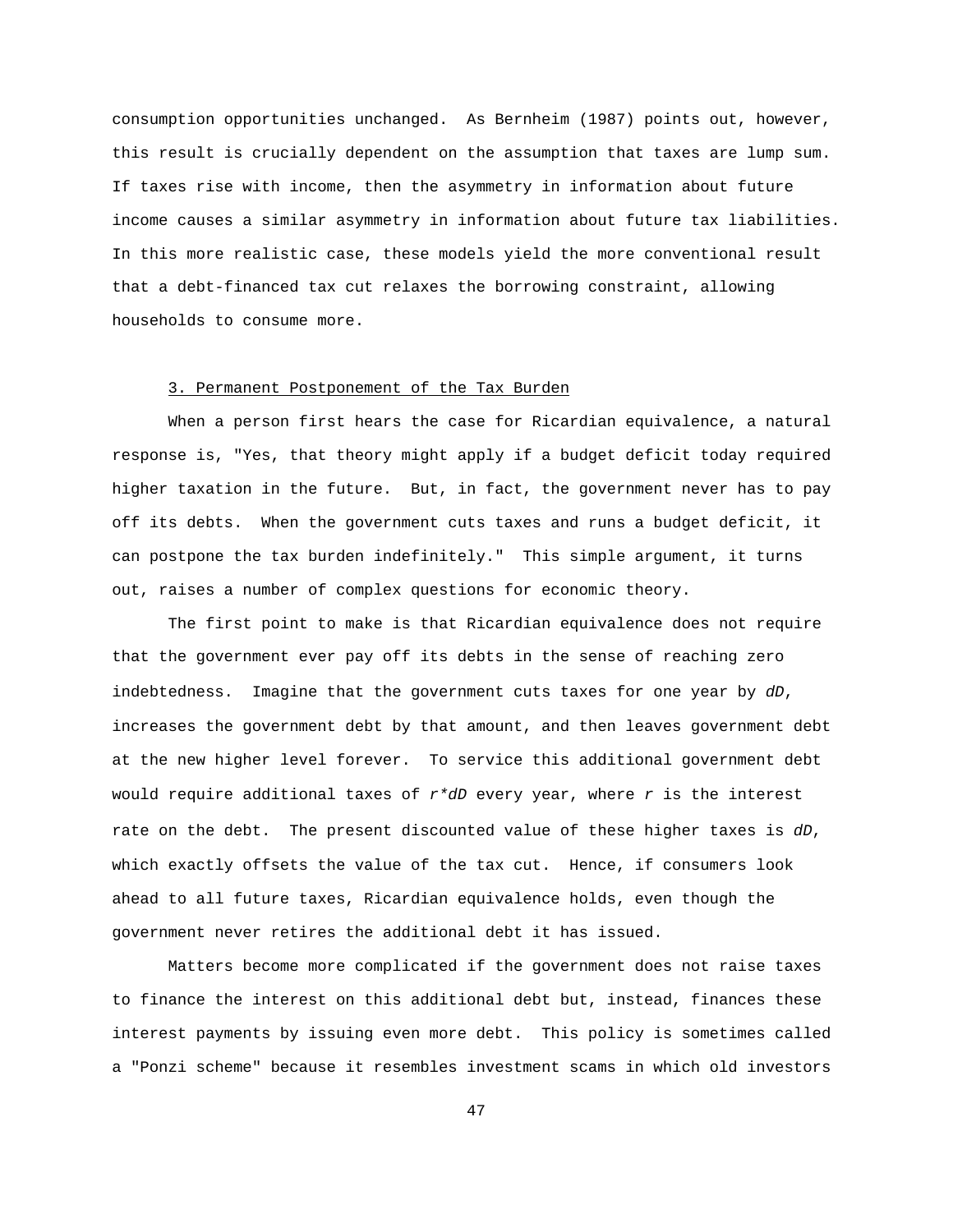are paid off with money from new investors. If the government pursues such a Ponzi scheme, the government debt will grow at rate *r*, and the initial tax cut and budget deficit do not imply higher taxes in the future.

But can the government actually get away with this Ponzi scheme? The literature has explored this question extensively.<sup>22</sup> An important issue is the comparison between the interest rate on government debt *r* and the growth rate of the economy *g*. If *r* is greater than *g*, then government debt will increase faster than the economy, and the Ponzi scheme will eventually be rendered infeasible: The debt will grow so large that the government will be unable to find buyers for all of it, forcing either default or a tax increase. By contrast, if *r* is less than *g*, then government debt will increase more slowly than the economy, and there is nothing to prevent the government from rolling over the debt forever.

The comparison between *r* and *g* has broader general-equilibrium implications, however, and these implications help explain the effects of government debt. In standard neoclassical growth theory, *r* reflects the marginal product of capital, and *g* reflects population growth and technological change. These two variables can be used to gauge whether the economy has reached a dynamically efficient equilibrium. If *r* is greater than *g*, then the economy is efficient in the sense of having less capital than at the "Golden Rule" steady state. By contrast, if *r* is less than *g*, then the economy in inefficient in the sense of having accumulated too much capital. In this case, a reduction in capital accumulation can potentially increase consumption in all periods of time. A government Ponzi scheme, like the "asset bubbles" studied by Tirole (1985), is both feasible and desirable in such an economy because it helps ameliorate the problem of oversaving.

 $22$ See, for instance, Ball, Elmendorf, and Mankiw (1995), Blanchard and Weil (1992), Bohn (1993), and O'Connell and Zeldes (1988).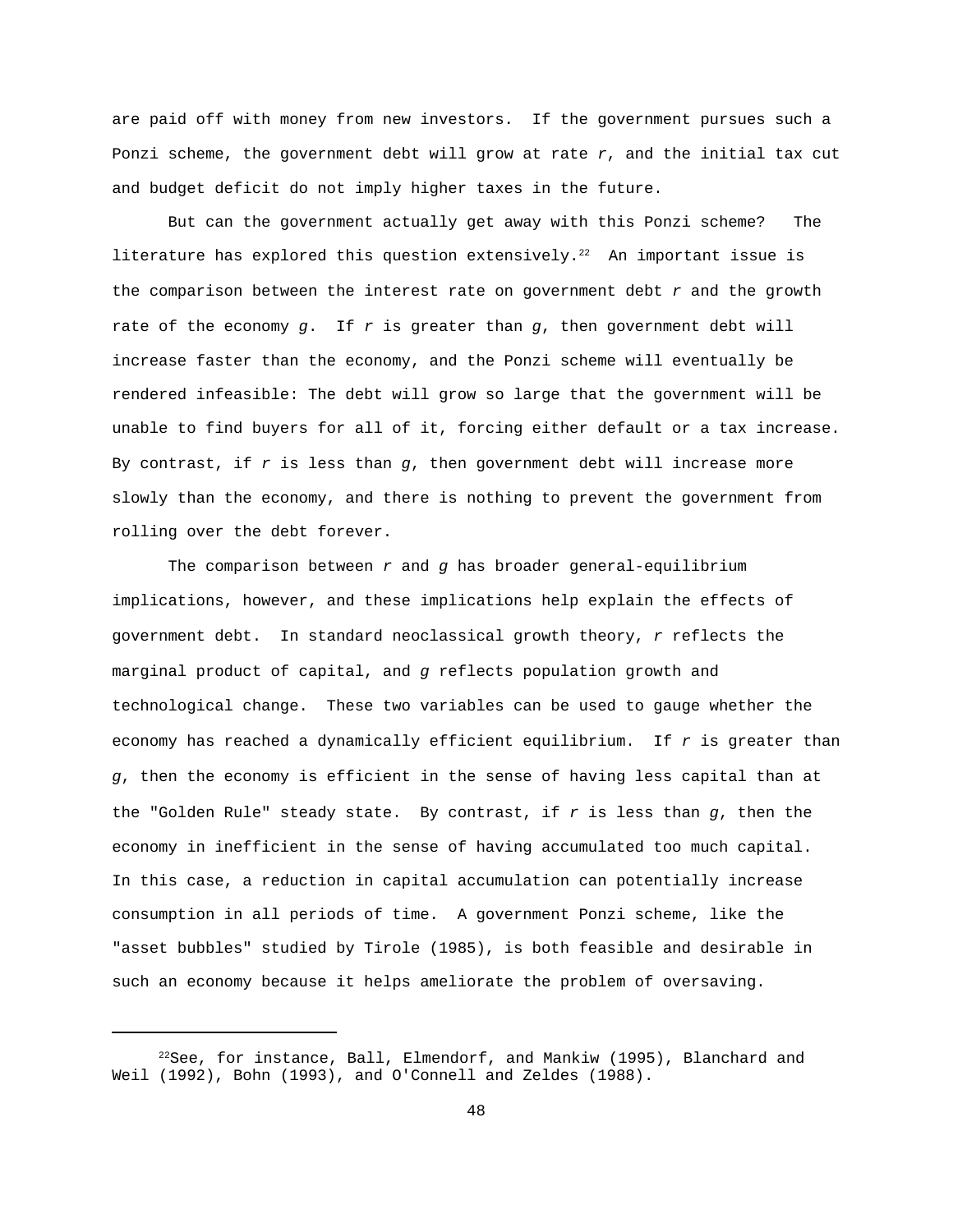Dynamic inefficiency and successful, Pareto-improving Ponzi schemes offer an intriguing theoretical possibility, but they are not of great practical relevance for the U.S. economy or other economies around the world. Economists today do not believe that households are saving too much, driving the return to capital below the economy's growth rate. And, indeed, Abel, Mankiw, Summers and Zeckhauser (1989) present evidence for dynamic efficiency. Hence, Ricardian equivalence cannot be refuted by asserting that the government can roll over the debt forever.

Yet one nagging fact remains: In the U.S. economy, the interest rate on government debt has on average been less than the growth rate of the economy. Abel et al. reconcile this fact with their finding of dynamic efficiency by noting that government debt and economic growth have different risk characteristics. They present an example of a dynamically efficient economy in which uncertainty about economic growth drives down the return on risk-free assets, such as government debt, below the average growth rate. Thus, one cannot judge dynamic efficiency (and the feasibility of government Ponzi schemes) simply by comparing the average return on risk-free assets with the average growth rate. $23$ 

## 4. Distortionary Taxes

The Ricardian equivalence proposition is based on the assumption that taxes are lump sum. If instead taxes are distortionary, then a postponement of the tax burden affects incentives and thereby behavior. These

 $^{23}$ Ball, Elmendorf and Mankiw (1995) build on these ideas and consider policies in dynamically efficient economies called "Ponzi gambles" in which the government cuts taxes and rolls over the resulting debt for as long as is possible. In their model, debt can raise the welfare of all generations in those realizations of history in which taxes do not need to be increased. Yet the policy is a gamble because the government is sometimes forced to raise taxes. Moreover, those tax increases are especially undesirable because they occur in realizations of history in which future generations are already burdened by low economic growth.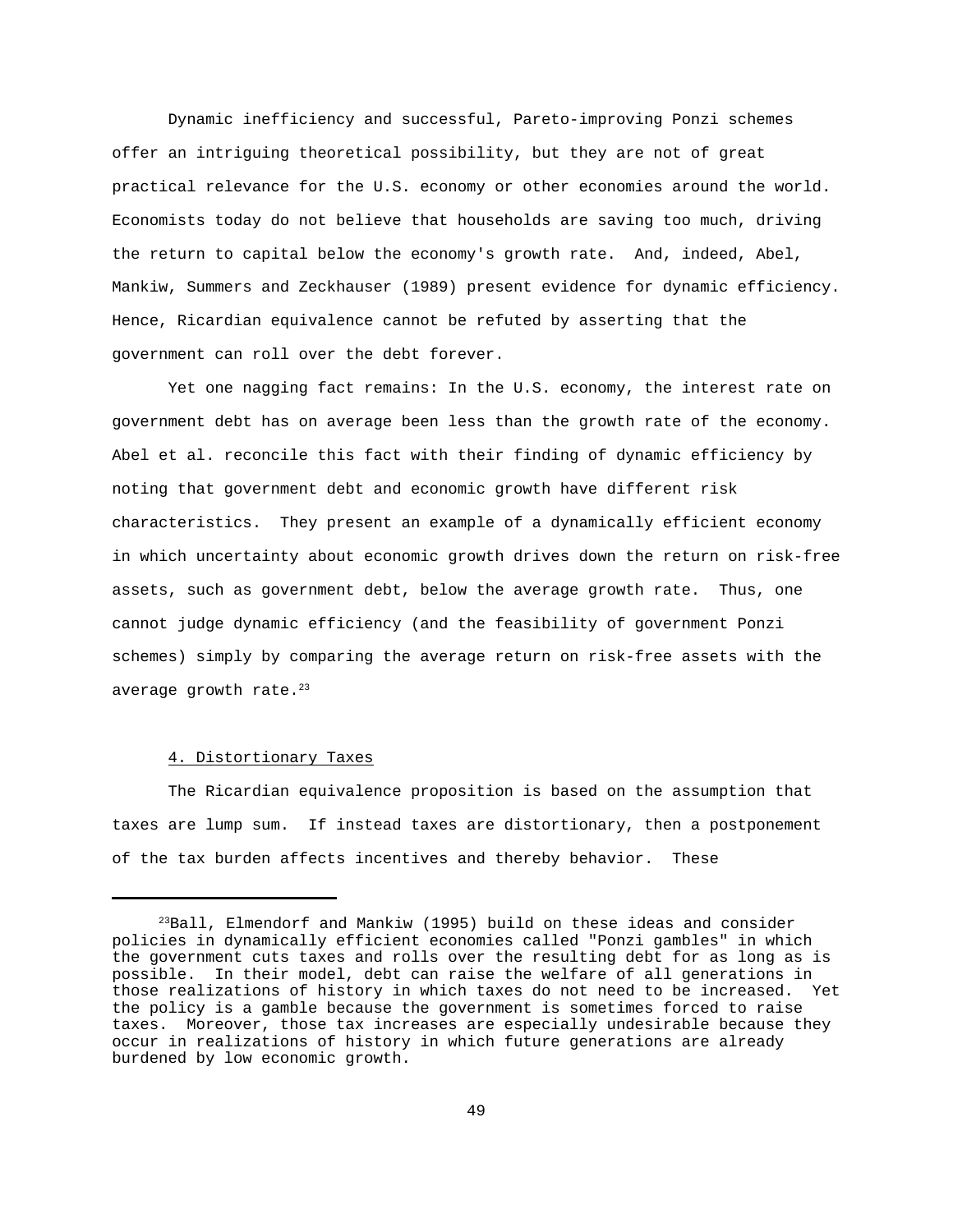microeconomic distortions could have a large macroeconomic impact, making Ricardian equivalence a poor approximation to reality.

To see the potential importance of distortionary taxation, imagine an economy described by the standard Ramsey growth model except that taxes, rather than being lump-sum, are raised with a proportional income tax with rate *J*. The following equations describe the steady state:

$$
y = f(k)
$$
  

$$
Jy = rD + g
$$
  

$$
r = f'(k)
$$
  

$$
(1-J)r = D
$$

The first equation is the production function. The second equation states that tax revenue *Jy* equals the interest on the debt *rD* plus government spending *g*. The third equation states that the interest rate *r* equals the marginal product of capital. (Both interest income and capital income are assumed to be taxed at the same rate, so the tax does not affect this equation.) The fourth equation states that the after-tax interest rate equals the rate of subjective time preference  $\bm{D}$ ; this is the steady-state condition for the Ramsey model. Given these equations, it is straightforward to see how an increase in government debt affects the economy. Higher debt leads to higher debt service; a higher debt service requires a higher tax rate; a higher tax rate leads to a higher before-tax interest rate; and a higher interest rate leads to a smaller steady-state capital stock. As in the traditional analysis, government debt crowds out capital, even though the mechanism here is quite different.

We can easily calibrate the magnitude of this effect for this model. By fully differentiating this system we obtain an expression to show how much debt crowds out capital:

*dk/dD = {J - (Df"/f') + [(1-J)ff"/(f')<sup>2</sup>]} -1.*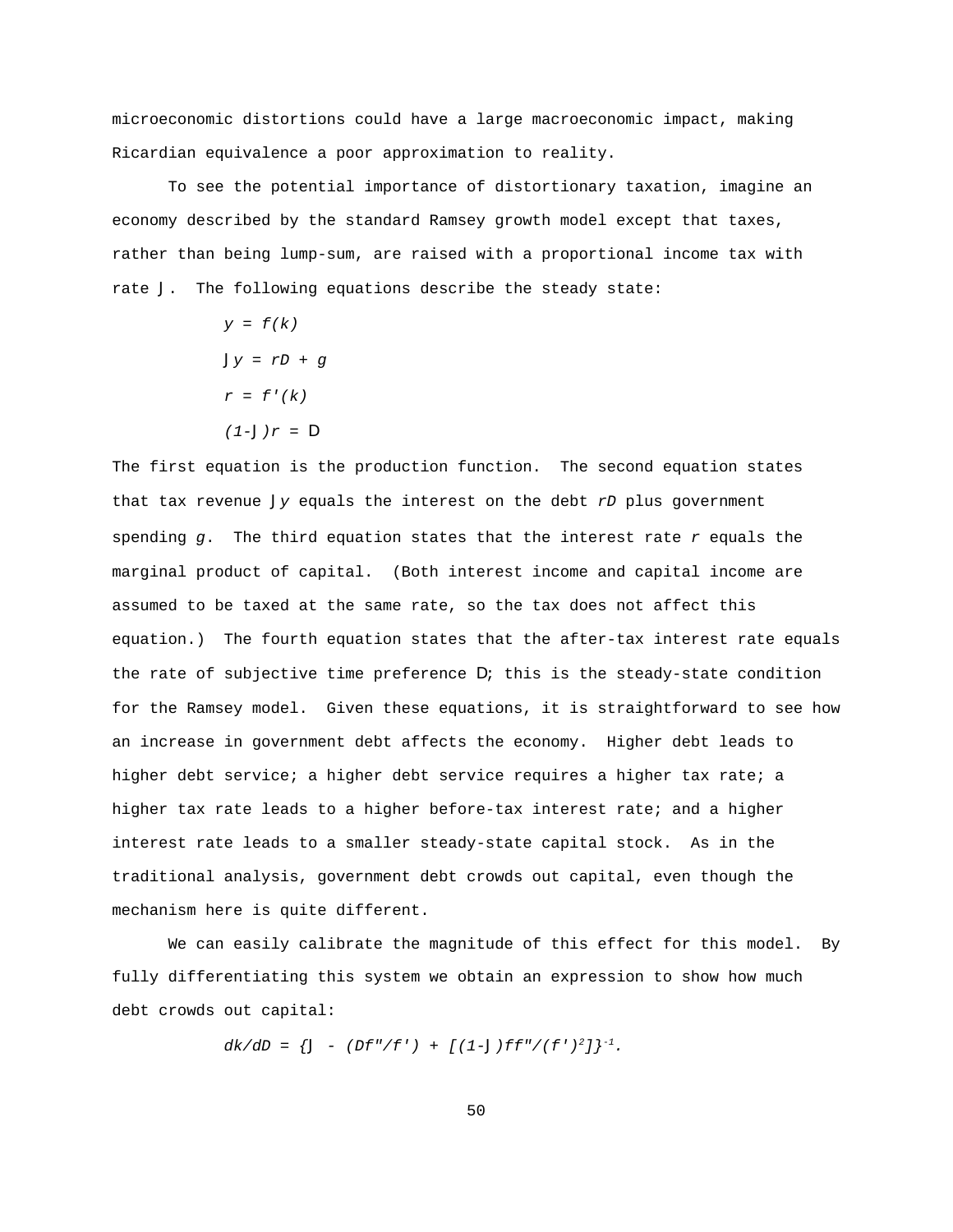If we specialize the production function to Cobb-Douglas *y=k"*, then this expression becomes:

$$
dk/dD = \{J + [ (1-") (D/k) ] - [ (1-J) (1-") / " ] \}^{-1}.
$$

For the U.S. economy, taxes take about one-third of income (*J*=1/3), capital earns about one third of income (*"*=1/3), and the debt equals about one-seventh of the capital stock (*D/k*=1/7). For these parameter values, *dk/dD*=-1.11. That is, an extra dollar of government debt reduces the steady-state capital stock by slightly over one dollar. This example shows that substantial crowding out can occur simply because of distortionary taxation.<sup>24</sup>

Although this example is sufficient to show the potential importance of distortionary taxation, more realistic analyses of debt policy go beyond this special case. In the steady state of the Ramsey model, national saving is infinitely elastic at the rate of time preference. Other models, such as the life-cycle model of Auerbach and Kotlikoff (1987), would predict a more limited saving response to a change in the after-tax rate of return. In addition, it is important to consider the dynamic effects of tax changes, as in Judd (1987) and Dotsey (1994), and the effects of taxes on labor supply, as in Trostel (1993) and Ludvigson (1996). Perhaps the only certain conclusion is that in a world with distortionary taxation, Ricardian equivalence is unlikely to provide a good first approximation to the true effects of debt policy.

### 5. Income Uncertainty

Another possible reason for the failure of Ricardian equivalence is that government debt may alter consumers' perception of the risks they face. This

 $24$ The numerical results presented here are, of course, sensitive to a variety of detailed assumptions. If we introduce depreciation, so that the production function is  $f(k) = k^{\prime} - k^{\prime}$ , then the degree of crowding as measured by *dk/dD* falls. If we take a broad view of capital, so that *"* is larger than 1/3, then the degree of crowding rises.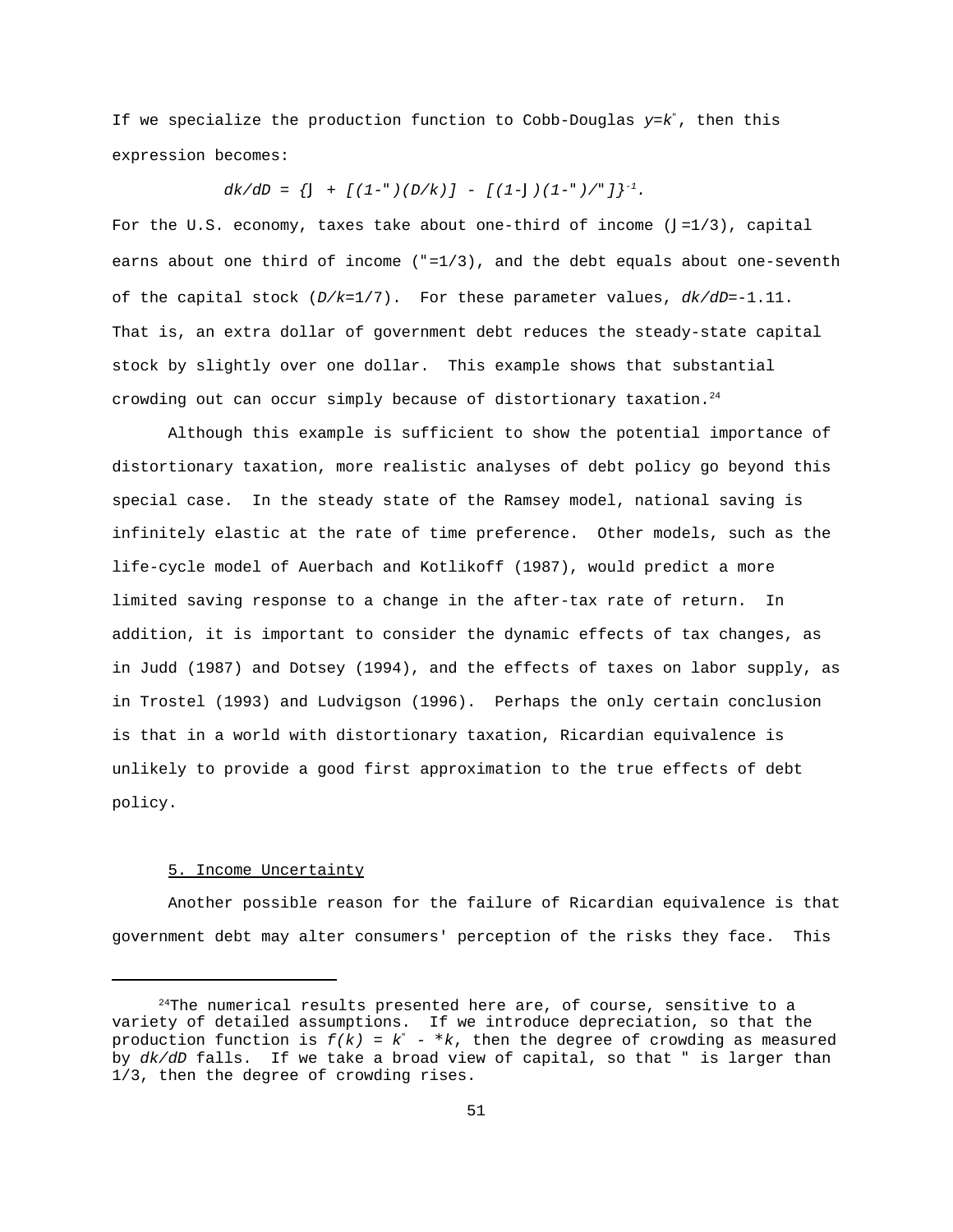possibility was explored by Chan (1983), Barsky, Mankiw, and Zeldes (1986), Kimball and Mankiw (1989), and Croushore (1996). These authors begin with the axioms that taxes are levied as a function of income and that future income is uncertain. Therefore, when the government cuts taxes today, issues government debt, and raises income taxes in the future to pay off the debt, consumers' expected lifetime income is unchanged, but the uncertainty they face is reduced. If consumers have a precautionary saving motive, this reduction in uncertainty stimulates current consumption. Put differently, consumers discount risky uncertain income and uncertain future taxes at a higher rate than the interest rate on government bonds; a postponement of the tax burden, therefore, encourages current spending.

The potential importance of this mechanism is highlighted by the recent interest in buffer-stock theories of saving. (See, for instance, Carroll, 1997.) In these models, consumers are impatient (in the sense of having a high subjective discount rate) but are nonetheless prudent (in the sense of having a precautionary saving motive). As a result, consumers maintain a small amount of saving in order to protect themselves against unlikely but very adverse shocks to their income. If consumers do not pay significant taxes when these unlikely, adverse outcomes are realized, then a postponement of the tax burden will stimulate current consumption.

#### 6. Myopia

When non-economists are explained the idea of Ricardian equivalence, they often have trouble taking the idea seriously. The reason for this response goes to the heart of how economists view human behavior. Rational, optimizing, forward-looking *homo economicus* is a creature of the economist's imagination. Economists are trained in the power of this model, but noneconomists are often more skeptical. In particular, non-economists are doubtful about whether people have the foresight to look ahead to the future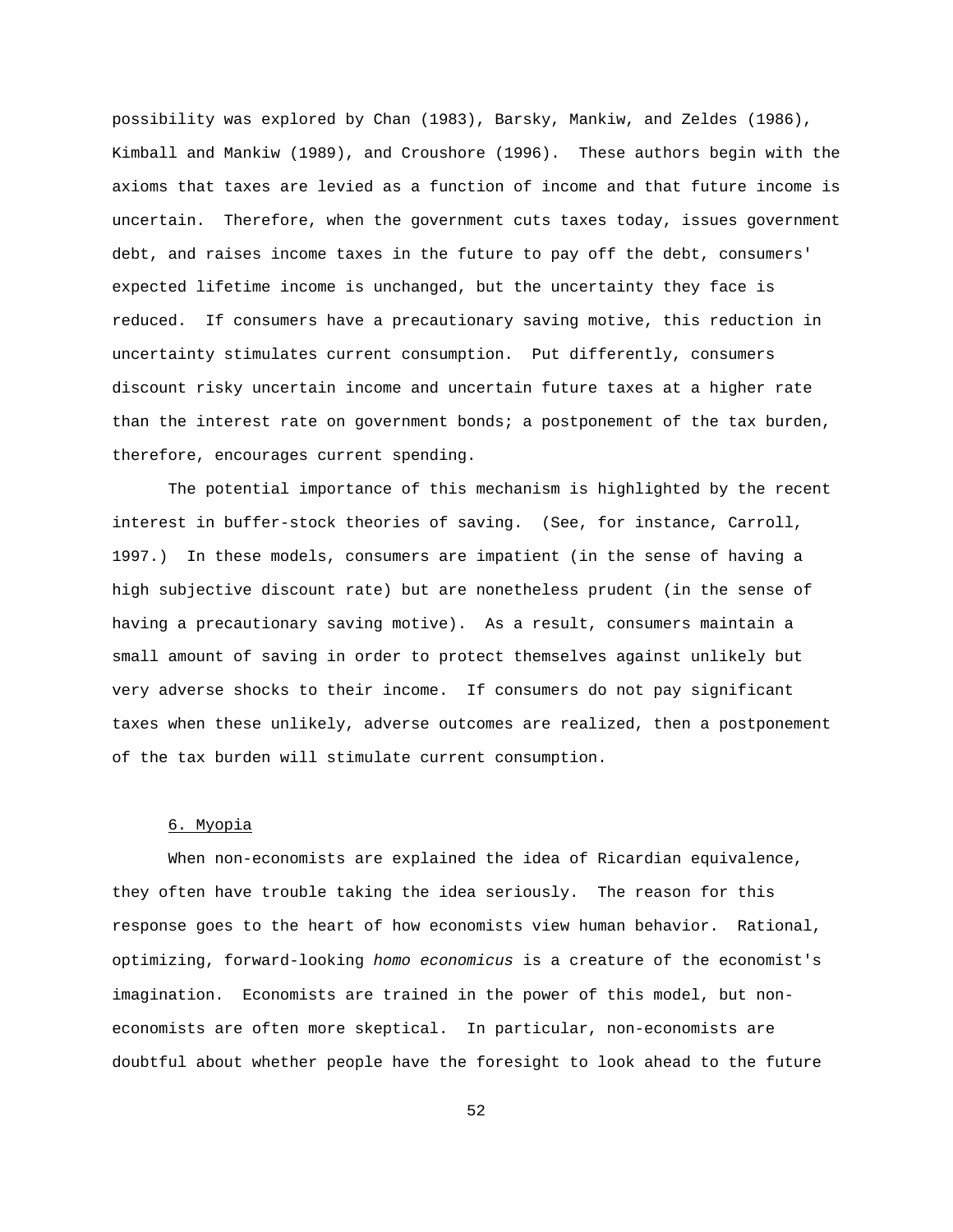taxes implied by government debt, as is required for Ricardian equivalence to hold.

It is hard to incorporate this sort of myopia into economic theory. Yet there have been some attempts to model short-sightedness. Strotz (1956) and Laibson (1997), for instance, consider preferences according to which consumers give excessive weight to current utility (compared to the benchmark case of exponential discounting). As a result, consumers exhibit timeinconsistent behavior and can be made better off through a binding commitment to increased saving. This model can explain the popular notion that people save too little, but it cannot by itself explain a failure of Ricardian equivalence. In this model, the time-inconsistent consumer faces a standard intertemporal budget constraint, so a postponement of the tax burden does not alter the consumer's opportunities. This consumer saves too little but, without a binding borrowing constraint or other imperfection, is fully Ricardian in response to fiscal policy.

Although the Ricardian behavior of Strotz-Laibson consumers shows that myopia by itself need not undermine Ricardian equivalence, this result does not necessarily render myopia irrelevant in this debate. The impatience implicit in the Strotz-Laibson preferences can explain the prevalence of liquidity constraints and buffer-stock saving, which in turn highlights the deviations from Ricardian equivalence emphasized earlier. In addition, it is possible that the Strotz-Laibson approach to modelling myopia is not the best one. Developing better models of myopic behavior remains a challenge for future research.

#### **C. The Debate over Ricardian Equivalence: Empirical Issues**

The theoretical literature just discussed offers various reasons why government debt may affect consumption and capital accumulation. Yet these deviations from Ricardian equivalence do not prove that the proposition is a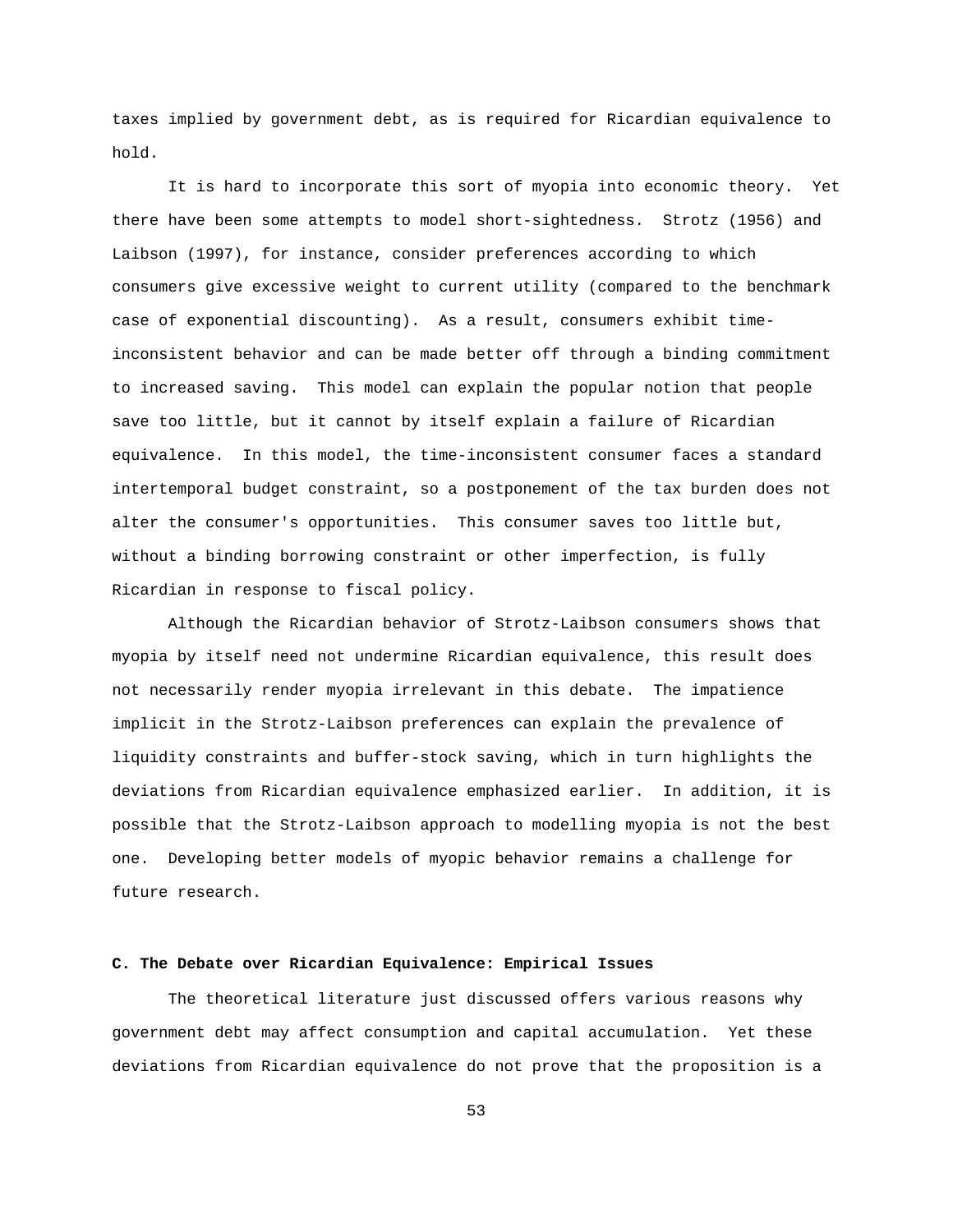bad first approximation of the actual economy. To reach such a judgment, one must assess the quantitative importance of these theoretical deviations from the Ricardian benchmark.

Some of the research discussed earlier bears on this issue. As noted above, calculations using the Blanchard model of finite lifetimes imply that debt can crowd out a significant amount of capital, and Auerbach and Kotlikoff's simulations show that the combination of finite lifetimes and distortionary taxes can generate roughly one-for-one crowding out. Moreover, many of the theoretical analyses cited in the previous section include calibrations that illustrate the potential importance of the channels through which debt may affect the economy.

Simulations, however, are no substitute for evidence. In this section we review the empirical evidence on the validity of Ricardian equivalence. We begin with tests of the assumptions underlying the proposition and conclude that a substantial fraction of households probably do not behave as the proposition assumes. We next turn to tests of the proposition's implications for various macroeconomic variables. Despite substantial research in this area, we believe that the results are ultimately inconclusive. $2^5$ 

#### 1. Testing Assumptions About Household Behavior

When testing theories, economists typically focus on the theories' implications rather than their assumptions. Yet, because testing the implications of Ricardian equivalence raises substantial difficulties, examining the underlying assumptions is also worthwhile. The key assumption is consumption smoothing both within lifetimes and across generations. That is, households are assumed to choose consumption and saving based on a rational evaluation of an intertemporal budget constraint that includes both

 $250$ ur review of this literature is necessarily brief. For more thorough discussions with additional citations, see Bernheim (1987) and Seater (1993).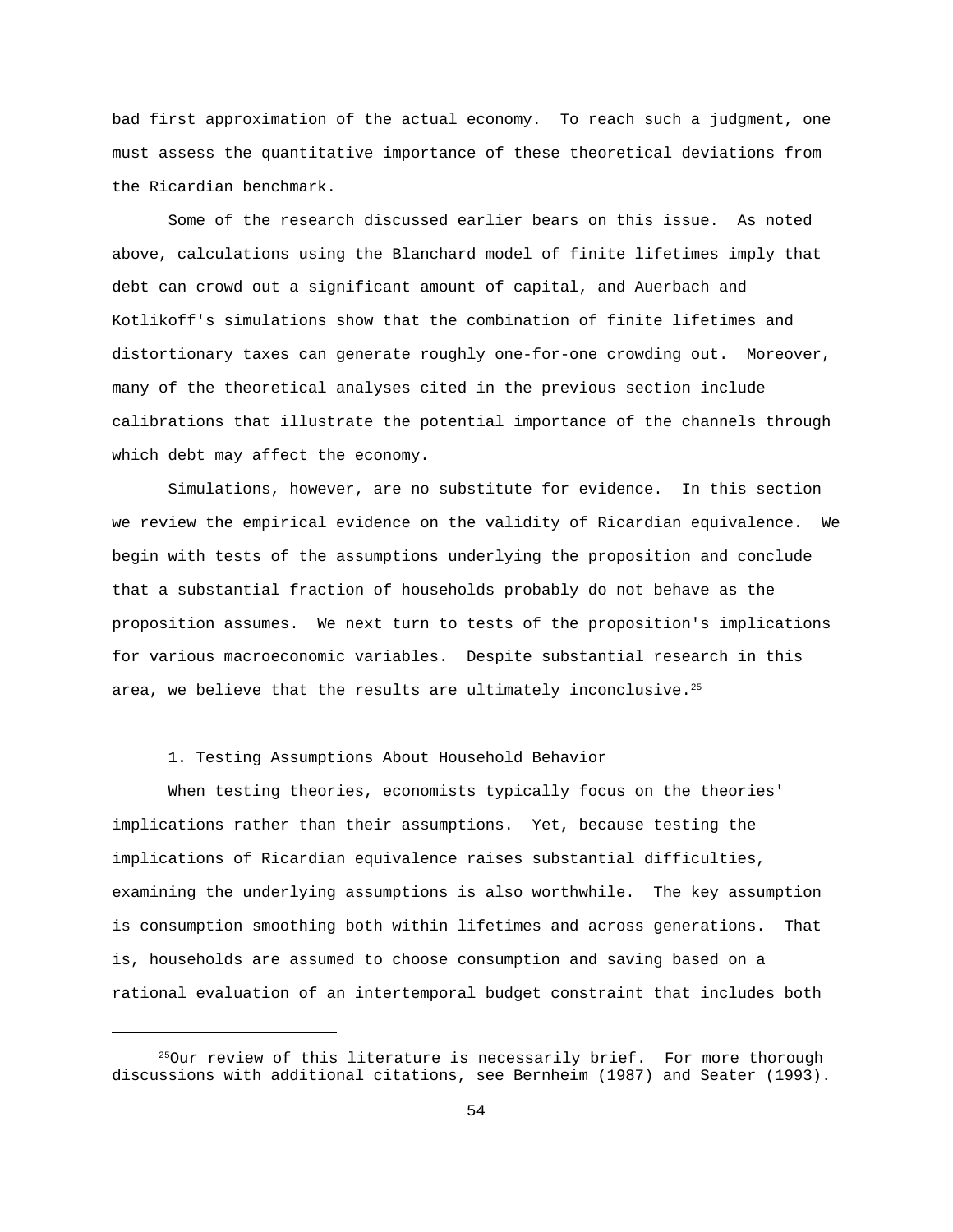current and future generations.

One piece of evidence that many households do not behave in this way is the small amount of wealth that they hold. This situation may arise from a combination of impatience and borrowing constraints, as described earlier, or because some people are not very forward-looking. In either case, a deficitfinanced tax cut would spur consumption.

Numerous papers also present evidence that people do not smooth consumption fully over time. Campbell and Mankiw (1989) use aggregate data to show that consumption is more sensitive to current income than the basic consumption-smoothing model predicts. Hall and Mishkin (1982), Zeldes (1989), and Carroll and Summers (1991) make the same point using household data. Further confirmation comes from households' responses to changes in taxes and government benefits; for example, see Poterba (1988), Wilcox (1989), and Shapiro and Slemrod (1995). In these studies, deviations from the lifecycle model are economically as well as statistically significant. Some studies, such as Runkle (1991), Attanasio and Browning (1995), and Attanasio and Weber (1995), have argued that income and consumption data are in fact consistent with the consumption-smoothing model. But the weight of the evidence from the consumption literature is that consumption smoothing is far from complete. In our view, this conclusion casts serious doubt on the empirical plausibility of Ricardian equivalence.

## 2. Testing the Implications for Consumption

A large and contentious literature has focused on the implication of Ricardian equivalence that a reduction in current taxes with no change in current or future government spending should not affect household consumption. The standard approach is to estimate a traditional aggregate consumption function, with consumer spending as the dependent variable and income, wealth, fiscal policy, and various other controls as independent variables. Ricardian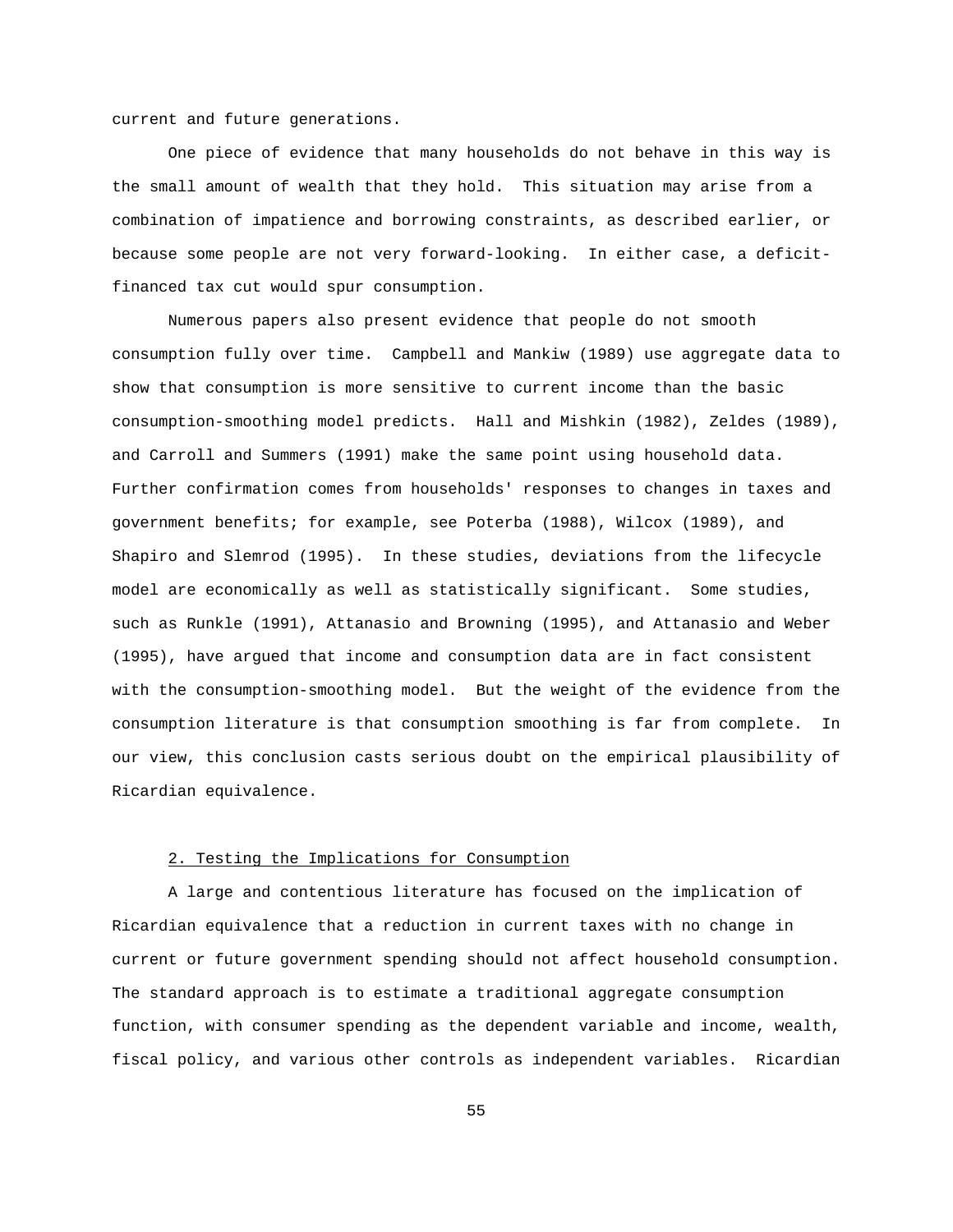equivalence is rejected if the coefficients on taxes and debt are significantly different from zero.

Although this approach seems to offer a direct test of the Ricardian view, there are a number of problems with its implementation. The first problem is the treatment of expectations. The behavior of forward-looking households depends on expectations of fiscal policy, not just the measures of current fiscal policy that are included in these regressions. Suppose that the current level of taxation reflects expectations of future government spending. (This is in fact implied by the theory of tax-smoothing, which we discuss later.) In this case, a significant negative coefficient on current taxes in the consumption function does not necessarily violate Ricardian equivalence.

A second problem is simultaneity. Some of this literature estimates the consumption function with ordinary least squares. This approach is valid only if the shocks to the consumption function do not affect fiscal policy or other right-hand side variables. Other papers attempt to address this problem using instrumental variables, but finding persuasive instruments is close to impossible.<sup>26</sup>

A third problem in this literature is that the number of observations is small compared with the number of highly correlated explanatory variables. In addition to the basic fiscal variables, some authors include measures of the marginal tax rate, while others separate taxes and spending by the level of government. Still others decompose the income and fiscal variables into permanent and transitory components as a way of capturing expectations. Although there may be good reasons to include these variables as a matter of theory, their addition compounds the problem of multicollinearity. One way to increase the independent variation in the explanatory variables is to use a

<sup>&</sup>lt;sup>26</sup>For a discussion of the identification problem in the context of tests of Ricardian equivalence, see Cardia (1997).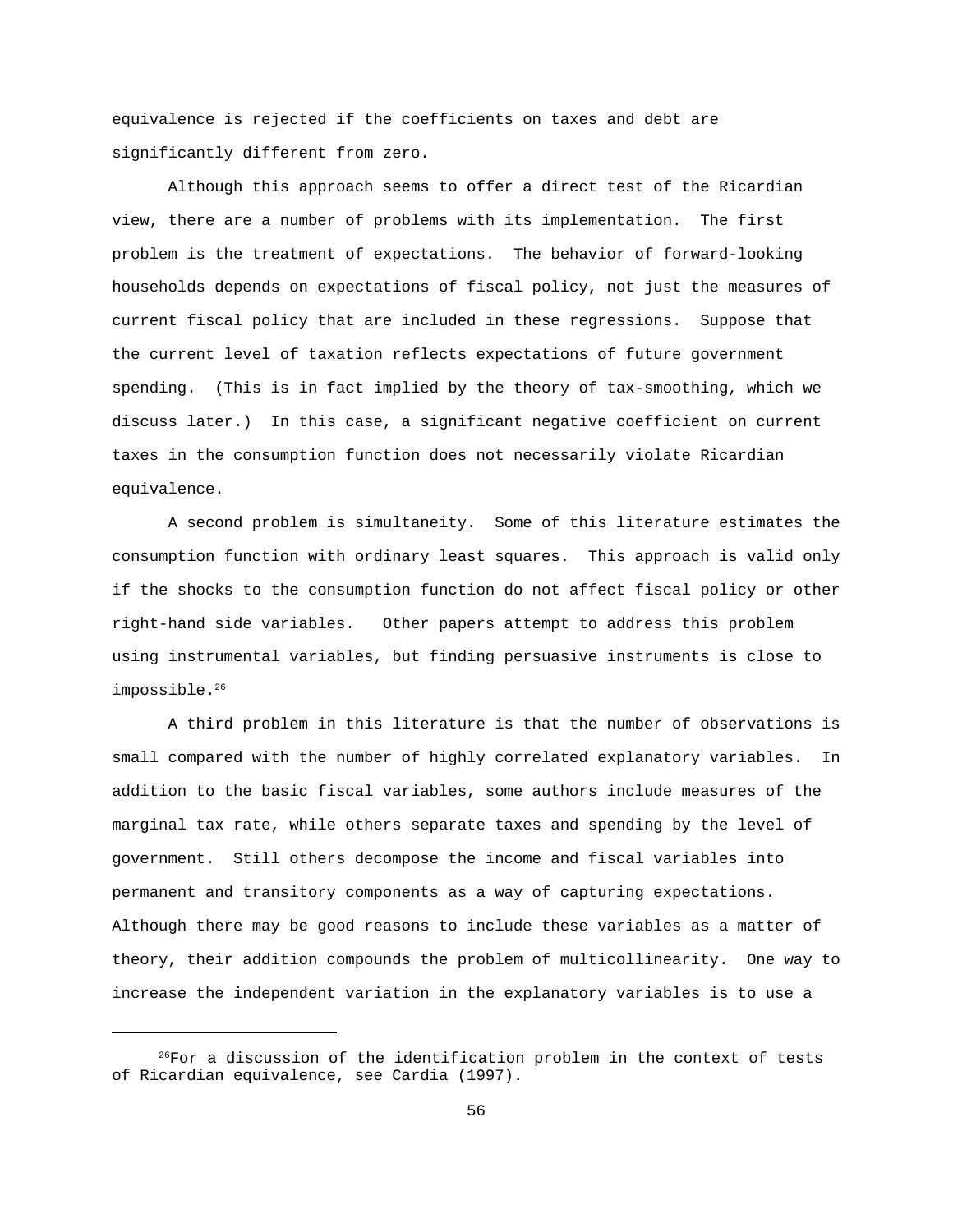longer estimation period, but this procedure can introduce spans in which consumption is clearly distorted, such as during wars.

A final problem is that these specifications may have little power to distinguish between the Ricardian and conventional views of fiscal policy. As discussed earlier, lifecycle consumers' marginal propensity to consume out of a temporary tax cut may be only a few cents on the dollar. This value may be statistically indistinguishable from the Ricardian benchmark of zero effect. Nonetheless, the difference between a small and a zero marginal propensity to consume is economically important, for a small short-run drop in saving can cumulate to a large long-run decline in the capital stock.

Various recent papers have tried to avoid some of these problems by building on the Euler equation approach pioneered by Hall (1978). By looking at the first-order condition for a representative consumer, rather than an aggregate consumption function, some of the problems in measuring expectations are avoided. Yet the problem of power remains. The first-order condition for a finite-horizon consumer in the Blanchard model is not very different from the first-order condition for an infinite-horizon consumer. Nonetheless, policy can have substantially different effects in the two cases, especially in the long run.

With these problems in mind, it is perhaps not surprising that this literature has failed to reach a consensus on the validity of Ricardian equivalence. Some researchers have concluded that equivalence is a reasonable description of the world; for example, see Kormendi (1983), Aschauer (1985), Seater and Mariano (1985), Evans (1988), and Kormendi and Meguire (1986, 1990, 1995). Other researchers have reached the opposite conclusion; for example, see Feldstein (1982), Modigliani and Sterling (1986, 1990), Feldstein and Elmendorf (1990), Evans (1993), and Graham and Himarios (1991, 1996).

Our view is that this literature considered as a whole is simply inconclusive. Many studies that fail to reject Ricardian equivalence are also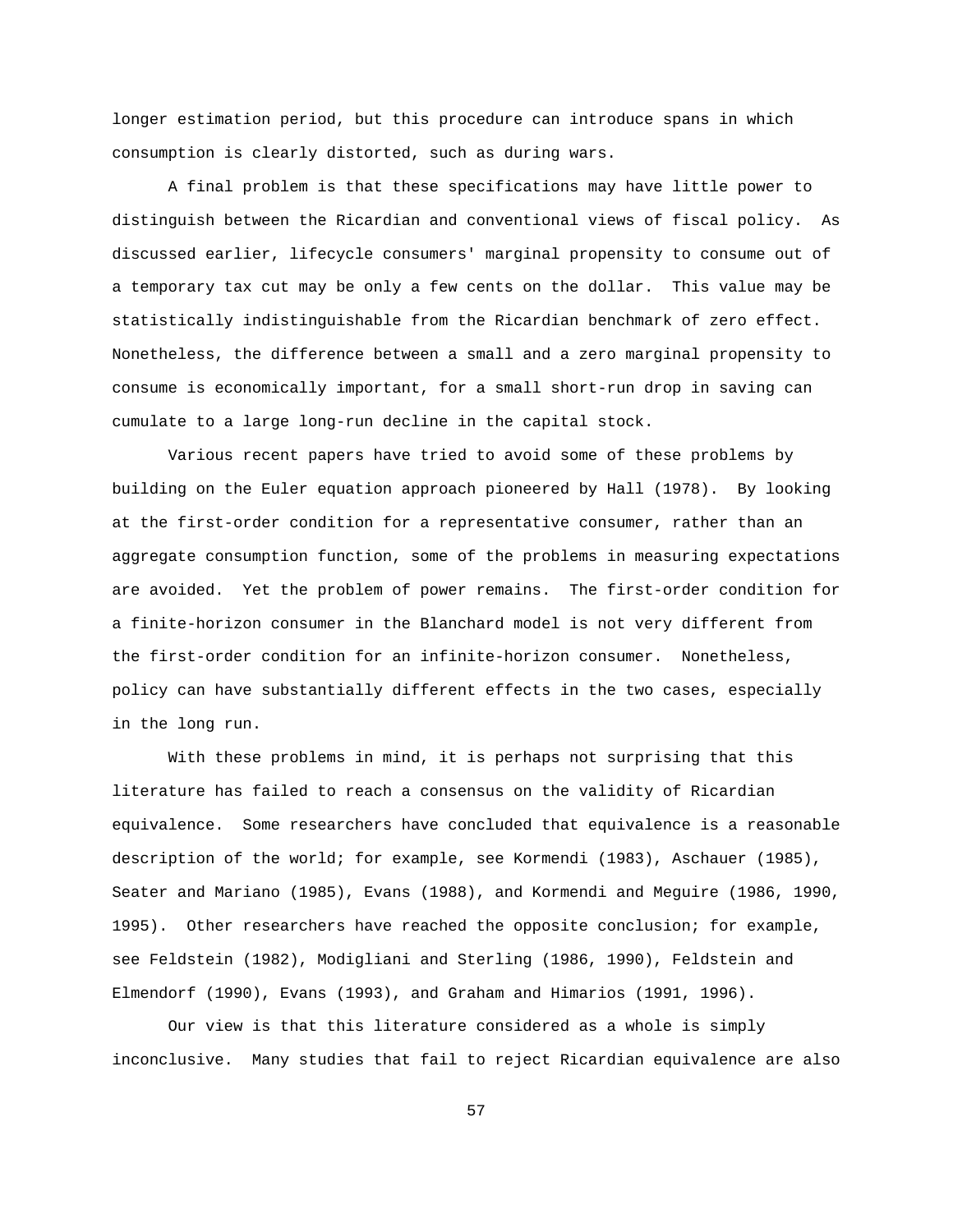unable to reject the lifecycle model, as their standard errors are large relative to the difference in coefficient values implied by the alternative hypotheses. $27$  Further, some studies that find insignificant effects of taxes on consumption also find insignificant effects of government spending, which is inconsistent with both Ricardian and lifecycle models and suggests that this framework does not reflect the true effects of fiscal policy. $^{28}$  More generally, most results in this literature appear very sensitive to small differences in specification.<sup>29</sup>

## 3. Testing the Implications for Interest Rates

Ricardian equivalence implies that a debt-financed reduction in government revenue should not affect interest rates. The conventional view of debt generally implies the opposite. An important set of papers tests this implication by examining the effect of the budget deficit on interest rates after controlling for government spending and other influences.

As with the literature concerning the consumption effects of fiscal policy, research into interest-rate effects appears straightforward, but numerous problems quickly arise. Indeed, some of the problems in the two

<sup>28</sup>For example, see Seater and Mariano (1985).

 $27$ For example, see Evans (1988), Kormendi and Meguire (1990), and Seater and Mariano (1985). The latter paper present an extreme example of lack of power: the authors cannot reject the hypothesis that the coefficient on taxes equals zero, but neither can they reject that it equals minus one.

 $29F$ or example, some of the strongest evidence in favor of Ricardian equivalence comes from the especially thorough investigation conducted by Kormendi (1983) and Kormendi and Meguire (1986, 1990, 1995). Yet, Kormendi and Meguire (1990) show that although their results are robust to a variety of changes in specification (table 1), they are not robust to the seemingly innocuous choice of deflator (table 2). For further discussion of Kormendi and Meguire's specification, see the exchanges between them and Barth, Iden, and Russek (1986), Modigliani and Sterling (1986, 1990), and Graham (1995). As another example of the sensitivity of results, Graham and Himarios (1991, 1996) show that the estimates of Aschauer (1985) and Evans (1988) are not robust to alternative formulations of the Euler equation or measures of consumption.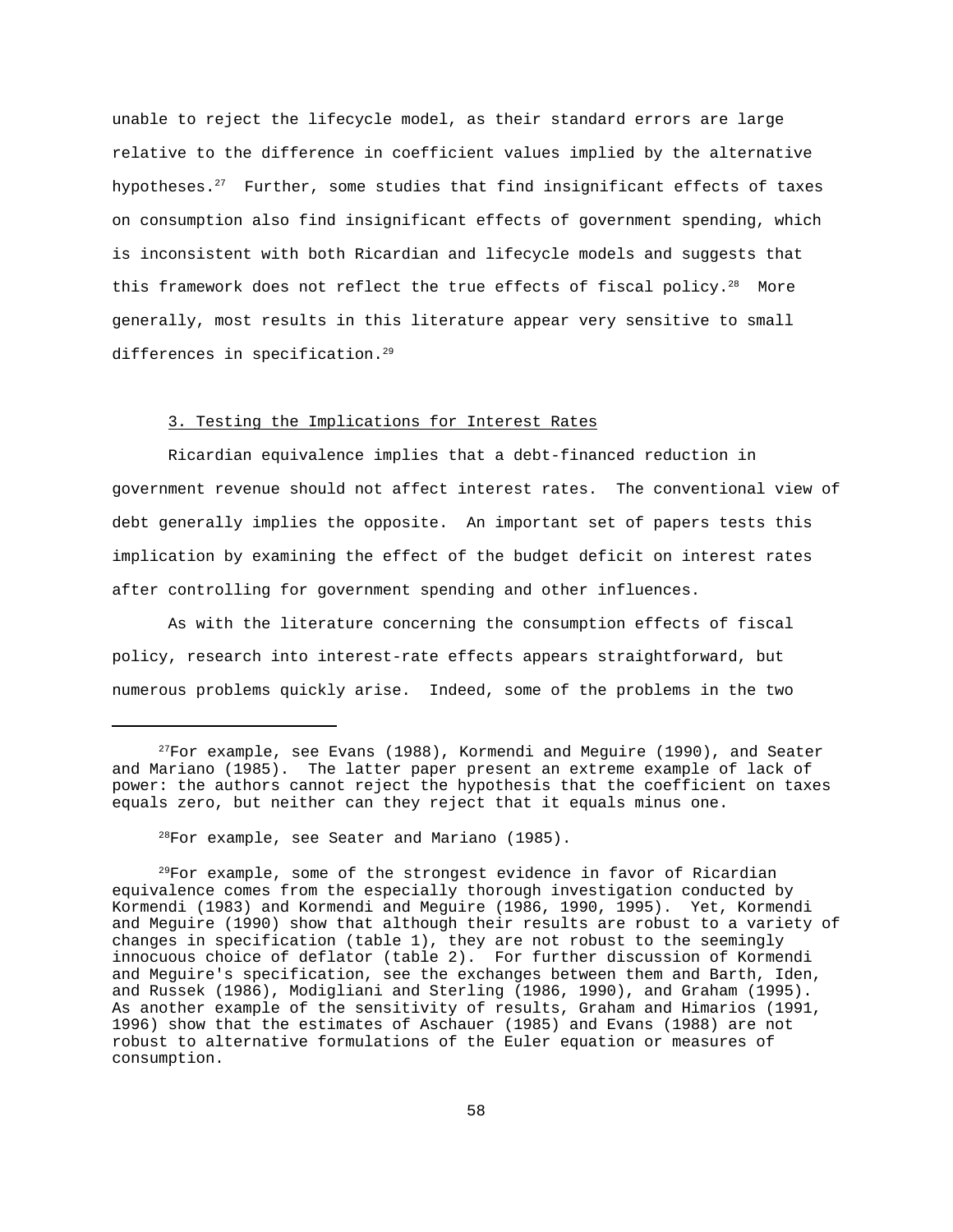literatures are quite similar.

One problem is that interest rates depend on expectations of fiscal policy and other variables and those expectations are hard to measure. A number of studies use forecasts from vector autoregressions as a proxy for expectations, but the quality of those proxies is unclear. Vector autoregressions assume that variables follow a stable time-series process, and they do not incorporate non-quantitative information. Both of these points are likely to be important, especially for fiscal policy variables, which are the outcome of a political process. Measurement error in the proxies for expectations biases the estimated coefficients toward zero and, thus, toward the null hypothesis of Ricardian equivalence.

A second problem with this approach as a test of Ricardian equivalence is that there is no natural metric for gauging the size of interest-rate effects. For the effect of taxes on consumption, there are natural Keynesian and lifecycle benchmarks as well as the Ricardian benchmark. Indeed, this feature was critical in assessing whether tests of Ricardian equivalence had any power against alternative descriptions of the world. But no such alternative benchmarks exist for interest rates, because the size of the movements expected under non-Ricardian views depends on a host of elasticities. In particular, if international capital flows have an important effect on the domestic financial market, interest rates may not respond much to fiscal policy even if Ricardian equivalence is invalid.

With these caveats in mind, it is worth noting that this literature has typically supported the Ricardian view that budget deficits have no effect on interest rates. Plosser (1982) pioneered the approach of measuring expected policy using vector autoregressions. Further work in this vein by Plosser (1987), Evans (1987a, 1987b), and Boothe and Reid (1989) has confirmed Plosser's original conclusion that a zero effect of deficits cannot be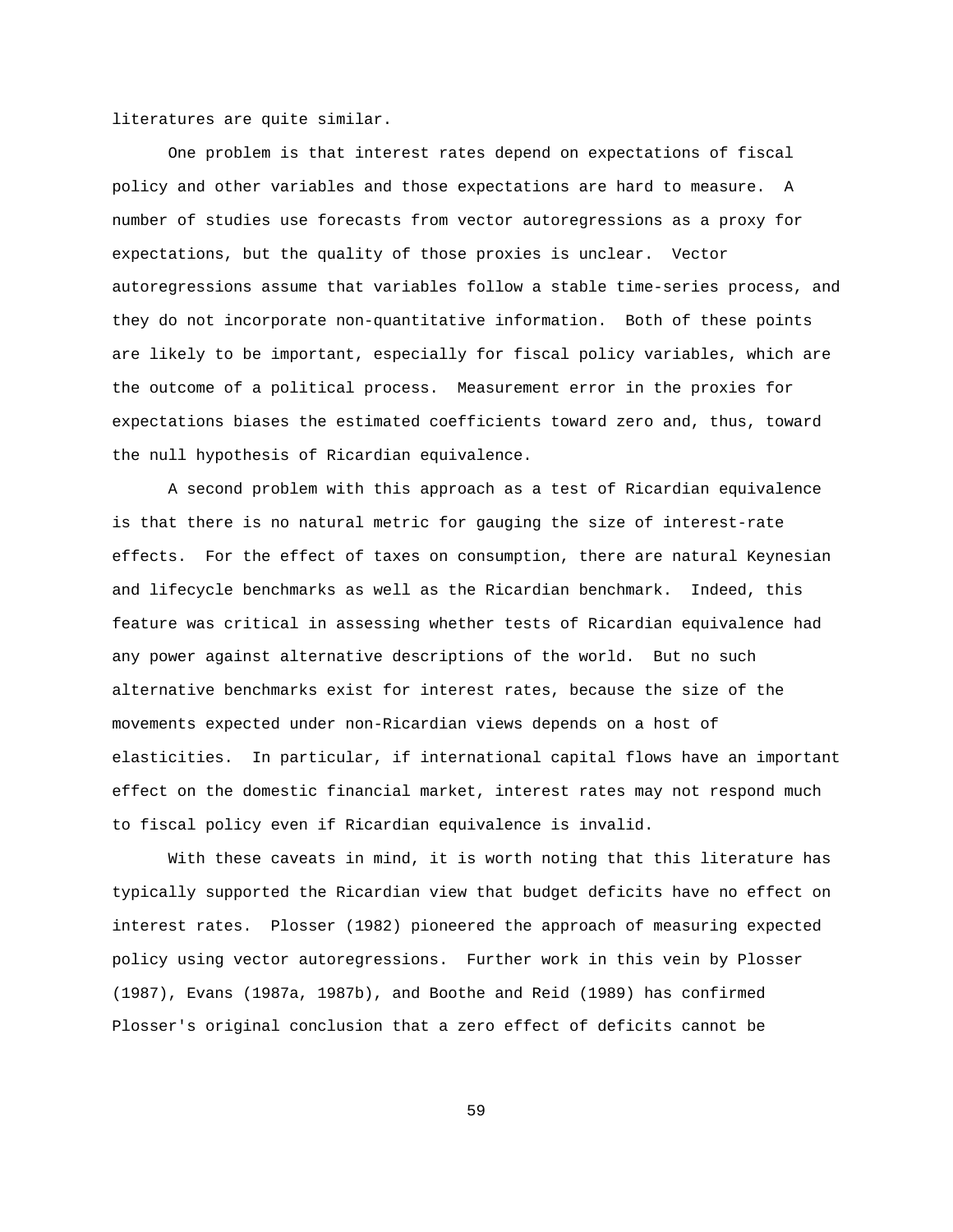rejected.<sup>30</sup>

Our view is that this literature, like the literature regarding the effect of fiscal policy on consumption, is ultimately not very informative. Examined carefully, the results are simply too hard to swallow, for three reasons. First, the estimated effects of policy variables are often not robust to changes in sample period or specification. $31$  Second, the measures of expectations included in the regressions generally explain only a small part of the total variation in interest rates. For example, the average Rsquared of Plosser's basic monthly regressions (1987, tables 6 and 7) is .06, and the corresponding value of Evans's basic quarterly regressions (1987b, table 1) is .09. This poor fit suggests some combination of measurement error in expectations and the omission of other relevant (and possibly correlated) variables. Under either explanation, the estimated coefficients on the policy variables must be viewed with skepticism. Third, Plosser (1987) and Evans (1987b) generally cannot reject the hypothesis that government spending, budget deficits, and monetary policy each have no effect on interest rates. Plosser (1987) also reports that expected inflation has no significant effect on nominal interest rates. These findings suggest that this framework has little power to measure the true effects of policy.

#### 4. Testing the Implications for International Variables

Ricardian equivalence implies that a debt-financed reduction in

 $30$ Different sorts of analyses by Evans (1985), Hoelscher (1986), and Wachtel and Young (1987) have reached mixed conclusions.

 $31$ For example, Plosser (1987, table 10) reports sharply different coefficient estimates during the 1968-76 and 1977-85 sample periods and using monthly data as opposed to quarterly data. As another example, Evans (1987a, tables 1 and 2) estimates that budget deficits had a small and statistically insignificant effect on nominal interest rates during the 1950s, 1960s and 1970s, but an effect that was large, statistically significant, and surprisingly negative between 1979 and 1984. Of course, the effect of budget deficits may well have changed over time, but an estimated shift of this magnitude signals some problem with specification.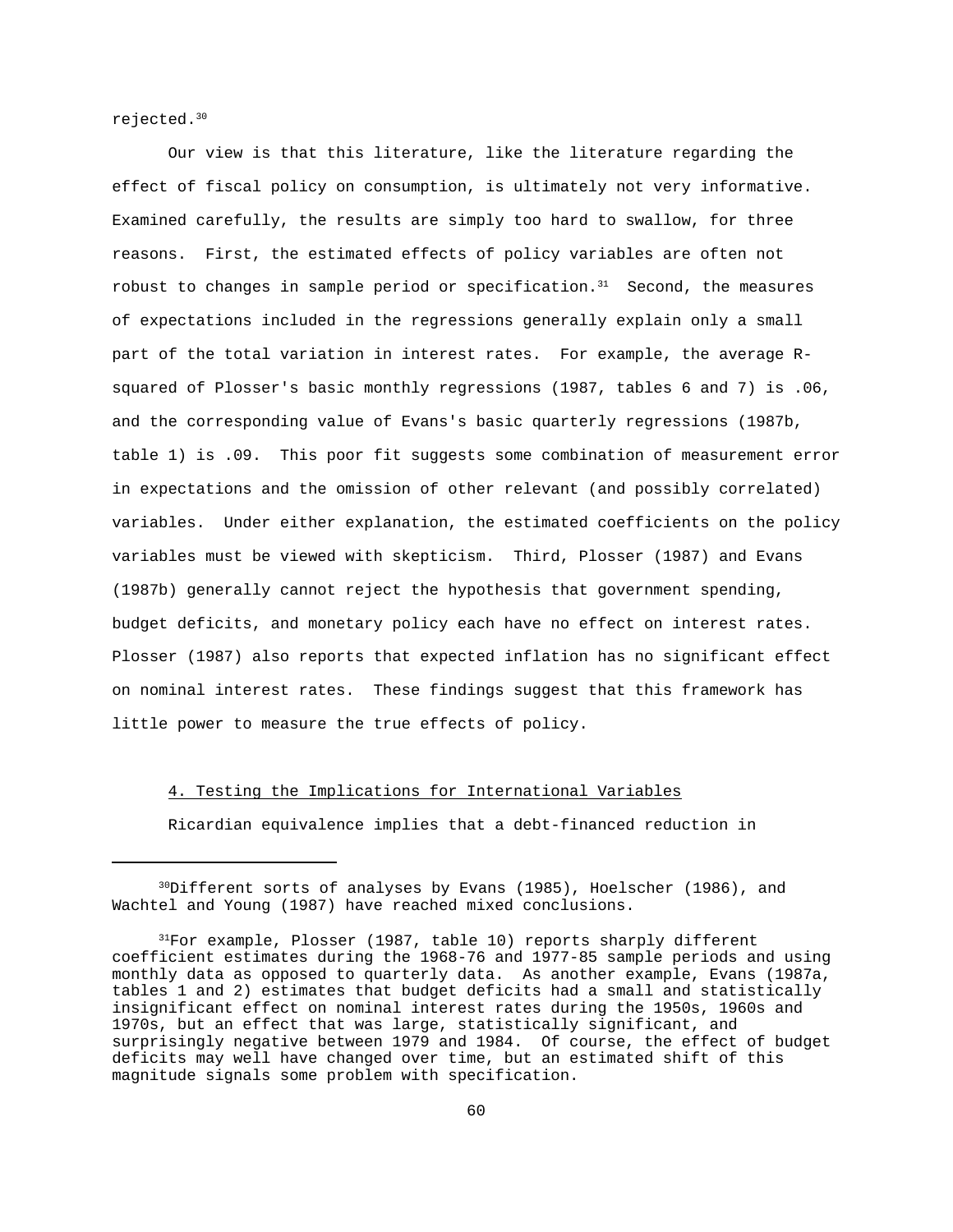government revenue should not affect the exchange rate or the current account. In contrast, the conventional view of debt implies that the exchange rate should appreciate in these circumstances and the trade deficit should increase. Several researchers have tested these implications and reached conflicting conclusions.

Evans (1986) applies to exchange rates the methodology used by Plosser and Evans to study the effect of budget deficits on interest rates. He concludes that U.S. budget deficits tend to cause a depreciation of the dollar, in contrast to both the Ricardian and conventional views. Evans's analysis is subject to the same problems that plague the interest-rate literature discussed above.<sup>32</sup> Moreover, a decline in the dollar should cause a strengthening of the trade balance. Yet Bernheim (1988) and Rosensweig and Tallman (1993) conclude that U.S. trade deficits worsen when the U.S. budget deficit increases.

In the end, the empirical literature examining the effects of fiscal policy on consumption, interest rates, and international variables fails to offer clear evidence either for or against the Ricardian hypothesis. If the evidence is so weak, why then do most economists feel confident in rejecting Ricardian equivalence as a description of the world? The answer, we believe, is that most economists are incredulous about the assumptions that are needed to support the Ricardian view of government debt. In this case, the debate over theory is more persuasive than the debate over evidence.

#### **IV. Optimal Debt Policy**

Disagreement about the appropriate amount of government debt in the United States is as old as the country itself. Alexander Hamilton (1781) believed that "a national debt, if it is not excessive, will be to us a

 $32F$ or example, fewer than half of the estimated coefficients reported by Evans (1986, tables 1 and 7) are statistically distinguishable from zero.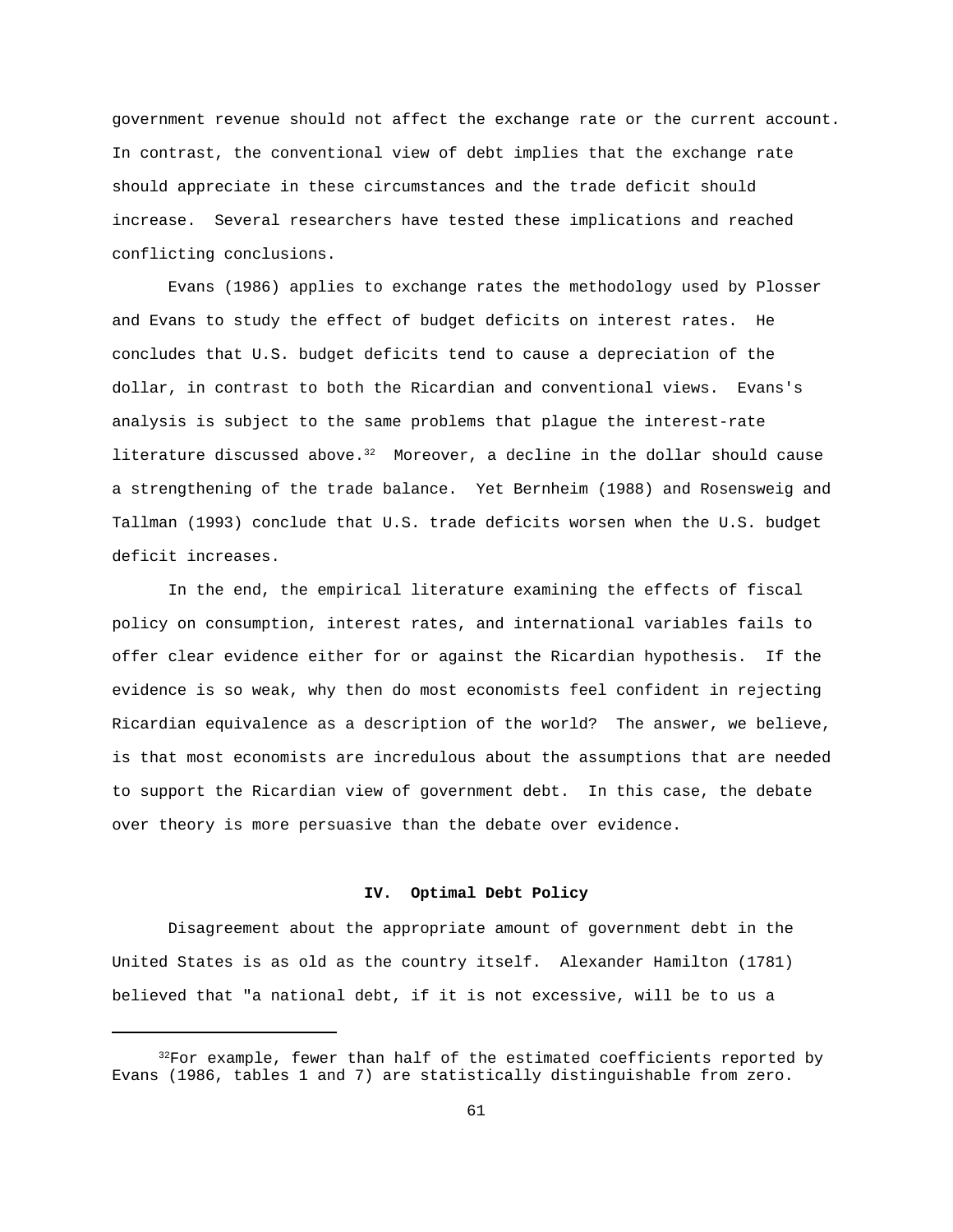national blessing," while James Madison (1790) argued that "a public debt is a public curse." Indeed, the location of the nation's capital was chosen as part of a deal in which the federal government assumed the Revolutionary War debts of the states: Because the Northern states had larger outstanding debts, the capital was located in the South. Attention to the national debt has waxed and waned over the years, but has been intense during the past two decades. Similarly, government debt and deficits have been a focus of recent public debate in many European countries.

The appropriate use of government debt depends on how debt affects the economy. As we have seen in the theoretical debate over Ricardian equivalence, debt could potentially have many different effects. As a result, the literature on optimal debt policy is broad in scope. Here we focus on the three effects that are most often viewed as important: the use of debt policy to reduce the magnitude of economic fluctuations, the use of debt policy to increase national saving, and the use of debt policy to reduce tax distortions by smoothing taxes over time.

### **A. Fiscal Policy over the Business Cycle**

Although some economists argue that fluctuations in aggregate output represent an optimal response to shifts in preferences or technology, most economists believe that some output variability arises from rigidities or coordination failures. These changes in output, and especially shortfalls of output relative to the potential determined by the available factors of production, are socially costly. In this case, timely adjustments to the government deficit and debt may raise social welfare. This notion of "countercyclical fiscal policy" dates at least to Keynes, and Blinder and Solow (1973) present one of the classic analyses.

Countercyclical fiscal policy arises automatically from the design of tax and transfer programs. When output and income are high, tax liabilities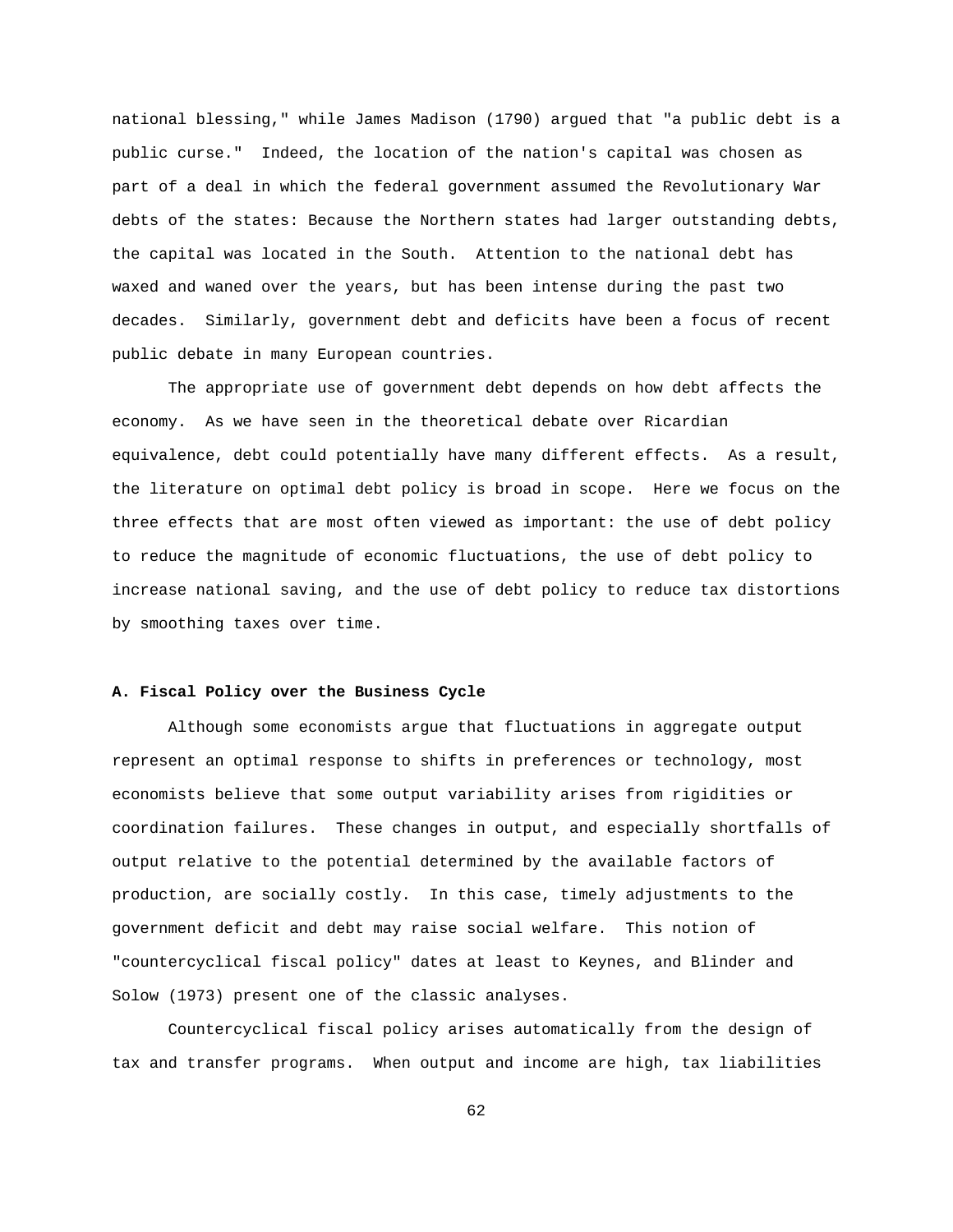rise and eligibility for government benefits falls, reducing the budget deficit; when output and income are low, these effects reverse and the deficit widens. These "automatic stabilizers" are important quantitatively. CBO (1997a) estimates that when real output falls by 1 percent, tax revenue declines by about 1 percent.

Countercyclical fiscal policy may also be implemented on a discretionary basis. For example, during the 1975 recession, Gerald Ford and Congress agreed to a small cut in personal income taxes. Over time, however, this sort of policy has fallen into disfavor. During the 1990 recession, for instance, taxpayers received a reduction in tax withholding but not their tax liability. Part of this shift in views comes from a realization that an explicitly temporary change in taxes has only a small effect on the consumption of forward-looking consumers. Moreover, there are generally long lags in enacting discretionary changes in fiscal policy, so any effect on aggregate demand may be poorly timed. Finally, and perhaps most important, there is an increased appreciation for the ability of the Federal Reserve to conduct effective countercyclical monetary policy.

### **B. Fiscal Policy and National Saving**

The most important long-run effect of government debt under the conventional view is to reduce national wealth. Thus, optimal debt policy in the long run depends primarily on optimal national saving. Current public debate often takes as given the notion that saving should be increased. Proving this point, however, is by no means straightforward. Bernheim (1994), Lazear (1994) and Hubbard and Skinner (1996) provide recent discussions of why more saving might be desirable. Examining this topic in detail is beyond the scope of this paper, but we consider briefly the issues that relate to government debt. We consider first whether debt policy should be used to make people save more for their own retirement, and then whether debt policy should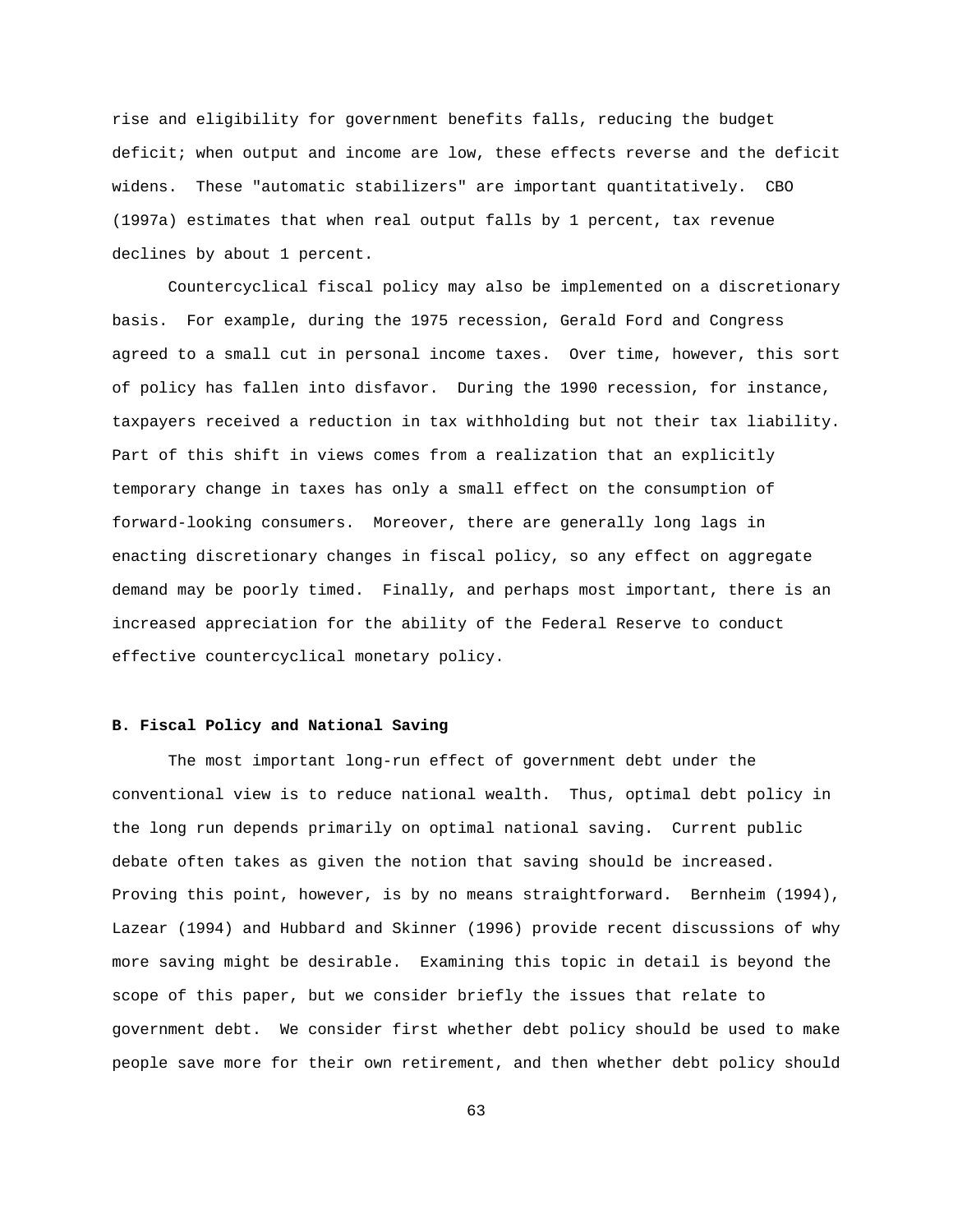be used to make current generations leave more wealth to future ones.

## 1. Life-Cycle Saving

Feldstein (1985) argues that people should do more saving within their lifetimes because the marginal product of capital exceeds their marginal rate of substitution between present and future consumption. This wedge arises, he argues, because of the taxation of capital income. He is surely right that capital taxation distorts households' consumption decisions. But does this imply that debt policy should be used to increase national saving? The answer is not obvious.

Suppose that people are life-cycle consumers whose consumption is distorted by capital taxation. Eliminating the distortion would be desirable, but this goal cannot be achieved simply through debt policy. For instance, if the government raises lump-sum taxation today, reduces government debt, and thereby reduces lump-sum taxation later within these consumers' lifetimes, Ricardian equivalence obtains, and national saving does not change. By contrast, Ricardian equivalence fails to hold if the future tax reductions benefit future generations. In this case, national saving rises because the income effect of current taxation reduces current generations' consumption. Nonetheless, the distortion between current and future consumption of any given generation is unchanged. That is, the increase in national saving induced by debt policy does not mitigate the distortionary effects of capital taxation.

When considering how policy affects national saving, it is important to distinguish between the allocation of consumption across a person's lifetime and the allocation of consumption across generations. Capital taxation inefficiently encourages consumption when a person is young compared to consumption when the same person is old. In a life-cycle model, however, debt policy does not affect this comparison. Instead, debt policy affects the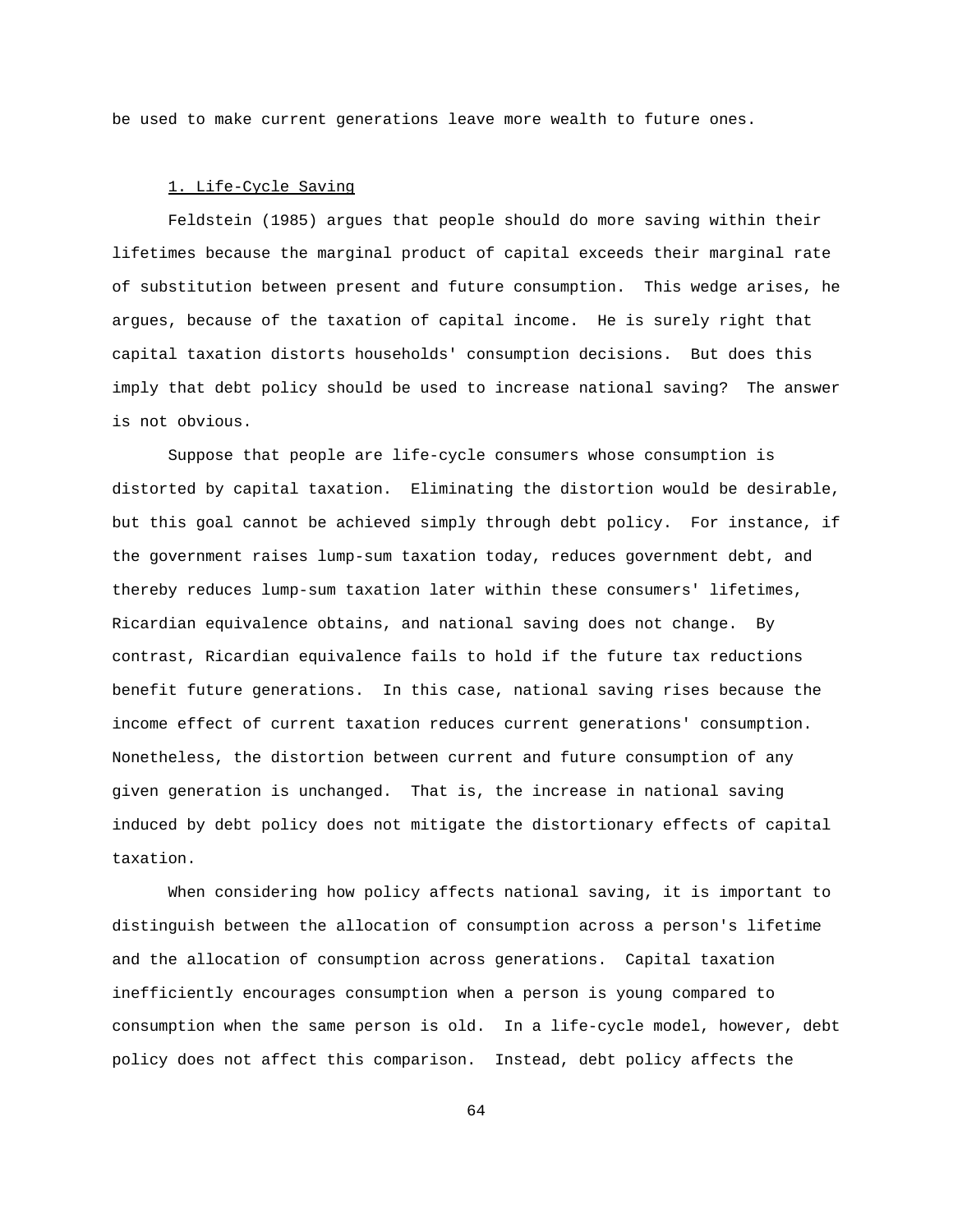consumption of current generations compared to the consumption of future generations. Thus, in a life-cycle model with rational consumers and distortionary capital taxes, life-cycle saving is inefficiently low, but debt policy cannot remedy the problem.

#### 2. Intergenerational Saving

Debt policy can affect national saving by transferring resources among generations of life-cycle consumers. One approach to intergenerational equity in the context of debt policy is to focus on the appropriate distribution of paying for government services. The "benefit principle" implies that current spending should be financed out of current taxes, but capital spending should be financed over the life of the capital. Musgrave (1959) advocated this approach, terming it "pay-as-you-use finance"  $(p. 558).$ <sup>33</sup> This principle provides one justification for the practice of financing wars--which are expected to benefit future as well as current generations--largely through debt issuance.

Another approach to intergenerational concerns about government debt is to consider the overall welfare of different generations using an explicit social welfare function. As Romer (1988) notes, a utilitarian social planner discounts income at the rate  $* = 2 + g/F$ , where 2 is the intergenerational discount rate for utility, *g* is the growth rate of income, and F is the intertemporal elasticity of substitution (which equals the inverse of the elasticity of marginal utility with respect to consumption). Income growth matters here because it reduces the utility gained from an extra dollar of income. If the net marginal product of capital *r* exceeds \*, then deferring consumption to future generations is socially optimal.

Applying this criterion is by no means straightforward. Obviously, one

 $33$ Musgrave also argued that the budget deficit should vary over the business cycle for stabilization purposes.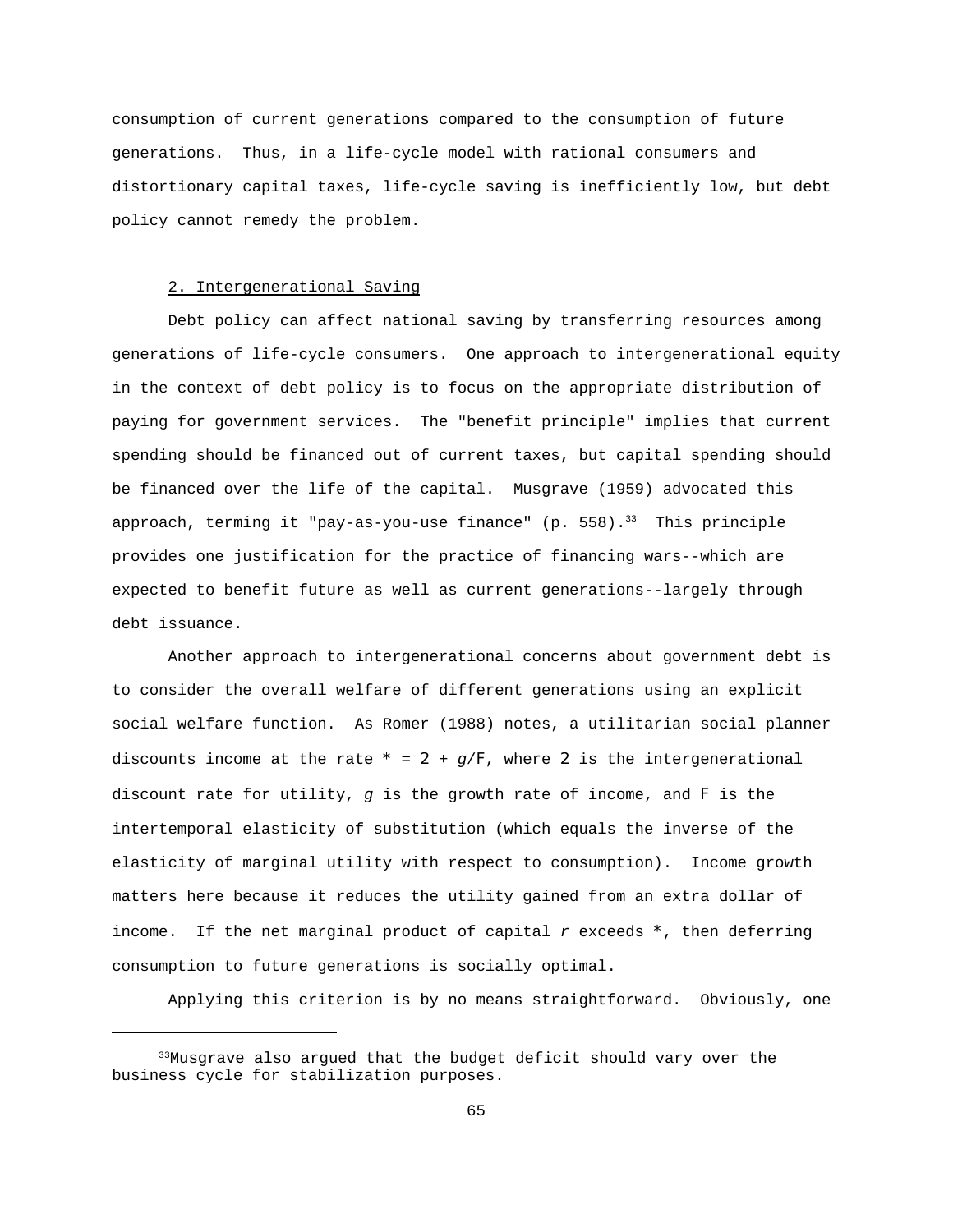must determine how much to discount the utility of future generations. One might argue that zero is the most consistent with people choosing a social welfare function "behind a veil of ignorance" (Rawls, 1971) about the generation to which they belong. If 2=0, *g*=.01, and F=.33, the social discount rate \* is 0.03. If *r*=.06, which is the value we used earlier, the net gain from deferring consumption (*r*-\*) is .03. One is thus led to conclude that increased national saving would be desirable. Yet the opposite conclusion arises if  $F=.1$ , so that  $*$  is 0.1. In this case, economic growth together with sharply diminishing marginal utility ensures that the marginal utility of future generations is low, so there is little benefit to saving on their behalf. In the end, therefore, the utilitarian approach to intergenerational saving illuminates the key parameters that determine optimal national saving, but it does not allow us to reach an easy conclusion on whether national saving is in fact too low or too high.

### **C. Tax Smoothing**

Another approach to analyzing optimal debt policy, advocated by Barro (1979), emphasizes the distortionary nature of taxation. The deadweight loss from a tax depends roughly on the square of the tax rate. Thus, the distortion-minimizing way to finance a given stream of government spending is to maintain a smooth tax rate over time. If future government spending were known with certainty, the optimal tax rate would be constant. Because future government spending is uncertain, the optimal tax rate sets the present value of revenue equal to the present value of expected spending. As information about spending becomes available, the optimal tax rate changes. Under this view, the budget deficit is simply the difference between government spending and the amount of revenue generated by this tax rate, and the debt will rise and fall accordingly over time.

Barro's tax-smoothing model is formally parallel to Friedman's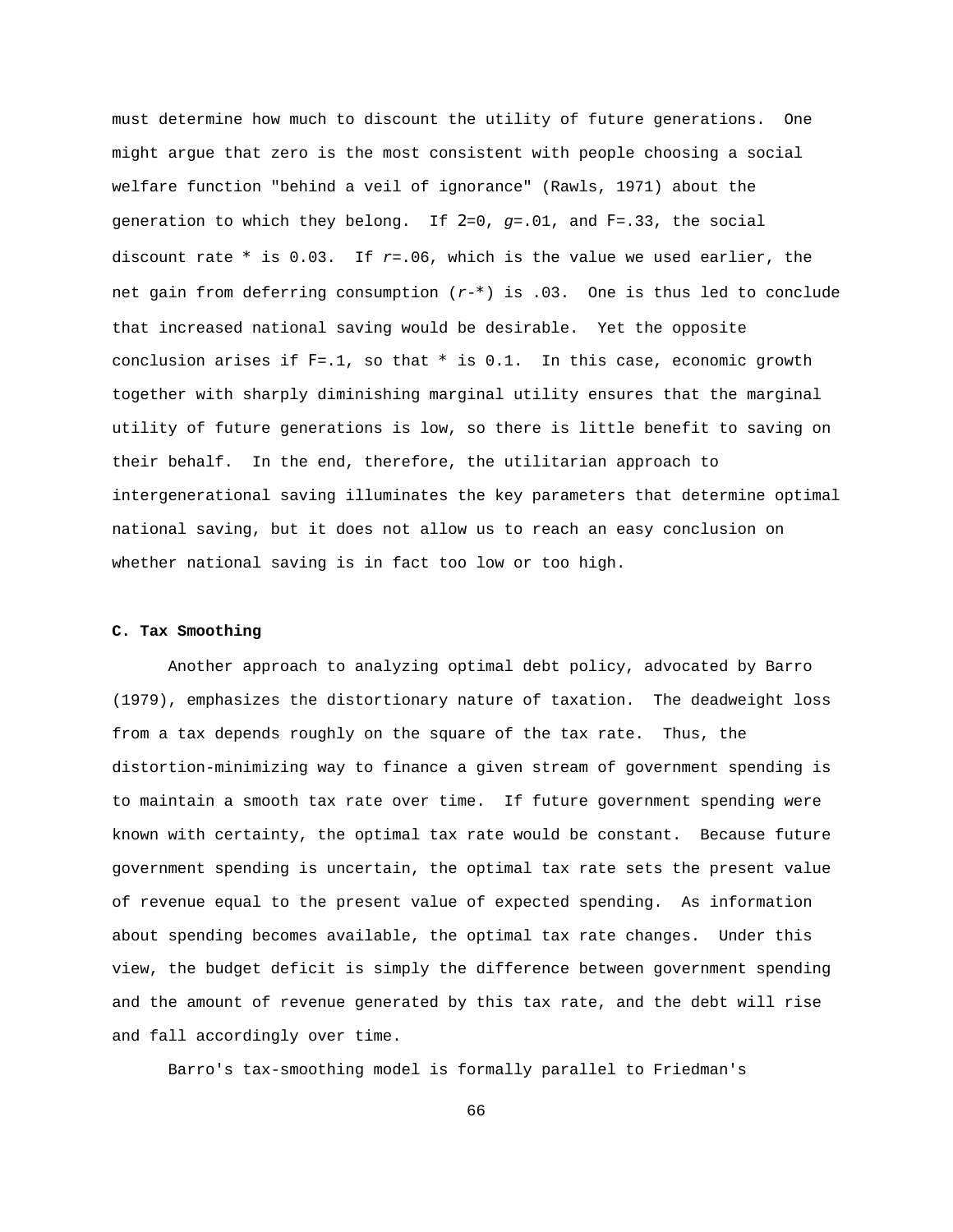permanent-income hypothesis. According to the permanent-income hypothesis, households smooth consumption by basing it on their expected permanent income; they save and borrow in response to transitory changes in income. According to the tax-smoothing model, governments smooth tax rates by basing tax rates on expected permanent government spending; they increase or decrease government debt in response to transitory changes in spending or revenue.

Barro (1979) finds that the tax-smoothing theory of debt explains fairly well the behavior of U.S. debt since 1920, and Barro (1987) reaches a similar conclusion for British debt from 1700 through World War I. Much of the variation in spending that Barro studies is related to wars. Thus, the taxsmoothing logic provides another justification (in addition to intergenerational equity) for accumulating government debt during wars and paying off the debt during peacetime.

#### **V. Conclusion**

This essay has touched on some of the major issues in the debates over the effects of government debt. Because of the broad scope of this topic, we have had to be selective. We have ignored many important related subjects, such as the management of government debt with instruments of varying maturities, the debate over inflation-indexed debt, the pros and cons of alternative rules for setting fiscal policy, and the theories of political economy that attempt to explain why and when governments issue debt. We trust that readers who have made it to this conclusion will understand why we avoided these additional fascinating but extensive topics.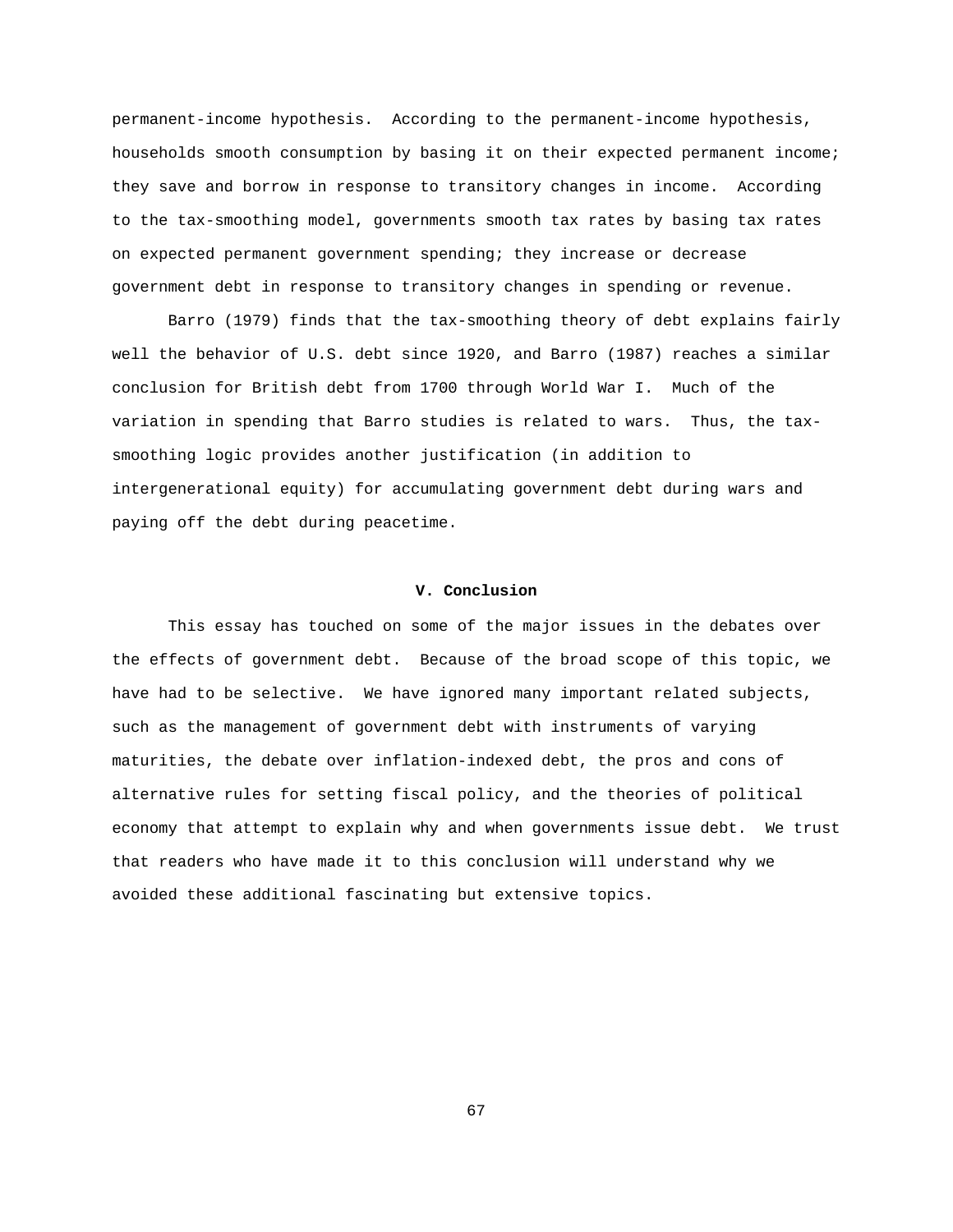#### **References**

- Abel, Andrew B., N. Gregory Mankiw, Lawrence H. Summers, and Richard J. Zeckhauser, "Assessing Dynamic Efficiency: Theory and Evidence," *Review of Economic Studies* 56 (January 1989): 1-20.
- Aiyagari, S. Rao and Mark Gertler, "The Backing of Government Bonds and Monetarism," *Journal of Monetary Economics* 16 (July 1985): 19-44.
- Aschauer, David Alan, "Fiscal Policy and Aggregate Demand," *American Economic Review* 75 (March 1985): 117-127.
- Attanasio, Orazio P. and Martin Browning, "Consumption over the Life Cycle and over the Business Cycle," *American Economic Review* 85 (December 1995): 1118-1137.
- Attanasio, Orazio P. and Guglielmo Weber, "Is Consumption Growth Consistent with Intertemporal Optimization? Evidence from the Consumer Expenditure Survey," *Journal of Political Economy* 103 (December 1995): 1121-1157.
- Auerbach, Alan J., and Laurence J. Kotlikoff, *Dynamic Fiscal Policy*, Cambridge: Cambridge University Press (1987).
- Auerbach, Alan J., Jagadeesh Gokhale, and Laurence J. Kotlikoff, "Generational Accounts: A Meaningful Alternative to Deficit Accounting," *Tax Policy and the Economy* 5 (1991): 55-110.
- Bailey, Martin J., *National Income and the Price Level*, New York: McGraw-Hill (1962).
- Ball, Laurence, Douglas W. Elmendorf, and N. Gregory Mankiw, "The Deficit Gamble," National Bureau of Economic Research Working Paper No. 5015 (February 1995), forthcoming in the *Journal of Money, Credit, and Banking*.
- Ball, Laurence, and N. Gregory Mankiw, "What Do Budget Deficits Do?," *Budget Deficits and Debt: Issues and Options*, Federal Reserve Bank of Kansas City (1995): 95-119.
- Ballard, Charles, John Shoven, and John Whalley, "General Equilibrium Computations of the Marginal Welfare Cost of Taxes in the United States," *American Economic Review* 75 (March 1985): 128-138.
- Barro, Robert J., "Are Government Bonds Net Wealth?," *Journal of Political Economy* 82 (November/December 1974): 1095-1117.
- Barro, Robert J., "On the Determination of the Public Debt," *Journal of Political Economy* 87 (October 1979): 940-971.
- Barro, Robert J., "Government Spending, Interest Rates, Prices, and Budget Deficits in the United Kingdom, 1701-1918," *Journal of Monetary Economics* 20 (September 1987): 221-247.

Barro, Robert J., N. Gregory Mankiw, and Xavier Sala-i-Martin, "Capital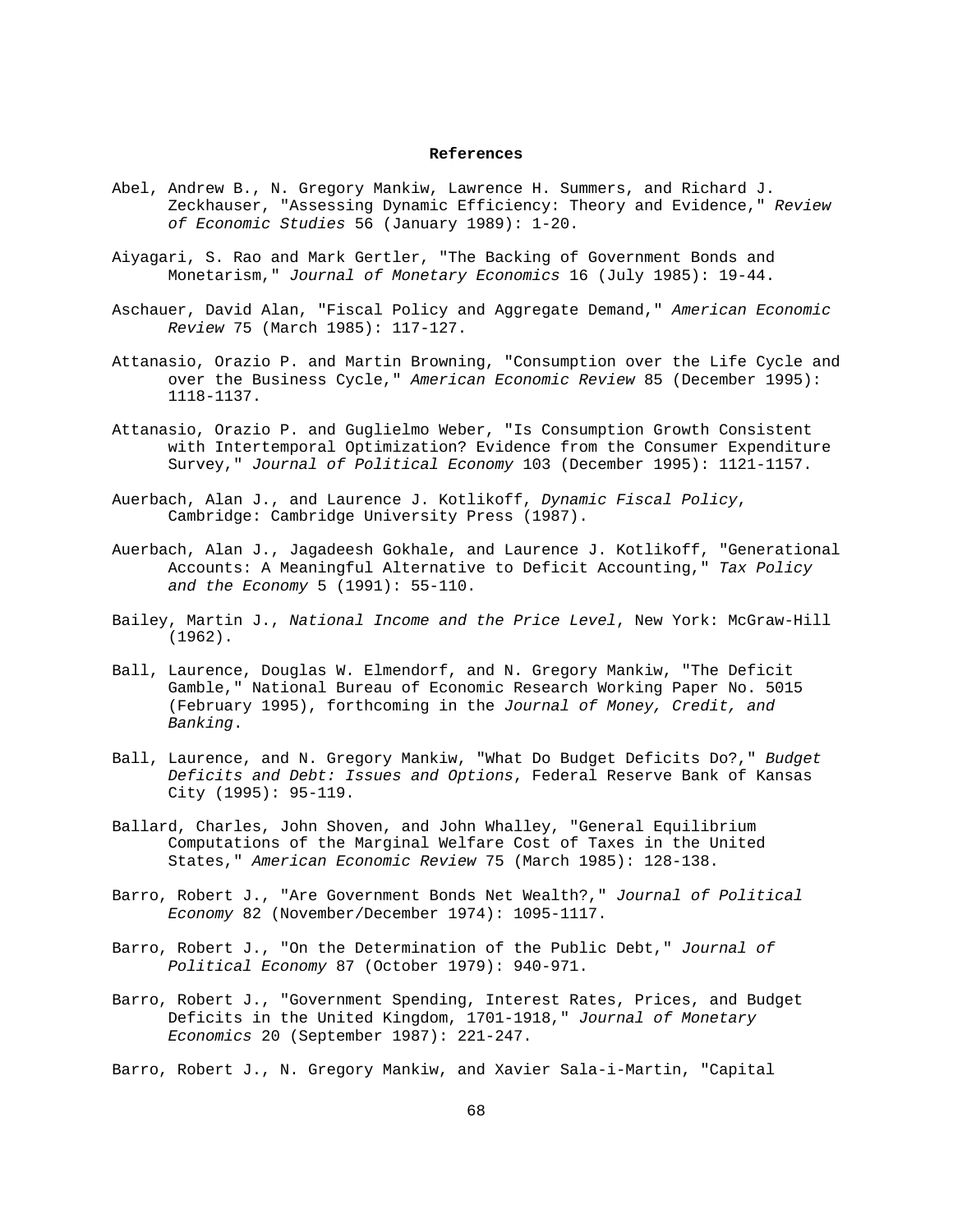Mobility in Neoclassical Models of Growth," *American Economic Review* 85 (March 1995): 103-115.

- Barsky, Robert B., N. Gregory Mankiw, and Stephen P. Zeldes, "Ricardian Consumers with Keynesian Propensities," *American Economic Review* 76 (September 1986): 676-691.
- Barth, James R., George Iden, and Frank S. Russek, "Government Debt, Government Spending, and Private Sector Behavior: Comment," *American Economic Review* 76 (December 1986): 1158-1167.
- Becker, Gary S., "A Theory of Social Interactions," *Journal of Political Economy* 82 (November/December 1974): 1063-1093.
- Bernheim, B. Douglas, "Ricardian Equivalence: An Evaluation of Theory and Evidence," *NBER Macroeconomics Annual* (1987): 263-303.
- Bernheim, B. Douglas, "Budget Deficits and the Balance of Trade," *Tax Policy and the Economy* (1988): 1-31.
- Bernheim, B. Douglas, "Comment," in *Studies in the Economics of Aging*, David A. Wise, ed., Chicago: University of Chicago Press (1994): 171-179.
- Bernheim, B. Douglas, and Kyle Bagwell, "Is Everything Neutral?," *Journal of Political Economy* 96 (April 1988): 308-338.
- Bernheim, B. Douglas, Andrei Shleifer, and Lawrence H. Summers, "The Strategic Bequest Motive," *Journal of Political Economy* 93 (December 1985): 1045- 1076.
- Berry, Thomas Senior, "Revised Annual Estimates of American Gross National Product," Bostwick Paper No. 3, The Bostwick Press (1978).
- Blanchard, Olivier J., "Debt, Deficits, and Finite Horizons," *Journal of Political Economy* 93 (April 1985): 223-247.
- Blanchard, Olivier J., and Stanley Fischer, *Lectures on Macroeconomics*, Cambridge, MA: The MIT Press (1989).
- Blanchard, Olivier J. and Lawrence H. Summers, "Perspectives on High World Real Interest Rates," *Brookings Papers on Economic Activity* (1984:2): 273-334.
- Blanchard, Olivier J. and Phillipe Weil, "Dynamic Efficiency, the Riskless Rate, and Debt Ponzi Games under Uncertainty," NBER Working Paper #3992, February 1992.
- Blinder, Alan S., and Robert M. Solow, "Does Fiscal Policy Matter?," *Journal of Public Economics* 2 (November 1973): 319-337.
- Bohn, Henning, "Budget Deficits and Government Accounting," *Carnegie-Rochester Conference Series on Public Policy* 37 (December 1992): 1-84.
- Bohn, Henning, "Fiscal Policy and the Mehra-Prescott Puzzle: On the Welfare Implications of Budget Deficits When Real Interest Rates are Low," Department of Economics, University of California at Santa Barbera,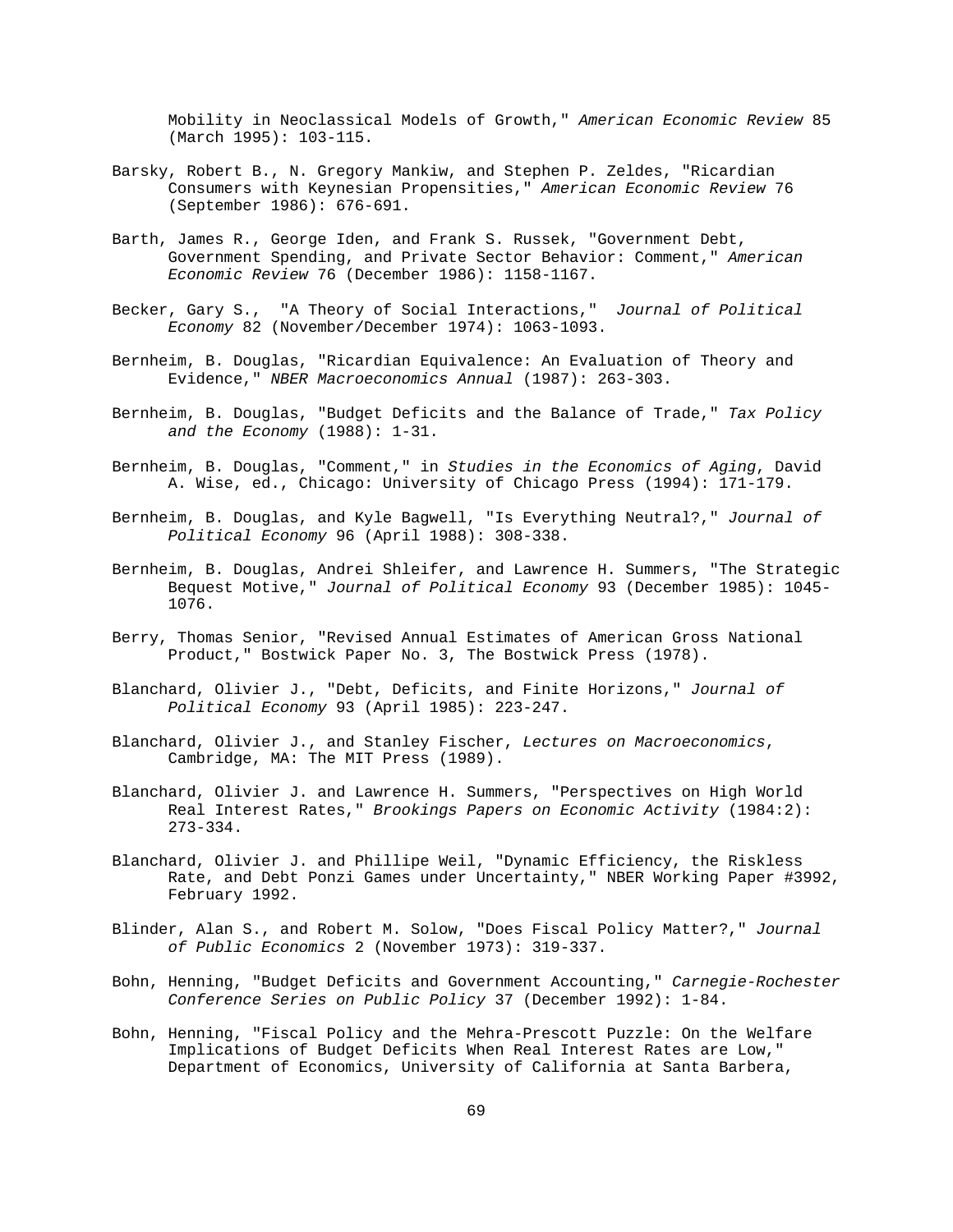Working Paper No. 8-93, 1993.

- Boothe, Paul M. and Bradford G. Reid, "Asset Returns and Government Budgets in a Small Open Economy," *Journal of Monetary Economics*, 23 (January 1989): 65-77.
- Buchanan, James M., "Barro on the Ricardian Equivalence Theorem," *Journal of Political Economy* 84 (April 1976): 337-342.
- Buchanan, James M., and Richard E. Wagner, *Democracy in Deficit: The Political Economy of Lord Keynes*, New York: Academic Press (1977).
- Buchholz, Todd G., *New Ideas from Dead Economists: An Introduction to Modern Economic Thought*, New York: Penguin (1989).
- Bureau of the Census, *Historical Statistics of the United States, Colonial Times to 1970, Part 2*, Washington, D.C. (1975).
- Butkiewicz, James L., "The Market Value of Outstanding Government Debt: Comment," *Journal of Monetary Economics* 11 (May 1983): 373-379.
- Campbell, John Y. and N. Gregory Mankiw, "Consumption, Income and Interest Rates: Reinterpreting the Time Series Evidence," *NBER Macroeconomics Annual* (1989): 185-216.
- Cardia, Emanuela, "Replicating Ricardian Equivalence Tests with Simulated Series," *American Economic Review* 87 (March 1997): 65-79.
- Carroll, Christopher D., "Buffer-Stock Saving and the Life Cycle/Permanent Income Hypothesis," *Quarterly Journal of Economics* 112 (February 1997):  $1 - 55$ .
- Carroll, Christopher D. and Lawrence H. Summers, "Consumption Growth Parallels Income Growth: Some New Evidence," in *National Saving and Economic Performance*, B. Douglas Bernheim and John B. Shoven, eds., Chicago: University of Chicago Press (1991): 305-343.

"Caught in the Debt Trap," *The Economist*, April 1, 1995.

- Chan, Louis K.C., "Uncertainty and the Neutrality of Government Financing Policy," *Journal of Monetary Economics* 11 (May 1983): 351-372.
- Congressional Budget Office, *Federal Debt and Interest Costs*, Washington, D.C. (May 1993).
- Congressional Budget Office, *Who Pays and When? An Assessment of Generational Accounting*, Washington, D.C. (November 1995).
- Congressional Budget Office, *The Economic and Budget Outlook: Fiscal Years 1998-2007*, Washington, D.C. (January 1997a).
- Congressional Budget Office, *Long-Term Budgetary Pressures and Policy Options*, Washington, D.C. (March 1997b).
- Cox, W. Michael and Eric Hirschhorn, "The Market Value of Outstanding Government Debt: Monthly, 1942-1980," *Journal of Monetary Economics* 11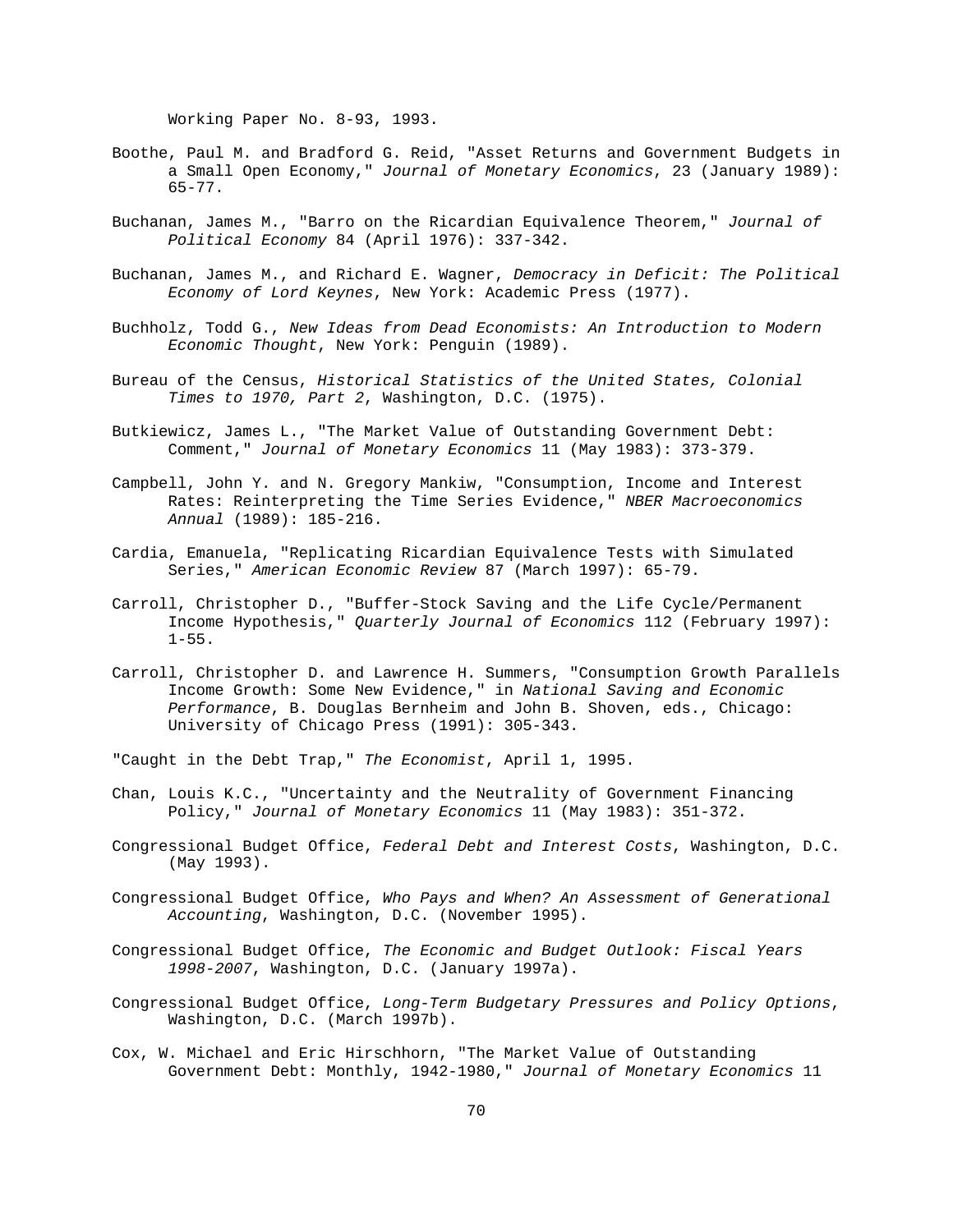(March 1983): 261-272.

- Council of Economic Advisers, *Economic Report of the President*, Washington, D.C. (February 1994).
- Croushore, Dean, "Ricardian Equivalence with Wage-Rate Uncertainty," *Journal of Money, Credit, and Banking* 28 (August 1996): 279-293.
- Cutler, David M., "Book Review of Laurence Kotlikoff's *Generational Accounting*," *National Tax Journal*, 56 (March 1993): 61-67.
- Daniel, Betty C, "Tax Timing and Liquidity Constraints: A Heterogeneous-Agent Model," *Journal of Money, Credit, and Banking* 25 (May 1993): 176-196.
- Diamond, Peter A., "National Debt in a Neoclassical Growth Model," *American Economic Review* 55 (December 1965): 1126-1150.
- Dornbusch, Rudiger, "Comment on Feldstein and Bacchetta," in *National Saving and Economic Performance*, B. Douglas Bernheim and John B. Shoven, eds., Chicago: University of Chicago Press (1991): 220-226.
- Dotsey, Michael, "Some Unpleasant Supply Side Arithmetic," *Journal of Monetary Economics* 33 (1994): 507-524.
- Eisner, Robert, *How Real is the Federal Deficit?*, New York: The Free Press (1986).
- Eisner, Robert, and Paul J. Pieper, "A New View of the Federal Debt and Budget Deficits," *American Economic Review* 74 (March 1984): 11-29.
- Evans, Paul, "Do Large Deficits Produce High Interest Rates?," *American Economic Review* 75 (March 1985): 68-87.
- Evans, Paul, "Is the Dollar High Because of Large Budget Deficits?," *Journal of Monetary Economics* 18 (November 1986): 227-249.
- Evans, Paul, "Interest Rates and Expected Future Budget Deficits in the United States," *Journal of Political Economy* 95 (February 1987a): 34-58.
- Evans, Paul, "Do Budget Deficits Raise Nominal Interest Rates? Evidence from Six Countries," *Journal of Monetary Economics* 20 (September 1987b): 281- 300.
- Evans, Paul, "Are Consumers Ricardian? Evidence for the United States," *Journal of Political Economy* 96 (October 1988): 983-1004.
- Evans, Paul, "Is Ricardian Equivalence a Good Approximation?," *Economic Inquiry* 29 (October 1991): 626-644.
- Evans, Paul, "Consumers Are Not Ricardian: Evidence from Nineteen Countries," *Economic Inquiry* 31 (October 1993): 534-548.
- Feldstein, Martin, "Government Deficits and Aggregate Demand," *Journal of Monetary Economics* 9 (January 1982): 1-20.

Feldstein, Martin, "Debt and Taxes in the Theory of Public Finance," *Journal*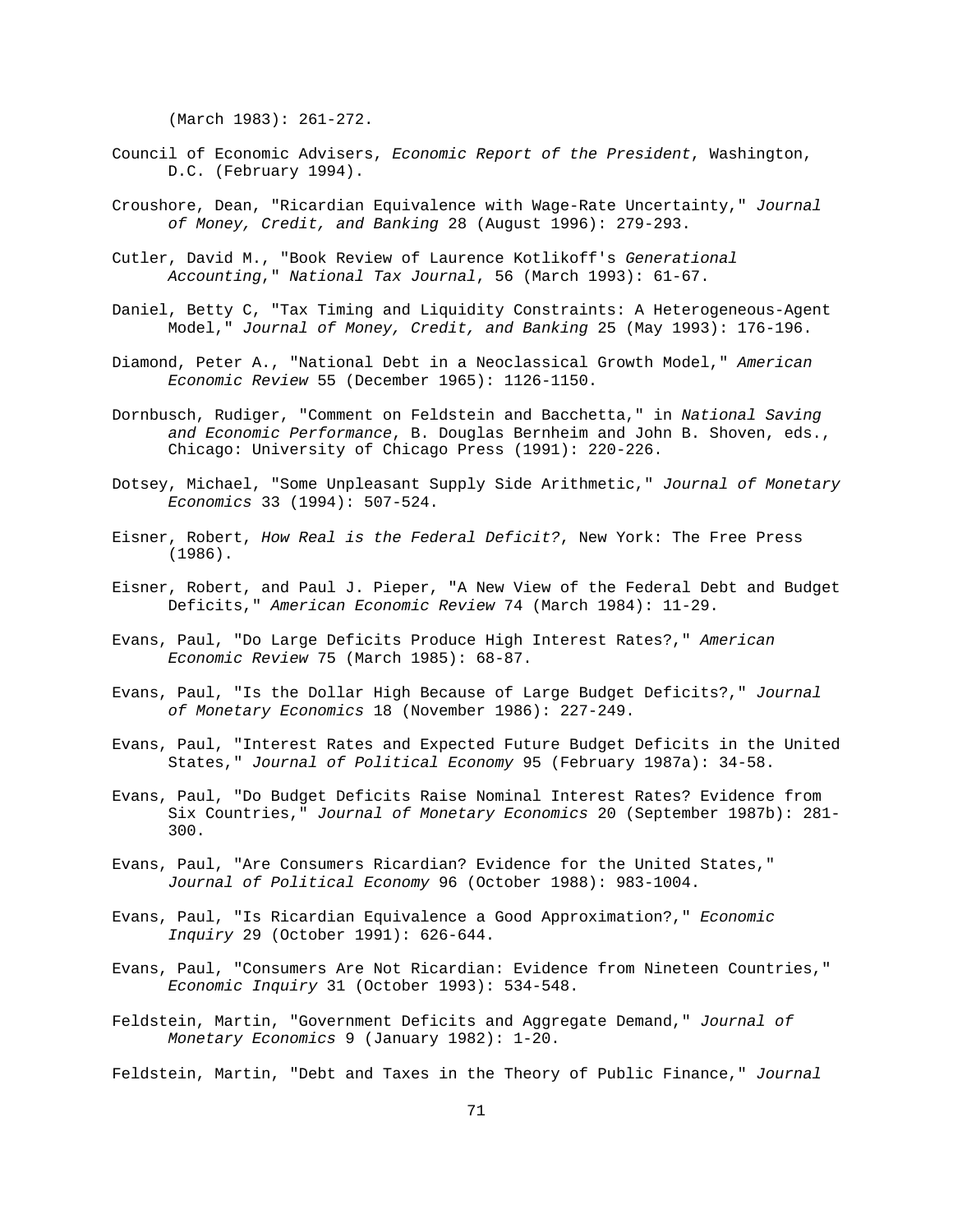*of Public Economics* 28 (November 1985): 233-245.

- Feldstein, Martin, "Overview Panelist," *Budget Deficits and Debt: Issues and Options*, Federal Reserve Bank of Kansas City (1995): 403-412.
- Feldstein, Martin, "The Missing Piece in Policy Analysis: Social Security Reform," *American Economic Review* 86 (May 1996a): 1-14.
- Feldstein, Martin, "How Big Should Government Be?," *National Tax Association Proceedings* (1996b): 314-326.
- Feldstein, Martin and Philippe Bacchetta, "National Saving and International Investment," in *National Saving and Economic Performance*, B. Douglas Bernheim and John B. Shoven, eds., Chicago: University of Chicago Press (1991): 201-220.
- Feldstein, Martin, Louis Dicks-Mireaux, and James M. Poterba, "The Effective Tax Rate and the Pretax Rate of Return," *Journal of Public Economics* 21 (July 1983): 129-158.
- Feldstein, Martin and Douglas W. Elmendorf, "Government Debt, Government Spending, and Private Sector Behavior Revisited: Comment," *American Economic Review* 80 (June 1990): 589-599.
- Feldstein, Martin and Charles Horioka, "Domestic Saving and International Capital Flows," *Economic Journal* 90 (June 1980): 314-29.
- Frankel, Jeffrey A., "Quantifying International Capital Mobility in the 1980s," in *National Saving and Economic Performance*, B. Douglas Bernheim and John B. Shoven, eds., Chicago: University of Chicago Press (1991): 227-260.
- Frenkel, Jacob A. and Assaf Razin, *Fiscal Policies and the World Economy*, Cambridge, Massachusetts: MIT Press (1992).
- Friedman, Benjamin M., *Day of Reckoning*, New York: Random House (1988).
- Friedman, Benjamin M., "Learning from the Reagan Deficits," *American Economic Review* 82 (May 1992): 299-304.
- Gale, William G. and John Karl Scholz, "Intergenerational Transfers and the Accumulation of Wealth," *Journal of Economic Perspectives* 8 (Fall 1994): 145-160.
- Gordon, Roger H. and A. Lans Bovenberg, "Why Is Capital So Immobile Internationally? Possible Explanations and Implications for Capital Income Taxation," *American Economic Review* 86 (December 1996): 1057- 1075.
- Graham, Fred C., "Government Debt, Government Spending, and Private-Sector Behavior: Comment," *American Economic Review* 85 (December 1995): 1348- 1356.
- Graham, Fred C. and Daniel Himarios, "Fiscal Policy and Private Consumption: Instrumental Variables Tests of the 'Consolidated Approach'," *Journal of Money, Credit, and Banking* 23 (February 1991): 53-67.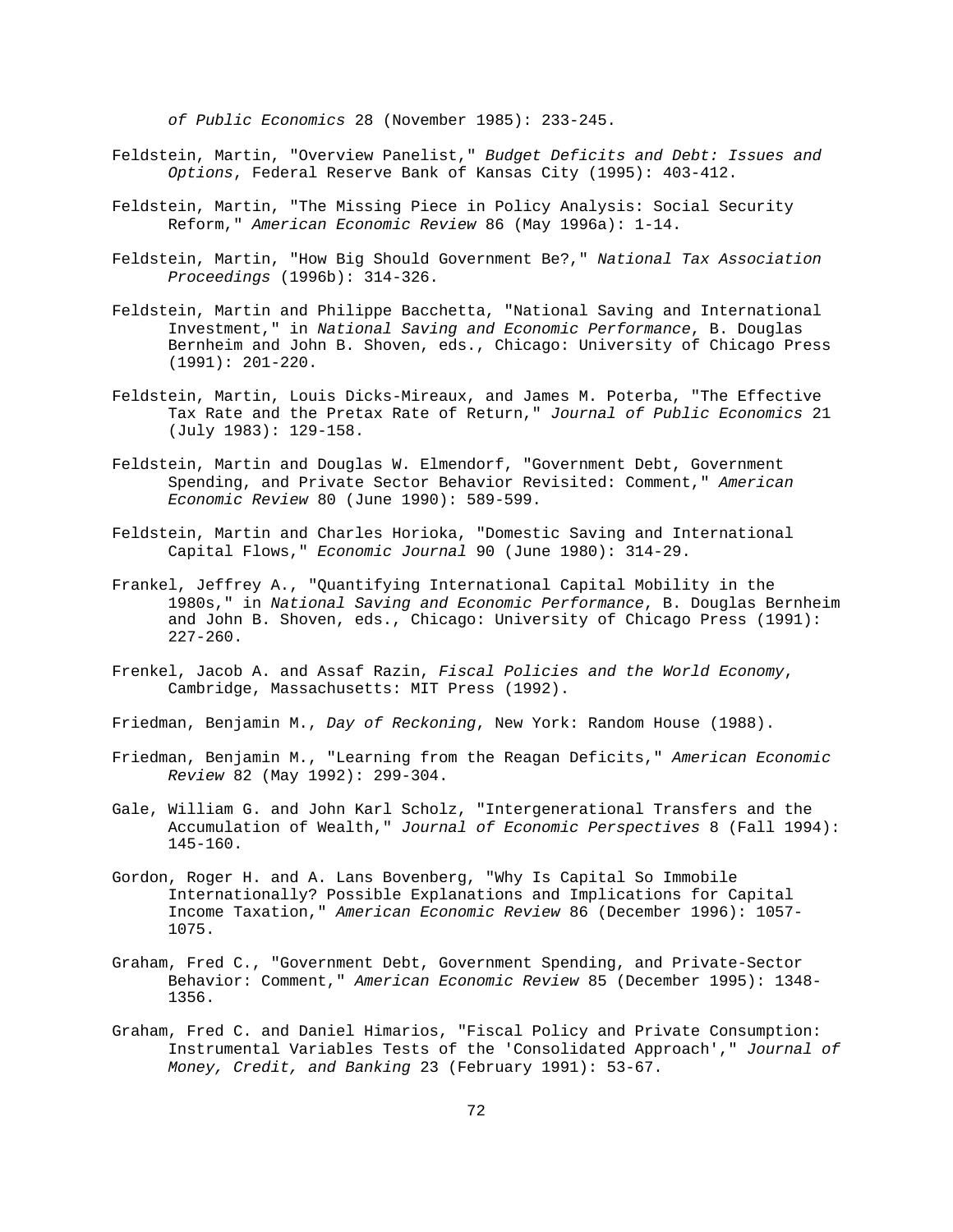- Graham, Fred C. and Daniel Himarios, "Consumption, Wealth, and Finite Horizons: Tests of Ricardian Equivalence," *Economic Inquiry* 34 (July 1996): 527-544.
- Greenspan, Alan, "General Discussion," *Budget Deficits and Debt: Issues and Options*, Federal Reserve Bank of Kansas City (1995): 139-149.
- Hall, Robert E. "Stochastic Implications of the Life Cycle-Permanent Income Hypothesis: Theory and Evidence," *Journal of Political Economy* 86 (December 1978): 971-987.
- Hall, Robert E. and Frederic S. Mishkin, "The Sensitivity of Consumption to Transitory Income: Estimates from Panel Data on Households," *Econometrica* 50 (March 1982): 461-481.
- Hamilton, Alexander, "Letter to Robert Morris," April 30, 1781.
- Hayashi, Fumio, "Tests for Liquidity Constraints: A Critical Survey," *Advances in Econometrics: Fifth World Congress*, ed. Truman Bewley, New York, Cambridge University Press (1987).
- Hoelscher, Gregory, "New Evidence on Deficits and Interest Rates," *Journal of Money, Credit, and Banking* 18 (February 1986): 1-17.
- Hubbard, R. Glenn, and Jonathan S. Skinner, "Assessing the Effectiveness of Saving Incentives," *Journal of Economic Perspectives* 10 (Fall 1996): 73- 90.
- Judd, Kenneth, "Debt and Distortionary Taxation in a Simple Perfect Foresight Model," *Journal of Monetary Economics* 20 (1987): 51-72.
- Kessler, Denis and Andre Masson, "Bequest and Wealth Accumulation: Are Some Pieces of the Puzzle Missing?" *Journal of Economic Perspectives* 3 (Summer 1989): 141-152.
- Kimball, Miles S. and N. Gregory Mankiw, "Precautionary Saving and the Timing of Taxes," *Journal of Political Economy* 97 (August 1989): 863-879.
- Kormendi, Roger C., "Government Debt, Government Spending, and Private Sector Behavior," *American Economic Review* 73 (December 1983): 994-1010.
- Kormendi, Roger C. and Philip Meguire, "Government Debt, Government Spending, and Private Sector Behavior: Reply," *American Economic Review* 76 (December 1986): 1180-1187.
- Kormendi, Roger C. and Philip Meguire, "Government Debt, Government Spending, and Private Sector Behavior: Reply and Update," *American Economic Review* 80 (June 1990): 604-617.
- Kormendi, Roger C. and Philip Meguire, "Government Debt, Government Spending, and Private Sector Behavior: Reply," *American Economic Review* 85 (December 1995): 1357-1361.
- Kotlikoff, Laurence J., "Intergenerational Transfers and Savings," *Journal of Economic Perspectives* 2 (Spring 1988): 41-58.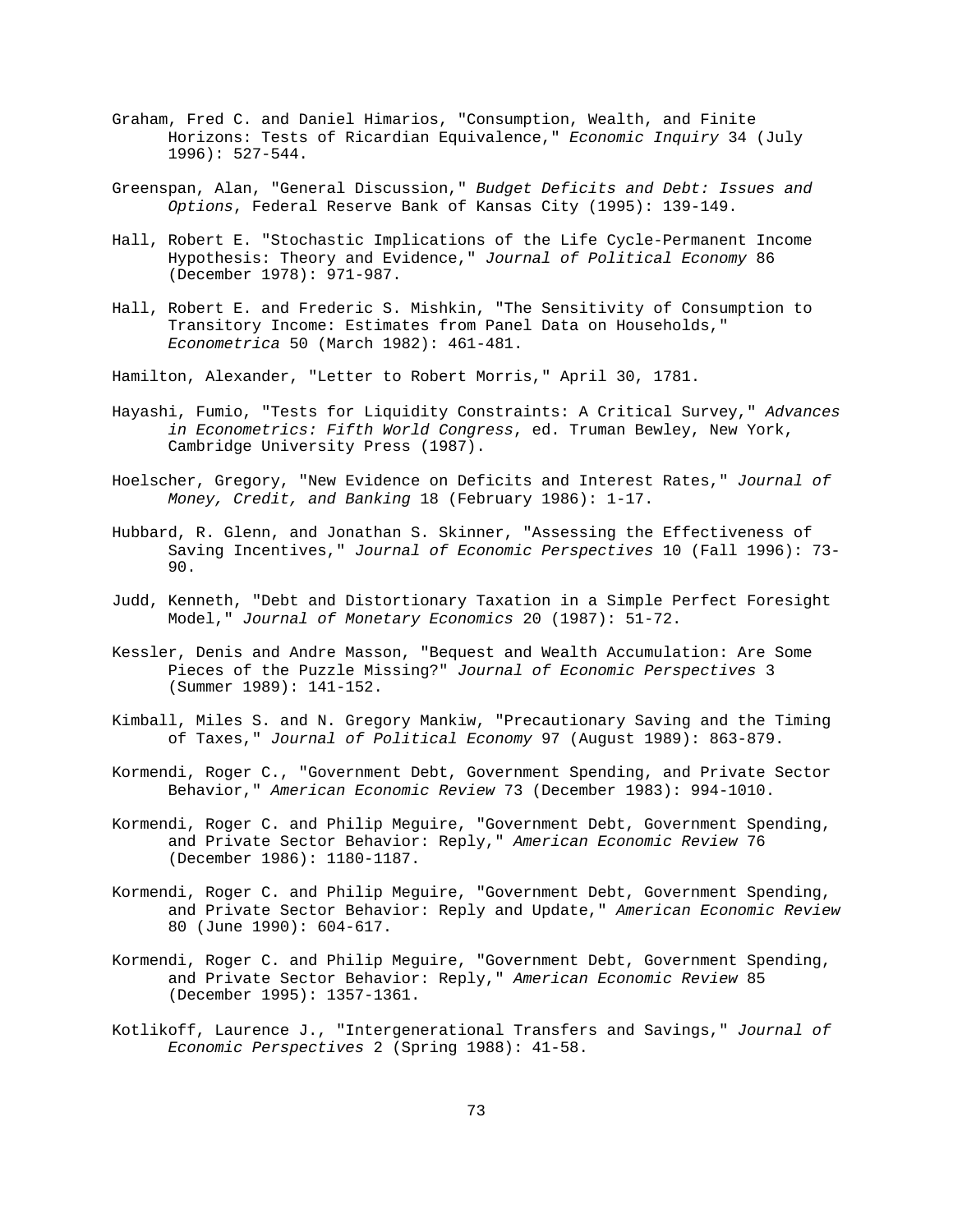- Kotlikoff, Laurence J., *Generational Accounting: Knowing Who Pays, and When, for What We Spend*, New York: The Free Press (1992).
- Kotlikoff, Laurence J. and Lawrence H. Summers, "The Role of Intergenerational Transfers in Aggregate Capital Accumulation," *Journal of Political Economy* 89 (August 1981): 706-732.
- Krugman, Paul, "International Aspects of Financial Crises," in *The Risk of Economic Crisis*, Martin Feldstein, ed., Chicago: University of Chicago Press, 1991.
- Laibson, David, "Golden Eggs and Hyperbolic Discounting," *Quarterly Journal of Economics* (May 1997): 443-477.
- Lazear, Edward P., "Some Thoughts on Savings," in *Studies in the Economics of Aging*, David A. Wise, ed., Chicago: University of Chicago Press (1994): 143-169.
- Leeper, Eric, "Equilibria under 'Active' and 'Passive' Monetary Policies, *Journal of Monetary Economics* 27 (February 1991): 129-147.
- Ludvigson, Sydney, "The Macroeconomic Effects of Government Debt in a Stochastic Growth Model," *Journal of Monetary Economics* 38 (1996): 25- 45.

Madison, James, "Letter to Henry Lee," April 13, 1790.

- Mankiw, N. Gregory, "The Growth of Nations," *Brookings Papers on Economic Activity* (1995:1): 275-326.
- Mankiw, N. Gregory, David Romer, and David N. Weil, "A Contribution to the Empirics of Economic Growth," *Quarterly Journal of Economics* 107 (May 1992): 407-437.
- Marris, Stephen, *Deficits and the Dollar: The World Economy at Risk*, Washington, D.C.: Institute for International Economics (1985).
- McCallum, Bennett T., "Are Bond-Financed Deficits Inflationary? A Ricardian Analysis," *Journal of Political Economy* 92 (February 1984): 123-135.
- Modigliani, Franco, "The Role of Intergenerational Transfers and Life Cycle Saving in the Accumulation of Wealth," *Journal of Economic Perspectives* 2 (Spring 1988), 15-40.
- Modigliani, Franco and Arlie Sterling, "Government Debt, Government Spending, and Private Sector Behavior: Comment," *American Economic Review* 76 (December 1986): 1168-1179.
- Modigliani, Franco and Arlie Sterling, "Government Debt, Government Spending, and Private Sector Behavior: A Further Comment," *American Economic Review* 80 (June 1990): 600-603.
- Musgrave, Richard A., *The Theory of Public Finance*, New York: McGraw-Hill (1959).

Mussa, Michael and Morris Goldstein, "The Integration of World Capital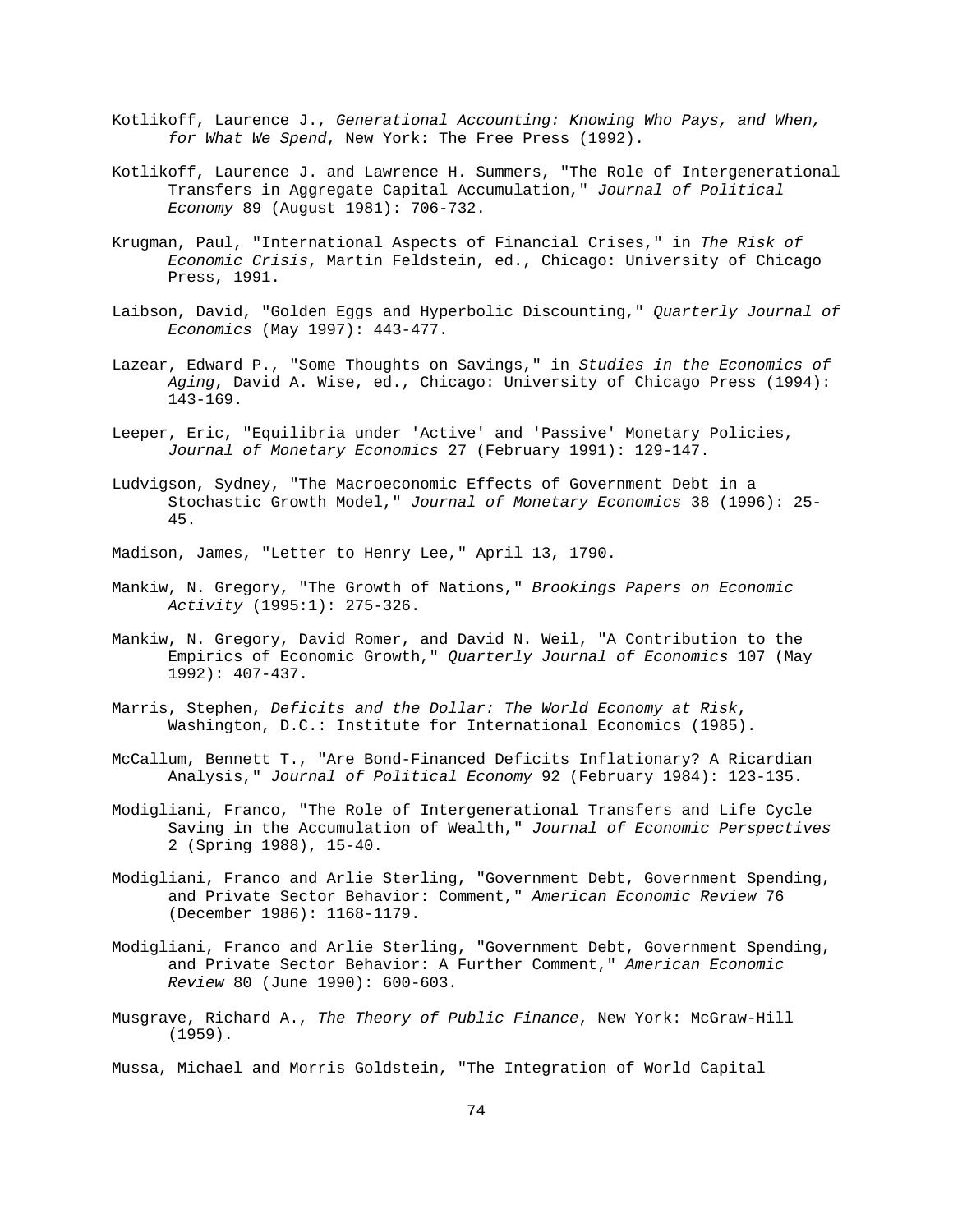Markets," *Changing Capital Markets: Implications for Monetary Policy*, Federal Reserve Bank of Kansas City (1993): 245-313.

- Obstfeld, Maurice and Kenneth Rogoff, *Foundations of International Macroeconomics*, Cambridge, Massachusetts: MIT Press (1996).
- O'Connell, Stephen A. and Stephen P. Zeldes, "Rational Ponzi Games," *International Economic Review* 29 (August 1988): 431-450.
- O'Driscoll, Gerald P., "The Ricardian Nonequivalence Theorem," *Journal of Political Economy* 85 (February 1977): 207-210.
- Office of Management and Budget, *Analytical Perspectives, Budget of the United States Government, Fiscal Year 1997*, Washington, D.C. (1996).
- Organization of Economic Cooperation and Development, *Economic Outlook*, Paris (June 1997).
- Patinkin, Don, *Money, Interest and Prices*, New York: Harper and Row (1965).
- Plosser, Charles I., "Government Financing Decisions and Asset Returns," *Journal of Monetary Economics* 9 (May 1982): 325-352.
- Plosser, Charles I., "Fiscal Policy and the Term Structure," *Journal of Monetary Economics* 20 (September 1987): 343-367.
- Poterba, James M., "Are Consumers Forward-Looking? Evidence from Fiscal Experiments," *American Economic Review* 78 (May 1988): 413-418.
- Poterba, James M., and Lawrence H. Summers, "Finite Lifetimes and the Effects of Budget Deficits on National Saving," *Journal of Monetary Economics* 20 (1987): 369-391.
- Rawls, John, *A Theory of Justice*, Cambridge, Mass.: Harvard University Press (1971).
- Ricardo, David, "Funding System," 1820, reprinted in *The Works and Correspondence of David Ricardo*, edited by P. Sraffa, Cambridge: Cambridge University Press, 1951.
- Romer, Christina D., "The Prewar Business Cycle Reconsidered: New Estimates of Gross National Product, 1869-1928," *Journal of Political Economy* 97 (February 1989): 1-37.
- Romer, David, "What Are the Costs of Excessive Deficits?," *NBER Macroeconomics Annual* (1988): 63-98.
- Romer, Paul M., "Increasing Returns and Long-Run Growth," *Journal of Political Economy* 94 (October 1986): 1002-1037.
- Romer, Paul M., "Crazy Explanations for the Productivity Slowdown," *NBER Macroeconomics Annual* (1987): 163-202.
- Rosensweig, Jeffrey A. and Ellis W. Tallman, "Fiscal Policy and Trade Adjustment: Are the Deficits Really Twins?," *Economic Inquiry* 31 (October 1993): 580-594.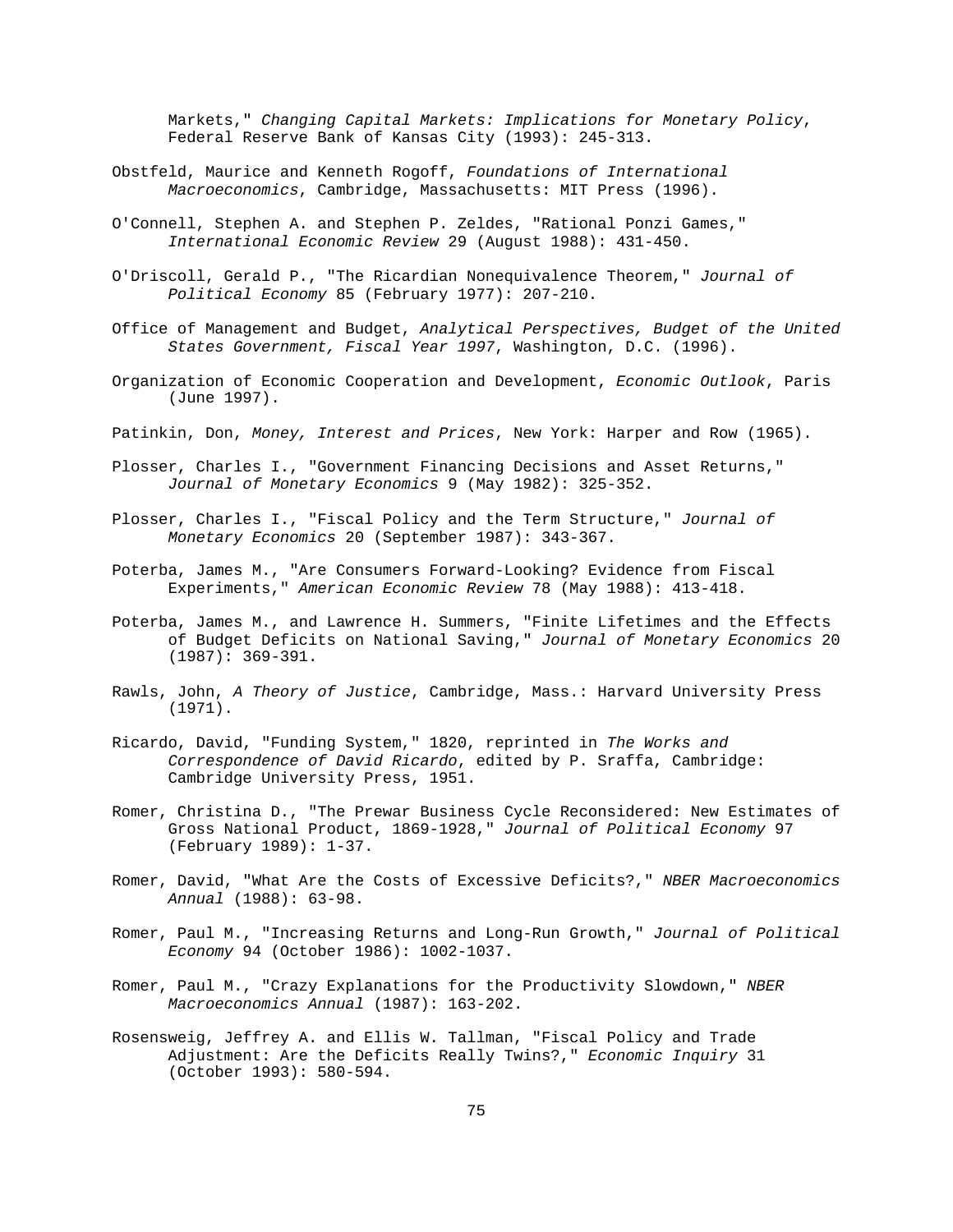- Roseveare, Deborah, Willi Leibfritz, Douglas Fore, and Eckhard Wurzel, "Ageing Populations, Pension Systems and Government Budgets: Simulations for 20 OECD Countries," OECD Economics Department Working Paper No. 168 (1996).
- Runkle, David E., "Liquidity Constraints and the Permanent-Income Hypothesis: Evidence from Panel Data," *Journal of Monetary Economics* 27 (February 1991): 73-98.
- Samuelson, Paul A., "An Exact Consumption Loan Model of Interest With or Without the Social Contrivance of Money," *Journal of Political Economy* 66 (December 1958): 467-482.
- Sargent, Thomas J., "The Ends of Four Big Inflations," in *Inflation*, Robert E. Hall, ed., Chicago: University of Chicago Press (1983): 41-93.
- Sargent, Thomas J. and Neil Wallace, "Some Unpleasant Monetarist Arithmetic," *Quarterly Review*, Federal Reserve Bank of Minneapolis (Fall 1981).
- Seater, John J., "The Market Value of Outstanding Government Debt, 1919-1975," *Journal of Monetary Economics* 8 (July 1981): 85-101.
- Seater, John J., "Ricardian Equivalence," *Journal of Economic Literature* 31 (March 1993): 142-190.
- Seater, John J. and Roberto S. Mariano, "New Tests of the Life Cycle and Tax Discounting Hypotheses," *Journal of Monetary Economics* 15 (March 1985): 195-215.
- Shapiro, Matthew D. and Joel Slemrod, "Consumer Response to the Timing of Income: Evidence from a Change in Tax Withholding," *American Economic Review* 85 (March 1995): 274-283.
- Sims, Christopher A., "A Simple Model for the Determination of the Price Level and the Interaction of Monetary and Fiscal Policy," *Economic Theory* 4 (3: 1994): 381-399.
- Smetters, Kent A., "Ricardian Equivalence: Long-Run Leviathan," Congressional Budget Office, mimeo (1996).
- Solow, Robert M., "A Contribution to the Theory of Economic Growth," *Quarterly Journal of Economics* 70 (February 1956): 65-94.
- *Stocks, Bonds, Bills and Inflation 1995 Yearbook*, Chicago: Ibbotson Associates (1995).
- Strotz, Robert H., "Myopia and Inconsistency in Dynamic Utility Maximization," *Review of Economic Studies* 23 (1956): 165-180.
- Tirole, Jean, "Asset Bubbles and Overlapping Generations," *Econometrica* 53 (1985): 1499-1528.
- Tobin, James, "Asset Holdings and Spending Decisions," 1952, reprinted in *Essays in Economics*, vol. 1, Amsterdam: North-Holland, 1971.
- Trostel, Philip A., "The Nonequivalence Between Deficits and Distortionary Taxation," *Journal of Monetary Economics* 31 (April 1993): 207-227.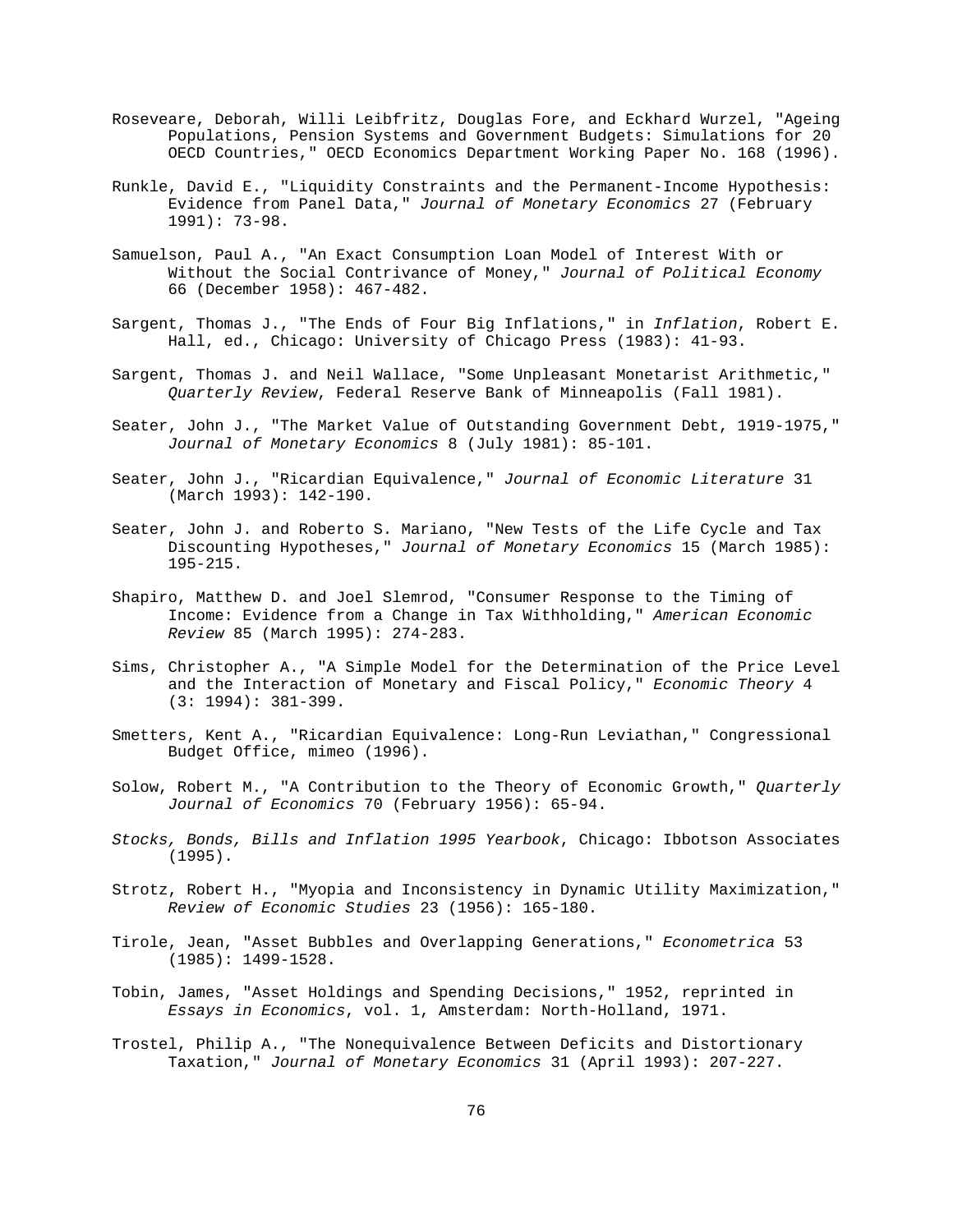- Volcker, Paul A., "Statement to the Committee on Banking, Finance and Urban Affairs," U.S. House of Representatives, Washington D.C. (February 7, 1985).
- Wachtel, Paul and John Young, "Deficit Announcements and Interest Rates," *American Economic Review* 77 (December 1987): 1007-1012.
- Weil, Philippe, "Overlapping Families of Infinitely-Lived Agents," *Journal of Public Economics* 38 (March 1989): 183-198.
- Wicksell, Knut, "A New Principle of Just Taxation," (1896) in Richard A. Musgrave and Alan T. Peacock, eds., *Classics in the Theory of Public Finance*, London: MacMillan Press (1958).
- Wilcox, David W., "Social Security Benefits, Consumption Expenditure, and the Life Cycle Hypothesis," *Journal of Political Economy* 97 (April 1989): 288-304.
- Woodford, Michael, "Price-Level Determinacy Without Control of a Monetary Aggregate," *Carnegie-Rochester Conference Series on Public Policy* 43 (December 1995): 1-46.
- Yotsuzuka, Toshiki, "Ricardian Equivalence in the Presence of Capital Market Imperfections," *Journal of Monetary Economics* 20 (September 1987): 411- 436.
- Zeldes, Stephen D., "Consumption and Liquidity Constraints: An Empirical Investigation," *Journal of Political Economy* 97 (April 1989): 305-346.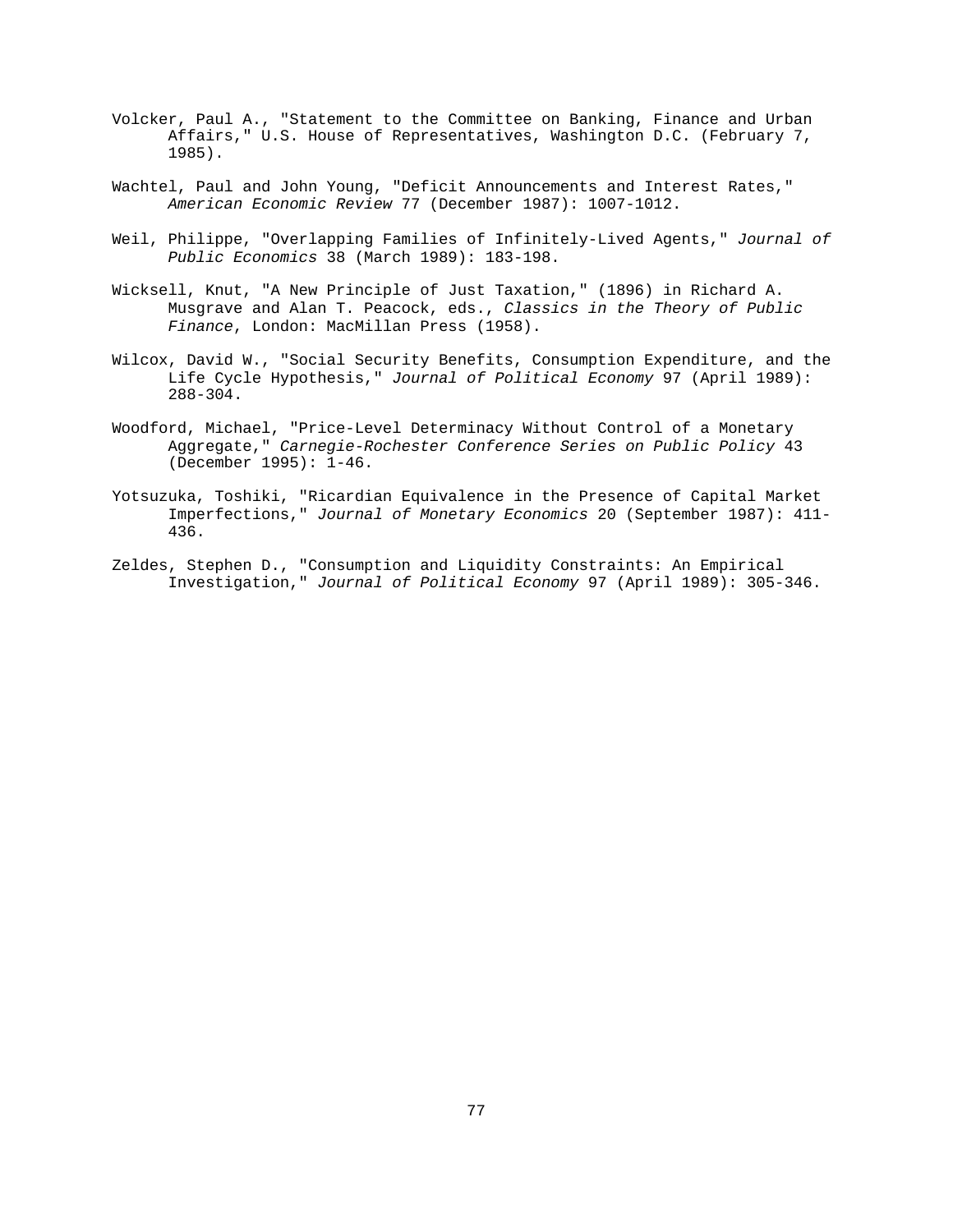| Country                     | Net Debt | Budget Surplus | Primary Budget<br>Surplus |
|-----------------------------|----------|----------------|---------------------------|
| U.S.                        | 49       | $-2$           | $\mathbf 1$               |
| Japan                       | 14       | $-4$           | $-4$                      |
| Germany                     | 48       | $-4$           | $-1$                      |
| France                      | 39       | $-4$           | $-1$                      |
| Italy                       | 112      | $-7$           | $\mathbf{3}$              |
| United Kingdom              | $4\,4$   | $-4$           | $-1$                      |
| Canada                      | 70       | $-2$           | $\overline{4}$            |
| Australia                   | 29       | $-1$           | $\mathsf{O}\xspace$       |
| Austria                     | 51       | $-4$           |                           |
|                             |          |                | 0                         |
| Belgium                     | 127      | $-3$           | 5                         |
| Denmark                     | 46       | $-2$           | $1\,$                     |
| Finland                     | $-8$     | $-3$           | $-1$                      |
| Greece                      | n.a.     | $-7$           | $\overline{4}$            |
| Iceland                     | 37       | $-2$           | $\mathbf 1$               |
| Ireland                     | n.a.     | $-1$           | $\mathbf{3}$              |
| Korea                       | $-22$    | 4              | $\overline{4}$            |
| Netherlands                 | 48       | $-2$           | $\overline{a}$            |
| New Zealand                 | n.a.     | $\mathbf{3}$   | $\overline{4}$            |
| Norway                      | $-28$    | $\epsilon$     | $\overline{7}$            |
| Portugal                    | n.a.     | $-4$           | $\mathbf 1$               |
| Spain                       | 53       | $-5$           | $1\,$                     |
| Sweden                      | 26       | $-4$           | $-1$                      |
| TOTAL of these<br>countries | 45       | $-3$           | $\mathsf{O}\xspace$       |

## **Table 1 Debt and Deficits in Industrialized Countries in 1996 (percent of GDP)**

Note: Data are from OECD (1997, pages A33, A35, and A38) and include all levels of government. "n.a." denotes not available.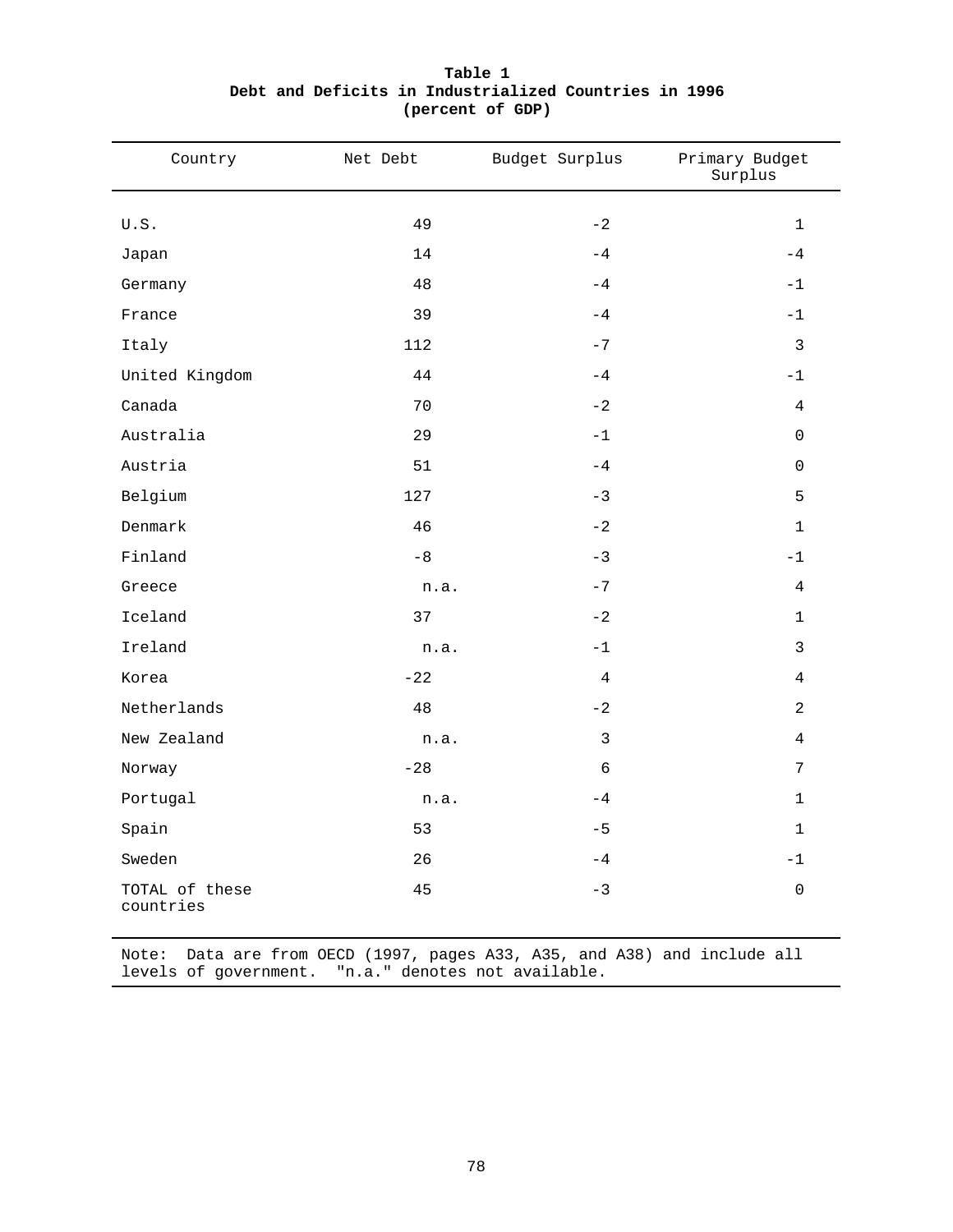| Category                                                   | Estimated Value in 1995<br>(\$ billions) |  |
|------------------------------------------------------------|------------------------------------------|--|
| Liabilities                                                |                                          |  |
| debt held by the public<br>(excluding the Federal Reserve) | 3219                                     |  |
| federal pension liabilities                                | 1513                                     |  |
| insurance liabilities                                      | 66                                       |  |
| other                                                      | 498                                      |  |
| Assets                                                     |                                          |  |
| financial assets                                           | 576                                      |  |
| physical assets                                            | 1737                                     |  |
| Net liabilities                                            | 2983                                     |  |
| Data are from OMB (1996).<br>Note:                         |                                          |  |

## **Table 2 U.S. Federal Government Explicit Assets and Liabilities**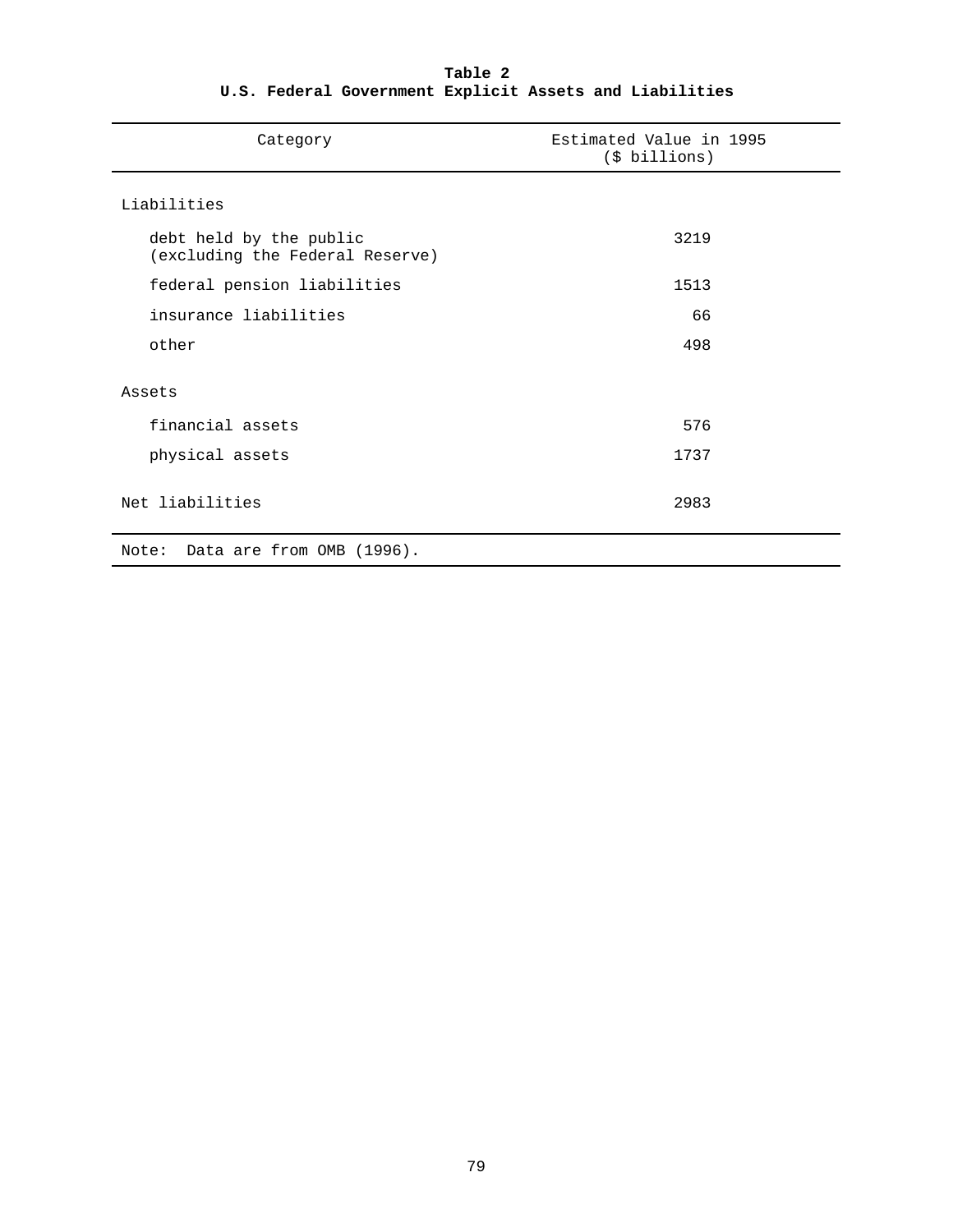| Country                             | 1990 | 2030 |
|-------------------------------------|------|------|
|                                     |      |      |
| Japan                               | 19   | 49   |
| Germany                             | 24   | 54   |
| France                              | 23   | 43   |
| Italy                               | 24   | 52   |
| United Kingdom                      | 27   | 43   |
| Canada                              | 19   | 44   |
| United States                       | 21   | 36   |
|                                     |      |      |
| Data are from CBO (1997b).<br>Note: |      |      |

**Table 3 Elderly Dependency Ratios**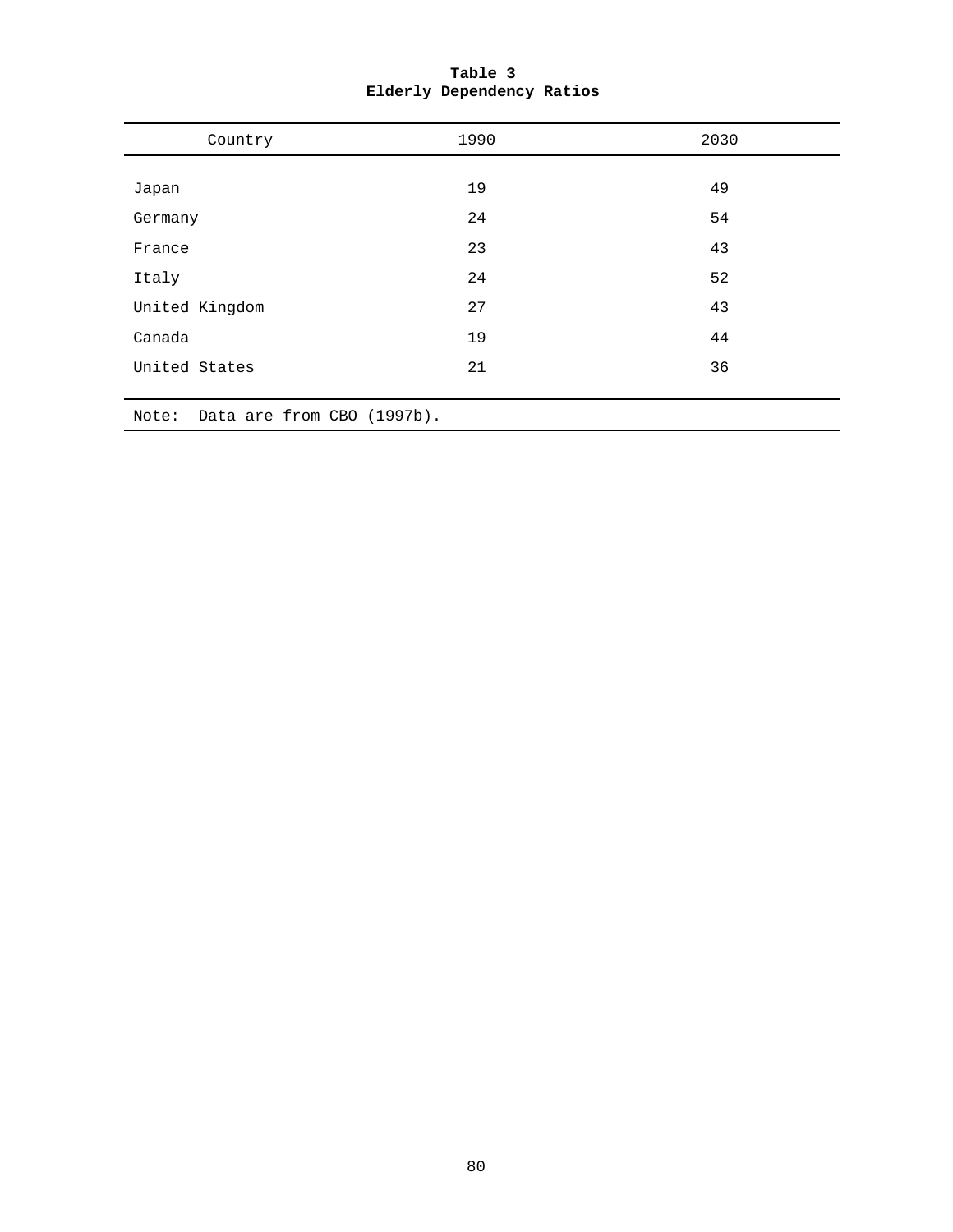| Country        | Primary Budget Surplus |                       | Change in Debt from |  |
|----------------|------------------------|-----------------------|---------------------|--|
|                | 1995                   | 2030                  | 2000 to 2030        |  |
|                |                        |                       |                     |  |
| United States  | 0.4                    | $-3.8$                | 44                  |  |
| Japan          | $-3.4$                 | $-8.7$                | 190                 |  |
| Germany        | $-0.6$                 | $-6.6$                | 45                  |  |
| France         | $-1.6$                 | $-4.5$                | 62                  |  |
| Italy          | 3.4                    | $-5.9$                | 109                 |  |
| United Kingdom | $-2.8$                 | $-1.4$                | 27                  |  |
| Canada         | $1.5$                  | $-1.0$                | 39                  |  |
| Australia      | ${\bf 0}$ . ${\bf 0}$  | $-1.4$                | 37                  |  |
| Austria        | $-2.7$                 | $-7.7$                | 171                 |  |
| Belgium        | 4.3                    | $-0.5$                | 42                  |  |
| Denmark        | $2.0$                  | $-2.3$                | 124                 |  |
| Finland        | $-4.3$                 | $-8.8$                | 213                 |  |
| Iceland        | $-1.1$                 | $-3.3$                | 41                  |  |
| Ireland        | 1.8                    | ${\bf 0}$ . ${\bf 0}$ | $\overline{a}$      |  |
| Netherlands    | 1.4                    | $-6.0$                | 142                 |  |
| Norway         | 3.2                    | $-4.7$                | 135                 |  |
| Portugal       | 0.6                    | $-5.6$                | 110                 |  |
| Spain          | $-1.1$                 | $-4.4$                | 66                  |  |
| Sweden         | $-5.1$                 | $-2.7$                | 117                 |  |

## **Table 4 Projected Effect of Population Aging on Fiscal Conditions in Industrialized Countries (percent of GDP)**

Note: Data are from Roseveare et al (1996) and refer only to the direct effect of population aging without incorporating the effect of higher interest payments on the larger outstanding debt. The primary budget surplus equals taxes less non-interest spending.